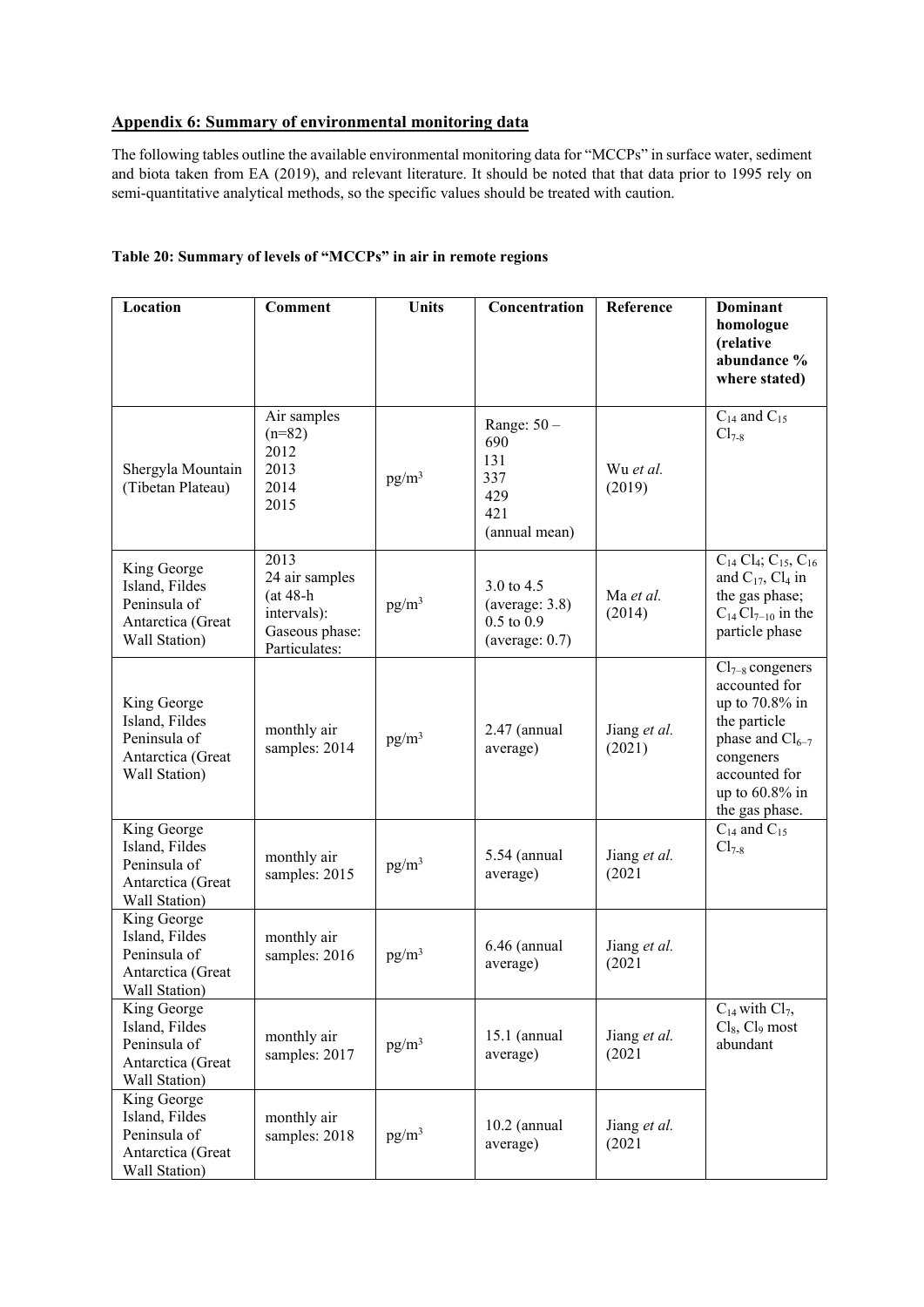| Location                       | <b>Comment</b>                   | <b>Units</b> | Concentration                                                                   | Reference                            | <b>Dominant</b><br>homologue<br>(relative<br>abundance %<br>where stated) |
|--------------------------------|----------------------------------|--------------|---------------------------------------------------------------------------------|--------------------------------------|---------------------------------------------------------------------------|
| Zeppelin (Svalbard,<br>Norway) | Air samples*<br>$(2013)$ weekly  | pg/m3        | $3 - 42$ (monthly<br>averages)<br>Annual mean:<br>23                            | Bohlin-<br>Nizzetto et al.<br>(2014) |                                                                           |
| Zeppelin (Svalbard,<br>Norway) | Air samples*<br>$(2014)$ weekly  | pg/m3        | $<3 - 224$<br>(monthly<br>averages)<br>Annual mean:<br>31                       | Bohlin-<br>Nizzetto et al.<br>(2015) |                                                                           |
| Zeppelin (Svalbard,<br>Norway) | Air samples*<br>$(2015)$ weekly  | pg/m3        | $\frac{20 - 595^{\text{a}}}{2}$<br>(monthly<br>averages)<br>Annual mean:<br>130 | Bohlin-<br>Nizzetto &<br>Aas (2016)  |                                                                           |
| Zeppelin (Svalbard,<br>Norway) | Air samples*<br>$(2016)$ weekly  | pg/m3        | $10 - 380$<br>(monthly<br>averages)<br>Annual mean:<br>70                       | Bohlin-<br>Nizzetto et al.<br>(2017) |                                                                           |
| Zeppelin (Svalbard,<br>Norway) | Air samples*<br>$(2017)$ weekly  | pg/m3        | $10 - 380$<br>(monthly<br>averages)<br>Annual mean:<br>70                       | Bohlin-<br>Nizzetto et al.<br>(2018) |                                                                           |
| Zeppelin (Svalbard,<br>Norway) | Air samples*<br>$(2018)$ weekly  | pg/m3        | $10 - 380$<br>(monthly<br>averages)<br>Annual mean:<br>70                       | Bohlin-<br>Nizzetto et al.<br>(2019) |                                                                           |
| Zeppelin (Svalbard,<br>Norway) | Air samples*<br>(2019)<br>weekly | $pg/m^3$     | $<$ 44 to 3 900<br>(mean: $270b$ )                                              | Bohlin-<br>Nizzetto et al.<br>(2020) |                                                                           |

\*Described as "semi-quantitative" measurements due to the high analytical limit of detection.<br><sup>a</sup> 60% of the data was below the detection limit.<br><sup>b</sup> If two outliers are excluded, the values are: <44 to 720 pg/m<sup>3</sup> (monthly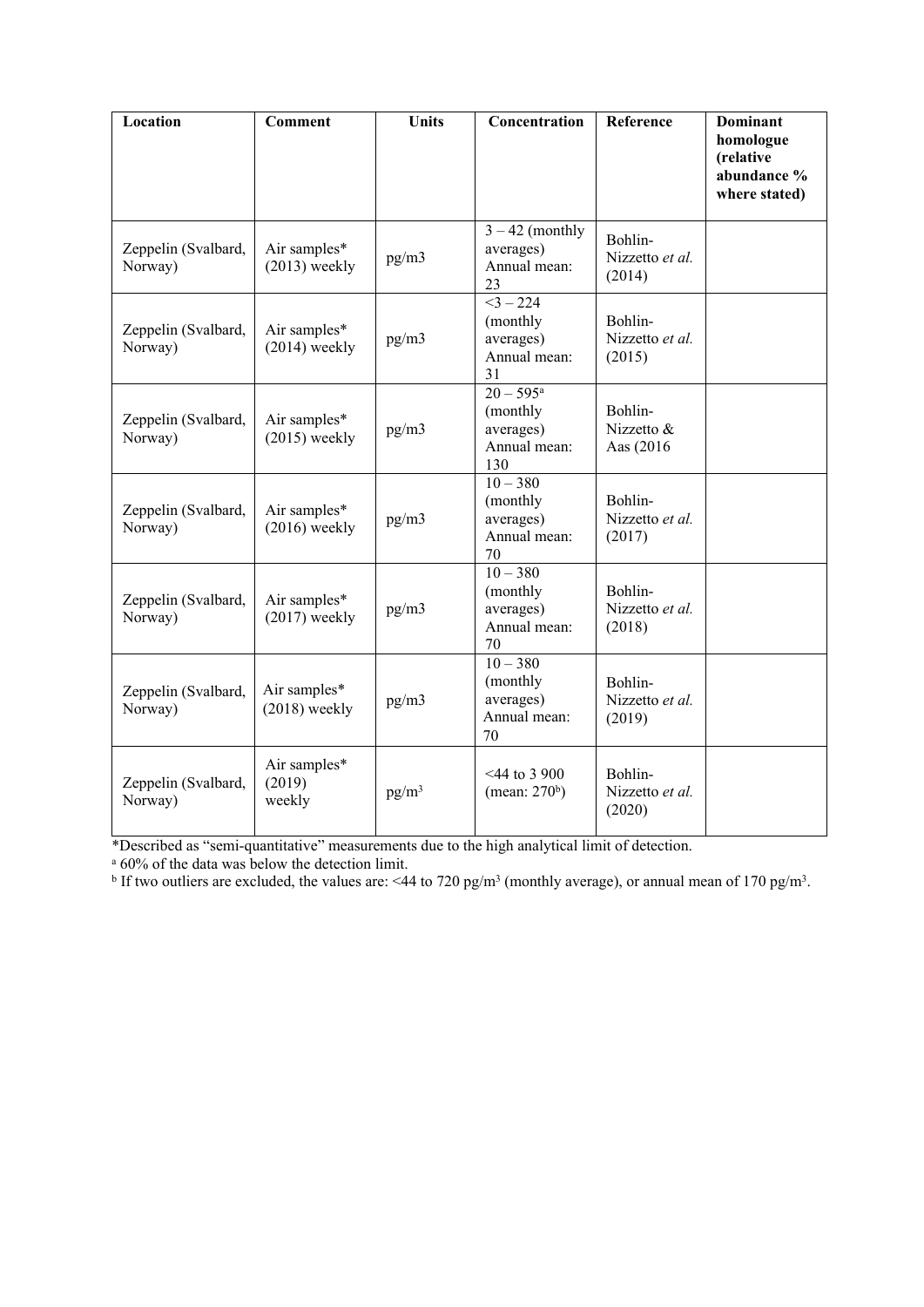## **Table 22: Summary of levels of "MCCPs" in air from other regions**

| Location                                  | <b>Comment</b>                                                                                     | <b>Units</b>               | Concentr<br>ation                                                  | Reference                        | <b>Dominant</b><br>homologue<br>(relative                                                                      |
|-------------------------------------------|----------------------------------------------------------------------------------------------------|----------------------------|--------------------------------------------------------------------|----------------------------------|----------------------------------------------------------------------------------------------------------------|
|                                           |                                                                                                    |                            |                                                                    |                                  | abundance %<br>where<br>stated)                                                                                |
| Dongjiang River,<br>China                 | 2010<br>Air samples                                                                                | µg/sampler                 | 4.1                                                                | Wang et al.<br>(2013)            | $C_{14}Cl_{6-7}$                                                                                               |
| Dongjiang River,<br>China                 | 2010<br>Atmospheric<br>depositions<br>(wet and dry)<br>at 11 sites                                 | $\mu$ g/(m <sup>2</sup> d) | 5.3                                                                | Wang et al.<br>(2013)            | $C_{14} Cl_{7-8}$                                                                                              |
| Shenzhen,<br>Guangzhou<br>Province, China | Air samples<br>(28 samples<br>collected over<br>4 seasons,<br>September<br>2013 to<br>August 2014) | ng/m <sup>3</sup>          | $0.70 - 12.2$                                                      | Li et al. (2018b)                | $C_{14}$ centred<br>around $Cl_6$ to<br>Cl <sub>9</sub> were the<br>predominant<br>homologue<br>groups (19.9%) |
| Lhasa city (Tibet)                        | Air samples<br>2012-2015                                                                           | $pg/m^3$                   | Range:<br>$800 -$<br>6700                                          | Wu et al. (2019)                 | $C_{14}$ and $C_{15}$<br>$Cl_{7-8}$                                                                            |
| Chinese Bohai Sea                         | 2016<br>20 gaseous<br>phase samples;<br>20 particulates<br>samples                                 | $pg/m^3$                   | $460$ to 1<br>900<br>560 to 4<br>900                               | Ma et al. (2018)                 |                                                                                                                |
| India                                     | 2006<br>Air samples<br>(average)                                                                   | ng/m <sup>3</sup>          | 3.62                                                               | Chaemfa et al.<br>(2014)         | $C_{14}$ with $Cl_7$ ,<br>$Cl_8$ , $Cl_9$ most<br>abundant                                                     |
| Pakistan                                  | 2011<br>Air samples<br>(average)                                                                   | ng/m <sup>3</sup>          | 4.21                                                               | Chaemfa et al.<br>(2014)         |                                                                                                                |
| Birkenes (Southern<br>Norway)             | Air samples<br>(2017)<br>Monthly                                                                   | $pg/m^3$                   | $15 - 772$<br>(monthly<br>samples)<br>160<br>(annual<br>mean)      | Bohlin-Nizzetto<br>et al. (2018) |                                                                                                                |
| Birkenes (Southern<br>Norway)             | Air samples<br>(2018)<br>Monthly                                                                   | $pg/m^3$                   | $100 -$<br>3754<br>(monthly<br>samples)<br>960<br>(annual<br>mean) | Bohlin-Nizzetto<br>et al. (2019) |                                                                                                                |
| Birkenes (Norway)                         | Air samples<br>(2019)<br>Monthly                                                                   | $pg/m^3$                   | $<$ 95 to 1<br>500<br>(mean:<br>330)                               | Bohlin-Nizzetto<br>et al. (2020) |                                                                                                                |
| Aspvreten and Råö,<br>Sweden              | Air $(2012 -$<br>2017) "four<br>months evenly<br>distributed<br>throughout the<br>year"            | ng/m <sup>3</sup>          | $0.011 -$<br>0.91 0.006<br>$-0.024$                                | <b>IVL, 2018</b>                 |                                                                                                                |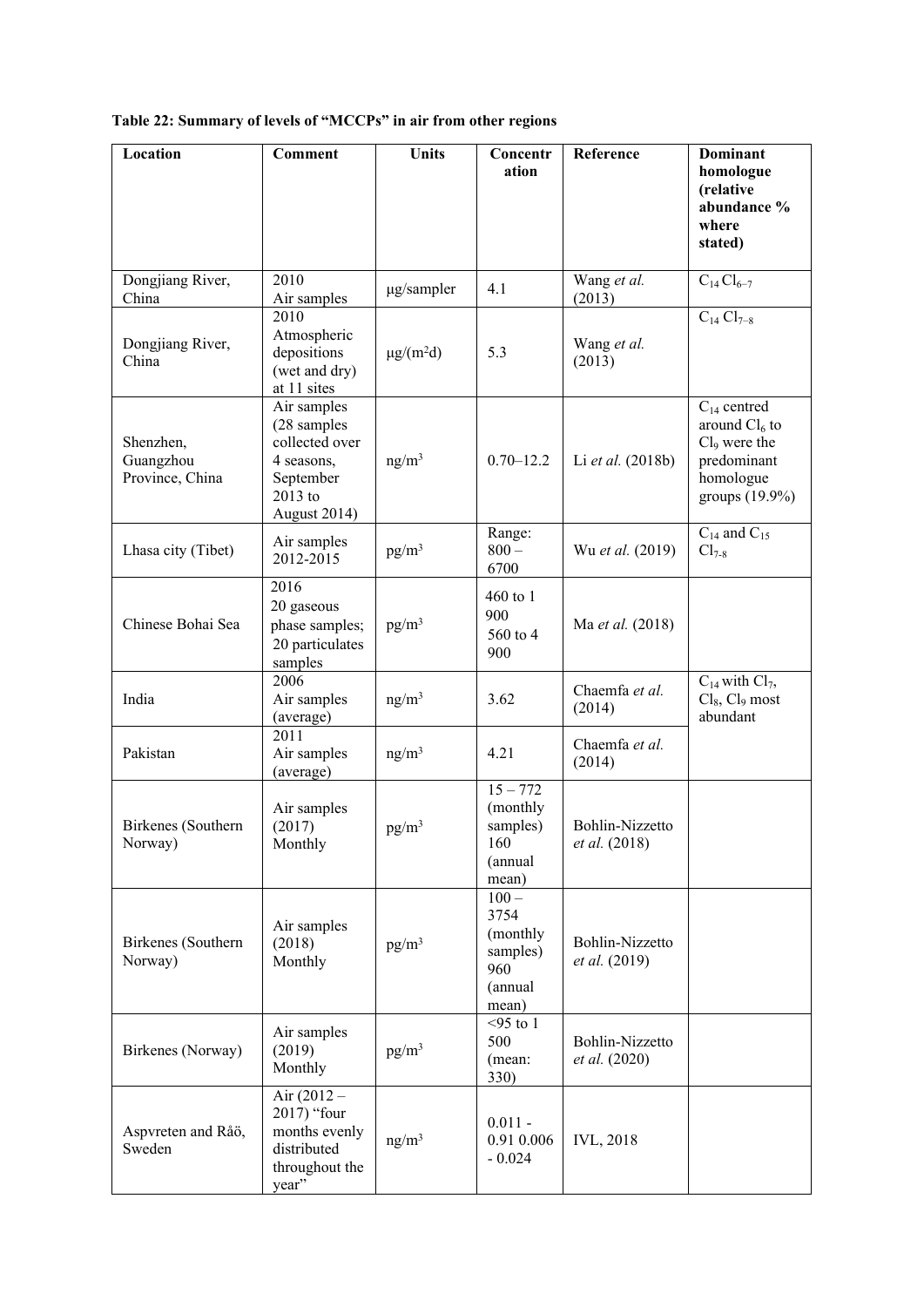| Location                     | <b>Comment</b>                                                                               | <b>Units</b>      | Concentr<br>ation                | Reference                 | <b>Dominant</b><br>homologue<br>(relative<br>abundance %<br>where<br>stated) |
|------------------------------|----------------------------------------------------------------------------------------------|-------------------|----------------------------------|---------------------------|------------------------------------------------------------------------------|
| Aspvreten and Råö,<br>Sweden | Air (deposit)<br>$2012 - 2017$<br>Annual<br>average, based<br>on 4<br>measurements<br>/ year | ng/m <sup>3</sup> | $4.3$ to<br>1150 5.5<br>to 270   | <b>IVL, 2018</b>          |                                                                              |
| Zurich city centre           | $n=2$<br>Summer 2012                                                                         | ng/m <sup>3</sup> | $1.32 - 25.9$                    | Bogdal et al.<br>(2015)   | 83% contribution<br>from 42% Cl wt.<br>MCCPs reference<br>standard           |
| Norway, NILU<br>report 2020  | 2020<br>$n=5$                                                                                | ng/day            | $<$ LOD                          | Heimstad et al.<br>(2021) |                                                                              |
| Bavaria, Germany             | 2011<br>n=9 house dust<br>samples                                                            | $\mu g/g$         | 9-892                            | Hilger et al.<br>(2012)   | $C_{14}$ highest, roughly<br>50% of MCCPs                                    |
| Pretoria, South-<br>Africa   | 2020<br>$n=20$ house<br>dust samples                                                         | $\mu$ g/g         | 13-498                           | Brits et<br>al.(2020)     | $C_{14} = C_{15}$ dominant<br>$Cl6$ dominant                                 |
| Norway                       | 2013&2014<br>$n=61$<br>Household air<br>samples                                              | ng/m <sup>3</sup> | $< 0.35 - 13$<br>(median<br>1.2) | Yuan et al. 2021          | Detection frequency<br>$= 95%$<br>Mean Cl wt = $48$                          |
| Norway                       | 2013&2014<br>n=61 Settled<br>dust samples                                                    | $\mu g/g$         | 2.3-840                          | Yuan et al. 2021          | Detection frequency<br>$= 100%$<br>Mean Cl wt = $54%$                        |
| Norway                       | 2013&2014<br>$n=13$ Human<br>personal air<br>samples                                         | ng/m <sup>3</sup> | $< 1.8 - 59$<br>(median<br>4.5)  | Yuan et al. 2021          | Detection frequency<br>$= 92%$<br>Mean Cl wt = $48%$                         |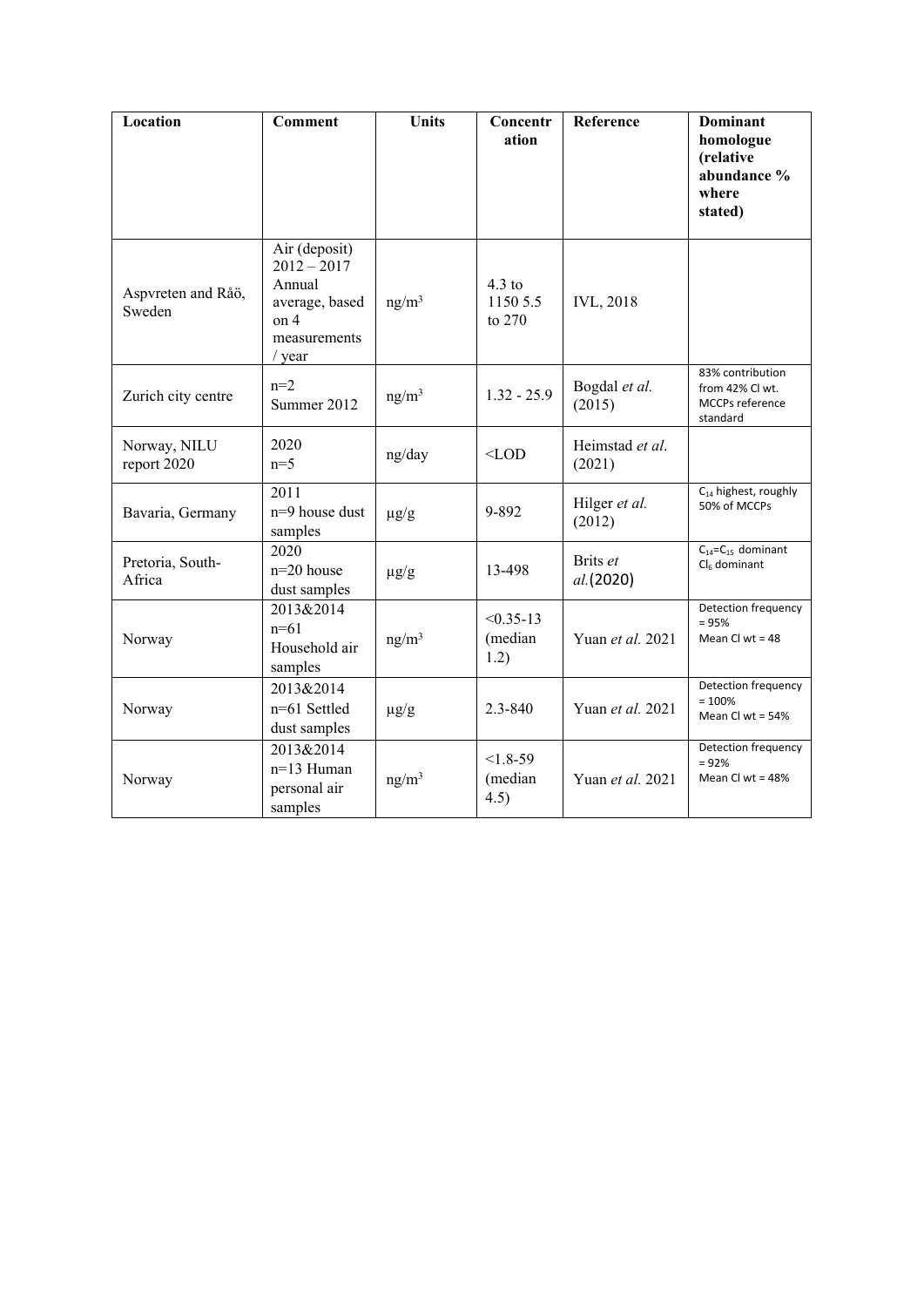| Location                  | Year/Comment | <b>Units</b> | Concentration | Reference                |
|---------------------------|--------------|--------------|---------------|--------------------------|
| Derwent Reservoir         | 1986         | $\mu$ g/L    | 1.46          | ICI (1992)               |
| River Trent, Newark       | 1986         | $\mu$ g/L    | 0.86          | ICI (1992)               |
| <b>Trent Mersey Canal</b> | 1986         | $\mu$ g/L    | 0.62          | ICI (1992)               |
| River Derwent,            |              |              |               |                          |
| Derby                     | 1986         | $\mu$ g/L    | 0.64          | ICI (1992)               |
| Walton on Trent           | 1986         | $\mu g/L$    | 1.07          | ICI (1992)               |
| River Ouse, Goole         | 1986         | $\mu g/L$    | 0.94          | ICI (1992)               |
| River Don,<br>Rotherham   | 1986         | $\mu g/L$    | 1.13          | ICI (1992)               |
| River Aire/Ouse           | 1986         |              | 1.13          |                          |
| River Ouse, York          | 1986         | $\mu$ g/L    | 1.36          | ICI (1992)<br>ICI (1992) |
| River Cover, Wilton       | 1986         | $\mu g/L$    | 0.84          |                          |
|                           |              | $\mu g/L$    |               | ICI (1992)               |
| River Ure,<br>Mickley3+   | 1986         | $\mu g/L$    | 1.46          | ICI (1992)               |
| River Trent,              | 1986         |              | 2.49          | ICI (1992)               |
| Gainsborough              |              | $\mu g/L$    |               |                          |
| River Trent, Burton       | 1986         | $\mu g/L$    | 2.46          | ICI (1992)               |
| <b>River Rother</b>       | 1986         | $\mu g/L$    | 2.11          | ICI (1992)               |
| River Trent, Humber       | 1986         | $\mu g/L$    | 3.75          | ICI (1992)               |
| <b>Hull Docks</b>         | 1986         | $\mu g/L$    | 2.69          | ICI (1992)               |
| River Lech at             | 1987         |              |               | Ballschmiter (1994)      |
| Augsburg                  |              | $\mu$ g/L    |               |                          |
| River Lech at             | 1994         |              | < 0.05        | Ballschmiter (1994)      |
| Augsburg                  |              | $\mu g/L$    |               |                          |
| River Lech at             |              |              |               |                          |
| Gersthofen                | 1987         | $\mu g/L$    | 4.5           | Ballschmiter (1994)      |
| (upstream from a CP       |              |              |               |                          |
| production site)          |              |              |               |                          |
| River Lech at             |              |              |               |                          |
| Gersthofen                | 1994         |              | 0.094         | Ballschmiter (1994)      |
| (upstream from a CP       |              | $\mu$ g/L    |               |                          |
| production site)          |              |              |               |                          |
| River Lech at             |              |              |               |                          |
| Langweid                  | 1987         | $\mu g/L$    | 4             | Ballschmiter (1994)      |
| (downstream from a        |              |              |               |                          |
| CP production site)       |              |              |               |                          |
| River Lech at             |              |              |               |                          |
| Langweid                  | 1994         |              | 0.185         | Ballschmiter (1994)      |
| (downstream from a        |              | $\mu$ g/L    |               |                          |
| CP production site)       |              |              |               |                          |
| River Lech at Rain        | 1987         | $\mu$ g/L    |               | Ballschmiter (1994)      |
| River Lech at Rain        | 1994         | $\mu$ g/L    | 0.170         | Ballschmiter (1994)      |
| River Danube at           |              |              |               |                          |
| Marxheim                  |              |              |               |                          |
| (downstream from          | 1987         | $\mu g/L$    | 20            | Ballschmiter (1994)      |
| the mouth of the          |              |              |               |                          |
| River Lech)               |              |              |               |                          |
| River Danube at           |              |              |               |                          |
| Marxheim                  |              |              |               |                          |
| (downstream from          | 1994         | $\mu$ g/L    | 0.072         | Ballschmiter (1994)      |
| the mouth of the          |              |              |               |                          |
| River Lech)               |              |              |               |                          |

**Table 22: Summary of levels of "MCCPs" in surface water and STP (including sludge)**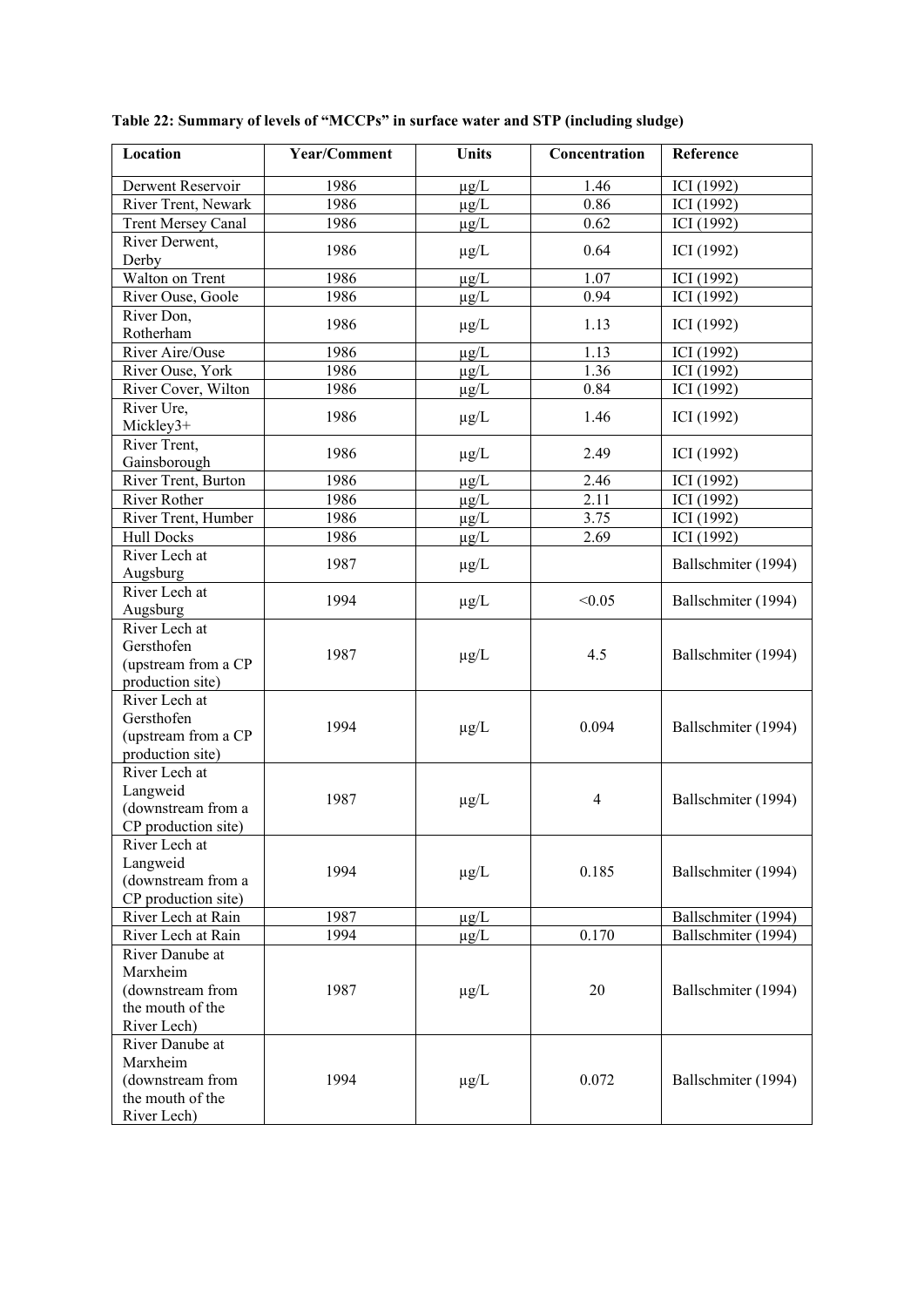| Location                                                                      | Year/Comment           | <b>Units</b> | Concentration  | Reference                        |
|-------------------------------------------------------------------------------|------------------------|--------------|----------------|----------------------------------|
| River Danube at<br>Marxheim (upstream<br>from the mouth of<br>the River Lech) | 1987                   | $\mu$ g/L    | $\overline{4}$ | Ballschmiter (1994)              |
| River Danube at<br>Marxheim (upstream<br>from the mouth of<br>the River Lech) | 1994                   | $\mu$ g/L    | $\leq 0.055$   | Ballschmiter (1994)              |
| Irish Sea: Site a                                                             | Relates to $C_{10-20}$ | $\mu$ g/L    | $\mathbf{1}$   | Campbell and<br>McConnell (1980) |
| Irish Sea: Site b                                                             | Relates to $C_{10-20}$ | $\mu$ g/L    | 0.5            | Campbell and<br>McConnell (1980) |
| Irish Sea: Site c                                                             | Relates to $C_{10-20}$ | $\mu$ g/L    | 0.5            | Campbell and<br>McConnell (1980) |
| Irish Sea: Site d                                                             | Relates to $C_{10-20}$ | $\mu$ g/L    | 0.5            | Campbell and<br>McConnell (1980) |
| Irish Sea: Site e                                                             | Relates to $C_{10-20}$ | $\mu$ g/L    | not detected   | Campbell and<br>McConnell (1980) |
| Irish Sea: Site f                                                             | Relates to $C_{10-20}$ | $\mu$ g/L    | not detected   | Campbell and<br>McConnell (1980) |
| <b>Barmouth Harbour</b>                                                       | Relates to $C_{10-20}$ | $\mu$ g/L    | 0.5            | Campbell and<br>McConnell (1980) |
| Menai Straights<br>(Caernarvon)                                               | Relates to $C_{10-20}$ | $\mu$ g/L    | 0.5            | Campbell and<br>McConnell (1980) |
| Tremadoc Bay<br>(Llandanwg)                                                   | Relates to $C_{10-20}$ | $\mu$ g/L    | not detected   | Campbell and<br>McConnell (1980) |
| North Minch:<br>Ardmair                                                       | Relates to $C_{10-20}$ | $\mu$ g/L    | 0.5            | Campbell and<br>McConnell (1980) |
| North Minch: Port<br>Bùn á Ghlinne                                            | Relates to $C_{10-20}$ | $\mu$ g/L    | not detected   | Campbell and<br>McConnell (1980) |
| North Minch: Port of<br><b>Ness</b>                                           | Relates to $C_{10-20}$ | $\mu$ g/L    | 0.5            | Campbell and<br>McConnell (1980) |
| Goile Chròic (Lewis)                                                          | Relates to $C_{10-20}$ | $\mu g/L$    | 0.5            | Campbell and<br>McConnell (1980) |
| Sound of Taransay<br>(Harris)                                                 | Relates to $C_{10-20}$ | $\mu$ g/L    | 4.0            | Campbell and<br>McConnell (1980) |
| Sound of Arisaig                                                              | Relates to $C_{10-20}$ | $\mu$ g/L    | 1.0            | Campbell and<br>McConnell (1980) |
| North Sea: N55° 5.7'<br>W1°9.3'                                               | Relates to $C_{10-20}$ | $\mu$ g/L    | not detected   | Campbell and<br>McConnell (1980) |
| North Sea: N57°<br>26.2' W1º 17.0'                                            | Relates to $C_{10-20}$ | $\mu$ g/L    | not detected   | Campbell and<br>McConnell (1980) |
| North Sea: N57°<br>56.5' W1º 22.0'                                            | Relates to $C_{10-20}$ | $\mu$ g/L    | not detected   | Campbell and<br>McConnell (1980) |
| River Banwy,<br>Llangadfan                                                    | Relates to $C_{10-20}$ | $\mu$ g/L    | 0.5            | Campbell and<br>McConnell (1980) |
| River Lea, Welwyn                                                             | Relates to $C_{10-20}$ | $\mu$ g/L    | not detected   | Campbell and<br>McConnell (1980) |
| River Lea, Batford                                                            | Relates to $C_{10-20}$ | $\mu$ g/L    | not detected   | Campbell and<br>McConnell (1980) |
| River Clwyd, Ruthin                                                           | Relates to $C_{10-20}$ | $\mu$ g/L    | not detected   | Campbell and<br>McConnell (1980) |
| Bala Lake                                                                     | Relates to $C_{10-20}$ | $\mu$ g/L    | 1.0            | Campbell and<br>McConnell (1980) |
| River Dee, Corwen                                                             | Relates to $C_{10-20}$ | $\mu$ g/L    | not detected   | Campbell and<br>McConnell (1980) |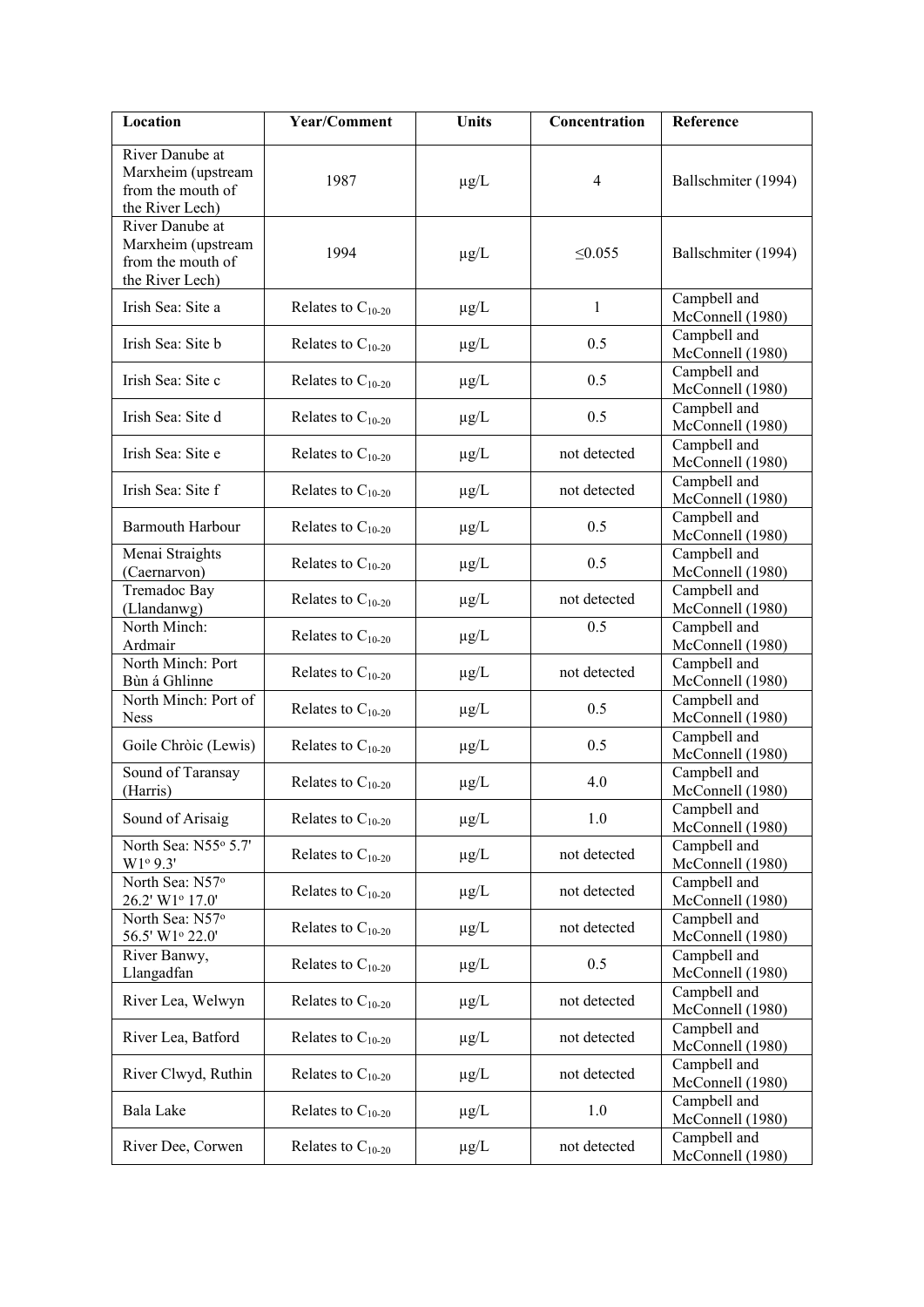| Location                                              | Year/Comment           | <b>Units</b>               | Concentration      | Reference                          |
|-------------------------------------------------------|------------------------|----------------------------|--------------------|------------------------------------|
| River Wnion,<br>Merioneth                             | Relates to $C_{10-20}$ | $\mu g/L$                  | 0.5                | Campbell and<br>McConnell (1980)   |
| Firth of Lorne,<br>Ganevan                            | Relates to $C_{10-20}$ | $\mu g/L$                  | 0.5                | Campbell and<br>McConnell (1980)   |
| Loch Linnhe, Corran<br><b>Narrows</b>                 | Relates to $C_{10-20}$ | $\mu g/L$                  | not detected       | Campbell and<br>McConnell (1980)   |
| Firth of Clyde,<br>Ashcraig                           | Relates to $C_{10-20}$ | $\mu g/L$                  | not detected       | Campbell and<br>McConnell (1980)   |
| Firth of Clyde,<br>Girvan                             | Relates to $C_{10-20}$ | $\mu g/L$                  | 0.5                | Campbell and<br>McConnell (1980)   |
| An Garbh Allt                                         | Relates to $C_{10-20}$ | $\mu g/L$                  | 0.5                | Campbell and<br>McConnell (1980)   |
| Five drinking water<br>reservoirs,<br>Manchester area | Relates to $C_{10-20}$ | $\mu g/L$                  | not detected       | Campbell and<br>McConnell (1980)   |
| River Aire, Leeds                                     | Relates to $C_{10-20}$ | $\mu g/L$                  | 2.0                | Campbell and<br>McConnell (1980)   |
| River Aire,<br>Woodlesford                            | Relates to $C_{10-20}$ | $\mu g/L$                  | 2.0                | Campbell and<br>McConnell (1980)   |
| River Ouse,<br>Boothberry edge                        | Relates to $C_{10-20}$ | $\mu g/L$                  | $1 - 2$            | Campbell and<br>McConnell (1980)   |
| River Trent, West<br>Bromwich                         | Relates to $C_{10-20}$ | $\mu$ g/L                  | $1 - 2$            | Campbell and<br>McConnell (1980)   |
| River Trent, Walton-<br>upon-Trent                    | Relates to $C_{10-20}$ | $\mu$ g/L                  | $2 - 3$            | Campbell and<br>McConnell (1980)   |
| River Trent,<br>Swarkestone                           | Relates to $C_{10-20}$ | $\mu$ g/L                  | $1 - 2$            | Campbell and<br>McConnell (1980)   |
| River Trent, Newark                                   | Relates to $C_{10-20}$ | $\mu$ g/L                  | 4.0                | Campbell and<br>McConnell (1980)   |
| River Trent,<br>Gainsborough                          | Relates to $C_{10-20}$ | $\mu$ g/L                  | 2.0                | Campbell and<br>McConnell (1980)   |
| River Trent,<br>confluence with<br>Humber             | Relates to $C_{10-20}$ | $\mu g/L$                  | 6.0                | Campbell and<br>McConnell (1980)   |
| Humber Estuary,<br>Hull                               | Relates to $C_{10-20}$ | $\mu g/L$                  | $1 - 2$            | Campbell and<br>McConnell (1980)   |
| Humber Estuary,<br>Grimsby                            | Relates to $C_{10-20}$ | $\mu$ g/L                  | 3.0                | Campbell and<br>McConnell (1980)   |
| Mersey Estuary,<br>New Brighton                       | Relates to $C_{10-20}$ | $\mu$ g/L                  | 3.0                | Campbell and<br>McConnell (1980)   |
| Mersey Estuary,<br>Liverpool Pier Head                | Relates to $C_{10-20}$ | $\mu$ g/L                  | 4.0                | Campbell and<br>McConnell (1980)   |
| River Thames,<br>Oxford                               | Relates to $C_{10-20}$ | $\mu$ g/L                  | 2.0                | Campbell and<br>McConnell (1980)   |
| River Thames,<br>Sanford                              | Relates to $C_{10-20}$ | $\mu$ g/L                  | $1 - 2$            | Campbell and<br>McConnell (1980)   |
| Wyre Estuary                                          | Relates to $C_{10-20}$ | $\mu$ g/L                  | not detected - 1.5 | Campbell and<br>McConnell (1980)   |
| River Tees, Low<br>Dinsdale                           | Relates to $C_{10-20}$ | $\mu$ g/L                  | not detected       | Campbell and<br>McConnell (1980)   |
| River Tees, North<br>Gare breakwater                  | Relates to $C_{10-20}$ | $\mu$ g/L                  | 0.5                | Campbell and<br>McConnell (1980)   |
| River Tees,<br>Middlesbrough                          | Relates to $C_{10-20}$ | $\mu$ g/L                  | not detected       | Campbell and<br>McConnell (1980)   |
| Sugar Creek,<br>upstream of<br>discharge              |                        | $\mu$ g/L<br>(particulate) | not detected       | Murray et al. (1987a<br>and 1987b) |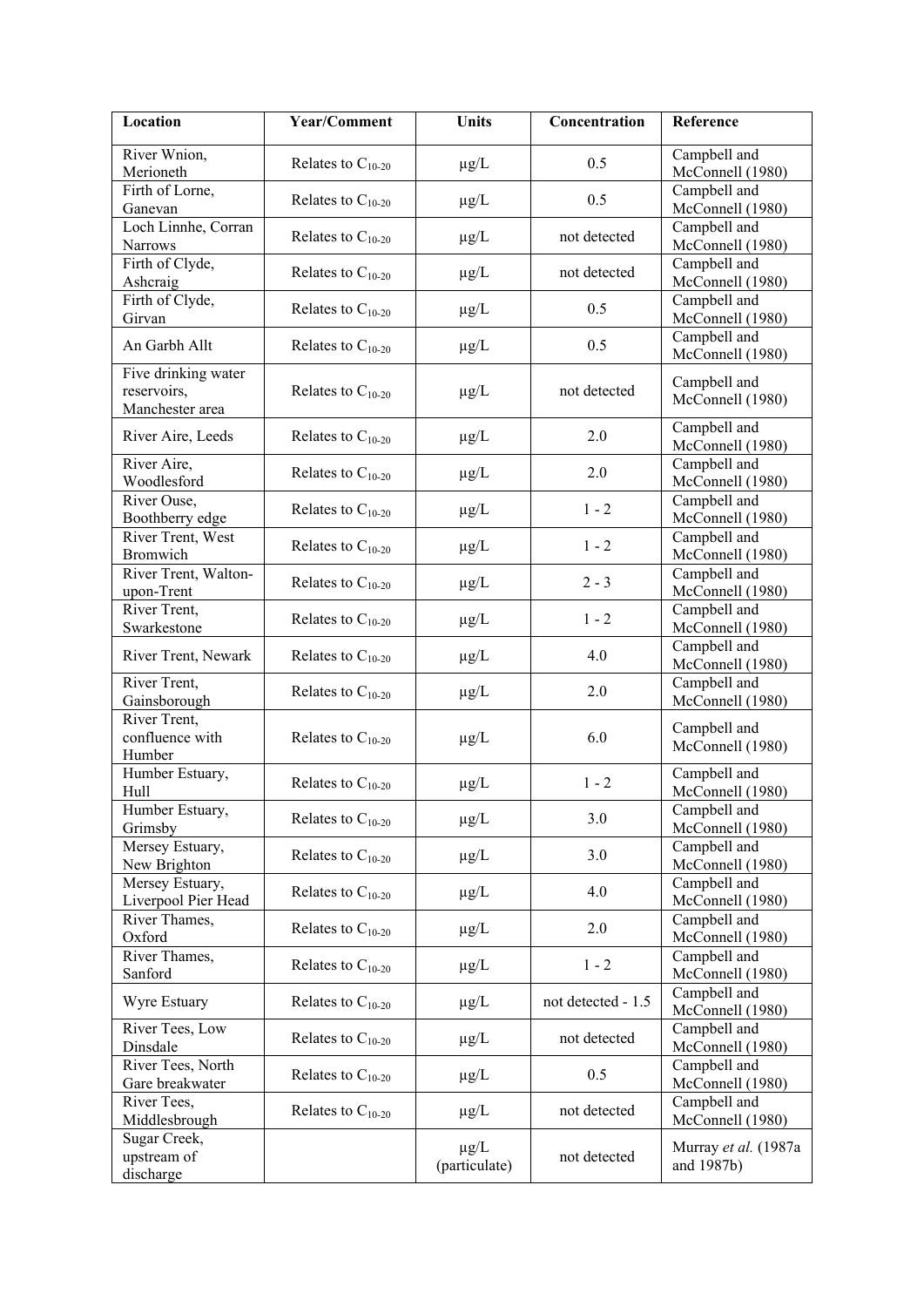| Location                                                                                | Year/Comment                                                                                                                                                                                                                                   | <b>Units</b>               | Concentration                          | Reference                          |
|-----------------------------------------------------------------------------------------|------------------------------------------------------------------------------------------------------------------------------------------------------------------------------------------------------------------------------------------------|----------------------------|----------------------------------------|------------------------------------|
| Sugar Creek, just<br>upstream of<br>discharge                                           |                                                                                                                                                                                                                                                | $\mu$ g/L<br>(particulate) | $0.05 - 0.17$                          | Murray et al. (1987a<br>and 1987b) |
| Sugar Creek, just<br>downstream of<br>discharge                                         |                                                                                                                                                                                                                                                | $\mu$ g/L<br>(particulate) | $0.16 - 0.2$                           | Murray et al. (1987a<br>and 1987b) |
| Sugar Creek,<br>downstream of<br>discharge                                              |                                                                                                                                                                                                                                                | $\mu$ g/L<br>(particulate) | $0.20 - 0.24$                          | Murray et al. (1987a<br>and 1987b) |
| Upstream of sewage<br>treatment plant,<br>Germany                                       |                                                                                                                                                                                                                                                | $\mu$ g/L                  | not detected                           | Rieger and<br>Ballschmiter (1995)  |
| Downstream of<br>sewage treatment<br>plant, Germany                                     |                                                                                                                                                                                                                                                | $\mu$ g/L                  | not detected                           | Rieger and<br>Ballschmiter (1995)  |
| Tributary, upstream<br>of sewage treatment<br>plant, Germany                            |                                                                                                                                                                                                                                                | $\mu$ g/L                  | not detected                           | Rieger and<br>Ballschmiter (1995)  |
| Downstream of a<br>chlorinated paraffin<br>manufacturing plant,<br>Canada               |                                                                                                                                                                                                                                                | $\mu g/L$                  | $\leq$ 1                               | Tomy et al. (1998)                 |
| Surface water near to<br>industrial sites, UK                                           | 1998                                                                                                                                                                                                                                           | $\mu$ g/L                  | < 0.1                                  | Cefas (1999)                       |
| Water samples from<br>Norway                                                            | Two samples.<br>Concentration refers<br>to total (dissolved +<br>particulate) in one<br>sample. The<br>concentrations<br>present in the other<br>sample was much<br>lower (shown<br>graphically only but<br>was probably $< 0.1$<br>$\mu$ g/L. | $\mu$ g/L                  | 1.49                                   | Petersen et al.<br>(2006)          |
| Snow (melted) from<br>urban areas of<br>Gothenburg, Sweden                              | 8 Samples.<br>"MCCPs" detectable<br>in 2 samples (the<br>concentrations may<br>relate to SCCPs +<br>"MCCPs" in the<br>samples)                                                                                                                 | $\mu$ g/L                  | $0.33 - 32$                            | Björklund et al.<br>(2011)         |
| Great Lakes Basin                                                                       | Mean concentration<br>based on an analysis<br>of published studies                                                                                                                                                                             | $\mu$ g/L                  | $9 \times 10 - 7$                      | Klečka et al. (2010)               |
| Shanghai river<br>system, China                                                         | $2016(n=74)$<br>mean (min-max)                                                                                                                                                                                                                 | ng/L                       | 939<br>$(40.3 - 3870)$                 | Wang et al. (2019)                 |
| Xiaoqing River/<br>Laizhou Bay, China                                                   | $2014(n=30)$<br>water column<br>mean (min-max)                                                                                                                                                                                                 | ng/L                       | 27<br>$(4.0 - 120)$                    | Pan et al. (2018)                  |
| Chinese Bohai Sea<br>seawater samples:<br>(1) dissolved phase;<br>(2) particulate phase | Means<br>May 2016 $(n=16)$<br>August 2016 (n=18)                                                                                                                                                                                               | ng/L                       | $(1)$ 3.8 and 19.8<br>$(2)$ 10 and 9.4 | Ma et al. (2018)                   |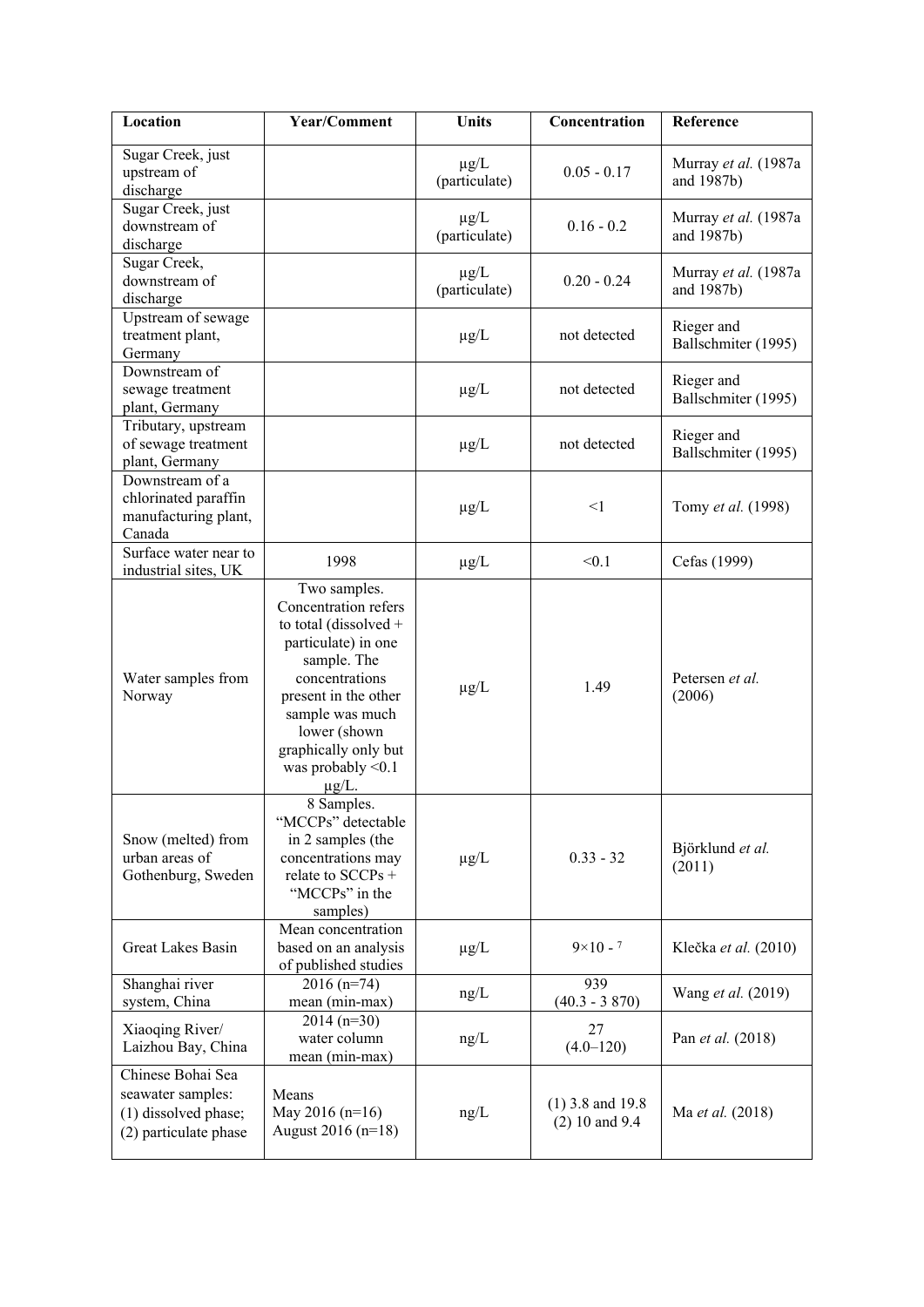| Location                                                           | Year/Comment                                                                                                                                | <b>Units</b>               | Concentration                                      | Reference                   |  |
|--------------------------------------------------------------------|---------------------------------------------------------------------------------------------------------------------------------------------|----------------------------|----------------------------------------------------|-----------------------------|--|
| Filtered river water<br>samples, Europe                            | 8 Samples filtered<br>using a membrane<br>glass fibre filter<br>before analysis                                                             | $\mu$ g/L                  | < 0.10                                             | Coelhan $(2009 \&$<br>2010) |  |
| Influent to<br>wastewater treatment<br>plants, Europe              | 15 Samples.<br>"MCCPs" detectable<br>in 12 samples.                                                                                         | $\mu$ g/L<br>(particulate) | not detected $-4.6$                                | Coelhan (2009 &<br>2010)    |  |
| Effluent from<br>wastewater treatment<br>plants, Norway            | Samples from 8<br>wastewater treatment<br>plants (4 samples<br>from each location).<br>"MCCPs" detectable<br>in 13% of samples<br>analysed. | $\mu g/L$                  | not detected -<br>0.942                            | Thomas et al. $(2011)$      |  |
| Dewatered sludge<br>from wastewater<br>treatment plants,<br>Norway | Samples from 8<br>wastewater treatment<br>plants (4 samples<br>from each location).<br>"MCCPs" detectable<br>in all samples.                |                            | $14 - 7000$<br>(median 385)                        | Thomas et al. $(2011)$      |  |
| Norway                                                             | 2017<br>Storm water                                                                                                                         | $\mu$ g/L                  | 0.0685                                             | Ruus et al. (2018)          |  |
| Inner Oslofjord<br>Norway                                          | 2017<br>Storm water                                                                                                                         | $\mu$ g/L                  | 0.0685                                             | Ruus et al. (2018)          |  |
| Sludge<br>Norway                                                   | 2017/2018<br>average (minimum-<br>maximum)                                                                                                  | $\mu$ g/kg                 | 4 031 (120-17<br>000)                              | Norsk Vann (2018)           |  |
| Sludge<br>Norway                                                   | average (minimum-<br>maximum)                                                                                                               | $\mu$ g/kg                 | 3 964 (77-11<br>800)                               | Fjeld (2005)                |  |
| Effluent water,<br>Bekkelaget STP,<br>Norway                       | 2017                                                                                                                                        | $\mu$ g/L                  | 0.08                                               | Ruus et al. (2018)          |  |
| Sludge, Bekkelaget<br>STP, Norway                                  | 2017                                                                                                                                        | ng/g dw                    | 2470-2500                                          | Ruus et al. (2018)          |  |
| Australia (Sewage<br>sludge)                                       | 2017                                                                                                                                        | ng/g dw                    | 542 - 3645                                         | Brandsma et al.<br>(2017)   |  |
| Swiss sewage sludge<br>from 7 WWTPs                                | $2007 n = 7$                                                                                                                                | ng/g dw                    | $1070 - 8960$                                      | Bogdal et al. (2015)        |  |
| Sludge from 10<br>Swedish STPs of<br>varying size                  | 2004-2010<br>(single composite<br>samples)                                                                                                  | $\mu$ g/kg d.w.            | 3800 (median)                                      | Olofsson et al.<br>(2012)   |  |
| UK sewage sludge<br>from 14 WWTPs                                  | Single sample from<br>each WWTP                                                                                                             | $\mu$ g/kg d.w.            | $30 - 9700$ (range)<br>1800 (mean)<br>540 (median) | Stevens et al. (2003)       |  |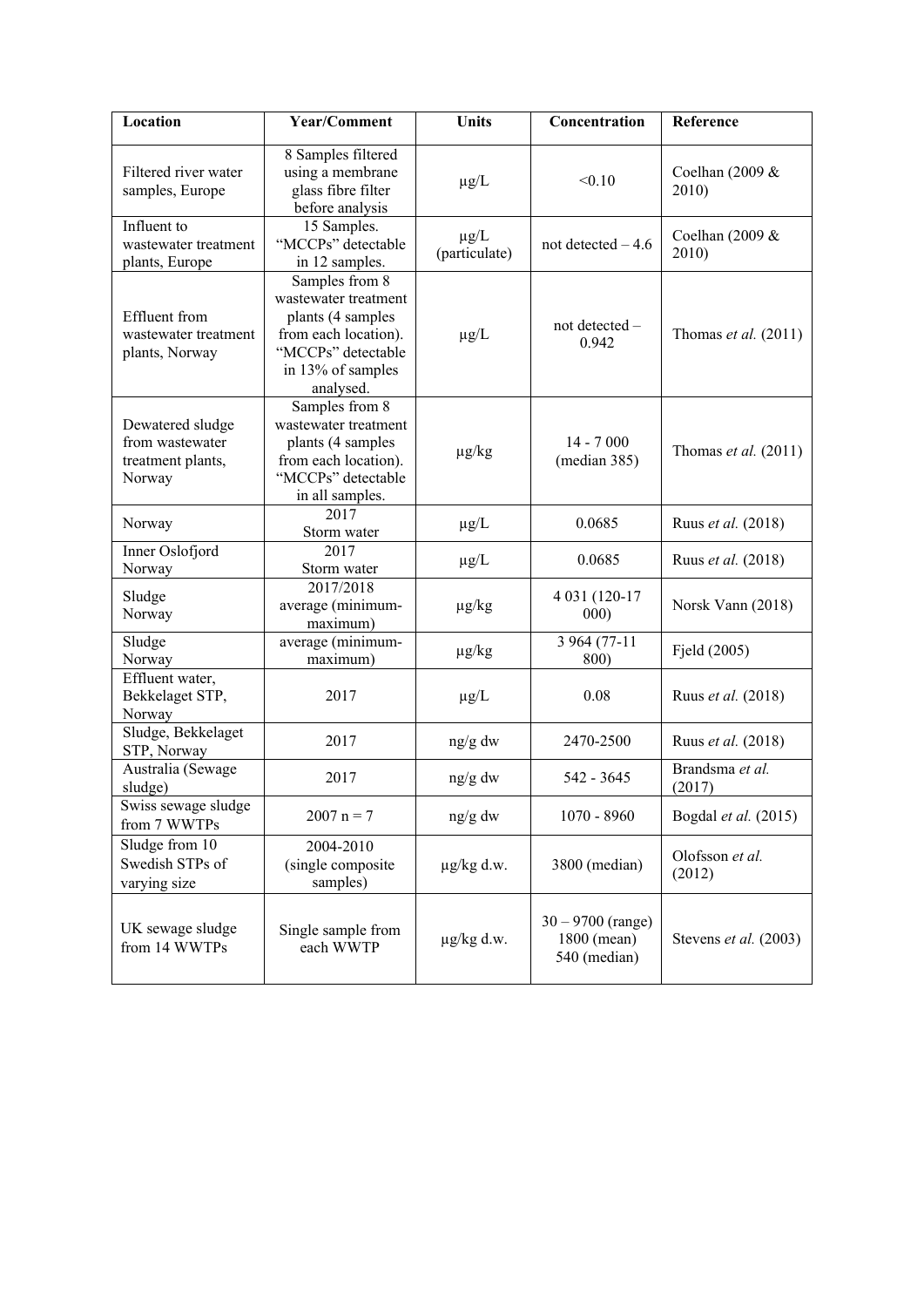## **Table 23: MCCPs detected in biota**

| <b>Sample</b>                      | Location          | <b>Comment</b>                                      | <b>Units</b> | Level                     | <b>Dominant homologue</b><br>(relative abundance %) | <b>Associated congener</b><br>(relative abundance) | Reference                        |
|------------------------------------|-------------------|-----------------------------------------------------|--------------|---------------------------|-----------------------------------------------------|----------------------------------------------------|----------------------------------|
|                                    |                   |                                                     |              |                           |                                                     |                                                    |                                  |
| Mussel                             | United<br>Kingdom | Mean<br>$concentration -$<br>relates to $C_{10-20}$ | $\mu$ g/kg   | 3 2 5 0                   |                                                     |                                                    | Campbell and McConnell<br>(1980) |
| Plaice<br>Pleuronectes<br>platessa | United<br>Kingdom | Mean<br>concentration -<br>relates to $C_{10-20}$   | $\mu$ g/kg   | 30                        |                                                     |                                                    | Campbell and McConnell<br>(1980) |
| Pouting<br>Trisopterus<br>luscus   | United<br>Kingdom | Mean<br>concentration-<br>relates to $C_{10-20}$    | $\mu$ g/kg   | 100                       |                                                     |                                                    | Campbell and McConnell<br>(1980) |
| Pike<br>Esox lucius                | United<br>Kingdom | Mean<br>$concentration -$<br>relates to $C_{10-20}$ | $\mu g/kg$   | 25                        |                                                     |                                                    | Campbell and McConnell<br>(1980) |
| Grey Seal<br>Halichoerus<br>grypus | United<br>Kingdom | Mean<br>$concentration -$<br>relates to $C_{10-20}$ | $\mu$ g/kg   | 75 (liver and<br>blubber) |                                                     |                                                    | Campbell and McConnell<br>(1980) |
| Grey Heron<br>Ardea cinerea        | United<br>Kingdom | Relates to $C_{10-20}$                              | $\mu$ g/kg   | $100 - 1200$<br>(liver)   |                                                     |                                                    | Campbell and McConnell<br>(1980) |
| Common<br>Guillemot<br>Uria aalge  | United<br>Kingdom | Relates to $C_{10-20}$                              | $\mu g/kg$   | $100 - 1100$<br>(liver)   |                                                     |                                                    | Campbell and McConnell<br>(1980) |
| Herring Gull<br>Larus argentatus   | United<br>Kingdom | Relates to $C_{10-20}$                              | $\mu g/kg$   | $200 - 900$<br>(liver)    |                                                     |                                                    | Campbell and McConnell<br>(1980) |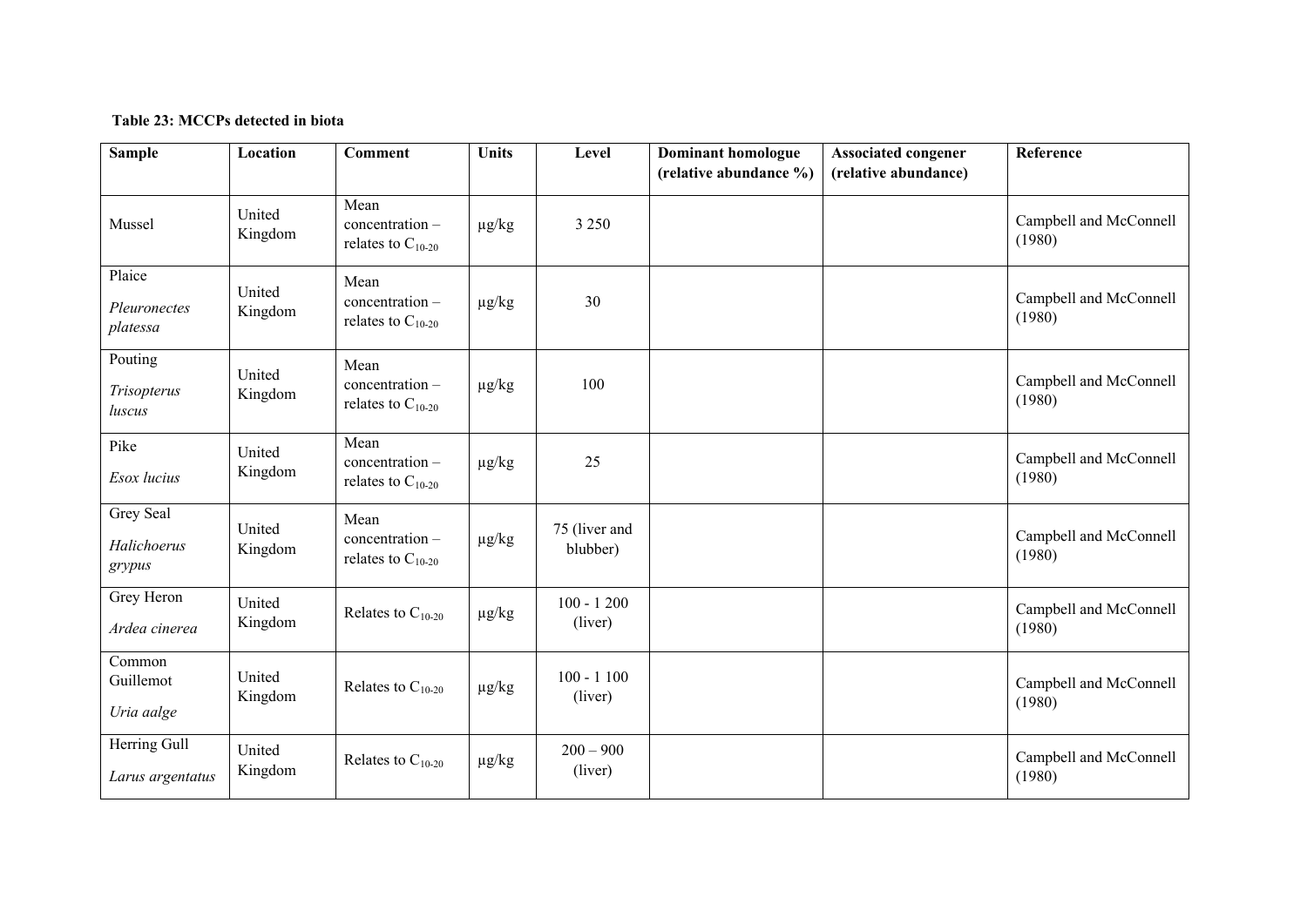| <b>Sample</b>                | Location                                                                        | <b>Comment</b>         | <b>Units</b>               | Level                                                                                                                | Dominant homologue<br>(relative abundance %) | <b>Associated congener</b><br>(relative abundance) | Reference                        |
|------------------------------|---------------------------------------------------------------------------------|------------------------|----------------------------|----------------------------------------------------------------------------------------------------------------------|----------------------------------------------|----------------------------------------------------|----------------------------------|
| Seabirds' eggs               | United<br>Kingdom                                                               | Relates to $C_{10-20}$ | $\mu g/kg$                 | up to 2 000                                                                                                          |                                              |                                                    | Campbell and McConnell<br>(1980) |
| Domestic Sheep<br>Ovis aries | United<br>Kingdom,<br>remote from<br>industry                                   | Relates to $C_{10-20}$ | $\mu g/kg$                 | not detected in<br>liver, brain<br>kidney,<br>mesenteric fat                                                         |                                              |                                                    | Campbell and McConnell<br>(1980) |
| Domestic Sheep<br>Ovis aries | United<br>Kingdom,<br>close to<br>chlorinated<br>paraffin<br>production<br>site | Relates to $C_{10-20}$ | $\mu$ g/kg                 | 200 (liver);<br>50 (mesenteric<br>fat);<br>50 (kidney);<br>not detected in<br>heart, lung or<br>perinephritic<br>fat |                                              |                                                    | Campbell and McConnell<br>(1980) |
| Mussel                       | Upstream of<br>CP<br>production<br>site                                         |                        | $\mu g/kg$                 | $<$ 7                                                                                                                |                                              |                                                    | Murray et al. (1987a)            |
| Mussel                       | Downstream<br>of CP<br>production<br>site                                       |                        | $\mu g/kg$                 | 170                                                                                                                  |                                              |                                                    | Murray et al. (1987a)            |
| Mackerel                     |                                                                                 |                        | $\mu g/kg$<br>$\mathbf{w}$ | 46                                                                                                                   |                                              |                                                    | Greenpeace (1995)                |
| Herring oil                  |                                                                                 |                        | $\mu g/kg$<br>1w           | 12                                                                                                                   |                                              |                                                    | Greenpeace (1995)                |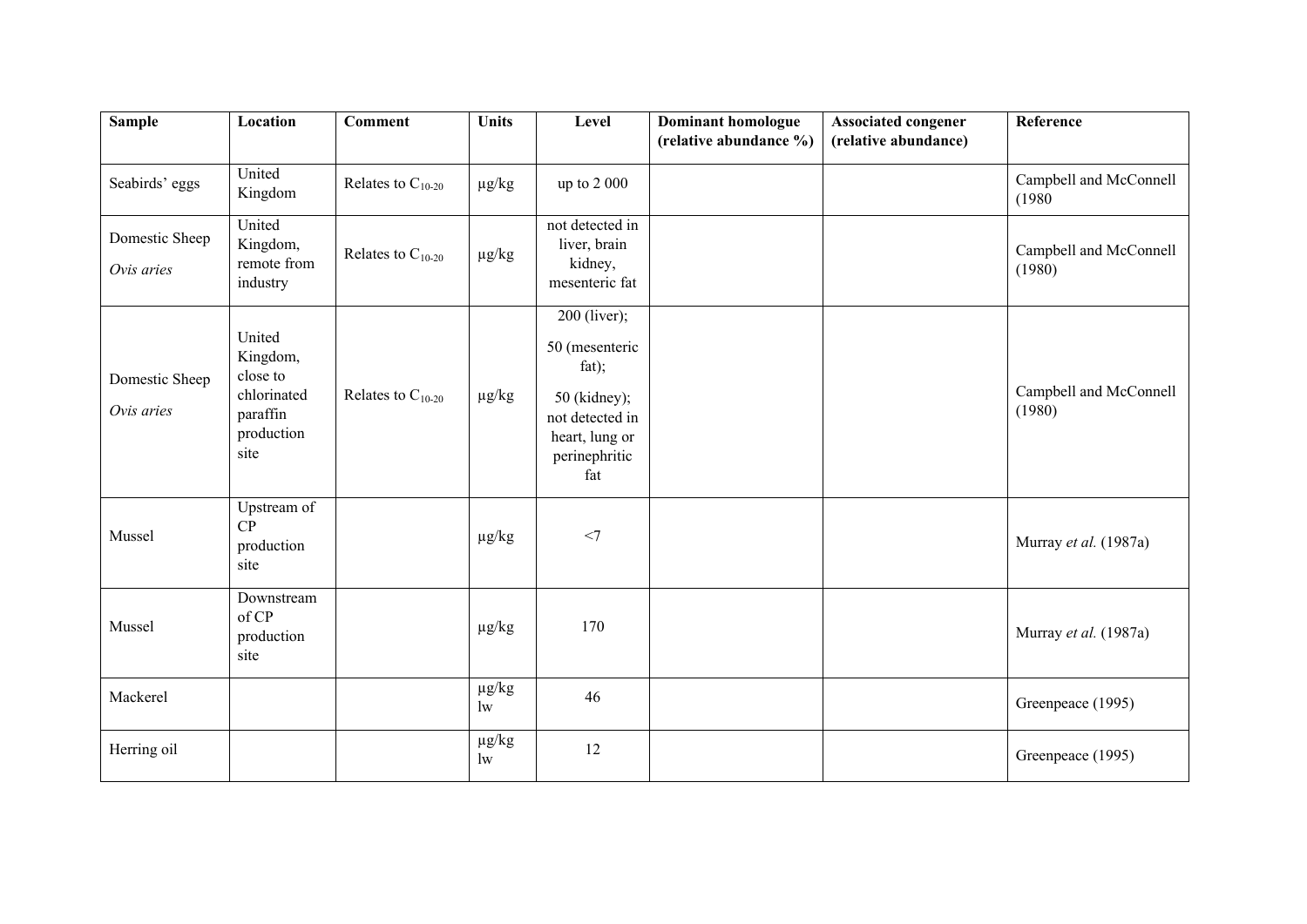| <b>Sample</b>                              | Location                                           | <b>Comment</b>                                                       | <b>Units</b>               | Level          | <b>Dominant homologue</b> | <b>Associated congener</b> | Reference             |
|--------------------------------------------|----------------------------------------------------|----------------------------------------------------------------------|----------------------------|----------------|---------------------------|----------------------------|-----------------------|
|                                            |                                                    |                                                                      |                            |                | (relative abundance %)    | (relative abundance)       |                       |
| Common<br>Porpoise<br>Phocoena<br>phocoena |                                                    |                                                                      | $\mu g/kg$<br>1w           | $3 - 7$        |                           |                            | Greenpeace (1995)     |
| Fin Whale<br>Balaenoptera<br>physalus      |                                                    |                                                                      | $\mu g/kg$<br>$\mathbf{w}$ | 144            |                           |                            | Greenpeace (1995)     |
| Rabbit<br>Oryctolagus<br>cuniculus         | Revingehed,<br>Skåne,<br>Sweden 1986               | Unspecified chain<br>length, with 6-16<br>chlorine<br>atoms/molecule | $\mu g/kg$<br>$\rm lw$     | 2 900 (muscle) |                           |                            | Jansson et al. (1993) |
| Moose<br>Alces alces                       | Grimsö,<br>Västtmanland<br>, Sweden<br>$1985 - 86$ | Unspecified chain<br>length, with 6-16<br>chlorine<br>atoms/molecule | $\mu g/kg$<br>$\mathbf{w}$ | 4 400 (muscle) |                           |                            | Jansson et al. (1993) |
| Reindeer<br>Rangifer<br>tarandus           | Ottsjö,<br>Jämtland,<br>Sweden 1986                | Unspecified chain<br>length, with 6-16<br>chlorine<br>atoms/molecule | $\mu g/kg$<br>$\mathbf{w}$ | $140$ (suet)   |                           |                            | Jansson et al. (1993) |
| Osprey<br>Pandion<br>haliaetus             | Sweden, 1982<br>$-1986$                            | Unspecified chain<br>length, with 6-16<br>chlorine<br>atoms/molecule | $\mu g/kg$<br>$\mathbf{w}$ | 530 (muscle)   |                           |                            | Jansson et al. (1993) |
| Arctic Char<br>Salvelinus<br>alpinus       | Lake Vättern,<br>Central<br>Sweden, 1987           | Unspecified chain<br>length, with 6-16<br>chlorine<br>atoms/molecule | $\mu g/kg$<br>$\mathbf{w}$ | 570 (muscle)   |                           |                            | Jansson et al. (1993) |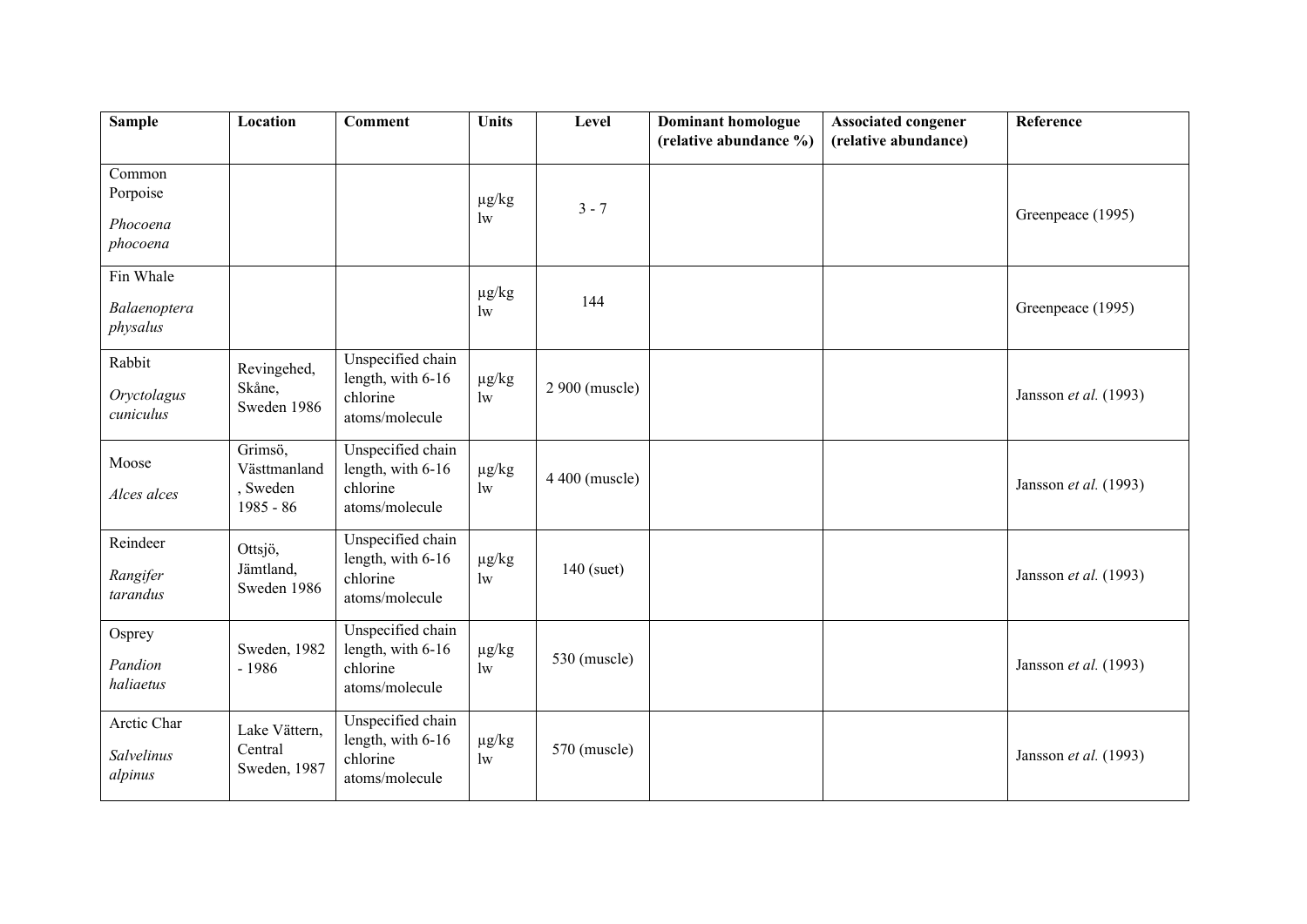| <b>Sample</b>                      | Location                              | <b>Comment</b>                                                       | <b>Units</b>               | Level          | <b>Dominant homologue</b> | <b>Associated congener</b> | Reference             |
|------------------------------------|---------------------------------------|----------------------------------------------------------------------|----------------------------|----------------|---------------------------|----------------------------|-----------------------|
|                                    |                                       |                                                                      |                            |                | (relative abundance %)    | (relative abundance)       |                       |
| Whitefish<br>Coregonus spp.        | Lake<br>Storvindeln,<br>Lapland, 1986 | Unspecified chain<br>length, with 6-16<br>chlorine<br>atoms/molecule | $\mu g/kg$<br>$\mathbf{w}$ | 1 000 (muscle) |                           |                            | Jansson et al. (1993) |
| Herring<br>Clupea harengus         | Bothnian Sea,<br>Sweden 1986          | Unspecified chain<br>length, with 6-16<br>chlorine<br>atoms/molecule | $\mu$ g/kg<br>$\mathbf{w}$ | 1 400 (muscle) |                           |                            | Jansson et al. (1993) |
| Herring<br>Clupea harengus         | Baltic proper,<br>Sweden 1987         | Unspecified chain<br>length, with 6-16<br>chlorine<br>atoms/molecule | $\mu$ g/kg<br>$\mathbf{w}$ | 1 500 (muscle) |                           |                            | Jansson et al. (1993) |
| Herring<br>Clupea harengus         | Skagerrak,<br>Sweden 1987             | Unspecified chain<br>length, with 6-16<br>chlorine<br>atoms/molecule | $\mu$ g/kg<br>$\mathbf{w}$ | 1 600 (muscle) |                           |                            | Jansson et al. (1993) |
| <b>Ringed Seal</b><br>Pusa hispida | Kongsfjorden,<br>Svalbard<br>1981     | Unspecified chain<br>length, with 6-16<br>chlorine<br>atoms/molecule | $\mu g/kg$<br>$\mathbf{w}$ | 130 (blubber)  |                           |                            | Jansson et al. (1993) |
| Grey Seal<br>Halichoerus<br>grypus | Baltic Sea,<br>Sweden 1979<br>$-85$   | Unspecified chain<br>length, with 6-16<br>chlorine<br>atoms/molecule | $\mu$ g/kg<br>$\mathbf{w}$ | 280 (blubber)  |                           |                            | Jansson et al. (1993) |
| Benthos                            | Industrial<br>areas of the<br>United  | Highest<br>concentration -<br>tentatively                            | $\mu g/kg$                 | 800            |                           |                            | Cefas (1999)          |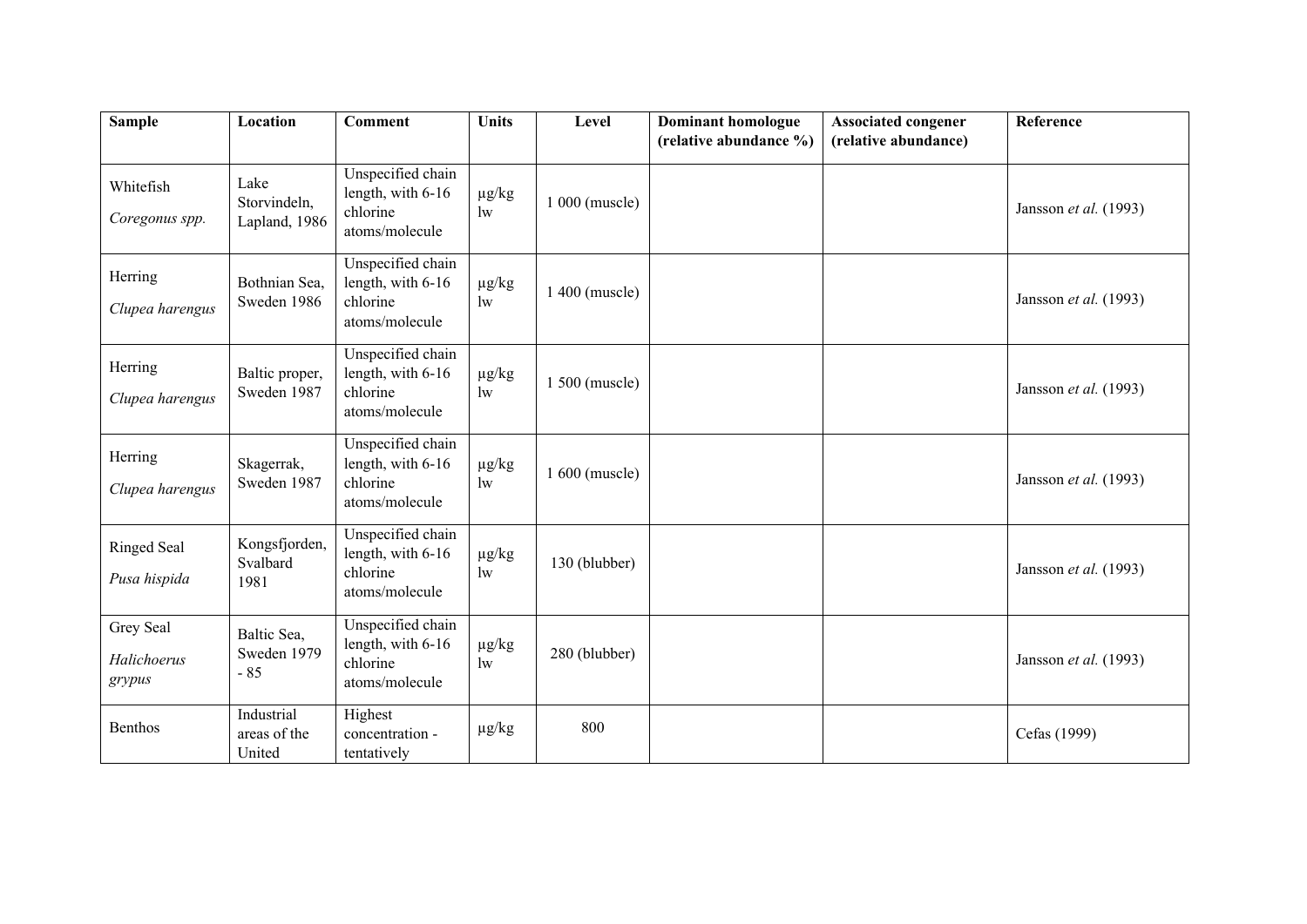| <b>Sample</b>                            | Location                                                | <b>Comment</b>                                                             | <b>Units</b>                           | Level                  | <b>Dominant homologue</b><br>(relative abundance %) | <b>Associated congener</b><br>(relative abundance) | Reference            |
|------------------------------------------|---------------------------------------------------------|----------------------------------------------------------------------------|----------------------------------------|------------------------|-----------------------------------------------------|----------------------------------------------------|----------------------|
|                                          | Kingdom<br>1998                                         | identified as<br><b>MCCPs</b>                                              |                                        |                        |                                                     |                                                    |                      |
| Fish                                     | Industrial<br>areas of the<br>United<br>Kingdom<br>1998 | Highest<br>concentration -<br>tentatively<br>identified as<br><b>MCCPs</b> | $\mu g/kg$                             | 2 800 (pike)<br>liver) |                                                     |                                                    | Cefas (1999)         |
| Beluga Whale<br>Delphinapterus<br>leucas | St. Lawrence<br>River, Canada                           | <b>Blubber</b> samples<br>from 15 females                                  | $\mu g/kg$<br><b>WW</b>                | 79 000 (max.)          |                                                     |                                                    | Bennie et al. (2000) |
| Beluga Whale<br>Delphinapterus<br>leucas | St. Lawrence<br>River, Canada                           | <b>Blubber</b> samples<br>from 10 males                                    | $\mu g/kg$<br><b>WW</b>                | 80 000 (max.)          |                                                     |                                                    | Bennie et al. (2000) |
| Beluga Whale<br>Delphinapterus<br>leucas | St. Lawrence<br>River, Canada                           | Liver samples<br>from 3 females                                            | $\mu g/kg$<br><b>WW</b>                | 20 900 (max.)          |                                                     |                                                    | Bennie et al. (2000) |
| Beluga Whale<br>Delphinapterus<br>leucas | St. Lawrence<br>River, Canada                           | Liver samples<br>from 3 males                                              | $\mu g/kg$<br><b>WW</b>                | 5 820 (max.)           |                                                     |                                                    | Bennie et al. (2000) |
| Carp                                     | Lake Ontario,<br>Canada                                 | Whole body<br>homogenates from<br>3 individuals                            | $\mu g/kg$<br><b>WW</b>                | 563 (max.)             |                                                     |                                                    | Bennie et al. (2000) |
| Trout                                    | Lake Ontario,<br>Canada                                 | Whole body<br>homogenates from<br>10 individuals                           | $\mu g/kg$<br>$\ensuremath{\text{WW}}$ | 4 390 (max.)           |                                                     |                                                    | Bennie et al. (2000) |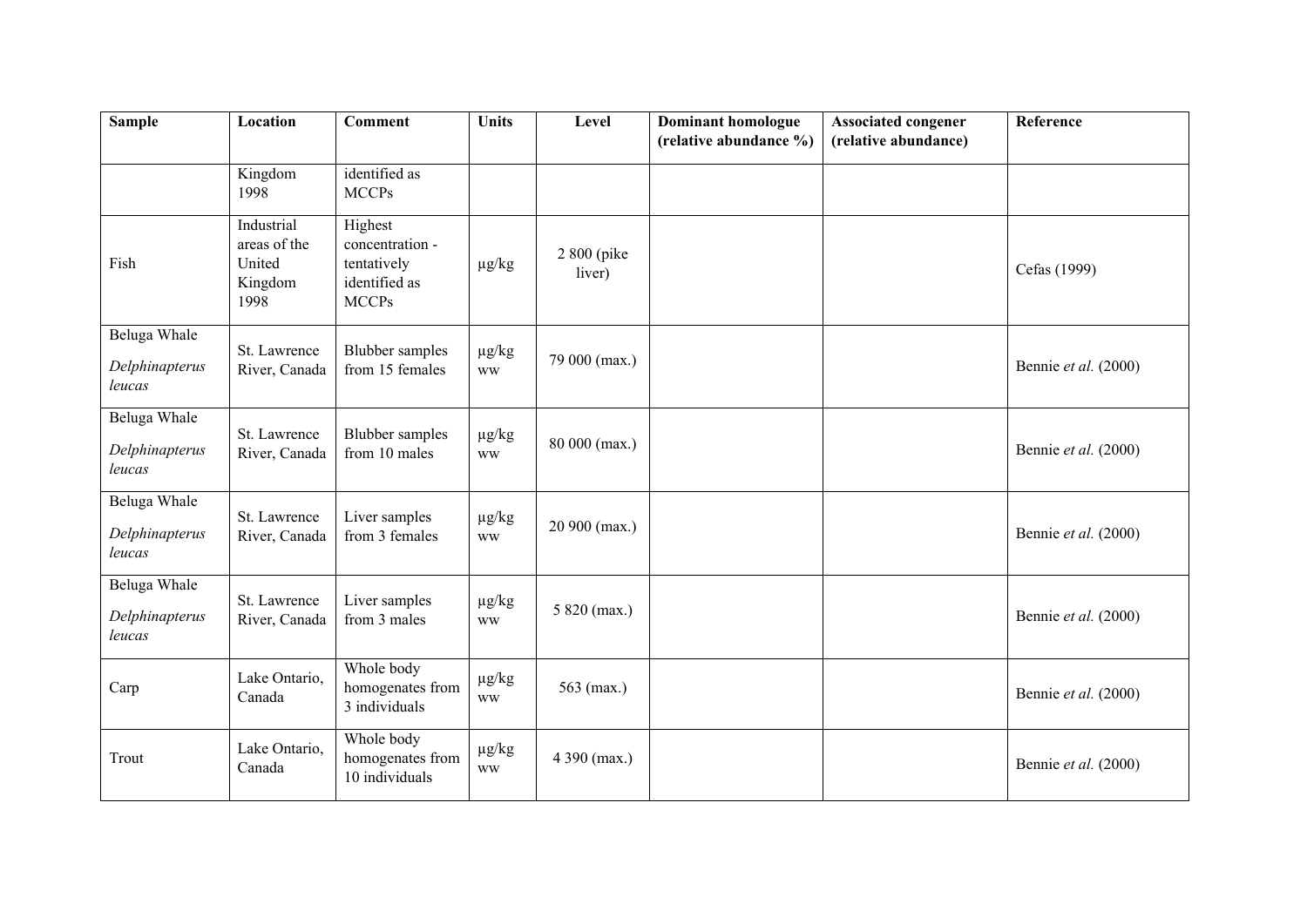| <b>Sample</b>                         | Location                                                                         | <b>Comment</b>                 | <b>Units</b>     | Level  | <b>Dominant homologue</b><br>(relative abundance %) | <b>Associated congener</b><br>(relative abundance) | Reference              |
|---------------------------------------|----------------------------------------------------------------------------------|--------------------------------|------------------|--------|-----------------------------------------------------|----------------------------------------------------|------------------------|
| Mussel                                | Close to a<br>chlorinated<br>paraffin<br>manufacturin<br>g plant in<br>Australia |                                | $\mu g/kg$<br>1w | 23 200 |                                                     |                                                    | Kemmlein et al. (2002) |
| Crabs                                 | Close to a<br>chlorinated<br>paraffin<br>manufacturin<br>g plant in<br>Australia |                                | $\mu$ g/kg<br>1w | 30 500 |                                                     |                                                    | Kemmlein et al. (2002) |
| Lake Trout<br>Salvelinus<br>namaycush | Lake Ontario                                                                     | Archived samples<br>from 1998  | $\mu g/kg$       | 25     |                                                     |                                                    |                        |
| Lake Trout<br>Salvelinus<br>namaycush | Lake Ontario                                                                     | Archived samples<br>from 2004  | $\mu g/kg$       | 8      |                                                     |                                                    | Ismail et al. (2009)   |
| Diporeia spp.                         | Lake Ontario                                                                     | Mean<br>concentration,<br>2001 | $\mu g/kg$       | 12     |                                                     |                                                    | Muir et al. (2002)     |
| Rainbow Smelt<br>Osmerus mordax       | Lake Ontario                                                                     | Mean<br>concentration,<br>2001 | $\mu g/kg$       | 109    |                                                     |                                                    | Muir et al. (2002)     |
| Slimy Sculpin<br>Cottus cognatus      | Lake Ontario                                                                     | Mean<br>concentration,<br>2001 | $\mu g/kg$       | 108    |                                                     |                                                    | Muir et al. (2002)     |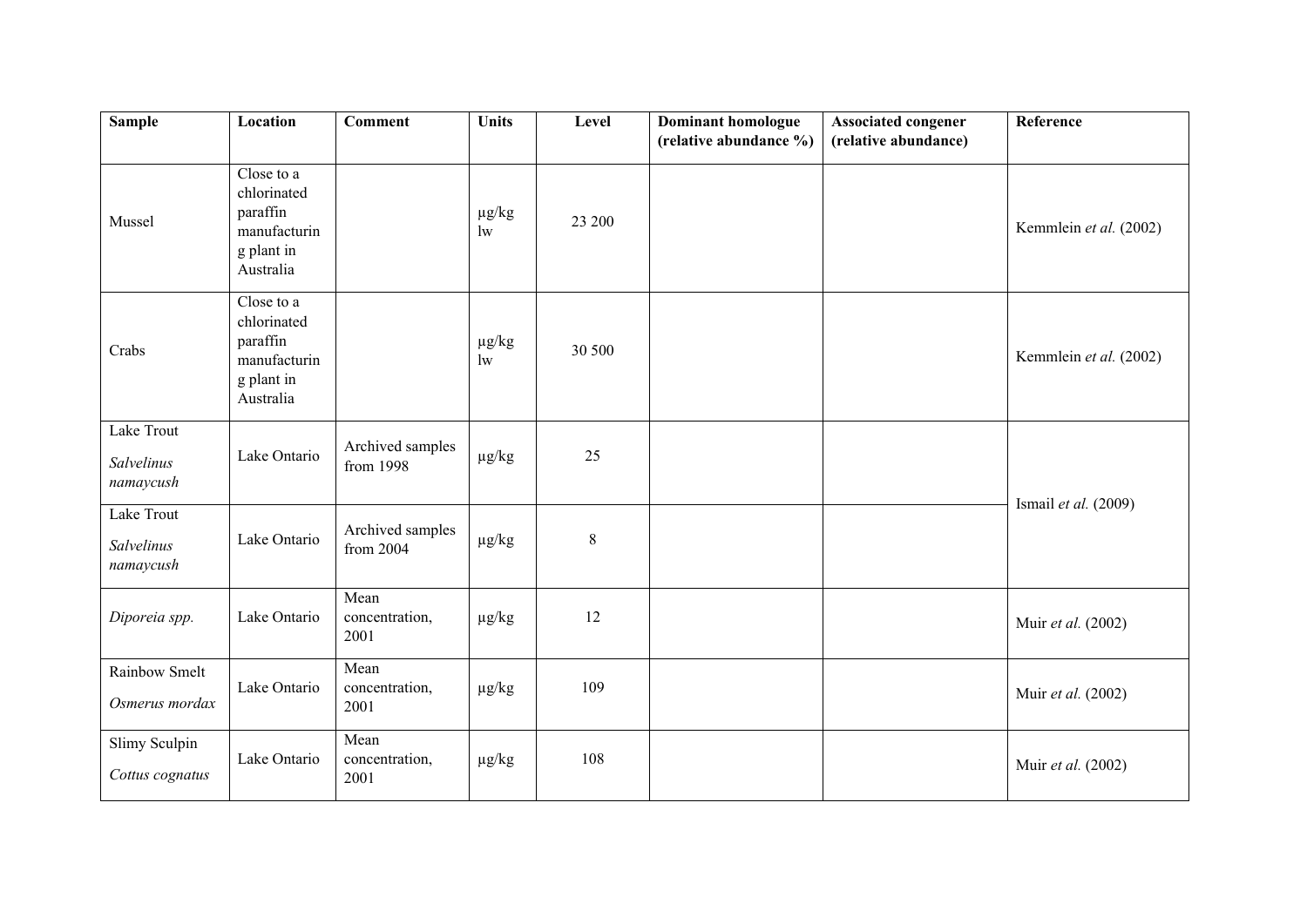| <b>Sample</b>                         | Location         | <b>Comment</b>                        | <b>Units</b> | Level        | <b>Dominant homologue</b><br>(relative abundance %) | <b>Associated congener</b><br>(relative abundance) | Reference           |
|---------------------------------------|------------------|---------------------------------------|--------------|--------------|-----------------------------------------------------|----------------------------------------------------|---------------------|
| Alewife<br>Alosa<br>pseudoharengus    | Lake Ontario     | Mean<br>concentration,<br>2001        | $\mu$ g/kg   | 35           |                                                     |                                                    | Muir et al. (2002)  |
| Lake Trout<br>Salvelinus<br>namaycush | Lake Ontario     | Mean<br>concentration,<br>2001        | $\mu g/kg$   | 15           |                                                     |                                                    | Muir et al. (2002)  |
| Plankton                              | Lake Ontario     | Mean<br>concentration,<br>1999 - 2004 | $\mu g/kg$   | not detected |                                                     |                                                    | Houde et al. (2008) |
| Plankton                              | Lake<br>Michigan | Mean<br>concentration,<br>1999 - 2004 | $\mu g/kg$   | not detected |                                                     |                                                    | Houde et al. (2008) |
| Diporeia spp                          | Lake Ontario     | Mean<br>concentration,<br>1999 - 2004 | $\mu$ g/kg   | 4.2          |                                                     |                                                    |                     |
| Diporeia spp                          | Lake<br>Michigan | Mean<br>concentration,<br>1999 - 2004 | $\mu g/kg$   | not detected |                                                     |                                                    | Houde et al. (2008) |
| Mysis spp                             | Lake Ontario     | Mean<br>concentration,<br>1999 - 2004 | $\mu g/kg$   | not detected |                                                     |                                                    |                     |
| Mysis spp                             | Lake<br>Michigan | Mean<br>concentration,<br>1999 - 2004 | $\mu g/kg$   | not detected |                                                     |                                                    | Houde et al. (2008) |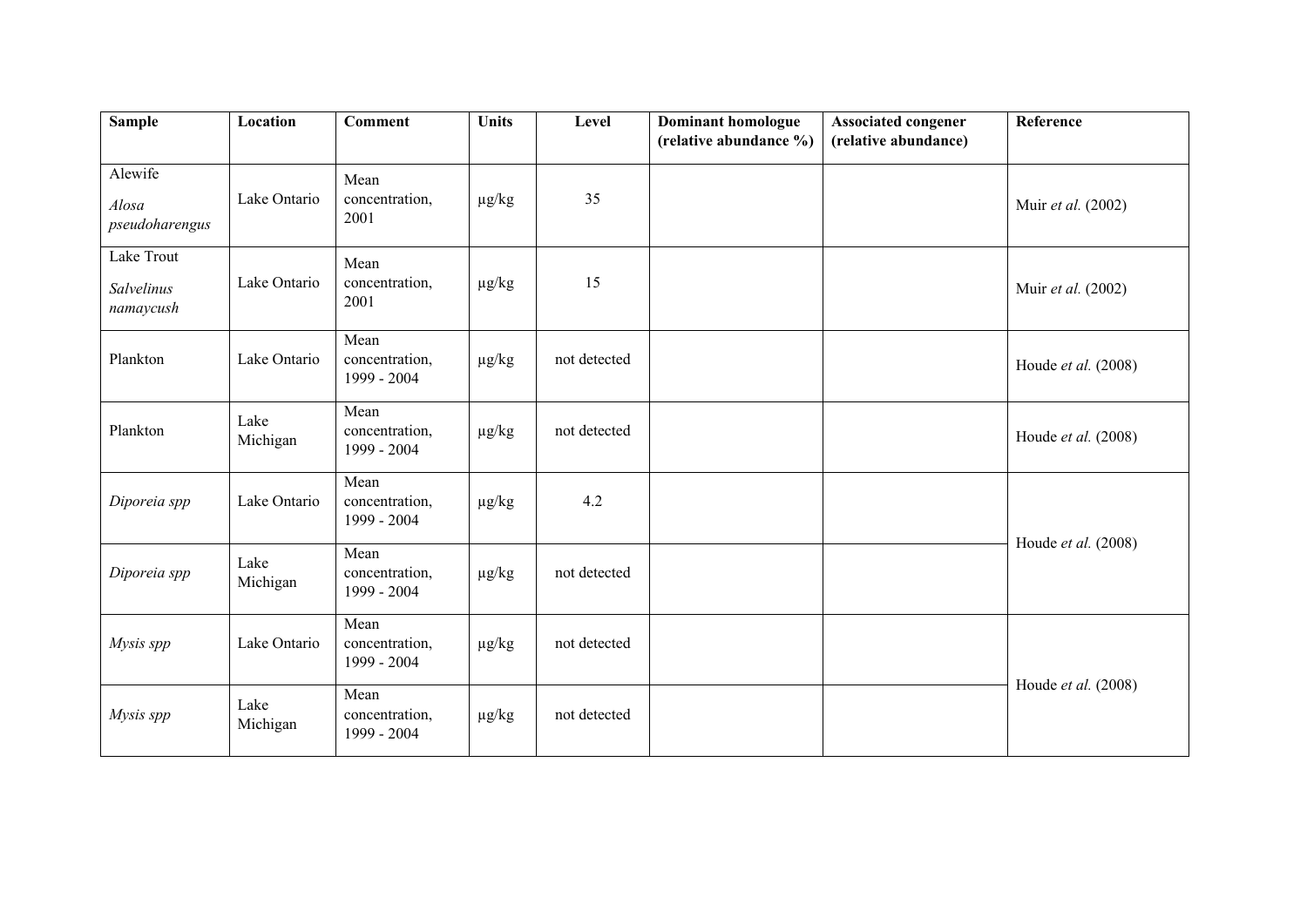| <b>Sample</b>                         | Location         | <b>Comment</b>                        | <b>Units</b> | Level        | <b>Dominant homologue</b><br>(relative abundance %) | <b>Associated congener</b><br>(relative abundance) | Reference           |
|---------------------------------------|------------------|---------------------------------------|--------------|--------------|-----------------------------------------------------|----------------------------------------------------|---------------------|
|                                       |                  |                                       |              |              |                                                     |                                                    |                     |
| Rainbow Smelt<br>Osmerus mordax       | Lake Ontario     | Mean<br>concentration,<br>1999 - 2004 | $\mu$ g/kg   | 109          |                                                     |                                                    |                     |
| Rainbow Smelt<br>Osmerus mordax       | Lake<br>Michigan | Mean<br>concentration,<br>1999 - 2004 | $\mu$ g/kg   | not detected |                                                     |                                                    | Houde et al. (2008) |
| Slimy Sculpin<br>Cottus cognatus      | Lake Ontario     | Mean<br>concentration,<br>1999 - 2004 | $\mu g/kg$   | 108          |                                                     |                                                    |                     |
| Slimy Sculpin<br>Cottus cognatus      | Lake<br>Michigan | Mean<br>concentration,<br>1999 - 2004 | $\mu g/kg$   | 2.9          |                                                     |                                                    | Houde et al. (2008) |
| Alewife<br>Alosa<br>pseudoharengus    | Lake Ontario     | Mean<br>concentration,<br>1999 - 2004 | $\mu$ g/kg   | 35           |                                                     |                                                    | Houde et al. (2008) |
| Alewife<br>Alosa<br>pseudoharengus    | Lake<br>Michigan | Mean<br>concentration,<br>1999 - 2004 | $\mu$ g/kg   | 5.6          |                                                     |                                                    | Houde et al. (2008) |
| Lake Trout<br>Salvelinus<br>namaycush | Lake Ontario     | Mean<br>concentration,<br>1999 - 2004 | $\mu$ g/kg   | 24           |                                                     |                                                    | Houde et al. (2008) |
| Lake Trout<br>Salvelinus<br>namaycush | Lake<br>Michigan | Mean<br>concentration,<br>1999 - 2004 | $\mu$ g/kg   | 5.6          |                                                     |                                                    | Houde et al. (2008) |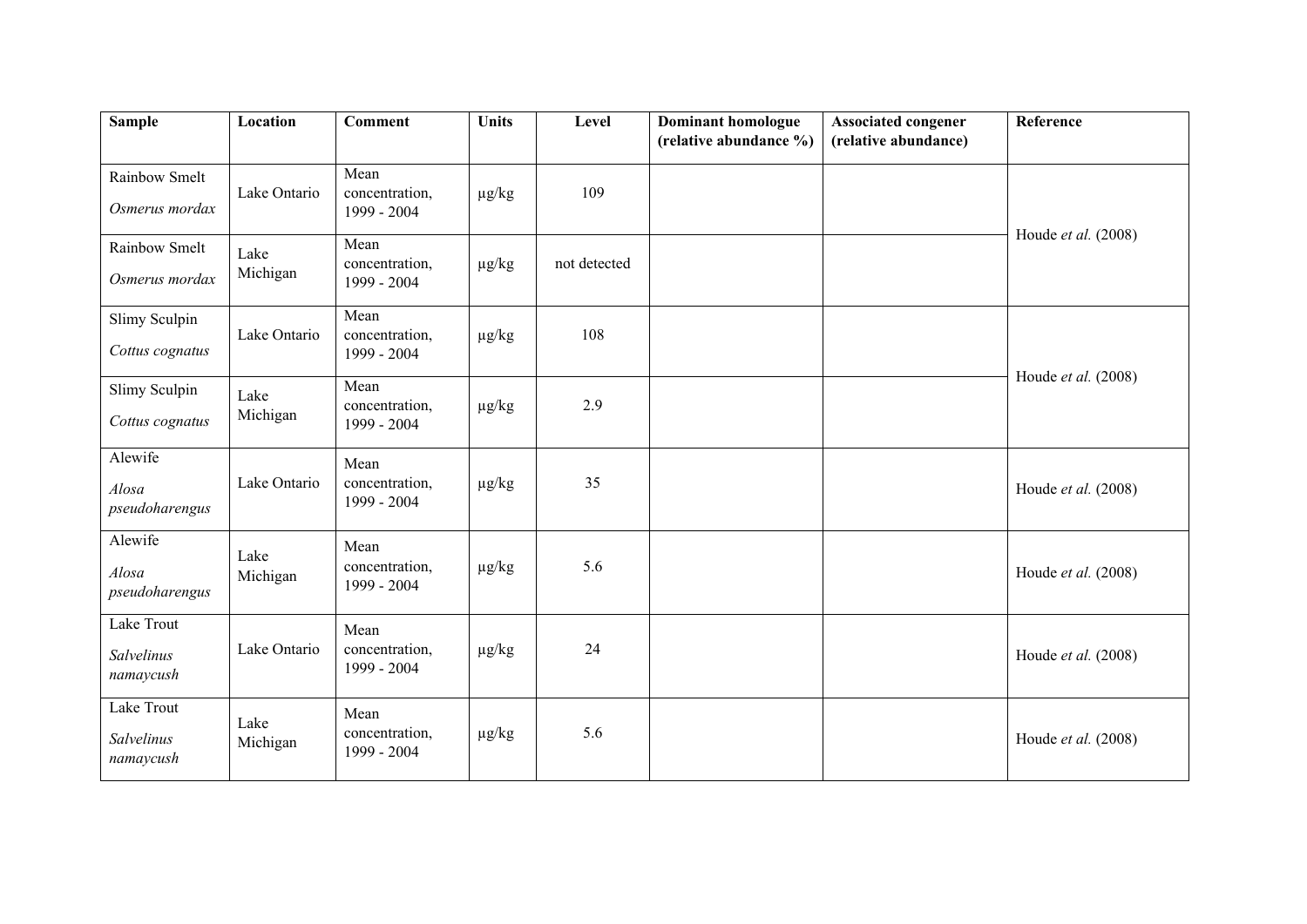| <b>Sample</b>                                        | Location                       | <b>Comment</b>                       | <b>Units</b> | Level         | Dominant homologue<br>(relative abundance %) | <b>Associated congener</b><br>(relative abundance) | Reference            |
|------------------------------------------------------|--------------------------------|--------------------------------------|--------------|---------------|----------------------------------------------|----------------------------------------------------|----------------------|
| Dab, cod and<br>flounder                             | North and<br><b>Baltic Sea</b> | Highest                              | $\mu g/kg$   | $260$ (liver) |                                              |                                                    | Reth et al. (2005)   |
| Atlantic Cod<br>Gadus morhua                         | Iceland and<br>Norway          | Highest<br>concentration             | $\mu g/kg$   | $47$ (liver)  |                                              |                                                    | Reth et al. (2006)   |
| Arctic Char<br>Salvelinus<br>alpinus                 | Bear Island                    | Highest<br>concentration             | $\mu g/kg$   | 43 (liver)    |                                              |                                                    | Reth et al. (2006)   |
| Arctic Char<br>Salvelinus<br>alpinus                 | Bear Island                    | Highest<br>concentration             | $\mu g/kg$   | 47 (muscle)   |                                              |                                                    | Reth et al. (2006)   |
| Little Auk<br>Alle alle                              | Bear Island                    | Highest<br>concentration             | $\mu g/kg$   | $370$ (liver) |                                              |                                                    | Reth et al. (2006)   |
| Little Auk<br>Alle alle                              | Bear Island                    | Highest<br>concentration             | $\mu g/kg$   | 55 (muscle)   |                                              |                                                    | Reth et al. (2006)   |
| <b>Black-legged</b><br>Kittiwake<br>Rissa tridactyla | Bear Island                    | Highest<br>concentration             | $\mu g/kg$   | $39$ (liver)  |                                              |                                                    | Reth et al. (2006)   |
| Black-legged<br>Kittiwake<br>Rissa tridactyla        | Bear Island                    | Highest<br>concentration             | $\mu g/kg$   | 38 (muscle)   |                                              |                                                    | Reth et al. (2006)   |
| "Biota"                                              | <b>Great Lakes</b><br>Basin    | Mean<br>concentration<br>based on an | $\mu g/kg$   | 21            |                                              |                                                    | Klečka et al. (2010) |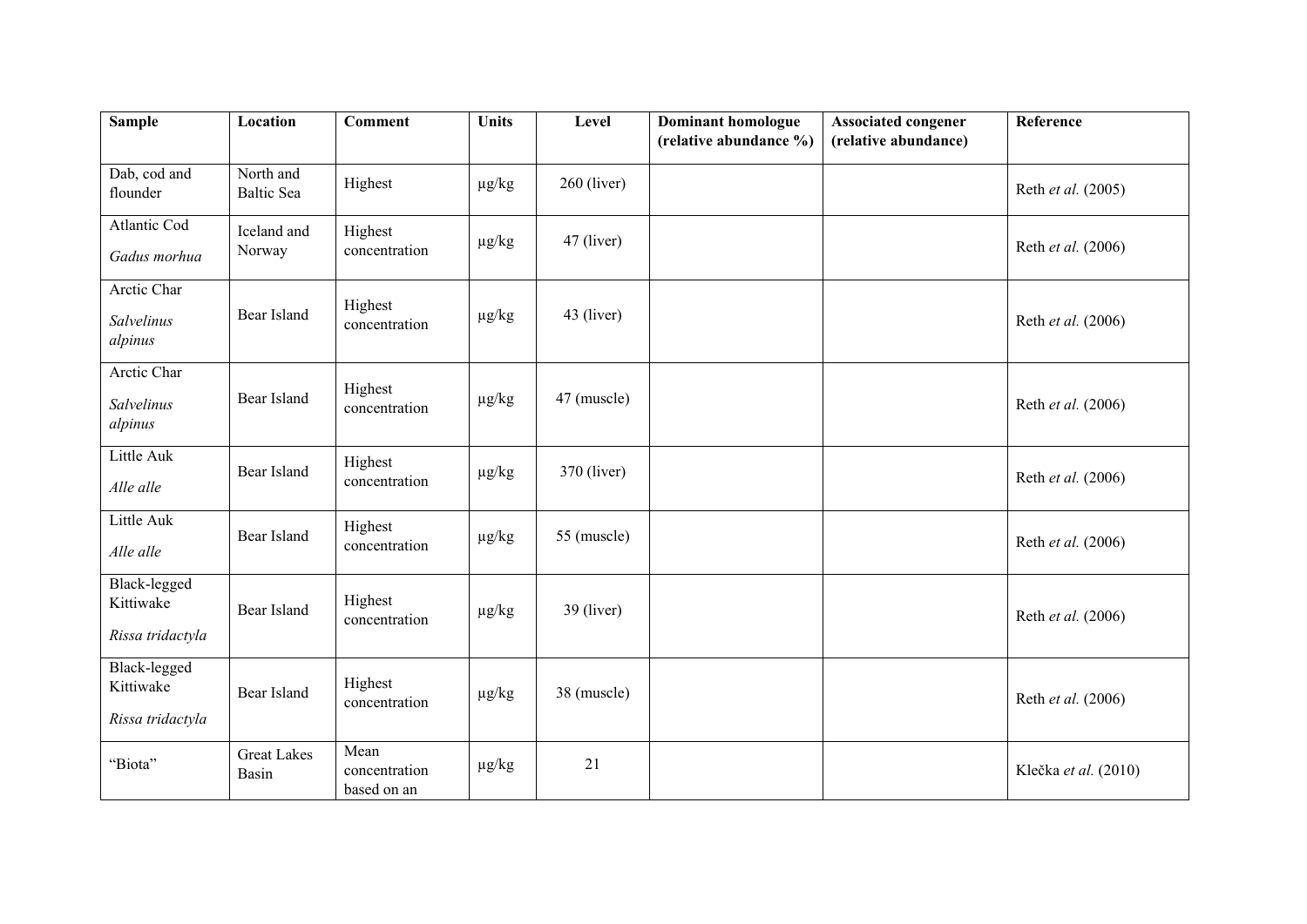| <b>Sample</b>                                           | Location                        | <b>Comment</b>                       | <b>Units</b>                         | Level             | Dominant homologue<br>(relative abundance %)                         | <b>Associated congener</b><br>(relative abundance)   | Reference           |
|---------------------------------------------------------|---------------------------------|--------------------------------------|--------------------------------------|-------------------|----------------------------------------------------------------------|------------------------------------------------------|---------------------|
|                                                         |                                 | analysis of<br>published studies     |                                      |                   |                                                                      |                                                      |                     |
| Finless porpoises<br>Neophocaena<br>phocaenoides        | Hong Kong,<br>South China       | $2004 - 2014$<br>$(n=50)$<br>blubber | $\mu g/kg$<br>$\mathrm{d}\mathrm{w}$ | $320 - 8600$      | $C_{14}$ (44%)<br>$C_{15}$ (27%)<br>$C_{16}$ (18%)<br>$C_{17}$ (11%) | $Cl_{6-8}$                                           | Zeng et al. (2015)  |
| Indo-Pacific<br>humpback<br>dolphins<br>Sousa chinensis | Hong Kong,<br>South China       | $2004 - 2014$<br>$(n=25)$<br>blubber | $\mu g/kg$<br>$\mathrm{d}\mathrm{w}$ | $530 - 23000$     | $C_{14}$ (56%)<br>$C_{15}$ (15%)<br>$C_{16}$ (15%)<br>$C_{17}$ (14%) | $Cl_{6-8}$                                           | Zeng et al. (2015)  |
| <b>Bastard</b> halibut<br>Paralichthys<br>olivaceus     | Liaodong<br>Bay, North<br>China | 2017<br>$(n=5)$                      | $ng/g$ lw                            | $706.5 \pm 240.2$ | $C_{14}$ (60.7-96.5%)<br>$C_{15}$ (6.7-24.0%)                        | $Cl_{7.9} (90.1\%)$<br>$C_{14}Cl_7$ and $C_{14}Cl_8$ | Huang et al. (2017) |
| Turbot<br>Scophthalmus<br>maximus                       | Liaodong<br>Bay, North<br>China | 2017<br>$(n=1)$                      | ng/g lw                              | $5097 \pm 2242$   | $C_{14}$ (60.7-96.5%)<br>$C_{15}$ (6.7-24.0%)                        | $Cl_{7.9} (90.1\%)$<br>$C_{14}Cl_7$ and $C_{14}Cl_8$ | Huang et al. (2017) |
| Ray                                                     | Liaodong<br>Bay, North<br>China | 2017<br>$(n=8)$                      | ng/g lw                              | $109.0 \pm 44.6$  | $C_{14}$ (60.7-96.5%)<br>$C_{15}$ (6.7-24.0%)                        | $Cl_{7-9}$ (90.1%)<br>$C_{14}Cl_7$ and $C_{14}Cl_8$  | Huang et al. (2017) |
| Navodon<br>septentrionalis                              | Liaodong<br>Bay, North<br>China | 2017<br>$(n=3)$                      | $ng/g$ lw                            | $375.9 \pm 120.2$ | $C_{14}$ (60.7-96.5%)<br>$C_{15}$ (6.7-24.0%)                        | $Cl_{7-9}(90.1\%)$<br>$C_{14}Cl_7$ and $C_{14}Cl_8$  | Huang et al. (2017) |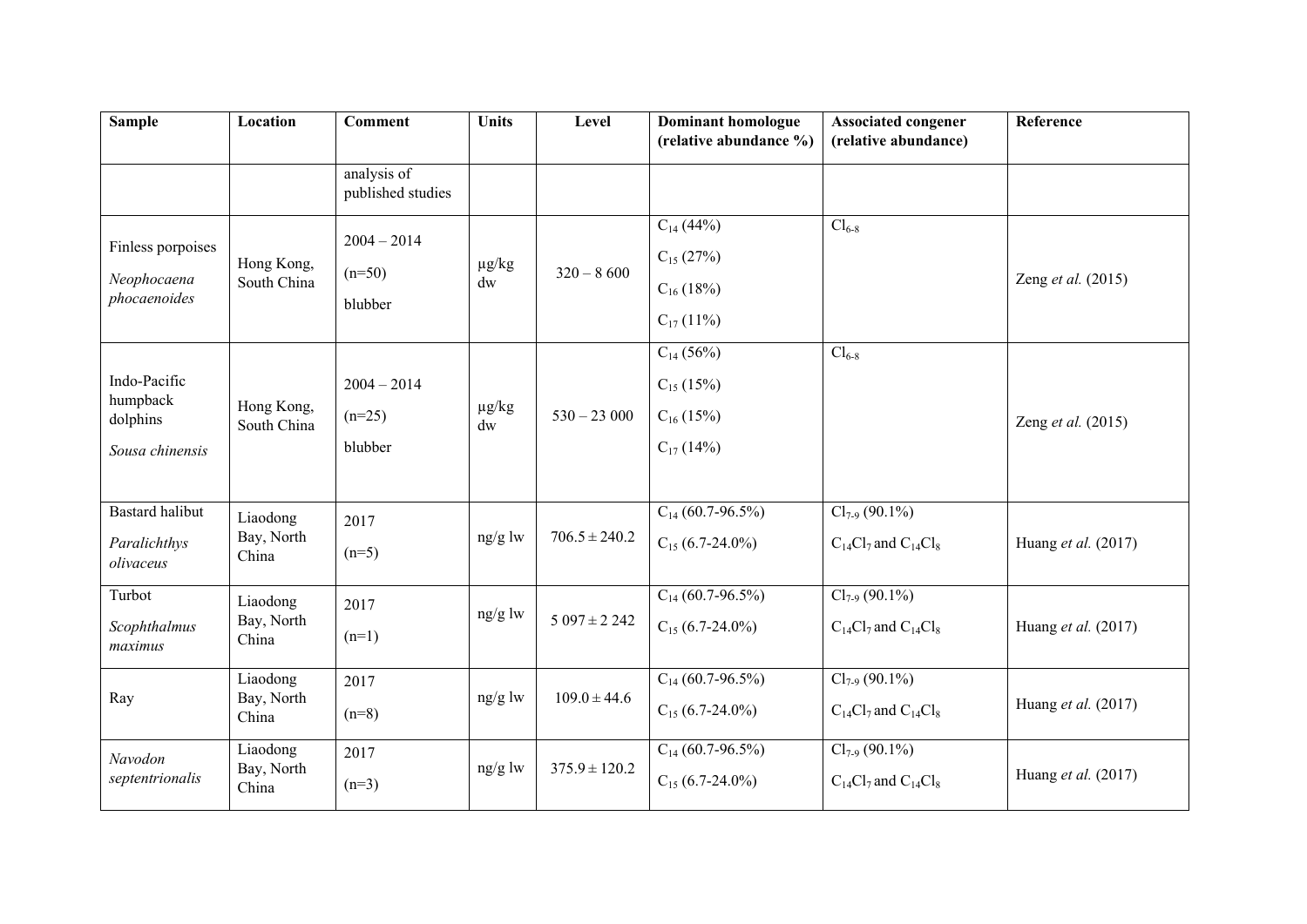| <b>Sample</b>             | Location               | <b>Comment</b> | <b>Units</b> | Level             | <b>Dominant homologue</b> | <b>Associated congener</b>    | Reference           |
|---------------------------|------------------------|----------------|--------------|-------------------|---------------------------|-------------------------------|---------------------|
|                           |                        |                |              |                   | (relative abundance %)    | (relative abundance)          |                     |
| Yellow croaker            | Liaodong               | 2017           |              |                   | $C_{14}$ (60.7-96.5%)     | $Cl_{7.9}$ (90.1%)            |                     |
| Larimichthys<br>polyactis | Bay, North<br>China    | $(n=15)$       | ng/g lw      | $55.19 \pm 23.73$ | $C_{15}$ (6.7-24.0%)      | $C_{14}Cl_7$ and $C_{14}Cl_8$ | Huang et al. (2017) |
|                           | Liaodong               | 2017           |              |                   | $C_{14}$ (60.7-96.5%)     | $Cl_{7-9}$ (90.1%)            |                     |
| <b>Bass</b>               | Bay, North<br>China    | $(n=2)120$     | ng/g lw      | $24.57 \pm 10.31$ | $C_{15}$ (6.7-24.0%)      | $C_{14}Cl_7$ and $C_{14}Cl_8$ | Huang et al. (2017) |
| Capelin                   |                        |                |              |                   | $C_{14}$ (60.7-96.5%)     | $Cl_{7.9} (90.1\%)$           |                     |
| Mallotus villosus         | Liaodong<br>Bay, North | 2017           | ng/g lw      | $30.26 \pm 11.49$ | $C_{15}$ (6.7-24.0%)      | $C_{14}Cl_7$ and $C_{14}Cl_8$ | Huang et al. (2017) |
| (O. F. Müller,<br>1776)   | China                  | $(n=3)$        |              |                   |                           |                               |                     |
| Spanish                   |                        |                |              |                   | $C_{14}$ (60.7-96.5%)     | $Cl_{7.9}$ (90.1%)            |                     |
| Mackerel                  | Liaodong<br>Bay, North | 2017           | $ng/g$ lw    | $53.92 \pm 22.64$ | $C_{15}$ (6.7-24.0%)      | $C_{14}Cl_7$ and $C_{14}Cl_8$ |                     |
| Scomberomorus             | China                  | $(n=3)$        |              |                   |                           |                               | Huang et al. (2017) |
| maculatus                 |                        |                |              |                   |                           |                               |                     |
| Abalone                   | Liaodong               | 2017           |              |                   | $C_{14}$ (60.7-96.5%)     | $Cl_{7.9} (90.1\%)$           |                     |
| Haliotis asinina          | Bay, North<br>China    | $(n=10)$       | ng/g lw      | $63.48 \pm 24.75$ | $C_{15}$ (6.7-24.0%)      | $C_{14}Cl_7$ and $C_{14}Cl_8$ | Huang et al. (2017) |
|                           | Liaodong               | 2017           |              |                   | $C_{14}$ (60.7-96.5%)     | $Cl_{7.9} (90.1\%)$           |                     |
| Cod                       | Bay, North<br>China    | $(n=3)$        | $ng/g$ lw    | $22.37 \pm 9.17$  | $C_{15}$ (6.7-24.0%)      | $C_{14}Cl_7$ and $C_{14}Cl_8$ | Huang et al. (2017) |
|                           | Liaodong               | 2017           |              |                   |                           |                               |                     |
| Jelly fish                | Bay, North<br>China    | $(n=3)$        | $ng/g$ lw    | 448.2             |                           |                               | Huang et al. (2017) |
|                           | Liaodong               | 2017           |              |                   |                           |                               |                     |
| Conch neptunea            | Bay, North<br>China    | $(n=10)$       | $ng/g$ lw    | 64.97             |                           |                               | Huang et al. (2017) |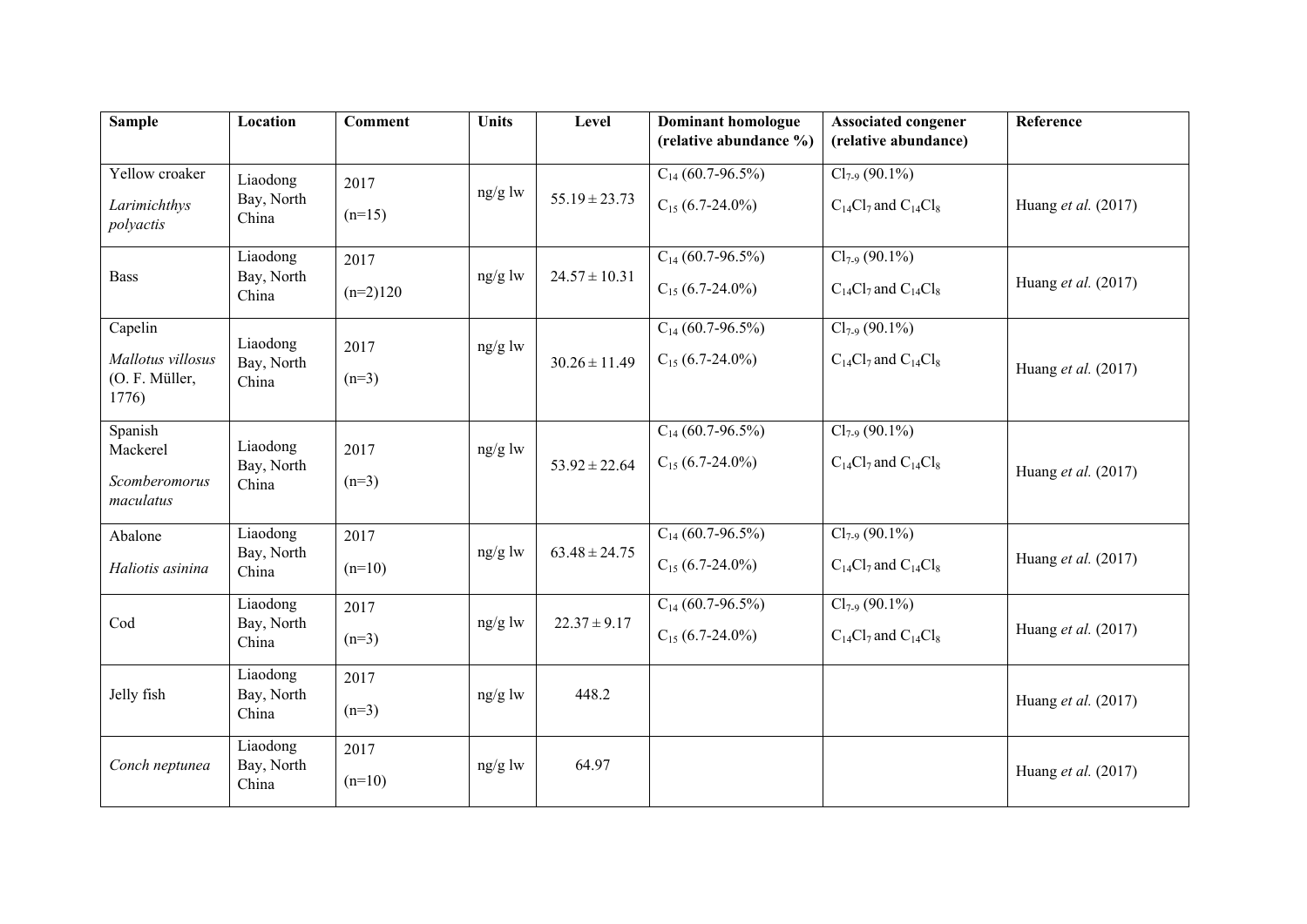| <b>Sample</b>                                | Location                                | <b>Comment</b>   | <b>Units</b>               | Level   | <b>Dominant homologue</b><br>(relative abundance %)                                                      | <b>Associated congener</b><br>(relative abundance) | Reference             |
|----------------------------------------------|-----------------------------------------|------------------|----------------------------|---------|----------------------------------------------------------------------------------------------------------|----------------------------------------------------|-----------------------|
| Clam                                         | Liaodong<br>Bay, North<br>China         | 2017<br>$(n=33)$ | ng/g lw                    | 185.1   |                                                                                                          |                                                    | Huang et al. (2017)   |
| Scallop<br>Patinopecten<br>yessoensis        | Liaodong<br>Bay, North<br>China         | 2017<br>$(n=20)$ | $ng/g$ lw                  | 335.8   |                                                                                                          |                                                    | Huang et al. (2017)   |
| Mantis shrimp<br>Odontodactylus<br>scyllarus | Liaodong<br>Bay, North<br>China         | 2017<br>$(n=12)$ | ng/g lw                    | 16.72   |                                                                                                          |                                                    | Huang et al. (2017)   |
| Common Barbel<br>Barbus barbus               | Chéran River<br>(mean)<br>$(n=3)$       | 2019             | $\mu g/kg$<br>$\mathbf{w}$ | 7 1 2 3 | $C_{14}$ (37.8 ± 16.3%)<br>$C_{15}$ (24.8 ± 4.0%)<br>$C_{16}$ (18.7 ± 3.2%)<br>$C_{17}$ (13.4 ± 4.6%)    | $Cl_{7-9}$                                         | Labadie et al. (2019) |
| Common Barbel<br><b>Barbus</b> barbus        | <b>Usses River</b><br>(mean)<br>$(n=5)$ | 2019             | $\mu g/kg$<br>1w           | 4615    | $C_{14}$ (43.6 ± 8.9%)<br>$C_{15}$ (27.0 $\pm$ 4.2%)<br>$C_{16}$ (16.8 ± 4.4%)<br>$C_{17}$ (12.7 ± 2.9%) | $Cl_{7-9}$                                         | Labadie et al. (2019) |
| Common Barbel<br>Barbus barbus               | Combeauté<br>River (mean)<br>$(n=4)$    | 2019             | $\mu g/kg$<br>1w           | 5 4 2 3 | $C_{14}$ (40.4 ± 4.3%)<br>$C_{15}$ (26.4 ± 2.4%)<br>$C_{16}$ (17.2 ± 3.5%)<br>$C_{17}$ (16.0 ± 6.4%)     | $Cl_{7-9}$                                         | Labadie et al. (2019) |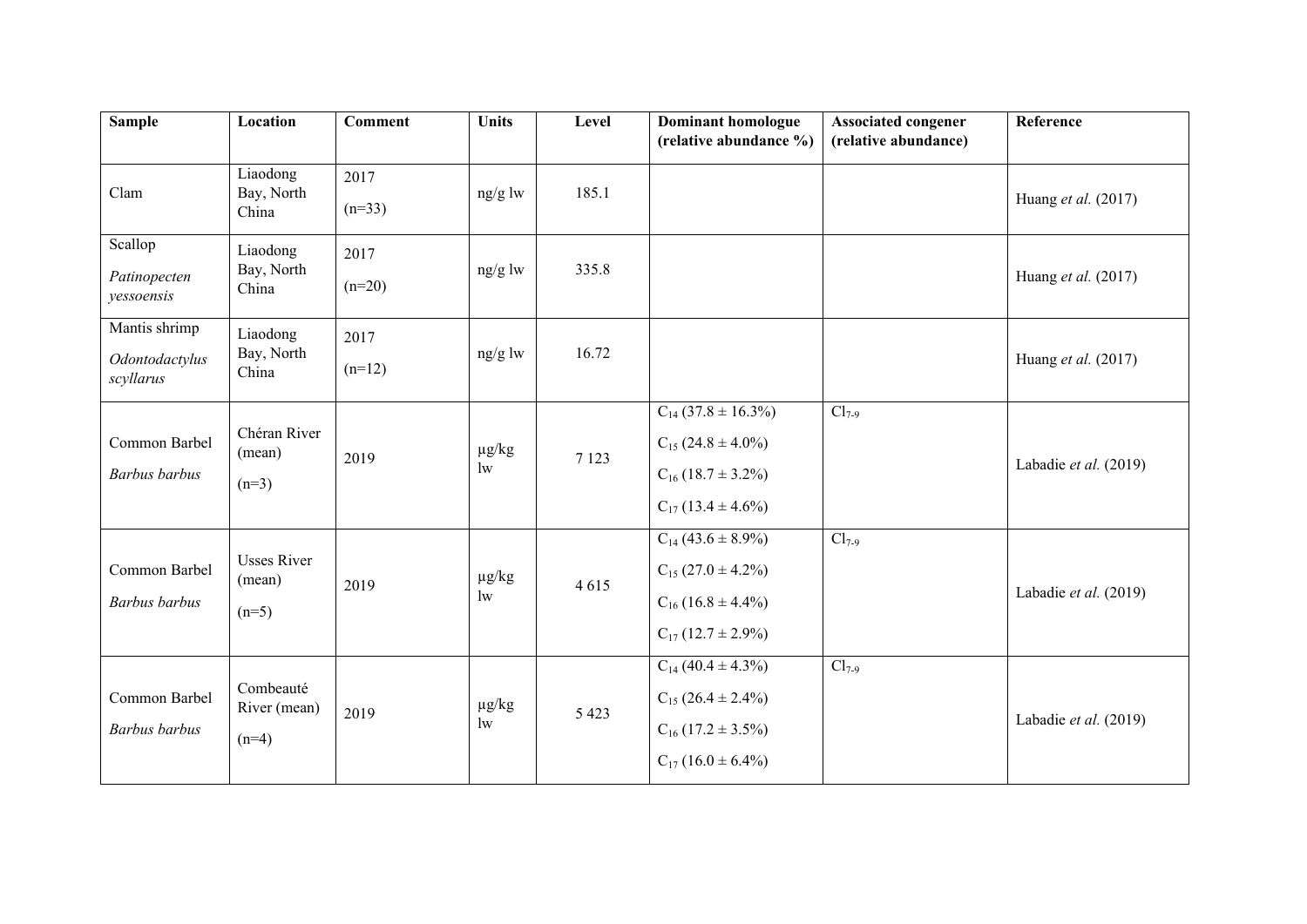| <b>Sample</b>                             | Location                         | <b>Comment</b> | <b>Units</b>               | Level                                                        | Dominant homologue<br>(relative abundance %)                                                                  | <b>Associated congener</b><br>(relative abundance) | Reference              |
|-------------------------------------------|----------------------------------|----------------|----------------------------|--------------------------------------------------------------|---------------------------------------------------------------------------------------------------------------|----------------------------------------------------|------------------------|
| Common Barbel<br>Barbus barbus            | Rhône River<br>(mean)<br>$(n=5)$ | 2019           | $\mu g/kg$<br>$\mathbf{w}$ | 904                                                          | $C_{14}$ (51.1 ± 7.1%)<br>$C_{15}$ (27.7 $\pm$ 1.3%)<br>$C_{16}$ (12.5 ± 2.6%)<br>$C_{17}$ (8.7 ± 6.0%)       | $Cl_{7-9}$                                         | Labadie et al. (2019)  |
| Common Barbel<br>Barbus barbus            | Morge Canal<br>(mean)<br>$(n=5)$ | 2019           | $\mu g/kg$<br>$\mathbf{w}$ | 3 2 9 2                                                      | $C_{14}$ (46.0 ± 9.7%)<br>$C_{15}$ (23.1 $\pm$ 1.3%)<br>$C_{16}$ (17.1 $\pm$ 3.6%)<br>$C_{17}$ (13.8 ± 5.5 %) | $Cl_{7-9}$                                         | Labadie et al. (2019)  |
| Earthworms<br>Lumbricus spp.              | Oslo, Norway                     | 2017           | $\mu g/kg$<br><b>WW</b>    | Mean: 37<br>Median: 39<br>Minimum: 25<br>Maximum: 46         |                                                                                                               |                                                    | Heimstad et al. (2018) |
| Fieldfare<br>Turdus pilaris               | Oslo, Norway                     | 2017, eggs     | $\mu g/kg$<br><b>WW</b>    | Mean: 21<br>Median: 7.35<br>Minimum:<br>4.70<br>Maximum: 135 |                                                                                                               |                                                    | Heimstad et al. (2018) |
| Eurasian<br>Sparrowhawk<br>Accipter nisus | Oslo, Norway                     | 2017, eggs     | $\mu g/kg$<br><b>WW</b>    | Mean: 12.2<br>Median:<br>$<$ LOD                             |                                                                                                               |                                                    | Heimstad et al. (2018) |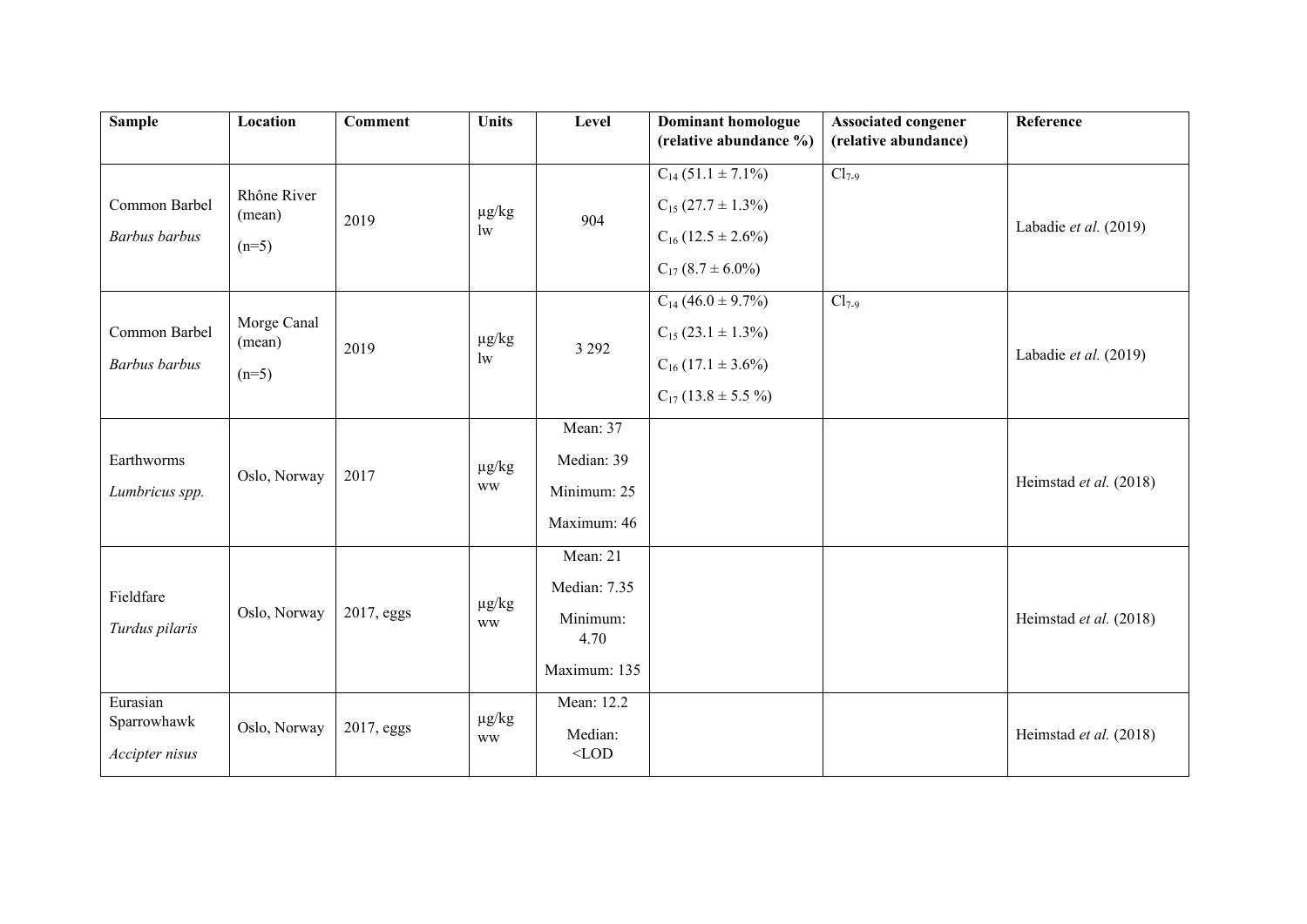| <b>Sample</b>                | Location     | <b>Comment</b> | <b>Units</b>                | Level                                                                     | <b>Dominant homologue</b><br>(relative abundance %) | <b>Associated congener</b><br>(relative abundance) | Reference              |
|------------------------------|--------------|----------------|-----------------------------|---------------------------------------------------------------------------|-----------------------------------------------------|----------------------------------------------------|------------------------|
|                              |              |                |                             | Minimum:<br>$<$ LOD                                                       |                                                     |                                                    |                        |
|                              |              |                |                             | Maximum:<br>74.0                                                          |                                                     |                                                    |                        |
| Tawny Owl                    |              |                | $\mu g/kg$                  | Mean: <lod<br>Median:<br/><math display="inline">&lt;</math> LOD</lod<br> |                                                     |                                                    |                        |
| Strix aluco                  | Oslo, Norway | 2017, eggs     | <b>WW</b>                   | Minimum:<br>$<$ LOD<br>Maximum:<br>$<$ LOD                                |                                                     |                                                    | Heimstad et al. (2018) |
| Rat<br>Rattus<br>norvegicus  | Oslo, Norway | 2017, liver    | $\mu g/kg$<br>$\mathbf{WW}$ | Mean: 183<br>Median: 177<br>Minimum:<br>81.0<br>Maximum: 327              |                                                     |                                                    | Heimstad et al. (2018) |
| Red Fox<br>Vulpes vulpes     | Oslo, Norway | 2017, liver    | $\mu g/kg$<br><b>WW</b>     | Mean: 68.1<br>Median: 61<br>Minimum: 23<br>Maximum: 130                   |                                                     |                                                    | Heimstad et al. (2018) |
| <b>Badger</b><br>Meles meles | Oslo, Norway | 2017, liver    | $\mu g/kg$<br>$\mathbf{WW}$ | Mean: 43<br>Median: 41                                                    |                                                     |                                                    | Heimstad et al. (2018) |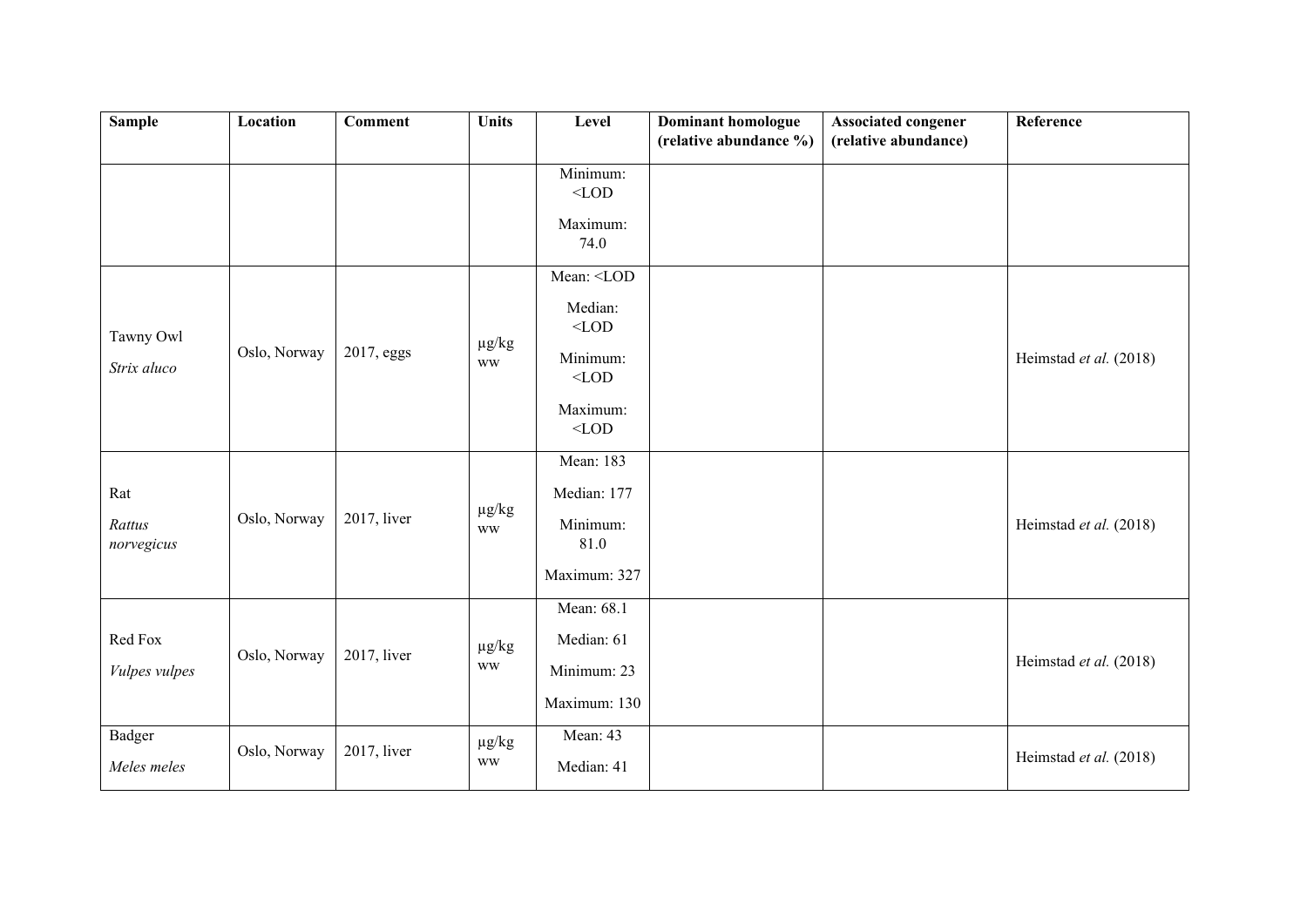| <b>Sample</b>                        | Location                                      | <b>Comment</b> | <b>Units</b>            | Level                                        | <b>Dominant homologue</b><br>(relative abundance %) | <b>Associated congener</b><br>(relative abundance) | Reference                                       |
|--------------------------------------|-----------------------------------------------|----------------|-------------------------|----------------------------------------------|-----------------------------------------------------|----------------------------------------------------|-------------------------------------------------|
|                                      |                                               |                |                         | Minimum: 37<br>Maximum: 51                   |                                                     |                                                    |                                                 |
| <b>Blue Mussel</b><br>Mytilus edulis | Gressholmen,<br>Inner<br>Oslofjord,<br>Norway | 2017 and 2018  | $\mu$ g/kg<br><b>WW</b> | 2017<br>Median: 11.9<br>2018<br>Median: 2.81 |                                                     |                                                    | Green et al. (2018) and<br>Green et al., (2019) |
| <b>Blue Mussel</b><br>Mytilus edulis | Færder, Outer<br>Oslofjord,<br>Norway         | 2017 and 2018  | $\mu$ g/kg<br><b>WW</b> | 2017<br>Median: 9.89<br>2018<br>Median: 34.4 |                                                     |                                                    | Green et al. (2018) and<br>Green et al., (2019) |
| <b>Blue Mussel</b><br>Mytilus edulis | Singlekalven,<br>Hvaler,<br>Norway            | 2017 and 2018  | $\mu$ g/kg<br><b>WW</b> | 2017<br>Median: 5.82<br>2018<br>Median: 7.21 |                                                     |                                                    | Green et al. (2018) and<br>Green et al., (2019) |
| <b>Blue Mussel</b><br>Mytilus edulis | Bjørkøya,<br>Langesund-<br>fjord, Norway      | 2017 and 2018  | $\mu$ g/kg<br><b>WW</b> | 2017<br>Median: 22.7<br>2018<br>No samples   |                                                     |                                                    | Green et al. (2018) and<br>Green et al., (2019) |
| <b>Blue Mussel</b><br>Mytilus edulis | Sylterøya,<br>Langesund-<br>fjord, Norway     | 2017 and 2018  | $\mu$ g/kg<br><b>WW</b> | 2017<br>Median: 10.5<br>2018<br>Median: 42.4 |                                                     |                                                    | Green et al. (2018) and<br>Green et al., (2019) |
| <b>Blue Mussel</b><br>Mytilus edulis | Nordnes,<br>Bergen<br>harbour,<br>Norway      | 2017 and 2018  | $\mu g/kg$<br><b>WW</b> | 2017 Median:<br>44.9<br>2018 Median:<br>87.1 |                                                     |                                                    | Green et al. (2018) and<br>Green et al., (2019) |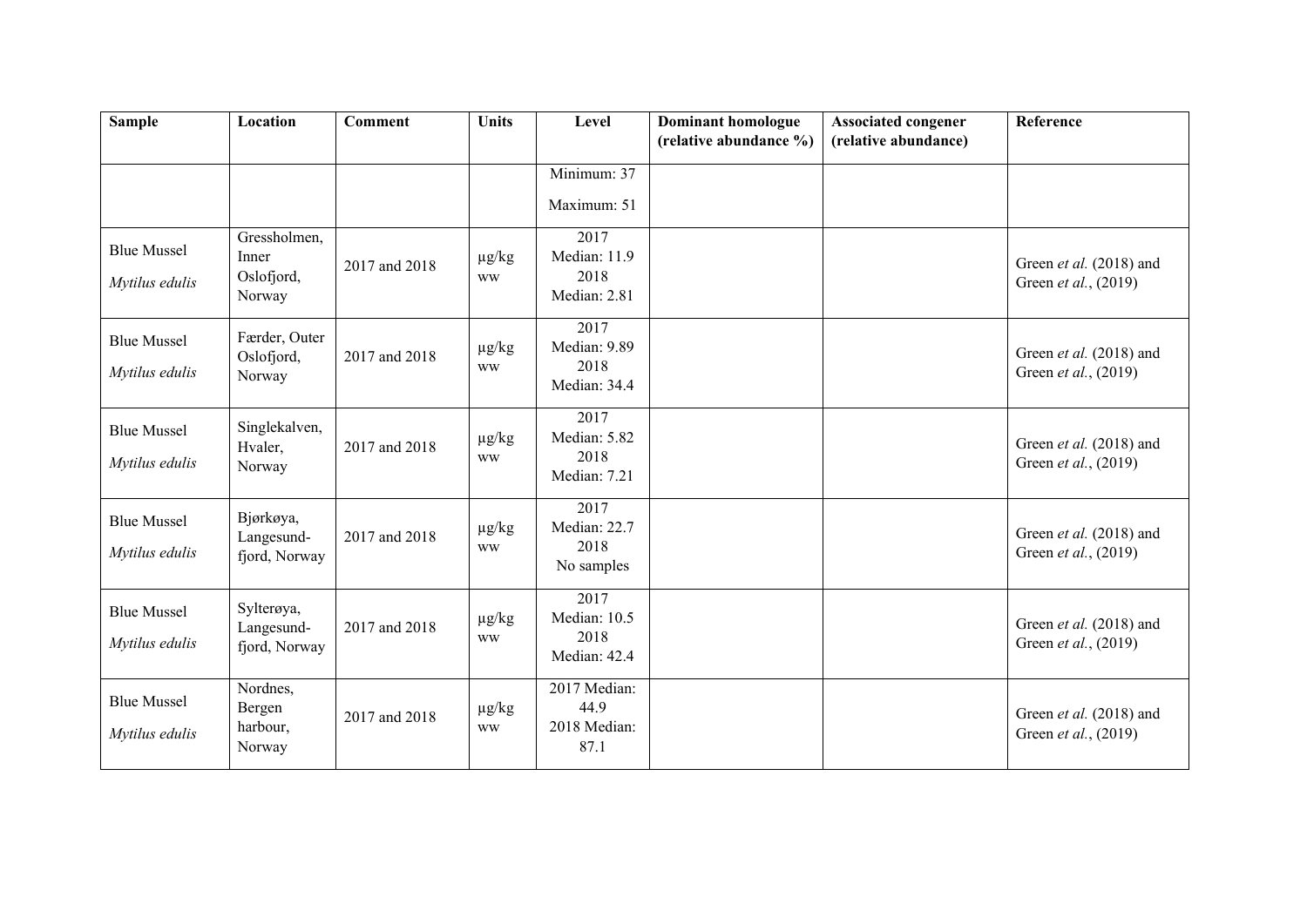| <b>Sample</b>                        | Location                                              | <b>Comment</b> | <b>Units</b>            | Level                                          | <b>Dominant homologue</b><br>(relative abundance %) | <b>Associated congener</b><br>(relative abundance) | Reference                                       |
|--------------------------------------|-------------------------------------------------------|----------------|-------------------------|------------------------------------------------|-----------------------------------------------------|----------------------------------------------------|-------------------------------------------------|
|                                      |                                                       |                |                         |                                                |                                                     |                                                    |                                                 |
| <b>Blue Mussel</b><br>Mytilus edulis | Vågsvåg,<br>Outer<br>Nordfjord,<br>Norway             | 2017 and 2018  | $\mu g/kg$<br><b>WW</b> | 2017 Median:<br>27.3<br>2018<br>Median: 11.5   |                                                     |                                                    | Green et al. (2018) and<br>Green et al., (2019) |
| <b>Blue Mussel</b><br>Mytilus edulis | Ålesund<br>harbour,<br>Norway                         | 2017 and 2018  | $\mu g/kg$<br><b>WW</b> | 2017 Median:<br>41.6<br>2018 Median:<br>21.7   |                                                     |                                                    | Green et al. (2018) and<br>Green et al., (2019) |
| <b>Blue Mussel</b><br>Mytilus edulis | Ørland area,<br>Outer<br>Trondheims-<br>fjord, Norway | 2017 and 2018  | $\mu g/kg$<br><b>WW</b> | 2017 Median:<br>4.46<br>2018 Median:<br>28.1   |                                                     |                                                    | Green et al. (2018) and<br>Green et al., (2019) |
| <b>Blue Mussel</b><br>Mytilus edulis | Bodø harbour,<br>Norway                               | 2017 and 2018  | $\mu g/kg$<br><b>WW</b> | 2017 Median:<br>52.4<br>2018 Median:<br>170.0  |                                                     |                                                    | Green et al. (2018) and<br>Green et al., (2019) |
| <b>Blue Mussel</b><br>Mytilus edulis | Mjelle, Bodø<br>area, Norway                          | 2017 and 2018  | $\mu g/kg$<br><b>WW</b> | 2017<br>Median: 17.3<br>2018<br>Median: 7.61   |                                                     |                                                    | Green et al. (2018) and<br>Green et al., (2019) |
| <b>Blue Mussel</b><br>Mytilus edulis | Svolvær<br>airport area,<br>Norway                    | 2017 and 2018  | $\mu$ g/kg<br><b>WW</b> | 2017<br>Median: 22.2<br>2018<br>Median: 53.1   |                                                     |                                                    | Green et al. (2018) and<br>Green et al., (2019) |
| Atlantic Cod<br>Gadus morhua         | Inner<br>Oslofjord,<br>Norway                         | 2017, liver    | $\mu g/kg$<br><b>WW</b> | 2017<br>Median: 498.0<br>2018<br>Median: 105.5 |                                                     |                                                    | Green et al. (2018) and<br>Green et al. (2019)  |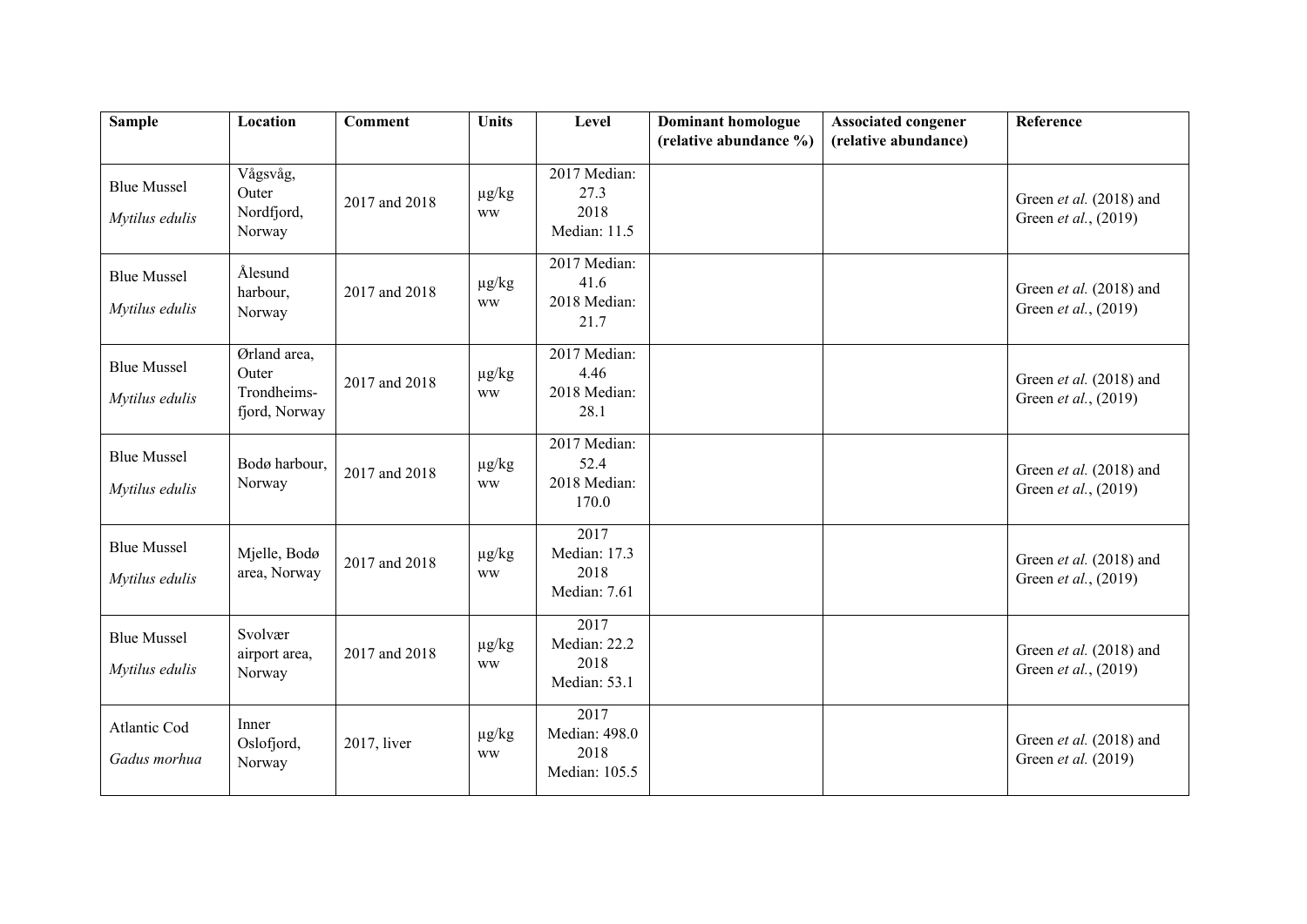| <b>Sample</b>                | Location                                       | <b>Comment</b> | <b>Units</b>            | Level                                          | <b>Dominant homologue</b> | <b>Associated congener</b> | Reference                                      |
|------------------------------|------------------------------------------------|----------------|-------------------------|------------------------------------------------|---------------------------|----------------------------|------------------------------------------------|
|                              |                                                |                |                         |                                                | (relative abundance %)    | (relative abundance)       |                                                |
| Atlantic Cod<br>Gadus morhua | Tjøme, Outer<br>Oslofjord,<br>Norway           | 2017, liver    | $\mu$ g/kg<br><b>WW</b> | 2017<br>Median: 35.15<br>2018<br>Median: 65.9  |                           |                            | Green et al. (2018) and<br>Green et al. (2019) |
| Atlantic Cod<br>Gadus morhua | Kirkøy,<br>Hvaler,<br>Norway                   | $2017$ , liver | $\mu g/kg$<br><b>WW</b> | 2017<br>Median: 77.2<br>2018<br>Median: 60.95  |                           |                            | Green et al. (2018) and<br>Green et al. (2019) |
| Atlantic Cod<br>Gadus morhua | Stathelle area,<br>Langesund-<br>fjord, Norway | 2017, liver    | $\mu g/kg$<br><b>WW</b> | 2017<br>Median: 143.0<br>2018<br>Median: 108.0 |                           |                            | Green et al. (2018) and<br>Green et al. (2019) |
| Atlantic Cod<br>Gadus morhua | Kristiansand<br>harbour area,<br>Norway        | 2017, liver    | $\mu$ g/kg<br><b>WW</b> | 2017<br>Median: 226.5<br>2018<br>Median: 77.8  |                           |                            | Green et al. (2018) and<br>Green et al. (2019) |
| Atlantic Cod<br>Gadus morhua | Inner<br>Sørfjord,<br>Norway                   | 2017, liver    | $\mu$ g/kg<br><b>WW</b> | 2017<br>Median: 100.0<br>2018<br>Median: 99.6  |                           |                            | Green et al. (2018) and<br>Green et al. (2019) |
| Atlantic Cod<br>Gadus morhua | Bømlo, Outer<br>Selbjørnfjord,<br>Norway       | 2017, liver    | $\mu$ g/kg<br><b>WW</b> | 2017<br>Median: 74.6<br>2018<br>Median: 69.5   |                           |                            | Green et al. (2018) and<br>Green et al. (2019) |
| Atlantic Cod<br>Gadus morhua | Bergen<br>harbour area,<br>Norway              | 2017, liver    | $\mu g/kg$<br><b>WW</b> | 2017<br>Median: 310.0<br>2018<br>Median: 80.8  |                           |                            | Green et al. (2018) and<br>Green et al. (2019) |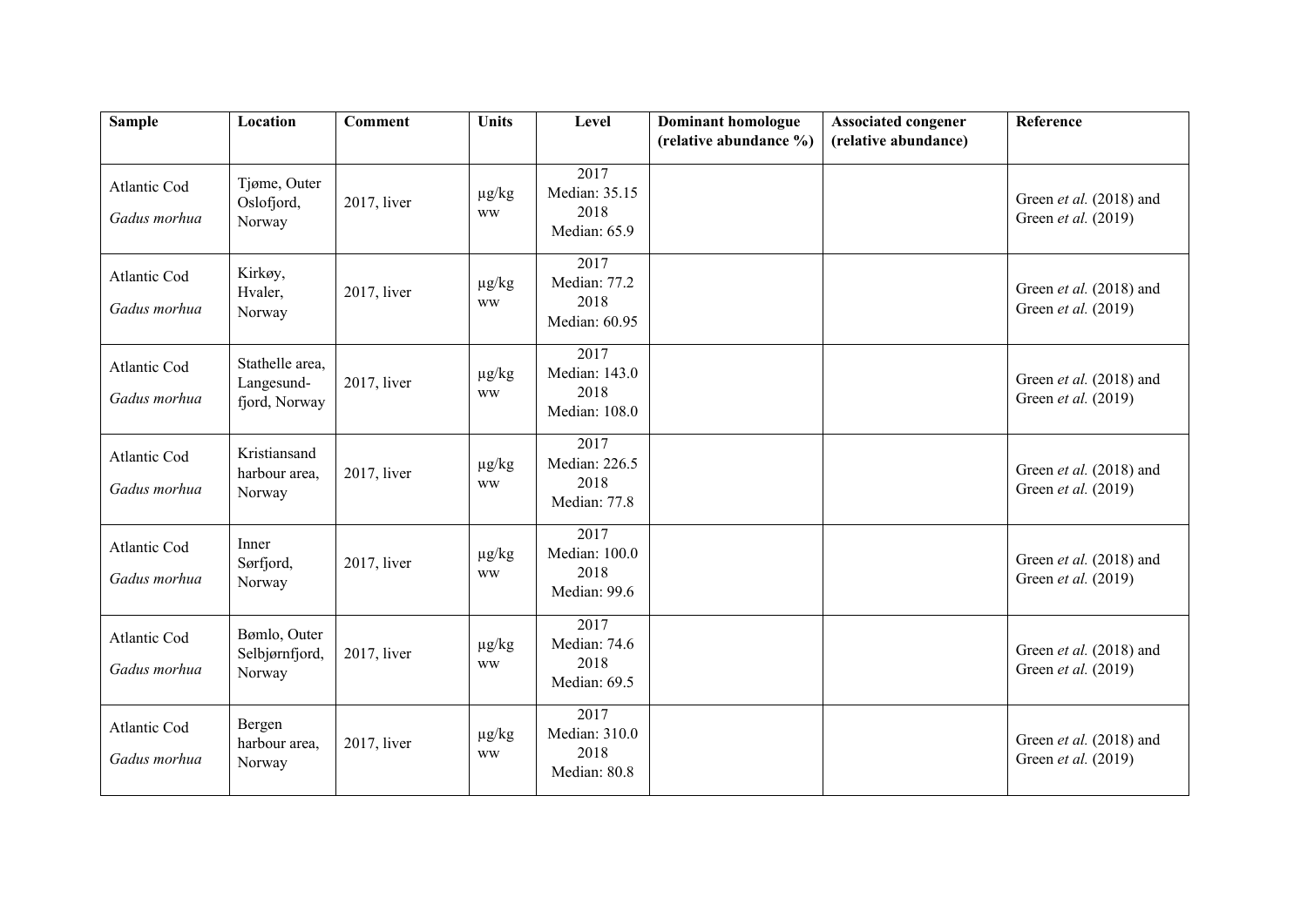| <b>Sample</b>                           | Location                                          | <b>Comment</b>         | <b>Units</b>            | Level                                          | <b>Dominant homologue</b><br>(relative abundance %) | <b>Associated congener</b><br>(relative abundance) | Reference                                      |
|-----------------------------------------|---------------------------------------------------|------------------------|-------------------------|------------------------------------------------|-----------------------------------------------------|----------------------------------------------------|------------------------------------------------|
|                                         |                                                   |                        |                         |                                                |                                                     |                                                    |                                                |
| Atlantic Cod<br>Gadus morhua            | Ålesund<br>harbour area,<br>Norway                | 2017, liver            | $\mu g/kg$<br><b>WW</b> | 2017<br>Median: 842.0<br>2018<br>Median: 114.0 |                                                     |                                                    | Green et al. (2018) and<br>Green et al. (2019) |
| Atlantic Cod<br>Gadus morhua            | Trondheim<br>harbour,<br>Norway                   | 2017, liver            | $\mu$ g/kg<br><b>WW</b> | 2017<br>Median: 102.0<br>2018<br>Median: 107.0 |                                                     |                                                    | Green et al. (2018) and<br>Green et al. (2019) |
| Atlantic Cod<br>Gadus morhua            | Austnesfjord,<br>Lofoten,<br>Norway               | 2017, liver            | $\mu$ g/kg<br><b>WW</b> | 2017<br>Median: 71.6<br>2018<br>Median: 124.5  |                                                     |                                                    | Green et al. (2018) and<br>Green et al. (2019) |
| Atlantic Cod<br>Gadus morhua            | Tromsø<br>harbour area,<br>Norway                 | 2017, liver            | $\mu$ g/kg<br><b>WW</b> | 2017<br>Median: 123.0<br>2018<br>Median: 77.0  |                                                     |                                                    | Green et al. (2018) and<br>Green et al. (2019) |
| Atlantic Cod<br>Gadus morhua            | Isfjorden,<br>Svalbard,<br>Norway                 | 2017, liver            | $\mu$ g/kg<br><b>WW</b> | 2017<br>Median: 35.4<br>2018<br>Median: 56.6   |                                                     |                                                    | Green et al. (2018) and<br>Green et al. (2019) |
| Common Eider<br>Somateria<br>mollissima | Breøyane,<br>Kongsfjorden,<br>Svalbard,<br>Norway | 2017 and 2018<br>Blood | $\mu$ g/kg<br><b>WW</b> | 2017<br>Median: 2.5<br>2018<br>Median: 34.6    |                                                     |                                                    | Green et al. (2018) and<br>Green et al. (2019) |
| Common Eider<br>Somateria<br>mollissima | Breøyane,<br>Kongsfjorden,<br>Svalbard,<br>Norway | 2017 and 2018<br>Egg   | $\mu g/kg$<br><b>WW</b> | 2017<br>Median: 8.6<br>2018<br>Median: 14.0    |                                                     |                                                    | Green et al. (2018) and<br>Green et al. (2019) |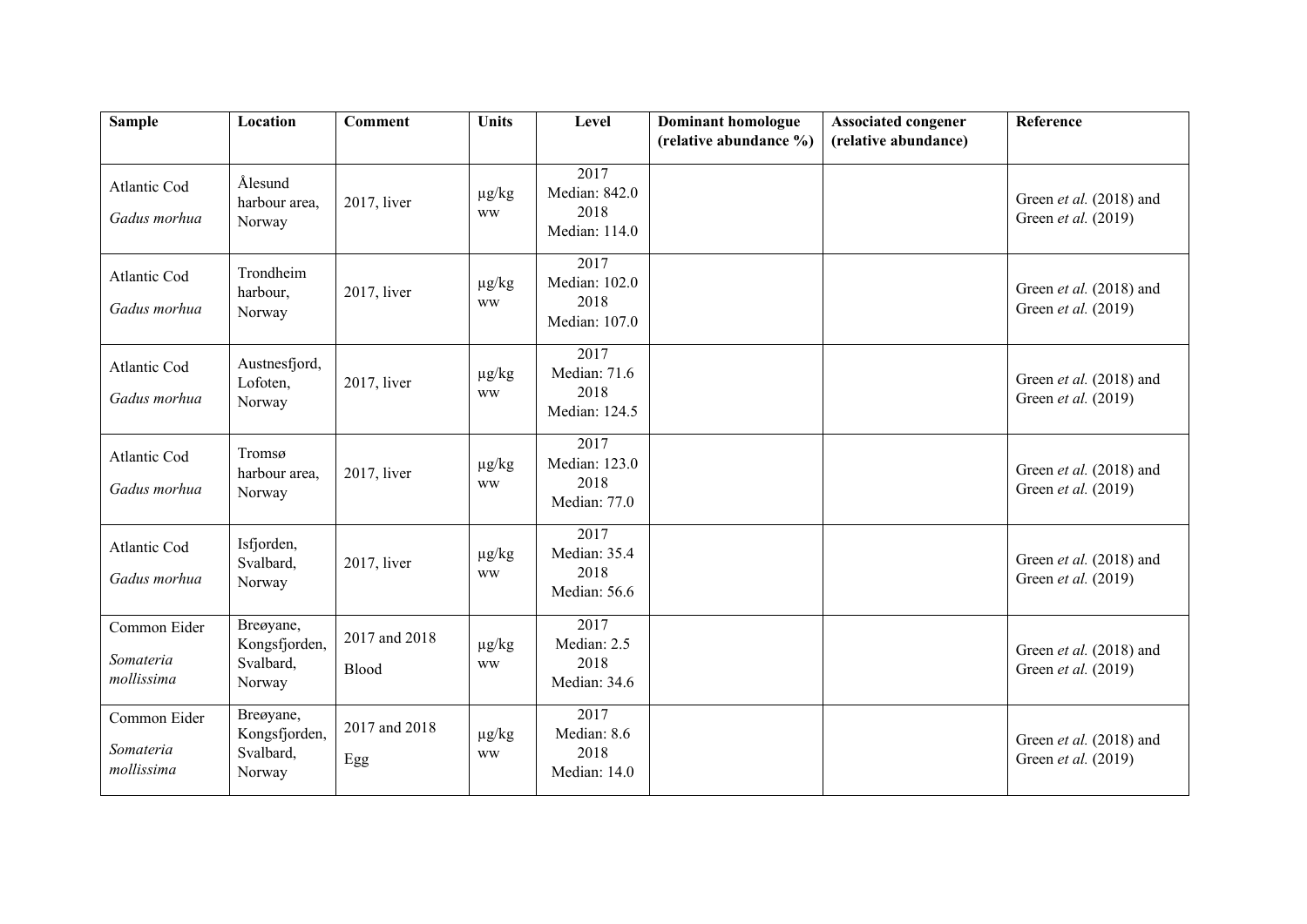| <b>Sample</b>                           | Location    | <b>Comment</b>                                              | <b>Units</b>                         | Level | <b>Dominant homologue</b>                 | <b>Associated congener</b> | Reference                 |
|-----------------------------------------|-------------|-------------------------------------------------------------|--------------------------------------|-------|-------------------------------------------|----------------------------|---------------------------|
|                                         |             |                                                             |                                      |       | (relative abundance %)                    | (relative abundance)       |                           |
| Herring<br>Clupea harengus              | Scandinavia | $\overline{2011}$ , female 4-6<br>years, muscle<br>$(n=12)$ | $\mu$ g/kg<br>$\mathbf{w}$           | 44    | $C_{14} > C_{15} > C_{16} > C_{17}$       |                            | Yuan <i>et al.</i> (2019) |
| Herring<br>Clupea harengus              | Scandinavia | $\overline{20}$ 14, female 4-5<br>years, muscle<br>$(n=12)$ | $\mu g/kg$<br>$\mathbf{w}$           | 30    | $C_{14} > C_{15} > C_{16} > C_{17}$       |                            | Yuan et al. (2019)        |
| Herring<br>Clupea harengus              | Scandinavia | 2017, female 3-5<br>years, muscle<br>$(n=13)$               | $\mu g/kg$<br>$\mathop{\mathrm{lw}}$ | 51    | $C_{14} > C_{15} > C_{16} > C_{17}$       | $Cl_{4-7}$                 | Yuan et al. (2019)        |
| Herring<br>Clupea harengus              | Scandinavia | 2014, female and<br>male $7 - 13$ years,<br>liver $(n=38)$  | $\mu g/kg$<br>$\mathop{\mathrm{lw}}$ | 140   | $C_{14} > C_{15} > C_{16} > C_{17}$       |                            | Yuan et al. (2019)        |
| Herring<br>Clupea harengus              | Scandinavia | 2014 female and<br>male, 7-13 years,<br>muscle $(n=40)$     | $\mu$ g/kg<br>$\mathbf{w}$           | 120   | $C_{14} > C_{15} > C_{16} > C_{17}$       |                            | Yuan et al. (2019)        |
| Herring<br>Clupea harengus              | Scandinavia | 2016 female and<br>male, $6 - 12$<br>years, liver $(n=38)$  | $\mu g/kg$<br>$\mathbf{w}$           | 170   | $C_{14}$ > $C_{15}$ > $C_{16}$ > $C_{17}$ |                            | Yuan et al. (2019)        |
| Herring<br>Clupea harengus              | Scandinavia | 2016, female and<br>male $6 - 12$ years,<br>muscle $(n=40)$ | $\mu g/kg$<br>$\mathbf{w}$           | 140   | $C_{14} > C_{15} > C_{16} > C_{17}$       |                            | Yuan et al. (2019)        |
| Common Eider<br>Somateria<br>mollissima | Scandinavia | 2015, female<br>adults, liver $(n=5)$                       | $\mu g/kg$<br>$\mathbf{w}$           | 440   | $C_{14} > C_{15} > C_{16} > C_{17}$       |                            | Yuan et al. (2019)        |
| Common Eider                            | Scandinavia | $2015$ , egg (n=5)                                          | $\mu g/kg$<br>$\mathbf{w}$           | 140   | $C_{14}$ > $C_{15}$ > $C_{16}$ > $C_{17}$ | $Cl5-7$                    | Yuan et al. (2019)        |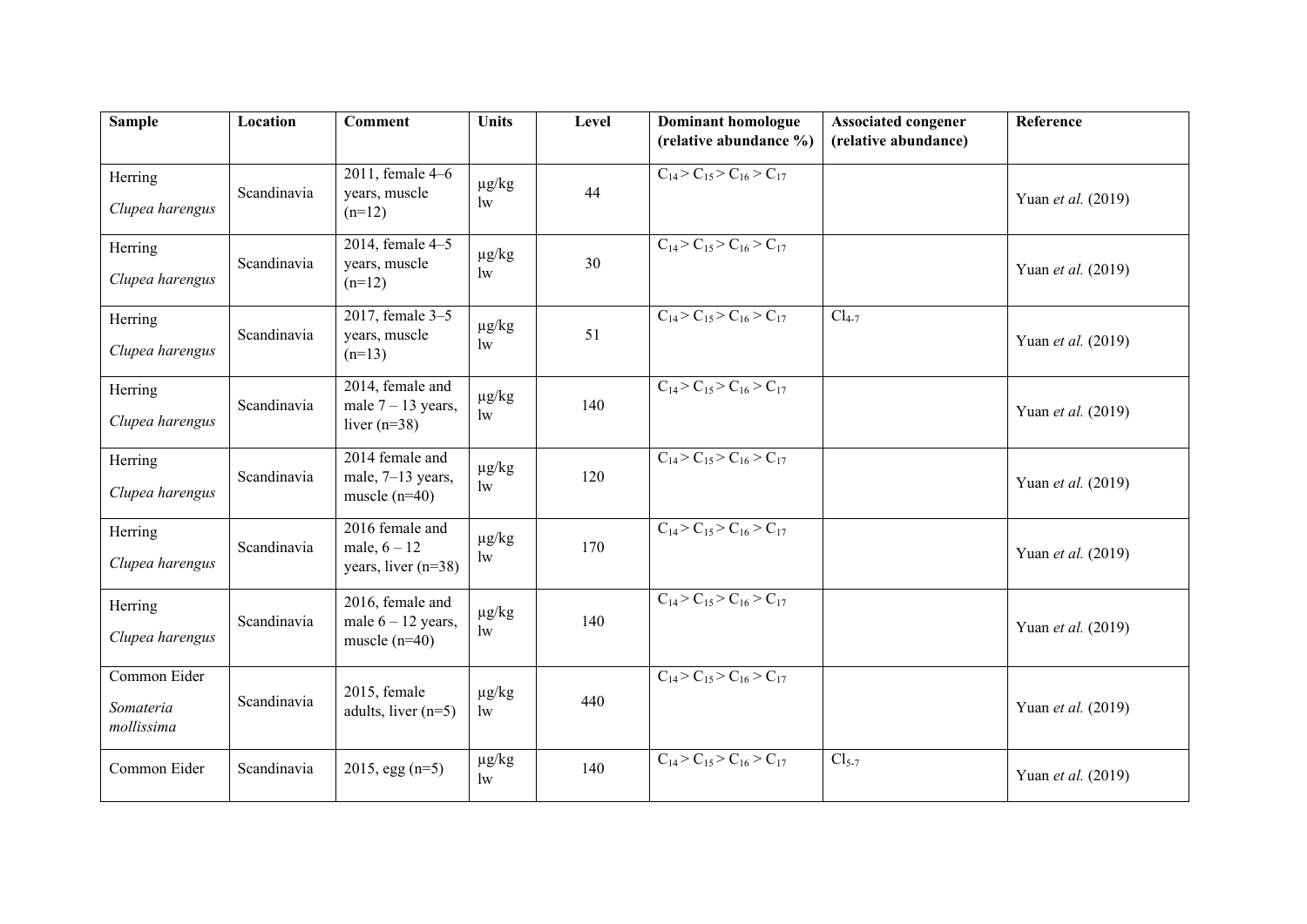| <b>Sample</b>                                         | Location    | <b>Comment</b>                                     | <b>Units</b>                         | Level         | <b>Dominant homologue</b><br>(relative abundance %) | <b>Associated congener</b><br>(relative abundance) | Reference          |
|-------------------------------------------------------|-------------|----------------------------------------------------|--------------------------------------|---------------|-----------------------------------------------------|----------------------------------------------------|--------------------|
| Somateria<br>mollissima                               |             |                                                    |                                      |               |                                                     |                                                    |                    |
| Common Eider<br>Somateria<br>mollissima               | Scandinavia | 2015, female<br>adults, liver $(n=5)$              | $\mu g/kg$<br>$\mathbf{w}$           | 290           | $C_{14} > C_{15} > C_{16} > C_{17}$                 |                                                    | Yuan et al. (2019) |
| Common Eider<br>Somateria<br>mollissima               | Scandinavia | $2015$ , egg (n=5)                                 | $\mu g/kg$<br>$\mathop{\mathrm{lw}}$ | 200           | $C_{14}$ > $C_{15}$ > $C_{16}$ > $C_{17}$           | $Cl5-7$                                            | Yuan et al. (2019) |
| Common<br>Guillemot<br>Uria aalge                     | Scandinavia | 2016, egg                                          | $\mu g/kg$<br>$\mathbf{w}$           | 58-67         | $C_{14}$ > $C_{15}$ > $C_{16}$ > $C_{17}$           | $Cl_{4-5}$                                         | Yuan et al. (2019) |
| White-tailed Sea-<br>eagle<br>Haliaeetus<br>albicilla | Scandinavia | 2015, egg                                          | $\mu g/kg$<br>$\mathbf{w}$           | 140-250       | $C_{14}$ > $C_{15}$ > $C_{16}$ > $C_{17}$           | $Cl_{4-6}$                                         | Yuan et al. (2019) |
| <b>Grey Seal</b><br>Halichoerus<br>grypus             | Scandinavia | $2006 - 2008,$<br>males juveniles (0<br>$-1$ year) | $\mu g/kg$<br>$\rm lw$               | $210$ (liver) | $C_{14} > C_{15} > C_{16} > C_{17}$                 |                                                    | Yuan et al. (2019) |
| Grey Seal<br>Halichoerus<br>grypus                    | Scandinavia | $2006 - 2008,$<br>males juveniles (0<br>$-1$ year) | $\mu g/kg$<br>$\mathbf{w}$           | 83 (blubber)  | $C_{14}$ > $C_{15}$ > $C_{16}$ > $C_{17}$           |                                                    | Yuan et al. (2019) |
| Grey Seal                                             | Scandinavia | $2009 - 2010,$<br>males adults $(8 -$<br>11 year)  | $\mu g/kg$<br>1w                     | $230$ (liver) | $C_{14}$ > $C_{15}$ > $C_{16}$ > $C_{17}$           | $Cl_{5-7}$                                         | Yuan et al. (2019) |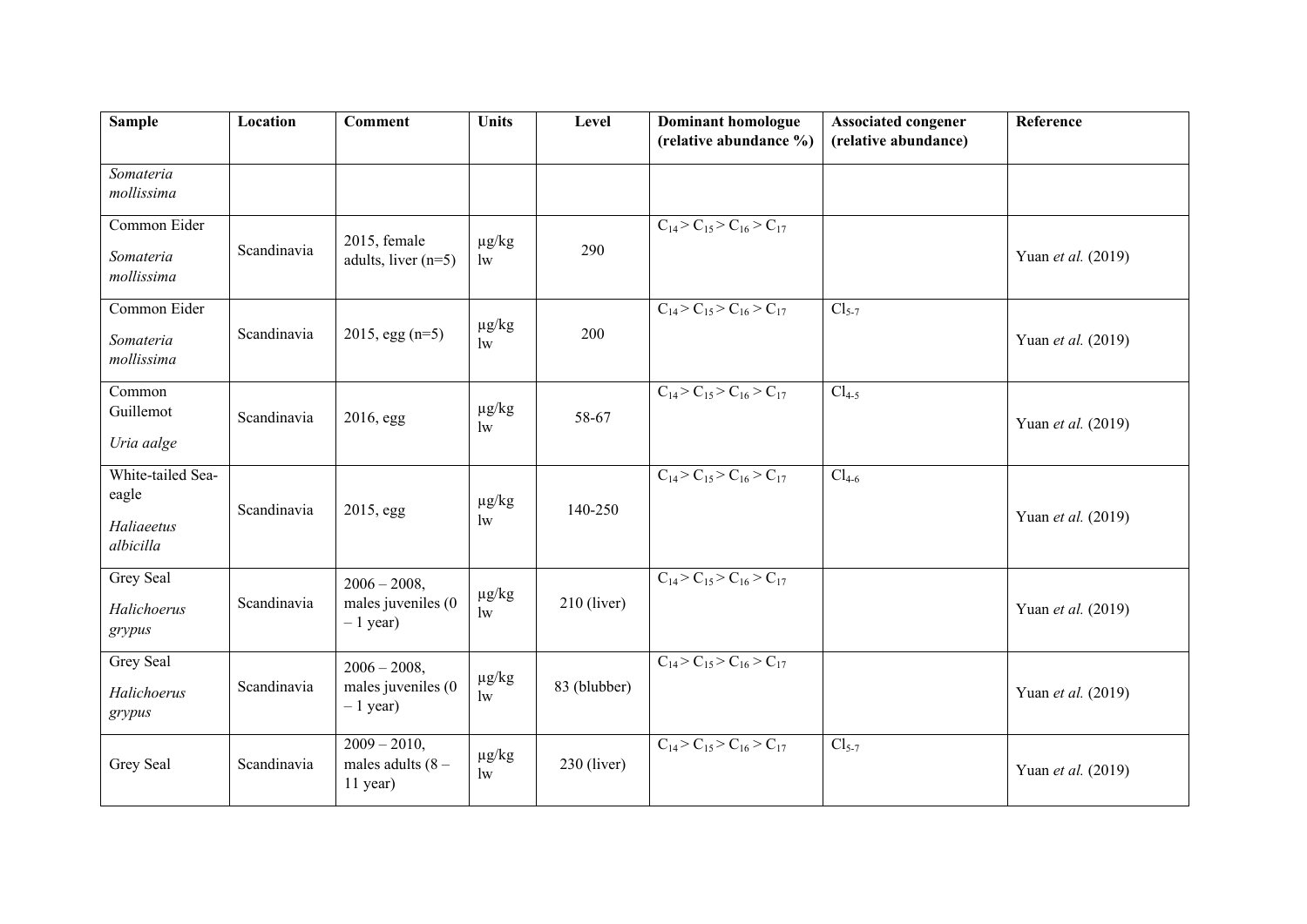| <b>Sample</b>         | Location    | <b>Comment</b>                    | <b>Units</b>               | Level         | <b>Dominant homologue</b>                      | <b>Associated congener</b> | Reference          |
|-----------------------|-------------|-----------------------------------|----------------------------|---------------|------------------------------------------------|----------------------------|--------------------|
|                       |             |                                   |                            |               | (relative abundance %)                         | (relative abundance)       |                    |
| Halichoerus           |             |                                   |                            |               |                                                |                            |                    |
| grypus                |             |                                   |                            |               |                                                |                            |                    |
| Grey Seal             |             | $2009 - 2010$ ,                   |                            |               | $C_{14} > C_{15} > C_{16} > C_{17}$            |                            |                    |
| Halichoerus<br>grypus | Scandinavia | males adults $(8 -$<br>11 year)   | $\mu g/kg$<br>$\mathbf{w}$ | 32 (blubber)  |                                                |                            | Yuan et al. (2019) |
|                       |             |                                   |                            |               |                                                |                            |                    |
| Grey Seal             |             | $2014 - 2015$ ,                   | $\mu g/kg$                 |               | $\overline{C_{14} > C_{15} > C_{16} > C_{17}}$ |                            |                    |
| Halichoerus           | Scandinavia | juveniles                         | $\mathbf{w}$               | $540$ (liver) |                                                |                            | Yuan et al. (2019) |
| grypus                |             |                                   |                            |               |                                                |                            |                    |
| Harbour Seal          |             | $2014 - 2015$ ,                   | $\mu g/kg$                 |               | $C_{14}$ > $C_{15}$ > $C_{16}$ > $C_{17}$      |                            |                    |
| Phoca vitulina        | Scandinavia | juveniles, blubber                | $\mathop{\mathrm{lw}}$     | 100           |                                                |                            | Yuan et al. (2019) |
| Harbour Seal          |             |                                   | $\mu g/kg$                 |               | $C_{14}$ > $C_{15}$ > $C_{16}$ > $C_{17}$      | $Cl5-7$                    |                    |
| Phoca vitulina        | Scandinavia | $2012 - 2016$ ,                   | $\mathbf{w}$               | $230$ (liver) |                                                |                            | Yuan et al. (2019) |
| Harbour Seal          |             | adults                            | $\mu g/kg$                 |               | $C_{14} > C_{15} > C_{16} > C_{17}$            |                            |                    |
| Phoca vitulina        | Scandinavia |                                   | $\mathbf{w}$               | 64 (blubber)  |                                                |                            | Yuan et al. (2019) |
|                       |             |                                   |                            |               |                                                |                            |                    |
| Harbour Seal          | Scandinavia | $2006 - 2012, 3$<br>females and 1 | $\mu g/kg$                 | $140$ (liver) | $C_{14} > C_{15} > C_{16} > C_{17}$            |                            |                    |
| Phoca vitulina        |             | male adults, liver                | $\mathop{\mathrm{lw}}$     |               |                                                |                            | Yuan et al. (2019) |
| Harbour Porpoise      |             | $2006 - 2012, 3$                  |                            |               | $C_{14}$ > $C_{15}$ > $C_{16}$ > $C_{17}$      |                            |                    |
| Phocoena<br>phocoena  | Scandinavia | females and 1<br>male adults      | $\mu$ g/kg<br>$\mathbf{w}$ | 36 (blubber)  |                                                |                            | Yuan et al. (2019) |
|                       |             | 2008, 1 female                    | $\mu g/kg$                 |               | $C_{14}$ > $C_{15}$ > $C_{16}$ > $C_{17}$      | $Cl_{4-8}$                 |                    |
| Harbour Porpoise      | Scandinavia | and 1 male                        | $\mathop{\mathrm{lw}}$     | $440$ (liver) |                                                |                            | Yuan et al. (2019) |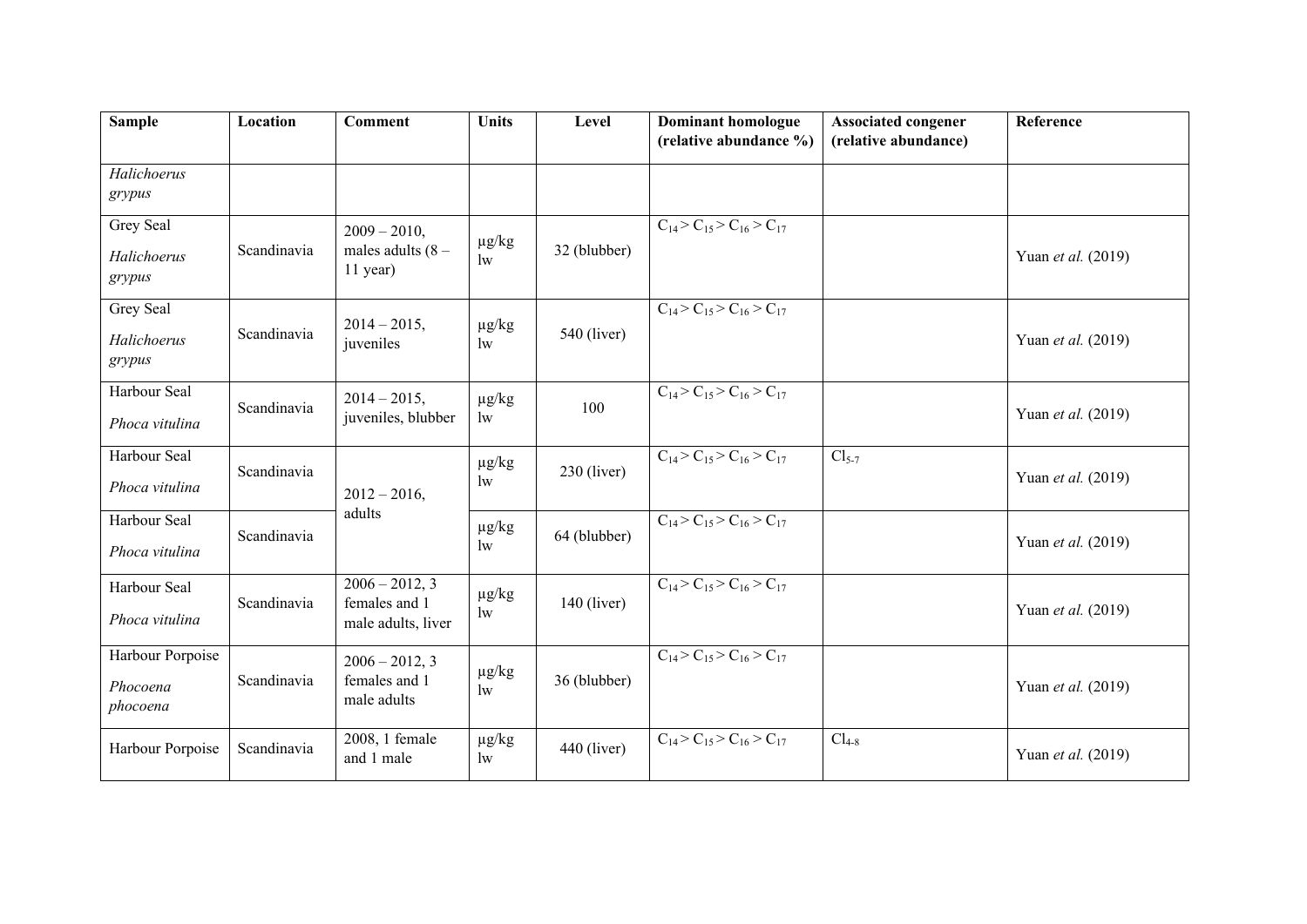| <b>Sample</b>    | Location    | Comment                           | <b>Units</b>                         | Level        | <b>Dominant homologue</b><br>(relative abundance %) | <b>Associated congener</b><br>(relative abundance) | Reference          |
|------------------|-------------|-----------------------------------|--------------------------------------|--------------|-----------------------------------------------------|----------------------------------------------------|--------------------|
|                  |             |                                   |                                      |              |                                                     |                                                    |                    |
| Phocoena         |             | adults                            |                                      |              |                                                     |                                                    |                    |
| phocoena         |             |                                   |                                      |              |                                                     |                                                    |                    |
| Harbour Porpoise |             | 2008, 1 female                    |                                      |              | $C_{14}$ > $C_{15}$ > $C_{16}$ > $C_{17}$           | $Cl_{7-8}$                                         |                    |
| Phocoena         | Scandinavia | and 1 male                        | $\mu g/kg$                           | 59 (blubber) |                                                     |                                                    |                    |
| phocoena         |             | adults                            | $\mathbf{w}$                         |              |                                                     |                                                    | Yuan et al. (2019) |
|                  |             |                                   |                                      |              |                                                     |                                                    |                    |
| Moose            |             | $2012 - 2015$ ,                   |                                      |              | $C_{14} > C_{15} > C_{16} > C_{17}$                 | $Cl_{4-7}$                                         |                    |
|                  | Scandinavia | female and male                   | $\mu g/kg$<br>$\mathop{\mathrm{lw}}$ | 1600         |                                                     |                                                    | Yuan et al. (2019) |
| Alces alces      |             | adults, muscle                    |                                      |              |                                                     |                                                    |                    |
|                  |             |                                   |                                      |              |                                                     |                                                    |                    |
| <b>Bank Vole</b> | Scandinavia | 2014, female and<br>male adults,  | $\mu g/kg$                           | 370          | $C_{14}$ > $C_{15}$ > $C_{16}$ > $C_{17}$           | $Cl_{4-7}$                                         |                    |
| Myodes glareolus |             | muscle                            | $\mathbf{w}$                         |              |                                                     |                                                    | Yuan et al. (2019) |
|                  |             |                                   |                                      |              |                                                     |                                                    |                    |
| Eurasian Lynx    |             | $2012 - 2016$                     | $\mu g/kg$                           |              | $C_{14} > C_{15} > C_{16} > C_{17}$                 | $Cl_{4-7}$                                         |                    |
| Lynx lynx        | Scandinavia | female and male<br>adults, muscle | $\mathbf{w}$                         | 750          |                                                     |                                                    | Yuan et al. (2019) |
|                  |             |                                   |                                      |              |                                                     |                                                    |                    |
| Grey Wolf        |             | $2012 - 2016$                     | $\mu$ g/kg                           |              | $C_{14}$ > $C_{15}$ > $C_{16}$ > $C_{17}$           | $Cl_{4-7}$                                         |                    |
| Canis lupus      | Scandinavia | female and male                   | $\mathbf{w}$                         | 830          |                                                     |                                                    | Yuan et al. (2019) |
|                  |             | adults, muscle                    |                                      |              |                                                     |                                                    |                    |
| <b>Starling</b>  |             | $2012 - 2015$ ,                   |                                      |              | $C_{14}$ > $C_{15}$ > $C_{16}$ > $C_{17}$           |                                                    |                    |
|                  | Scandinavia | female and male                   | $\mu$ g/kg<br>$\mathbf{w}$           | 310          |                                                     |                                                    | Yuan et al. (2019) |
| Sturnus vulgaris |             | fledglings, muscle                |                                      |              |                                                     |                                                    |                    |
|                  |             |                                   |                                      |              |                                                     |                                                    |                    |
| Common Kestrel   |             |                                   | $\mu g/kg$                           |              | $C_{14}$ > $C_{15}$ > $C_{16}$ > $C_{17}$           | $Cl_{4-7}$                                         |                    |
| Falco            | Scandinavia | 2014, egg                         | $\mathbf{w}$                         | 85           |                                                     |                                                    | Yuan et al. (2019) |
| tinnunculus      |             |                                   |                                      |              |                                                     |                                                    |                    |
|                  |             |                                   |                                      |              |                                                     |                                                    |                    |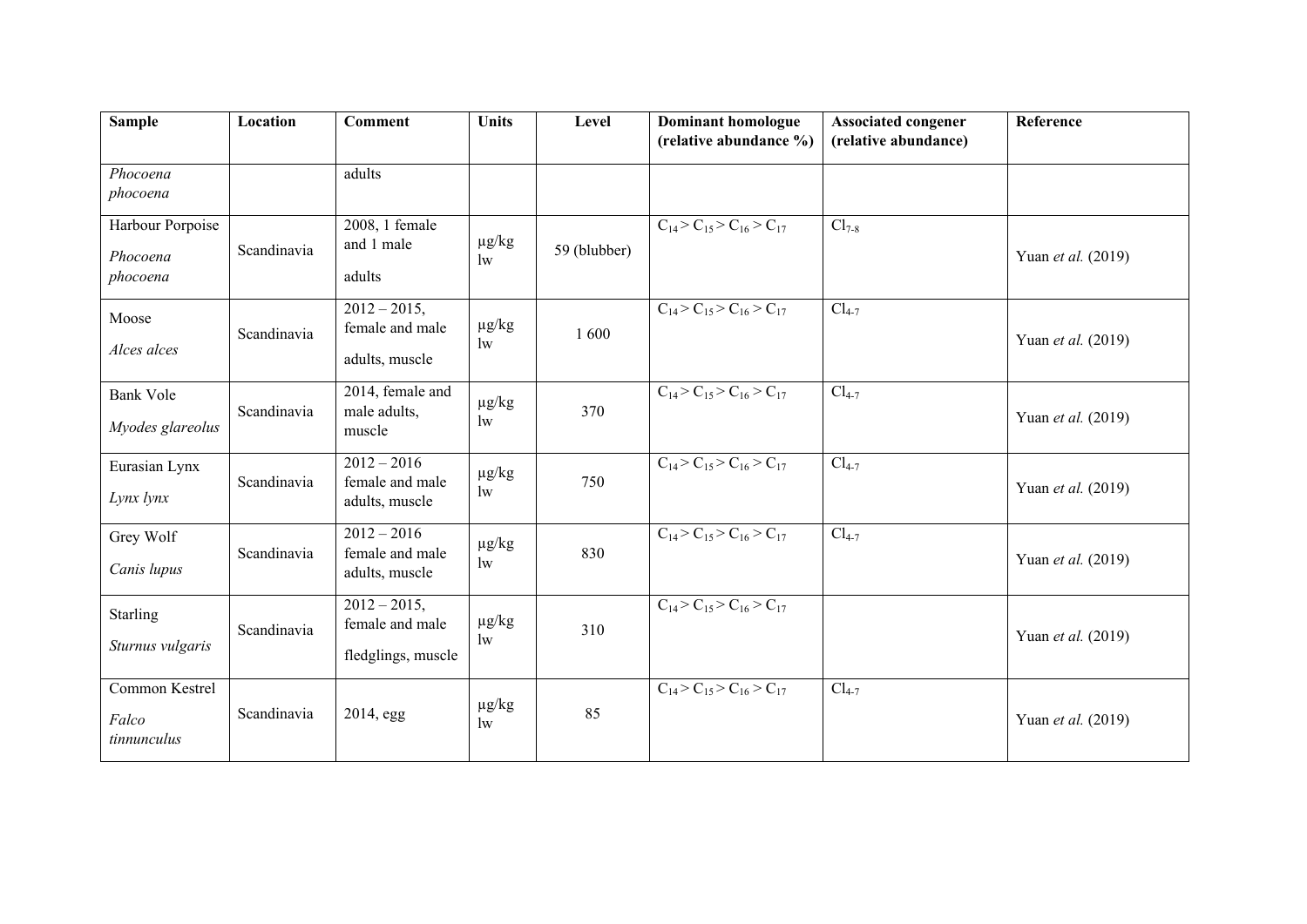| <b>Sample</b>         | Location                | <b>Comment</b>                     | <b>Units</b>                         | Level         | <b>Dominant homologue</b><br>(relative abundance %) | <b>Associated congener</b><br>(relative abundance)       | Reference                              |
|-----------------------|-------------------------|------------------------------------|--------------------------------------|---------------|-----------------------------------------------------|----------------------------------------------------------|----------------------------------------|
|                       |                         |                                    |                                      |               |                                                     |                                                          |                                        |
| Tawny Owl             | Scandinavia             | 2014, egg                          | $\mu$ g/kg                           | 87            | $C_{14} > C_{15} > C_{16} > C_{17}$                 |                                                          | Yuan et al. (2019)                     |
| Strix aluco           |                         |                                    | $\mathbf{w}$                         |               |                                                     |                                                          |                                        |
| Eagle Owl             | Scandinavia             | $2013 - 2017$ ,<br>female and male | $\mu$ g/kg                           | 720           | $C_{14} > C_{15} > C_{16} > C_{17}$                 | $Cl_{5-8}$                                               |                                        |
| Bubo bubo             |                         | adults, muscle                     | 1w                                   |               |                                                     |                                                          | Yuan et al. (2019)                     |
| Marsh Harrier         |                         | $2012 - 2015$                      | $\mu g/kg$                           |               | $C_{14} > C_{15} > C_{16} > C_{17}$                 | $Cl_{5-8}$                                               |                                        |
| Circus<br>aeruginosus | Scandinavia             | female and male<br>adults, muscle  | $\mathbf{w}$                         | 180           |                                                     |                                                          | Yuan et al. (2019)                     |
| Golden Eagle          |                         | $2012 - 2016$                      |                                      |               | $C_{14}$ > $C_{15}$ > $C_{16}$ > $C_{17}$           |                                                          |                                        |
| Aquila<br>chrysaetos  | Scandinavia             | female and male<br>adults, muscle  | $\mu g/kg$<br>1w                     | 360           |                                                     |                                                          | Yuan et al. (2019)                     |
| Peregrine Falcon      |                         | $2012 - 2016$                      | $\mu g/kg$                           |               | $C_{14}$ > $C_{15}$ > $C_{16}$ > $C_{17}$           | $Cl_{8-10}$                                              |                                        |
| Falco peregrinus      | Scandinavia             | female and male<br>adults, muscle  | $\mathop{\mathrm{lw}}$               | 410           |                                                     |                                                          | Yuan et al. (2019)                     |
|                       |                         |                                    |                                      |               | $C_{14}(43.8\%)$                                    | Average chlorination level<br>51.0 - 53% Cl wt. $(Cl_6)$ |                                        |
| Pond Loach            | Paddy fields<br>in the  | (Sampling date<br>not specified)   |                                      | $2500(1400 -$ | $C_{15}$ (25.7%)                                    |                                                          |                                        |
| <b>Misgurnus</b>      | Yangtze<br>River Delta, | Median (min-                       | $\mu$ g/kg<br>$\mathop{\mathrm{lw}}$ | 2600          | $C_{16}$ (18.2%)                                    | $Cl_6(25.9\%)$                                           | Du et al. (2018)/Zhou et<br>al. (2016) |
| anguillicaudatus      | China                   | max)                               |                                      |               |                                                     | $Cl_7(22.1\%)$                                           |                                        |
|                       |                         |                                    |                                      |               |                                                     | Cl <sub>5</sub> (20.8%)                                  |                                        |
| Pond Loach            | Paddy fields            | (Sampling date                     |                                      |               | $C_{14}(43.8\%)$                                    | Average chlorination level<br>51.0 - 53% Cl wt. $(Cl_6)$ |                                        |
| <b>Misgurnus</b>      | in the<br>Yangtze       | not specified)                     | $\mu$ g/kg                           | $270(170 -$   | $C_{15}$ (25.7%)                                    |                                                          | Du et al. (2018)/Zhou et               |
| anguillicaudatus      | River Delta,<br>China   | Median (min-<br>max)               | dw                                   | 430)          | $C_{16}$ (18.2%)                                    | $Cl_6(25.9\%)$<br>$Cl_7(22.1\%)$                         | al. (2016)                             |
|                       |                         |                                    |                                      |               |                                                     |                                                          |                                        |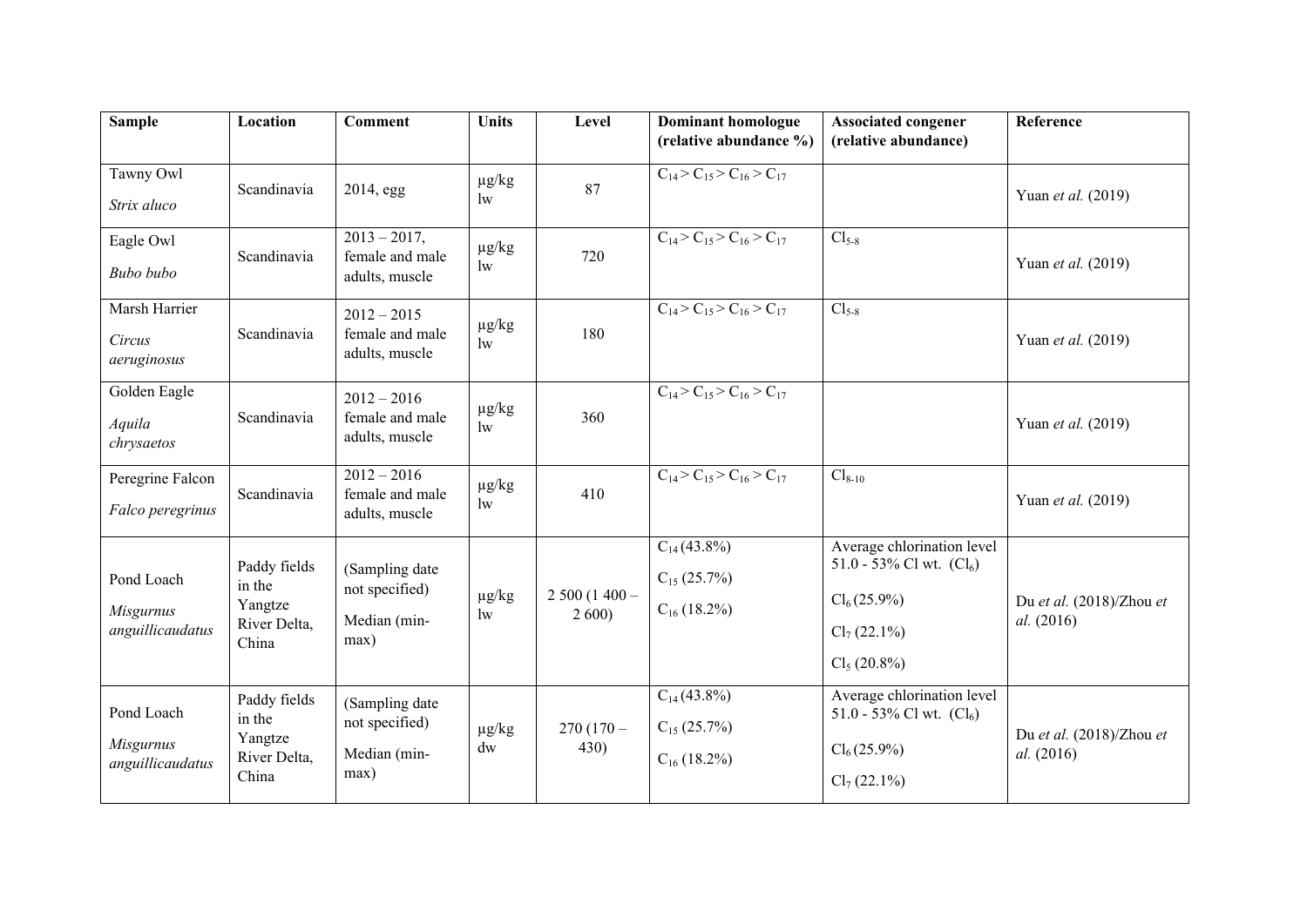| <b>Sample</b>                                    | Location                                                   | <b>Comment</b>                                           | <b>Units</b>                         | Level                   | <b>Dominant homologue</b><br>(relative abundance %)      | <b>Associated congener</b><br>(relative abundance)                                                                      | Reference                              |
|--------------------------------------------------|------------------------------------------------------------|----------------------------------------------------------|--------------------------------------|-------------------------|----------------------------------------------------------|-------------------------------------------------------------------------------------------------------------------------|----------------------------------------|
|                                                  |                                                            |                                                          |                                      |                         |                                                          | Cl <sub>5</sub> (20.8%)                                                                                                 |                                        |
| Rice Field Eel<br>Monopterus<br>albus            | Paddy fields<br>in the<br>Yangtze<br>River Delta,<br>China | (Sampling date<br>not specified)<br>Median (min-<br>max) | $\mu g/kg$<br>$\mathop{\mathrm{lw}}$ | $2600(820 -$<br>3 700)  | $C_{14}(43.8\%)$<br>$C_{15}$ (25.7%)<br>$C_{16}$ (18.2%) | Average chlorination level<br>51.0 - 53% Cl wt. $(Cl_6)$<br>$Cl_6(25.9\%)$<br>$Cl_7(22.1\%)$<br>$Cl_5(20.8\%)$          | Du et al. (2018)/Zhou et<br>al. (2016) |
| Rice Field Eel<br>Monopterus<br>albus            | Paddy fields<br>in the<br>Yangtze<br>River Delta,<br>China | (Sampling date<br>not specified)<br>Median (min-<br>max) | $\mu g/kg$<br>dw                     | $140(50-270)$           | $C_{14}(43.8\%)$<br>$C_{15}$ (25.7%)<br>$C_{16}$ (18.2%) | Average chlorination level<br>51.0 - 53% Cl wt. $(Cl_6)$<br>$Cl_6(25.9\%)$<br>$Cl_7(22.1\%)$<br>Cl <sub>5</sub> (20.8%) | Du et al. (2018)/Zhou et<br>al. (2016) |
| Red-backed Rat<br>Snake<br>Elaphe<br>rufodorsata | Paddy fields<br>in the<br>Yangtze<br>River Delta,<br>China | (Sampling date<br>not specified)<br>Median (min-<br>max) | $\mu g/kg$<br>$\mathop{\mathrm{lw}}$ | $3800(2100 -$<br>7 900) | $C_{14}(43.8\%)$<br>$C_{15}$ (25.7%)<br>$C_{16}$ (18.2%) | Average chlorination level<br>51.0 - 53% Cl wt. $(Cl_6)$<br>$Cl_6(25.9\%)$<br>$Cl_7(22.1\%)$<br>Cl <sub>5</sub> (20.8%) | Du et al. (2018)/Zhou et<br>al. (2016) |
| Red-backed Rat<br>Snake<br>Elaphe<br>rufodorsata | Paddy fields<br>in the<br>Yangtze<br>River Delta,<br>China | (Sampling date<br>not specified)<br>Median (min-<br>max) | $\mu$ g/kg<br>dw                     | $170(100 -$<br>330)     | $C_{14}(43.8\%)$<br>$C_{15}$ (25.7%)<br>$C_{16}$ (18.2%) | Average chlorination level<br>51.0 - 53% Cl wt. $(Cl_6)$<br>$Cl_6(25.9\%)$<br>$Cl_7(22.1\%)$<br>Cl <sub>5</sub> (20.8%) | Du et al. (2018)/Zhou et<br>al. (2016) |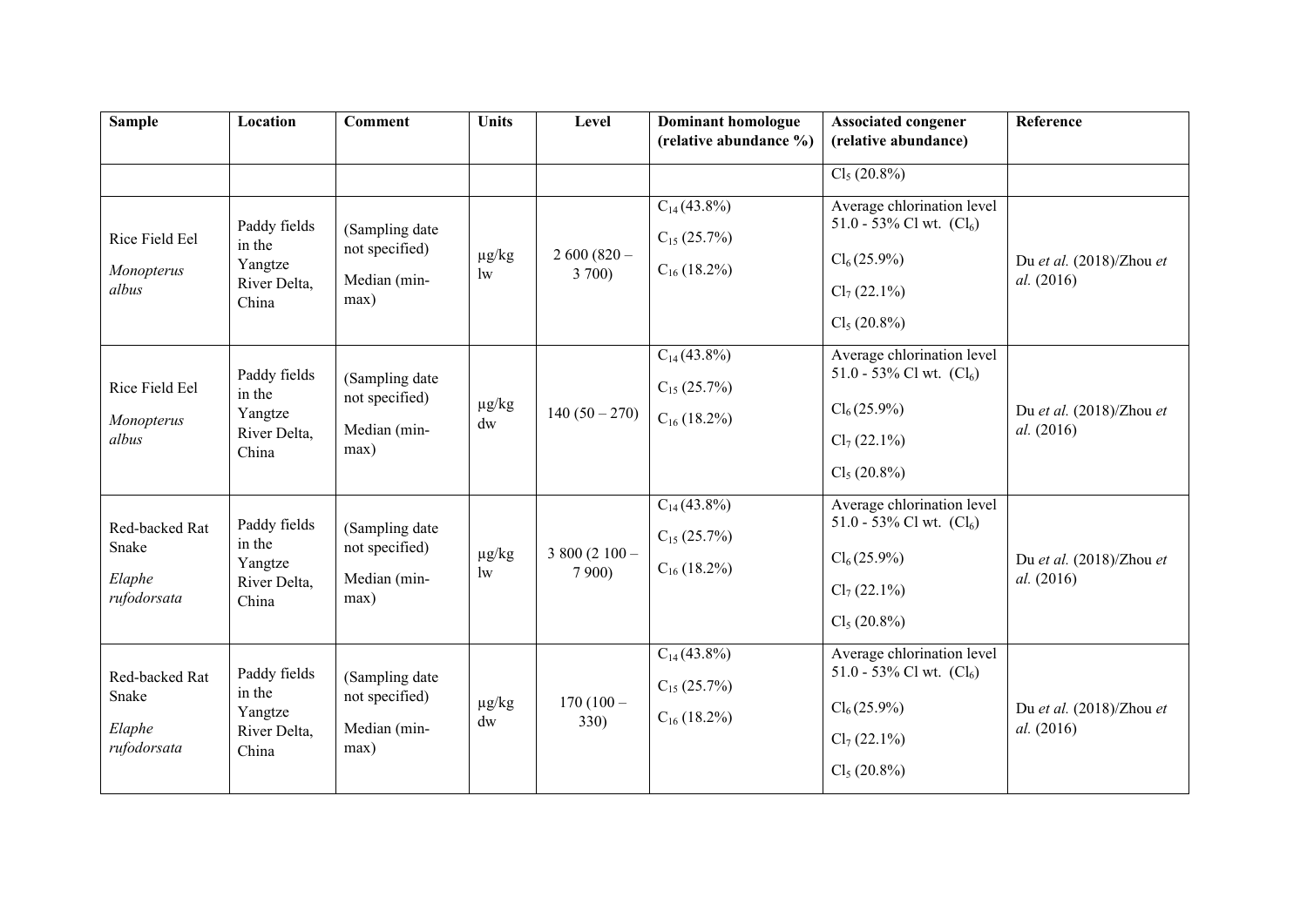| <b>Sample</b>                                      | Location                                                   | <b>Comment</b>                                           | <b>Units</b>                         | Level                     | <b>Dominant homologue</b><br>(relative abundance %)      | <b>Associated congener</b><br>(relative abundance)                                                                      | Reference                              |
|----------------------------------------------------|------------------------------------------------------------|----------------------------------------------------------|--------------------------------------|---------------------------|----------------------------------------------------------|-------------------------------------------------------------------------------------------------------------------------|----------------------------------------|
| Red-banded<br>Snake<br>Dinodon<br>rufozonatum      | Paddy fields<br>in the<br>Yangtze<br>River Delta,<br>China | (Sampling date<br>not specified)<br>Median (min-<br>max) | $\mu$ g/kg<br>$\mathop{\mathrm{lw}}$ | 13 000                    | $C_{14}(43.8\%)$<br>$C_{15}$ (25.7%)<br>$C_{16}$ (18.2%) | Average chlorination level<br>51.0 - 53% Cl wt. $(Cl_6)$<br>$Cl_6(25.9\%)$<br>$Cl_7(22.1\%)$<br>Cl <sub>5</sub> (20.8%) | Du et al. (2018)/Zhou et<br>al. (2016) |
| Red-banded<br>Snake<br>Dinodon<br>rufozonatum      | Paddy fields<br>in the<br>Yangtze<br>River Delta,<br>China | (Sampling date<br>not specified)<br>Median (min-<br>max) | $\mu$ g/kg<br>dw                     | 570                       | $C_{14}(43.8\%)$<br>$C_{15}$ (25.7%)<br>$C_{16}$ (18.2%) | Average chlorination level<br>51.0 - 53% Cl wt. $(Cl_6)$<br>$Cl_6(25.9\%)$<br>$Cl_7(22.1\%)$<br>$Cl_5(20.8\%)$          | Du et al. (2018)/Zhou et<br>al. (2016) |
| Short-tailed<br>Mamushi<br>Gloydius<br>brevicaudus | Paddy fields<br>in the<br>Yangtze<br>River Delta,<br>China | (Sampling date<br>not specified)<br>Median (min-<br>max) | $\mu$ g/kg<br>$\mathbf{w}$           | 17 000 (7 400<br>$-19000$ | $C_{14}(43.8\%)$<br>$C_{15}$ (25.7%)<br>$C_{16}$ (18.2%) | Average chlorination level<br>56.6-57.5% Cl wt. $(Cl_{7-8})$<br>$Cl_7(25.7\%)$<br>$Cl_8(22.5\%)$                        | Du et al. (2018)/Zhou et<br>al. (2016) |
| Short-tailed<br>Mamushi<br>Gloydius<br>brevicaudus | Paddy fields<br>in the<br>Yangtze<br>River Delta,<br>China | (Sampling date<br>not specified)<br>Median (min-<br>max) | $\mu$ g/kg<br>dw                     | 990 $(450 -$<br>1300)     | $C_{14}(43.8\%)$<br>$C_{15}$ (25.7%)<br>$C_{16}$ (18.2%) | Average chlorination level<br>56.6-57.5% Cl wt. $(Cl_{7-8})$<br>$Cl_7(25.7\%)$<br>$Cl_8(22.5\%)$                        | Du et al. (2018)/Zhou et<br>al. (2016) |
| Yellow Weasel<br>Mustela sibirica                  | Paddy fields<br>in the<br>Yangtze<br>River Delta,<br>China | (Sampling date<br>not specified)<br>Median (min-<br>max) | $\mu g/kg$<br>1w                     | 12 000 (6 700<br>$-33000$ | $C_{14}(43.8\%)$<br>$C_{15}$ (25.7%)<br>$C_{16}$ (18.2%) | Average chlorination level<br>56.6-57.5% Cl wt. $(Cl_{7-8})$<br>$Cl_7(25.7\%)$<br>$Cl_8(22.5\%)$                        | Du et al. (2018)/Zhou et<br>al. (2016) |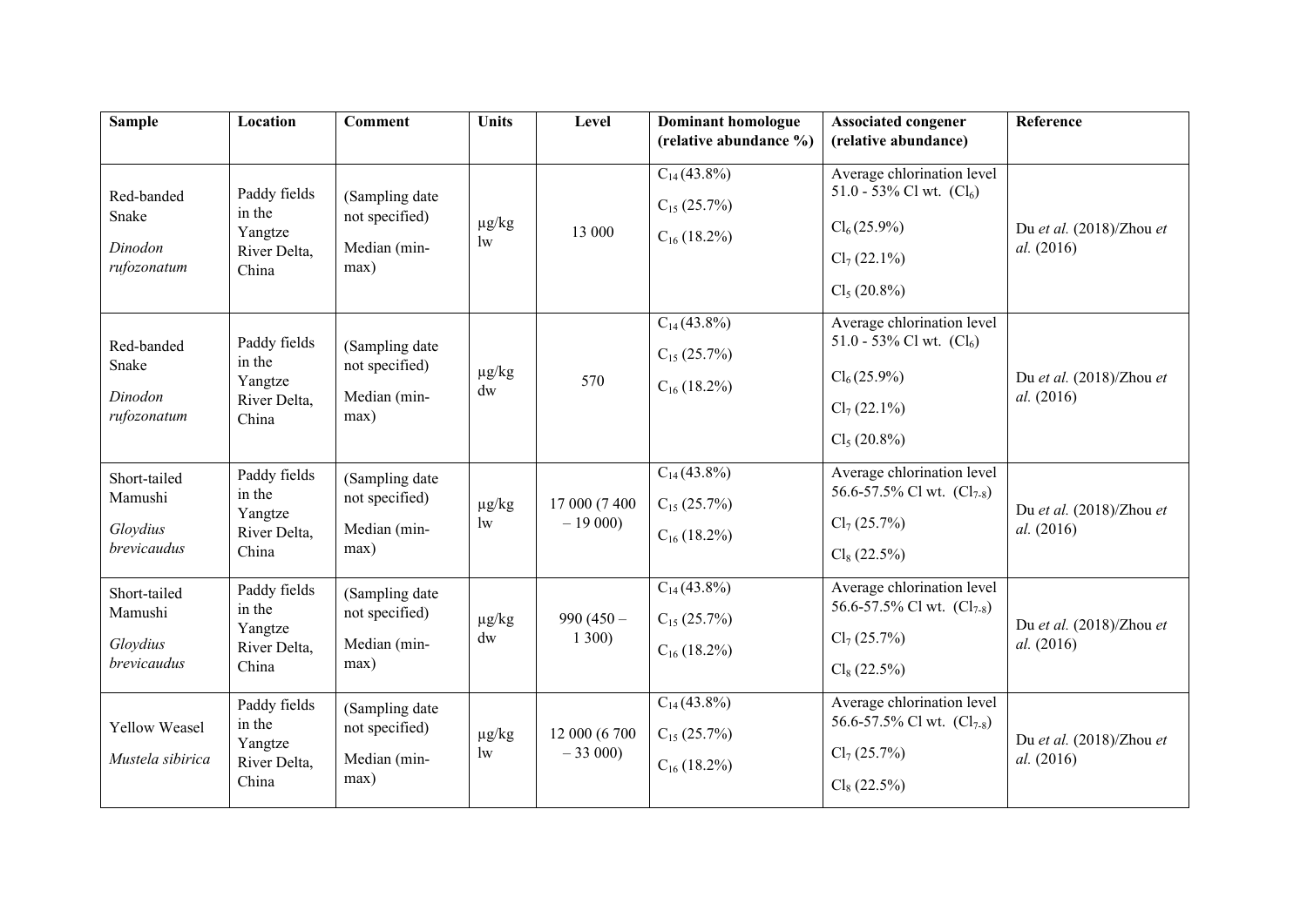| <b>Sample</b>                         | Location                                                   | <b>Comment</b>                                           | <b>Units</b>                         | Level                    | <b>Dominant homologue</b><br>(relative abundance %)      | <b>Associated congener</b><br>(relative abundance)                                                                      | Reference                              |
|---------------------------------------|------------------------------------------------------------|----------------------------------------------------------|--------------------------------------|--------------------------|----------------------------------------------------------|-------------------------------------------------------------------------------------------------------------------------|----------------------------------------|
| Yellow Weasel<br>Mustela sibirica     | Paddy fields<br>in the<br>Yangtze<br>River Delta,<br>China | (Sampling date<br>not specified)<br>Median (min-<br>max) | $\mu$ g/kg<br>$\mathrm{d}\mathrm{w}$ | 990 $(640 -$<br>2900     | $C_{14}(43.8\%)$<br>$C_{15}$ (25.7%)<br>$C_{16}$ (18.2%) | Average chlorination level<br>56.6-57.5% Cl wt. $(Cl_{7-8})$<br>$Cl_7(25.7\%)$<br>$Cl_8(22.5\%)$                        | Du et al. (2018)/Zhou et<br>al. (2016) |
| Peregrine Falcon<br>Falco peregrinus  | Paddy fields<br>in the<br>Yangtze<br>River Delta,<br>China | (Sampling date<br>not specified)<br>Median (min-<br>max) | $\mu g/kg$<br>$\mathop{\mathrm{lw}}$ | $2100(1300 -$<br>29 000) | $C_{14}(43.8\%)$<br>$C_{15}$ (25.7%)<br>$C_{16}$ (18.2%) | Average chlorination level<br>51.0 - 53% Cl wt. $(Cl_6)$<br>$Cl_6(25.9\%)$<br>$Cl_7(22.1\%)$<br>Cl <sub>5</sub> (20.8%) | Du et al. (2018)/Zhou et<br>al. (2016) |
| Peregrine Falcon<br>Falco peregrinus  | Paddy fields<br>in the<br>Yangtze<br>River Delta,<br>China | (Sampling date<br>not specified)<br>Median (min-<br>max) | $\mu$ g/kg<br>dw                     | $260(190 -$<br>4700      | $C_{14}(43.8\%)$<br>$C_{15}$ (25.7%)<br>$C_{16}$ (18.2%) | Average chlorination level<br>51.0 - 53% Cl wt. $(Cl_6)$<br>$Cl_6(25.9\%)$<br>$Cl_7(22.1\%)$<br>Cl <sub>5</sub> (20.8%) | Du et al. (2018)/Zhou et<br>al. (2016) |
| Collared Scops-<br>owl<br>Otus lettia | Paddy fields<br>in the<br>Yangtze<br>River Delta,<br>China | (Sampling date<br>not specified)<br>Median (min-<br>max) | $\mu$ g/kg<br>$\mathop{\mathrm{lw}}$ | $270(96-440)$            | $C_{14}$ (64.4%)                                         | Average chlorination level<br>51.0 - 53% Cl wt. $(Cl_6)$<br>$Cl_6(25.9\%)$<br>$Cl_7(22.1\%)$<br>Cl <sub>5</sub> (20.8%) | Du et al. (2018)/Zhou et<br>al. (2016) |
| Collared Scops-<br>owl<br>Otus lettia | Paddy fields<br>in the<br>Yangtze                          | (Sampling date<br>not specified)                         | $\mu g/kg$<br>dw                     | $74(39-110)$             | $C_{14}$ (64.4%)                                         | Average chlorination level<br>51.0 - 53% Cl wt. $(Cl_6)$<br>$Cl_6(25.9\%)$                                              | Du et al. (2018)/Zhou et<br>al. (2016) |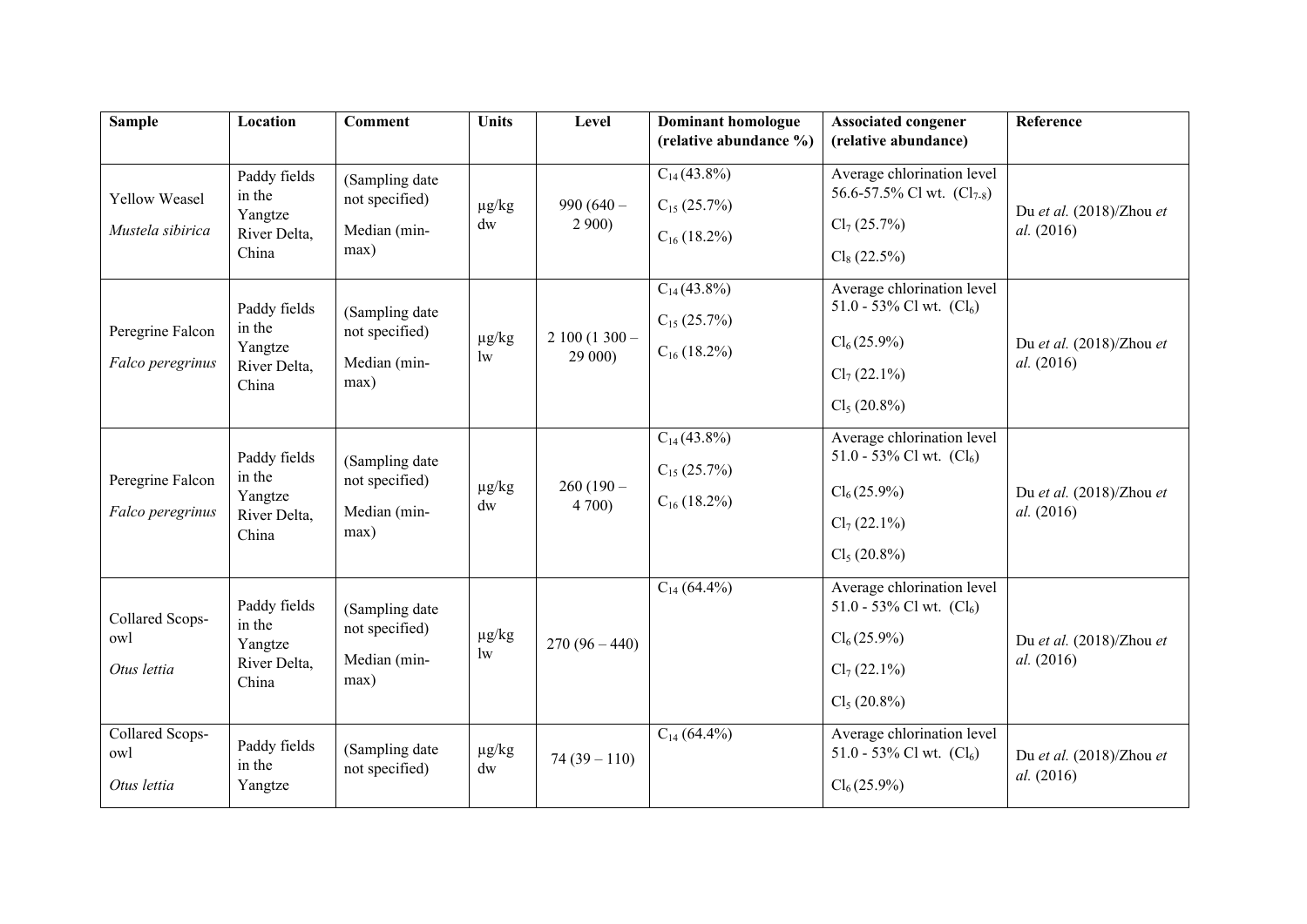| <b>Sample</b>                                | Location                                                   | <b>Comment</b>                                           | <b>Units</b>                         | Level                 | <b>Dominant homologue</b><br>(relative abundance %)                                               | <b>Associated congener</b><br>(relative abundance)                                                                                                    | Reference                              |
|----------------------------------------------|------------------------------------------------------------|----------------------------------------------------------|--------------------------------------|-----------------------|---------------------------------------------------------------------------------------------------|-------------------------------------------------------------------------------------------------------------------------------------------------------|----------------------------------------|
|                                              | River Delta,<br>China                                      | (Sampling date<br>not specified)<br>Median (min-<br>max) |                                      |                       |                                                                                                   | $Cl_7(22.1\%)$<br>Cl <sub>5</sub> (20.8%)                                                                                                             |                                        |
| Common Cuckoo<br>Cuculus canorus             | Paddy fields<br>in the<br>Yangtze<br>River Delta,<br>China | (Sampling date<br>not specified)<br>Median (min-<br>max) | $\mu$ g/kg<br>$\mathop{\mathrm{lw}}$ | $200 (-170 -$<br>1400 | $C_{14}$ (64.4%)<br>$C_{14}$ (64.4%)                                                              | Average chlorination level<br>51.0 - 53% Cl wt. $(Cl_6)$<br>$Cl_6(25.9\%)$<br>$Cl_7(22.1\%)$<br>Cl <sub>5</sub> (20.8%)<br>Average chlorination level | Du et al. (2018)/Zhou et<br>al. (2016) |
| Common Cuckoo<br>Cuculus canorus             | Paddy fields<br>in the<br>Yangtze<br>River Delta,<br>China | (Sampling date<br>not specified)<br>Median (min-<br>max) | $\mu g/kg$<br>dw                     | $25 (+12 - 92)$       |                                                                                                   | 51.0 - 53% Cl wt. $(Cl_6)$<br>$Cl_6(25.9\%)$<br>$Cl_7(22.1\%)$<br>Cl <sub>5</sub> (20.8%)                                                             | Du et al. (2018)/Zhou et<br>al. (2016) |
| Fish (no further<br>information<br>provided) | Bohai Bay,<br>China                                        | $n=5$<br>Range                                           | $\mu$ g/kg<br>dw                     | $42.1 - 5307$         | $C_{14}(88.5-91.9\%)$<br>$C_{15}$ (5.6 – 9.7%)<br>$C_{16}$ (1.5 – 3.4%)<br>$C_{17} (0.7 - 1.0\%)$ | $Cl_{7^-8}$                                                                                                                                           | Xia et al. (2016)                      |
| Polychaetes spp.                             | Inner<br>Oslofjord                                         | 3 pooled samples<br>(whole<br>individuals)               | $\mu g/kg$<br><b>WW</b>              | Average: 12           |                                                                                                   |                                                                                                                                                       | Ruus et al. (2018)                     |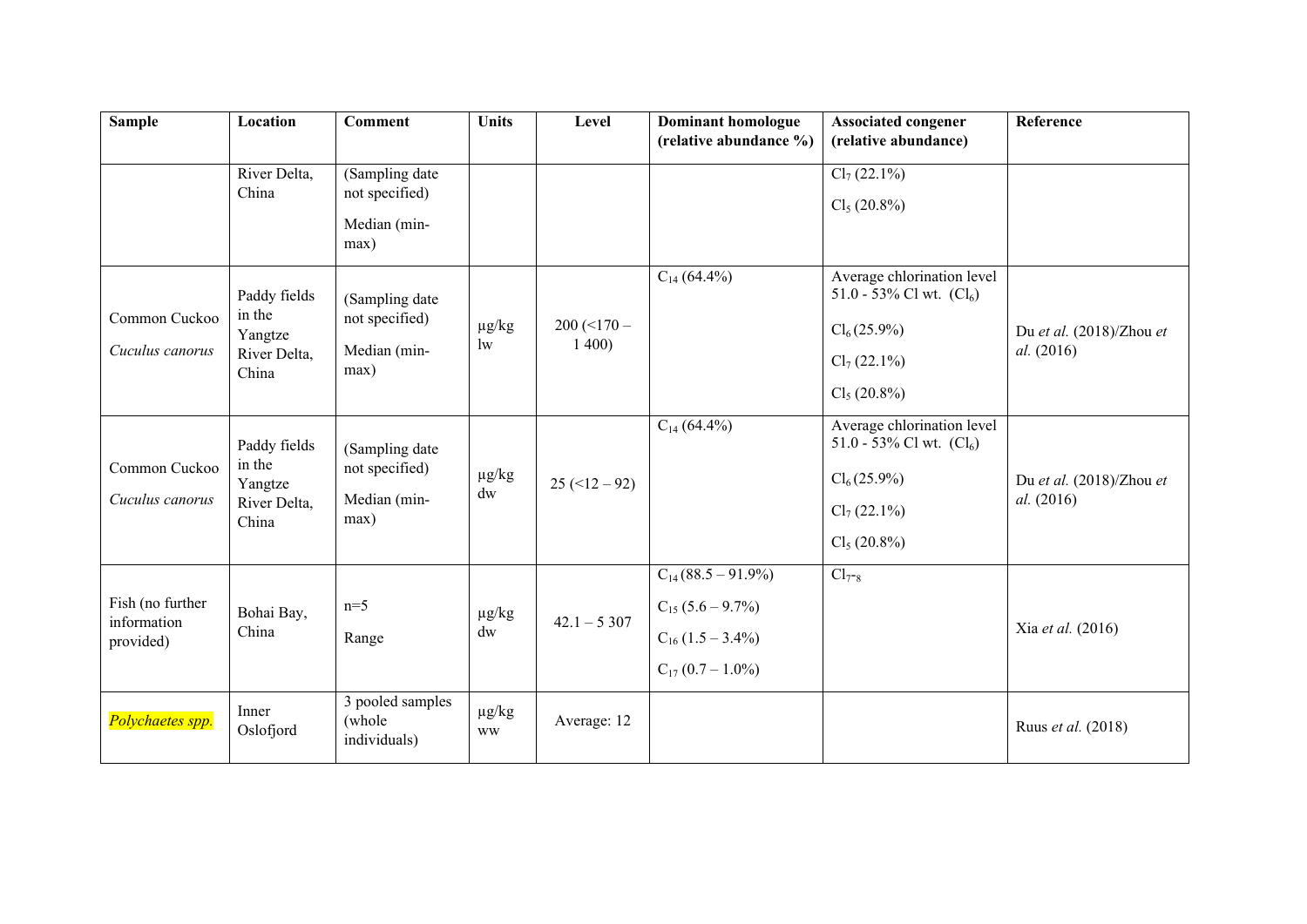| <b>Sample</b>                               | Location           | <b>Comment</b>                             | <b>Units</b>            | Level                                              | <b>Dominant homologue</b> | <b>Associated congener</b> | Reference                              |
|---------------------------------------------|--------------------|--------------------------------------------|-------------------------|----------------------------------------------------|---------------------------|----------------------------|----------------------------------------|
|                                             |                    |                                            |                         |                                                    | (relative abundance %)    | (relative abundance)       |                                        |
| <b>Blue Mussel</b><br>Mytilus edulis        | Inner<br>Oslofjord | 3 pooled samples<br>(soft tissue)          | $\mu g/kg$<br><b>WW</b> | Average: 10                                        |                           |                            | Ruus et al. (2018)                     |
| Krill<br><b>Euphausiacea</b><br>spp.        | Inner<br>Oslofjord | 3 pooled samples<br>(whole<br>individuals) | $\mu g/kg$<br><b>WW</b> | 60                                                 |                           |                            | Ruus et al. (2018)                     |
| Prawn<br><b>Pandalus</b><br><b>borealis</b> | Inner<br>Oslofjord | 3 pooled samples<br>(tail soft tissue)     | $\mu g/kg$<br><b>WW</b> | $\overline{2}$                                     |                           |                            | Ruus et al. (2018)                     |
| Herring<br>Clupea harengus                  | Inner<br>Oslofjord | 3 pooled samples<br>(muscle)               | $\mu g/kg$<br><b>WW</b> | Average: 17                                        |                           |                            | Ruus et al. (2018)                     |
| <b>Atlantic Cod</b><br>Gadus morhua         | Inner<br>Oslofjord | Liver (detected in<br>all 15 samples)      | $\mu g/kg$<br><b>WW</b> | Arithmetic<br>mean 216<br>$(range: 51 -$<br>1050   |                           |                            | Ruus et al. (2018)                     |
| <b>Herring Gull</b><br>Larus argentatus     | Inner<br>Oslofjord | Blood (detected in<br>all 15 samples)      | $\mu g/kg$<br><b>WW</b> | Arithmetic<br>mean 28.23<br>$(range: 8.2-76)$      |                           |                            | Ruus et al. (2018)/<br>Knudzton (2021) |
| <b>Herring Gull</b>                         | Outer<br>Oslofjord | Blood (detected in<br>all 15 samples)      | $\mu g/kg$<br><b>WW</b> | Arithmetic<br>mean 38.87<br>$(range: 5.8-$<br>200) |                           |                            | Ruus et al. (2018)/<br>Knudzton (2021) |
| Larus argentatus                            | Inner<br>Oslofjord | Egg (detected in<br>all 15 samples)        | $\mu g/kg$<br><b>WW</b> | Arithmetic<br>mean 29.14<br>$(range: 6.1-68)$      |                           |                            | Ruus et al. (2018)/<br>Knudzton (2021) |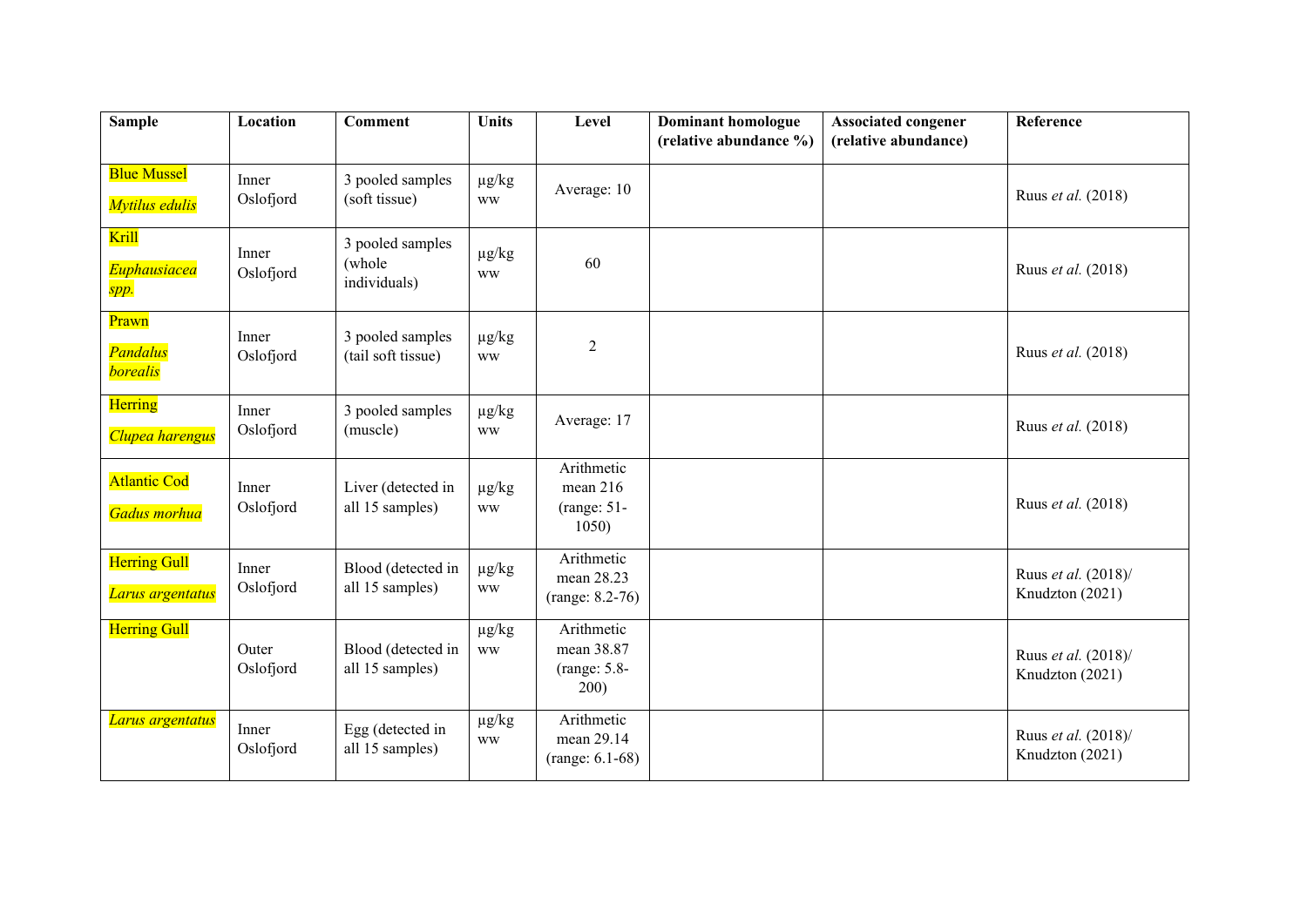| <b>Sample</b>                                            | Location                                | <b>Comment</b>                      | <b>Units</b>            | Level                                            | <b>Dominant homologue</b> | <b>Associated congener</b> | Reference                              |
|----------------------------------------------------------|-----------------------------------------|-------------------------------------|-------------------------|--------------------------------------------------|---------------------------|----------------------------|----------------------------------------|
|                                                          |                                         |                                     |                         |                                                  | (relative abundance %)    | (relative abundance)       |                                        |
| <b>Herring Gull</b>                                      | Outer<br>Oslofjord                      | Egg (detected in<br>all 15 samples) | $\mu g/kg$<br><b>WW</b> | Arithmetic<br>mean 69.58<br>(range: 3.1-<br>630) |                           |                            | Ruus et al. (2018)/<br>Knudzton (2021) |
| <b>Chinese Pond</b><br>Heron<br>Ardeola bacchus          | Paddy fields,<br>Yangtze<br>River Delta | Muscle $(n=3)$                      | $ng/g$ lw               | 830, 5 000, 9<br>300                             |                           |                            | Zhou et al. $(2016)$                   |
| Peregrine Falcon<br>Falco peregrinus                     | Paddy fields,<br>Yangtze<br>River Delta | Muscle $(n=3)$                      | $ng/g$ lw               | 8 000, 130<br>000, 59 000                        |                           |                            | Zhou et al. (2016)                     |
| Short-tailed<br>mamushi snake<br>Gloydius<br>brevicaudus | Paddy fields,<br>Yangtze<br>River Delta | Muscle $(n=3)$                      | $ng/g$ lw               | 340 000, 220<br>000, 200 000                     |                           |                            | Zhou et al. $(2016)$                   |
| Asiatic toad<br>Bufo gargarizans                         | Paddy fields,<br>Yangtze<br>River Delta | Pooled muscle<br>$(n=8)$            | $ng/g$ lw               | 970 000                                          |                           |                            | Zhou et al. $(2016)$                   |
| Dark-spotted frog<br>Pelophylax<br>nigromaculatus        | Paddy fields,<br>Yangtze<br>River Delta | Pooled muscle<br>$(n=5)$            | ng/g lw                 | n.d.                                             |                           |                            | Zhou et al. $(2016)$                   |
| Rice field eel<br>Monopterus<br>albus                    | Paddy fields,<br>Yangtze<br>River Delta | Pooled muscle<br>$(n=5)$            | ng/g lw                 | 7 0 0 0                                          |                           |                            | Zhou et al. (2016)                     |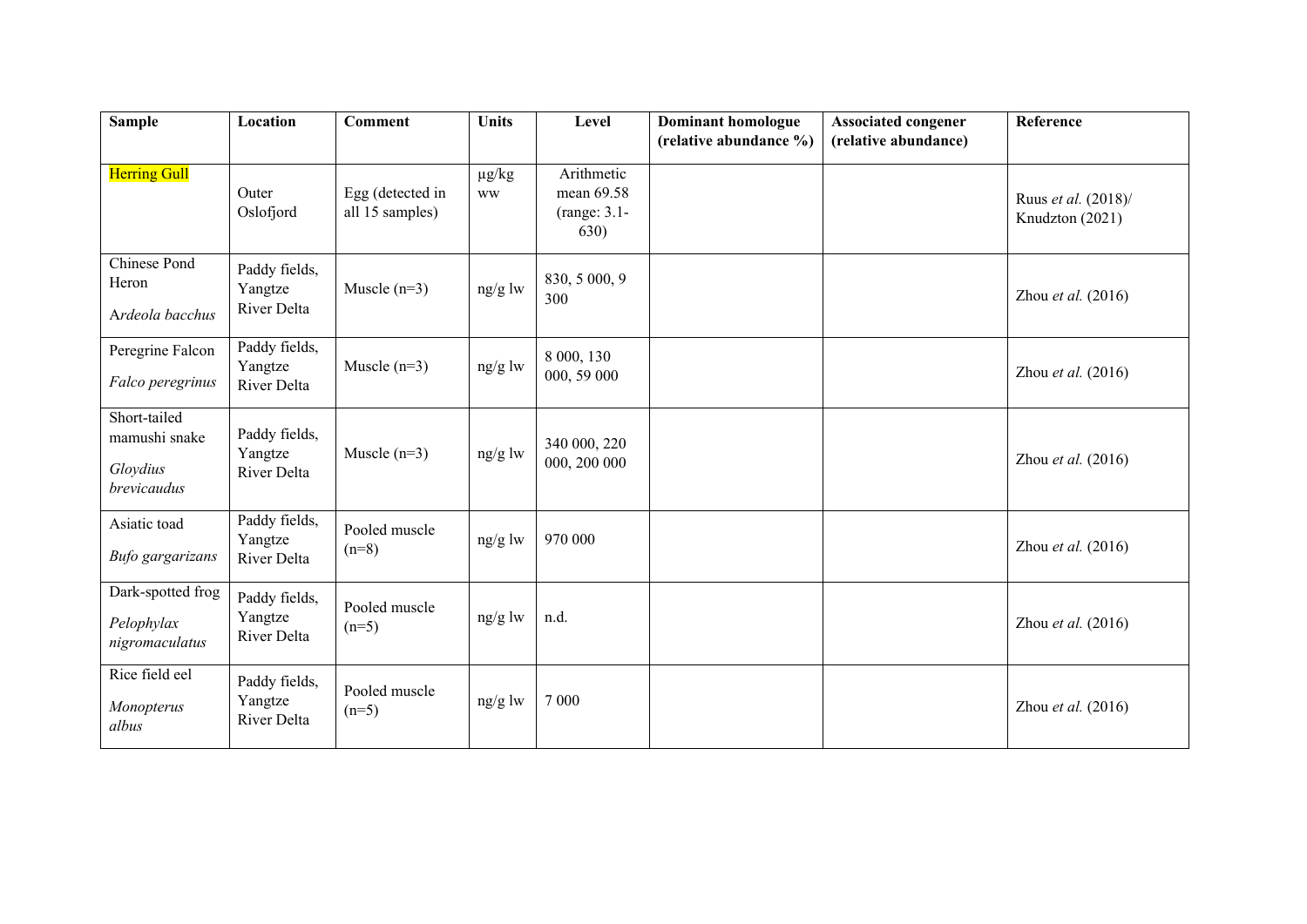| <b>Sample</b>                                                          | Location                                | <b>Comment</b>                    | <b>Units</b>      | Level                                                              | <b>Dominant homologue</b><br>(relative abundance %)                                                | <b>Associated congener</b><br>(relative abundance)         | Reference        |
|------------------------------------------------------------------------|-----------------------------------------|-----------------------------------|-------------------|--------------------------------------------------------------------|----------------------------------------------------------------------------------------------------|------------------------------------------------------------|------------------|
| <b>Black-spotted</b><br>frog<br>Pelophylax<br>nigromaculatus           | Paddy fields,<br>Yangtze<br>River Delta | Pooled liver -<br>female $(n=12)$ | ng/g<br><b>WW</b> | Mean 69<br>(range: 190-<br>910)                                    | $C_{14}$ (63.9%) > $C_{15}$<br>$(19.0\%)$                                                          | $Cl_5(31.9\%) > Cl_6(25.8\%)$<br>> Cl <sub>4</sub> (15.4%) | Du et al. (2019) |
| <b>Black-spotted</b><br>frog<br>Pelophylax<br>nigromaculatus           | Paddy fields,<br>Yangtze<br>River Delta | Pooled liver -<br>male $(n=12)$   | ng/g<br><b>WW</b> | Mean 68<br>(range: 5.5-<br>180)                                    | $C_{14}$ (63.9%) > $C_{15}$<br>$(19.0\%)$                                                          | $Cl_5(31.9\%) > Cl_6(25.8\%)$<br>> Cl <sub>4</sub> (15.4%) | Du et al. (2019) |
| <b>Black-spotted</b><br>frog<br>Pelophylax<br>nigromaculatus           | Paddy fields,<br>Yangtze<br>River Delta | Pooled egg $(n=12)$               | ng/g<br><b>WW</b> | Mean 16<br>(range: <loq)<br><math>-52)</math></loq)<br>            | $C_{14}$ (63.9%) > $C_{15}$<br>$(19.0\%)$                                                          | $Cl_5(31.9\%) > Cl_6(25.8\%)$<br>> Cl <sub>4</sub> (15.4%) | Du et al. (2019) |
| <b>Black-spotted</b><br>frog<br>Pelophylax<br>nigromaculatus           | Paddy fields,<br>Yangtze<br>River Delta | Pooled muscle -<br>female $(n=3)$ | ng/g<br><b>WW</b> | Mean 5 (range:<br>$2 - 8$                                          | $C_{14}$ (63.9%) > $C_{15}$<br>$(19.0\%)$                                                          | $Cl_5(31.9\%) > Cl_6(25.8\%)$<br>> Cl <sub>4</sub> (15.4%) | Du et al. (2019) |
| <b>Black-spotted</b><br>frog<br>Pelophylax<br>nigromaculatus           | Paddy fields,<br>Yangtze<br>River Delta | Pooled muscle -<br>male $(n=3)$   | ng/g<br><b>WW</b> | Range: 25 - 50                                                     | $C_{14}$ (63.9%) > $C_{15}$<br>$(19.0\%)$                                                          | $Cl_5(31.9\%) > Cl_6(25.8\%)$<br>> Cl <sub>4</sub> (15.4%) | Du et al. (2019) |
| Short-tailed<br>mamushi snake<br><b>Gloydius</b><br><b>brevicaudus</b> | Paddy fields,<br>Yangtze<br>River Delta | Pooled liver $(n=7)$              | $ng/g$ lw         | mean $\pm$ sd<br>$(min-max)$<br>$1800 \pm 1800$<br>$(<$ LOQ-5 100) | Average total tissues $C_{14}$<br>$(54\%) > C_{15} (22\%)$<br>Average liver only $C_{14}$<br>(69%) | 54.0±0.7% Cl wt. (mean)                                    | Du et al. (2020) |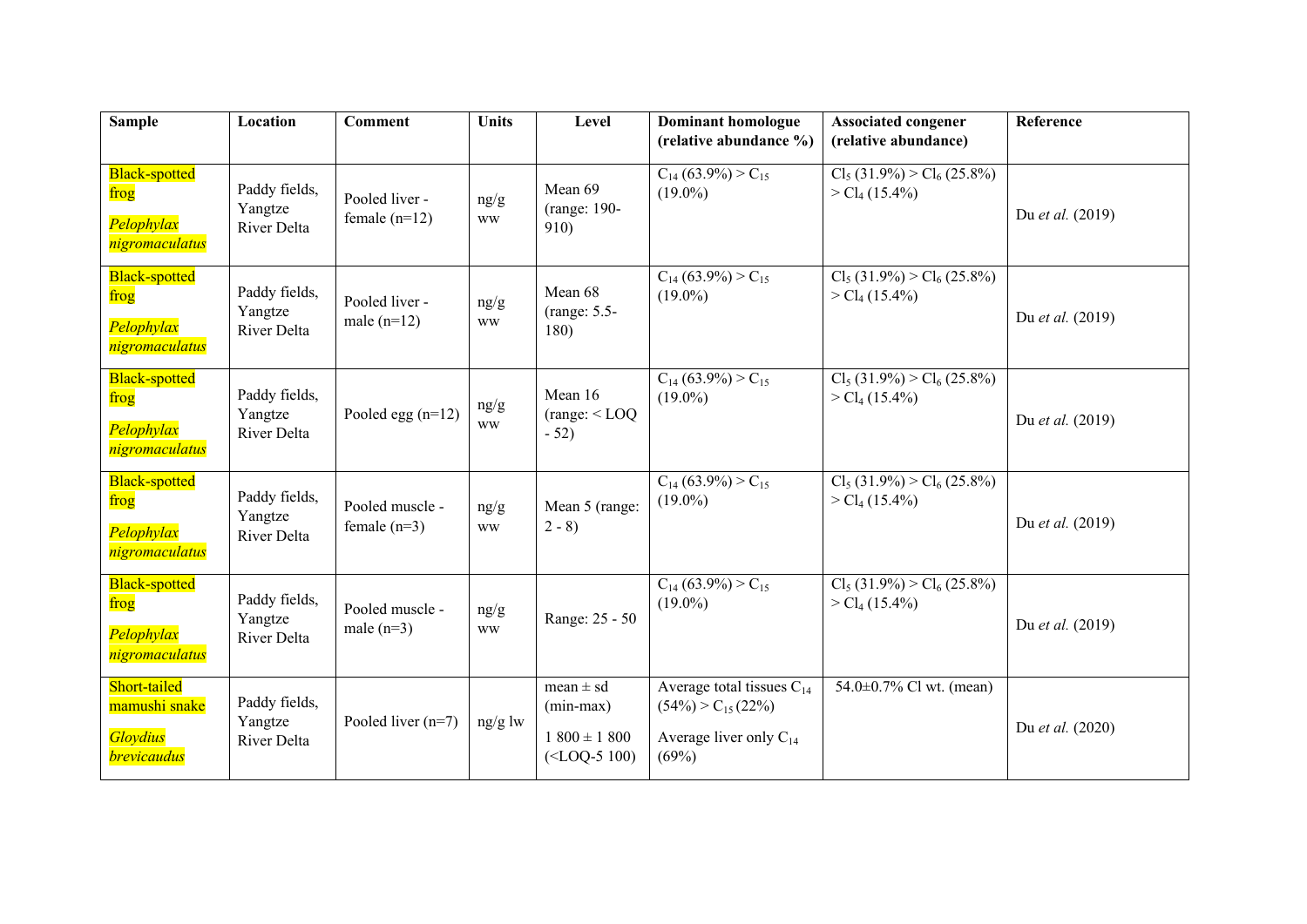| <b>Sample</b>                                                          | Location                                | <b>Comment</b>            | <b>Units</b> | Level                                                                     | <b>Dominant homologue</b><br>(relative abundance %)                                                      | <b>Associated congener</b><br>(relative abundance)         | Reference          |
|------------------------------------------------------------------------|-----------------------------------------|---------------------------|--------------|---------------------------------------------------------------------------|----------------------------------------------------------------------------------------------------------|------------------------------------------------------------|--------------------|
|                                                                        |                                         |                           |              |                                                                           |                                                                                                          |                                                            |                    |
| Short-tailed<br>mamushi snake<br>Gloydius<br><b>brevicaudus</b>        | Paddy fields,<br>Yangtze<br>River Delta | Pooled muscle<br>$(n=7)$  | ng/g lw      | mean $\pm$ sd<br>$(min-max)$<br>$14000 \pm 5700$<br>$(7400 -$<br>220 000) | Average total tissues $C_{14}$<br>$(54\%) > C_{15} (22\%)$<br>Average muscle +<br>adipose $C_{14}$ (46%) | 57.0 $\pm$ 0.2% Cl wt. (mean)<br>$Cl_7(25\%) > Cl_8(22\%)$ | Du et al. (2020)   |
| Short-tailed<br>mamushi snake<br><b>Gloydius</b><br><b>brevicaudus</b> | Paddy fields,<br>Yangtze<br>River Delta | Pooled adipose<br>$(n=7)$ | ng/g lw      | mean $\pm$ sd<br>$(min-max)$<br>$170 \pm 110$ (44-<br>290)                | Average total tissues $C_{14}$<br>$(54\%) > C_{15} (22\%)$<br>Average muscle +<br>adipose $C_{14}$ (46%) | 54.7±0.9% Cl wt. (mean)<br>$Cl_7(25\%) > Cl_8(22\%)$       | Du et al. (2020)   |
| Red-backed rat<br>snake<br>Elaphe<br>rufodorsata                       | Paddy fields,<br>Yangtze<br>River Delta | Pooled liver $(n=9)$      | $ng/g$ lw    | $mean \pm sd$<br>$(min-max)$<br>$1500 \pm 970$<br>$(<$ LOQ $-$<br>3500    | Average total tissues $C_{14}$<br>$(54\%) > C_{15} (22\%)$<br>Average liver only $C_{14}$<br>(69%)       | 53.1 $\pm$ 0.4% Cl wt. (mean)<br>$Cl_5(32\%)$              | Du et al. (2020)   |
| Red-backed rat<br>snake<br>Elaphe<br>rufodorsata                       | Paddy fields,<br>Yangtze<br>River Delta | Pooled muscle<br>$(n=9)$  | $ng/g$ lw    | mean $\pm$ sd<br>$(min-max)$<br>$5500 \pm 3500$<br>$(3100 -$<br>11 000)   | Average total tissues $C_{14}$<br>$(54\%) > C_{15} (22\%)$<br>Average muscle +<br>adipose $C_{14}$ (46%) | 52.3±0.4% Cl wt. (mean)<br>$Cl_6(28%)$                     | Du et al. (2020)   |
| Red-backed rat<br>snake<br>Elaphe<br>rufodorsata                       | Paddy fields,<br>Yangtze<br>River Delta | Pooled adipose<br>$(n=9)$ | $ng/g$ lw    | mean $\pm$ sd<br>$(min-max)$<br>$230 \pm 420$<br>$(<$ LOQ-1 300)          | Average total tissues $C_{14}$<br>$(54\%) > C_{15} (22\%)$<br>Average muscle +<br>adipose $C_{14}$ (46%) | 54.4±1.4% Cl wt. (mean)                                    | Du et al. (2020)   |
| Snake-head fish<br>Channa argus                                        | Dianshan<br>Lake,                       | Whole muscle<br>$(n=1)$   | $ng/g$ lw    | 500                                                                       |                                                                                                          |                                                            | Zhou et al. (2019) |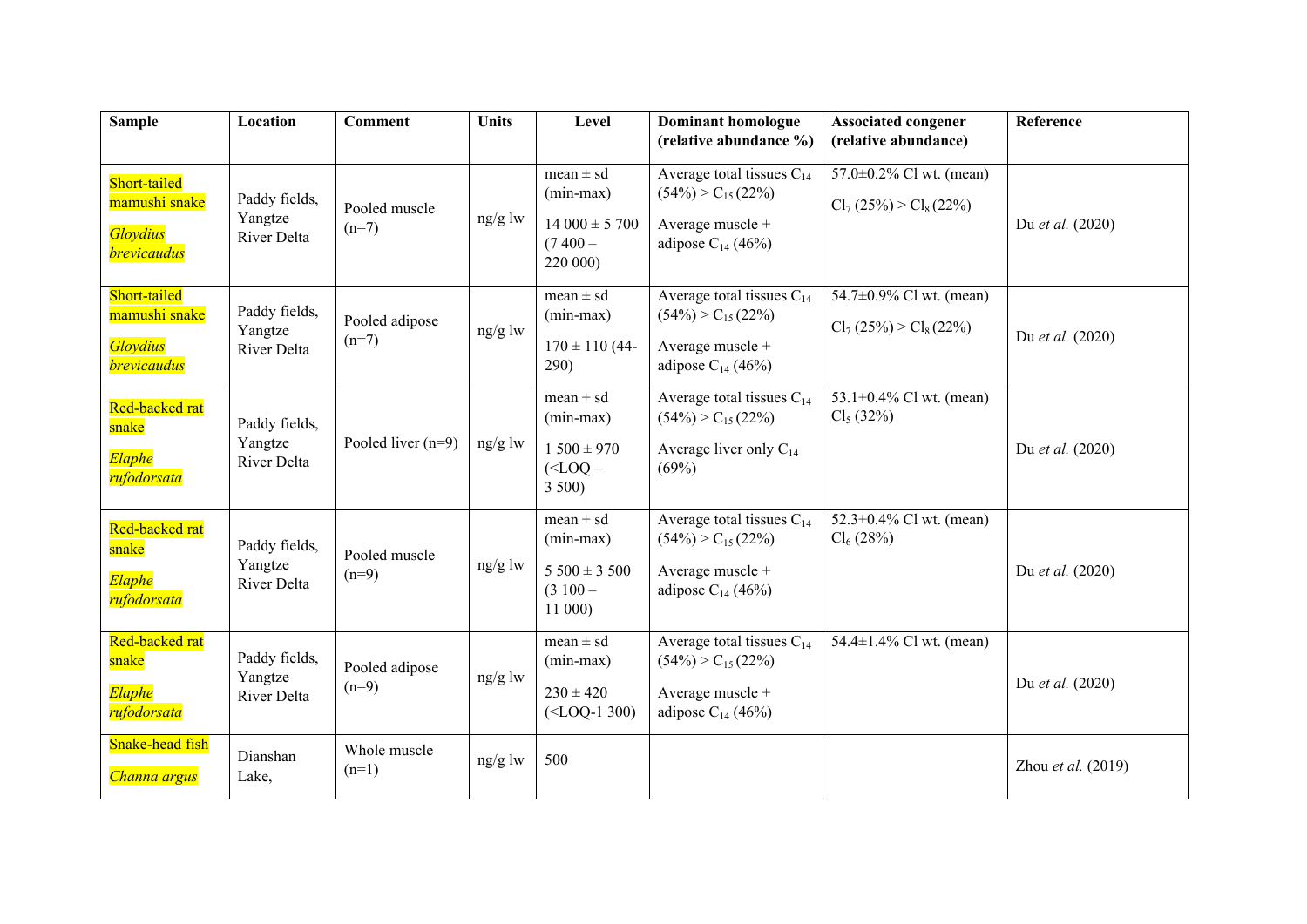| <b>Sample</b>                                                  | Location                                    | <b>Comment</b>            | <b>Units</b> | Level                                       | <b>Dominant homologue</b><br>(relative abundance %) | <b>Associated congener</b><br>(relative abundance) | Reference          |
|----------------------------------------------------------------|---------------------------------------------|---------------------------|--------------|---------------------------------------------|-----------------------------------------------------|----------------------------------------------------|--------------------|
|                                                                | Yangtze<br>River Delta                      |                           |              |                                             |                                                     |                                                    |                    |
| <b>Bigmouth</b><br>Grenadier<br>Anchovy.<br>Coilia ectenes     | Dianshan<br>Lake,<br>Yangtze<br>River Delta | Pooled Muscle<br>$(n=40)$ | ng/g lw      | mean (min-<br>max)<br>360 (270-440)         |                                                     |                                                    | Zhou et al. (2019) |
| Yellow catfish<br>Pelteobagrus<br>fulvidraco                   | Dianshan<br>Lake,<br>Yangtze<br>River Delta | Whole muscle<br>$(n=1)$   | ng/g lw      | mean (min-<br>max)<br>1 800 (760-2)<br>800) |                                                     |                                                    | Zhou et al. (2019) |
| Grass carp<br>Ctenopharyngo-<br><mark>don idella</mark>        | Dianshan<br>Lake,<br>Yangtze<br>River Delta | Whole muscle<br>$(n=1)$   | $ng/g$ lw    | 340                                         |                                                     |                                                    | Zhou et al. (2019) |
| Crucian carp<br><b>Carassius</b><br>auratus                    | Dianshan<br>Lake,<br>Yangtze<br>River Delta | Whole muscle<br>$(n=1)$   | ng/g lw      | 1 200                                       |                                                     |                                                    | Zhou et al. (2019) |
| Predatory carp<br><b>Erythroculter</b><br><i>ilishaeformis</i> | Dianshan<br>Lake,<br>Yangtze<br>River Delta | Whole muscle<br>$(n=2)$   | ng/g lw      | mean (min-<br>max)<br>1 900 (610-3<br>100)  |                                                     |                                                    | Zhou et al. (2019) |
| Common carp<br>Cyprinius carpio                                | Dianshan<br>Lake,<br>Yangtze<br>River Delta | Whole muscle<br>$(n=1)$   | ng/g lw      | 2 0 0 0                                     |                                                     |                                                    | Zhou et al. (2019) |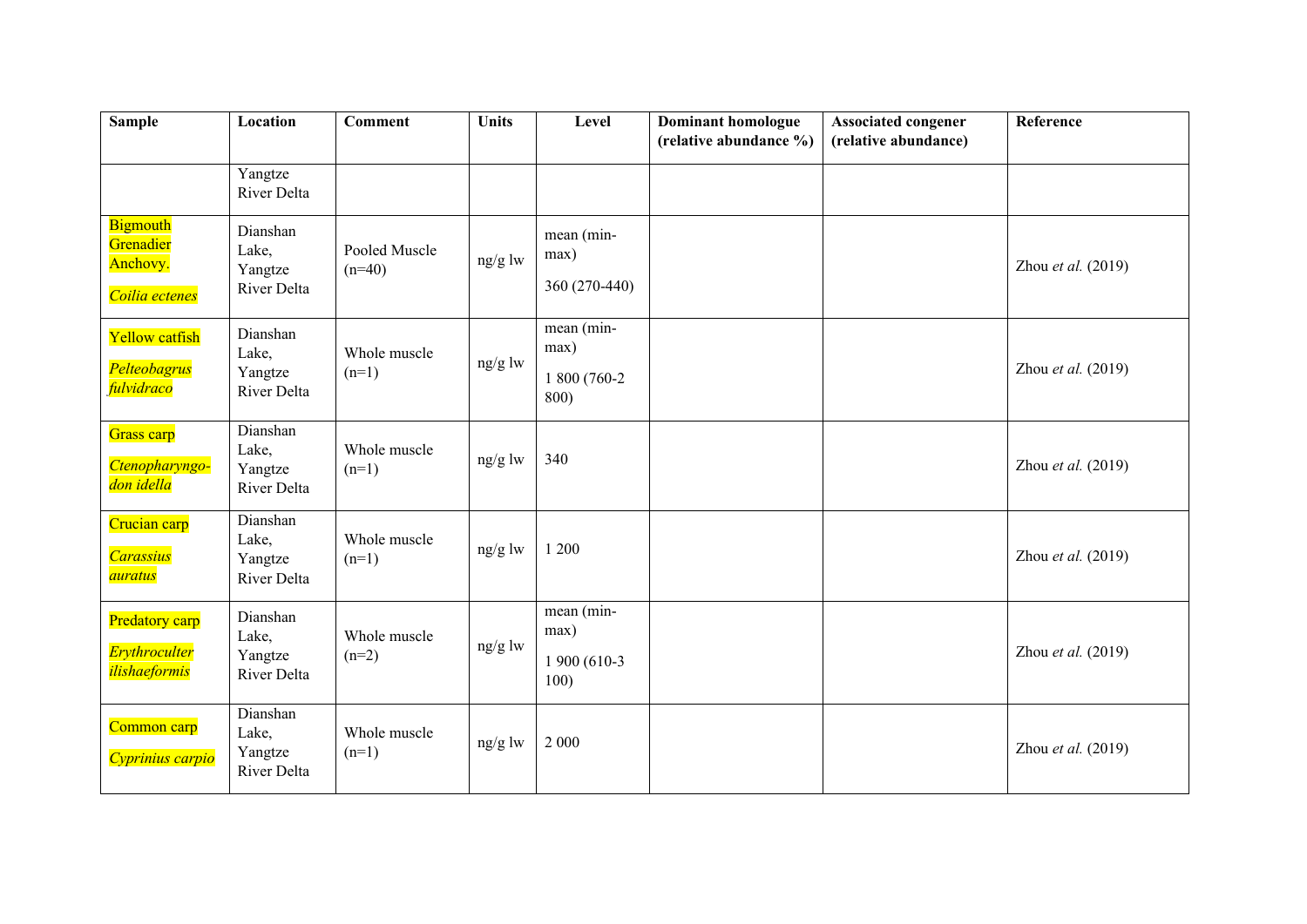| <b>Sample</b>                                         | Location                                        | <b>Comment</b>                  | <b>Units</b> | Level                                       | <b>Dominant homologue</b> | <b>Associated congener</b> | Reference            |
|-------------------------------------------------------|-------------------------------------------------|---------------------------------|--------------|---------------------------------------------|---------------------------|----------------------------|----------------------|
|                                                       |                                                 |                                 |              |                                             | (relative abundance %)    | (relative abundance)       |                      |
| Freshwater snail<br><b>Bellamya</b><br>aeruginosa     | Dianshan<br>Lake,<br>Yangtze<br>River Delta     | Pooled soft tissue<br>$(n=150)$ | ng/g lw      | mean (min-<br>max)<br>3 000 (210-5)<br>500) |                           |                            | Zhou et al. $(2019)$ |
| Freshwater<br>mussel/clam<br>Corbicula aurea<br>Heude | Dianshan<br>Lake,<br>Yangtze<br>River Delta     | Pooled soft tissue<br>$(n=100)$ | ng/g lw      | mean (min-<br>max)<br>1 500 (770-2)<br>200) |                           |                            | Zhou et al. (2019)   |
| Chinese pond<br>heron<br><mark>Ardeola bacchus</mark> | Paddy fields,<br>Yangtze<br><b>River Deltav</b> | Pectoral muscle<br>$(n=5)$      | ng/g lw      | mean (min-<br>max)<br>1 500 (290-4<br>600)  |                           |                            | Zhou et al. (2019)   |
| Chicken Egg<br>Gallus gallus<br>domesticus            | Paddy fields,<br>Yangtze<br>River Delta         | Egg $(n=1)$                     | $ng/g$ lw    | 370                                         |                           |                            | Zhou et al. (2019)   |
| Duck Egg<br><b>Anas</b><br>platyrhynchos              | Paddy fields,<br>Yangtze<br>River Delta         | Egg $(n=1)$                     | $ng/g$ lw    | 120                                         |                           |                            | Zhou et al. $(2019)$ |
| Mantis<br><b>Tenodera</b><br><b>sinensis</b>          | Longtang<br>Town,<br>Guangdong<br>Province      | Whole body<br>pooled $(n=28)$   | ng/g lw      | mean (min-<br>max)<br>5 100 (1 500-<br>7700 | $C_{14}$ (34-48%)         | $Cl_{7.9}$ (60-71%)        | Liu et al. (2020)    |
| <b>Dragonfly larvae</b><br>(ditch)                    | Longtang<br>Town,                               | Whole body<br>pooled $(n=80)$   | $ng/g$ lw    | mean (min-<br>max)                          | $C_{14}$ (34-48%)         | $Cl_{7.9}$ (60-71%)        | Liu et al. (2020)    |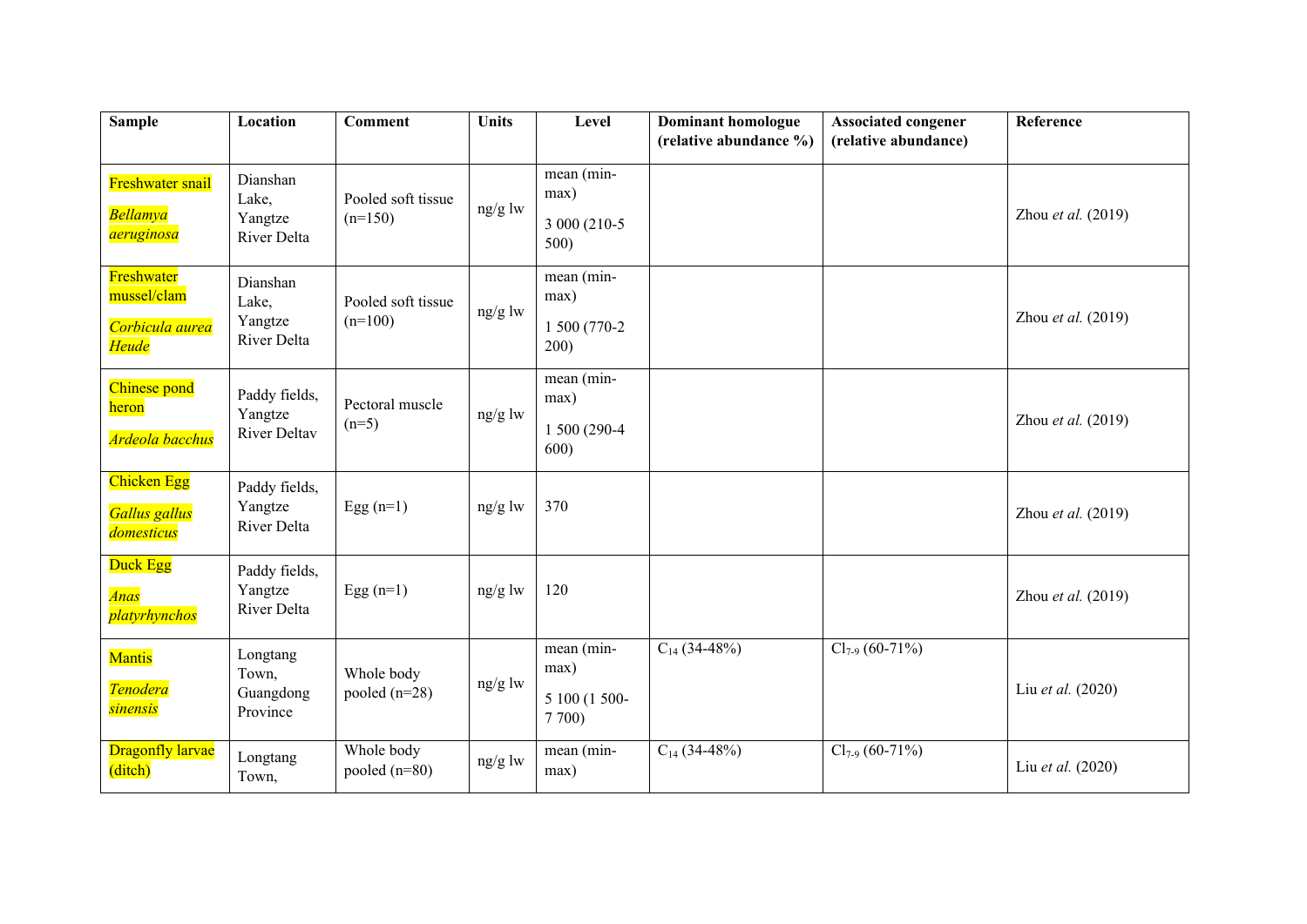| <b>Sample</b>                                | Location                                   | <b>Comment</b>                 | <b>Units</b> | Level                                                 | <b>Dominant homologue</b><br>(relative abundance %) | <b>Associated congener</b><br>(relative abundance) | Reference         |
|----------------------------------------------|--------------------------------------------|--------------------------------|--------------|-------------------------------------------------------|-----------------------------------------------------|----------------------------------------------------|-------------------|
|                                              | Guangdong<br>Province                      |                                |              | 1 100 (950-<br>3200                                   |                                                     |                                                    |                   |
| Dragonfly larvae<br>(pond)                   | Longtang<br>Town,<br>Guangdong<br>Province | Whole body<br>pooled $(n=250)$ | ng/g lw      | mean (min-<br>max)<br>7 500 (2 000-<br>19 000)        | $C_{14}$ (34-48%)                                   | $Cl_{7.9}$ (60-71%)                                | Liu et al. (2020) |
| Dragonfly 1<br>Aeshnidae<br>rambur           | Longtang<br>Town,<br>Guangdong<br>Province | Whole body<br>pooled $(n=65)$  | ng/g lw      | mean (min-<br>max)<br>5 500 (3 600-<br>8 800)         | $C_{14}$ (34-48%)                                   | $Cl_{7.9}$ (60-71%)                                | Liu et al. (2020) |
| Dragonfly 2<br><i>Libellilidae</i><br>rambur | Longtang<br>Town,<br>Guangdong<br>Province | Whole body<br>pooled $(n=100)$ | $ng/g$ lw    | mean (min-<br>max)<br>19 000<br>$(14000 -$<br>27 000) | $C_{14}$ (34-48%)                                   | $Cl_{7-9}$ (60-71%)                                | Liu et al. (2020) |
| Grasshopper<br>larvae<br>Oxya chinensis      | Longtang<br>Town,<br>Guangdong<br>Province | Whole body<br>pooled $(n=95)$  | ng/g lw      | mean (min-<br>max)<br>6 000 (4 000-<br>6600           | $C_{14}$ (34-48%)                                   | $Cl_{7.9}$ (60-71%)                                | Liu et al. (2020) |
| Grasshopper<br>Oxya chinensis                | Longtang<br>Town,<br>Guangdong<br>Province | Whole body<br>pooled $(n=78)$  | ng/g lw      | mean (min-<br>max)<br>6 500 (6 000-<br>8 400)         | $C_{14}$ (34-48%)                                   | $Cl_{7.9}$ (60-71%)                                | Liu et al. (2020) |
| Cricket                                      | Longtang<br>Town,                          | Whole body<br>pooled $(n=55)$  | ng/g lw      | mean (min-<br>max)                                    | $C_{14}$ (34-48%)                                   | $Cl_{7.9}$ (60-71%)                                | Liu et al. (2020) |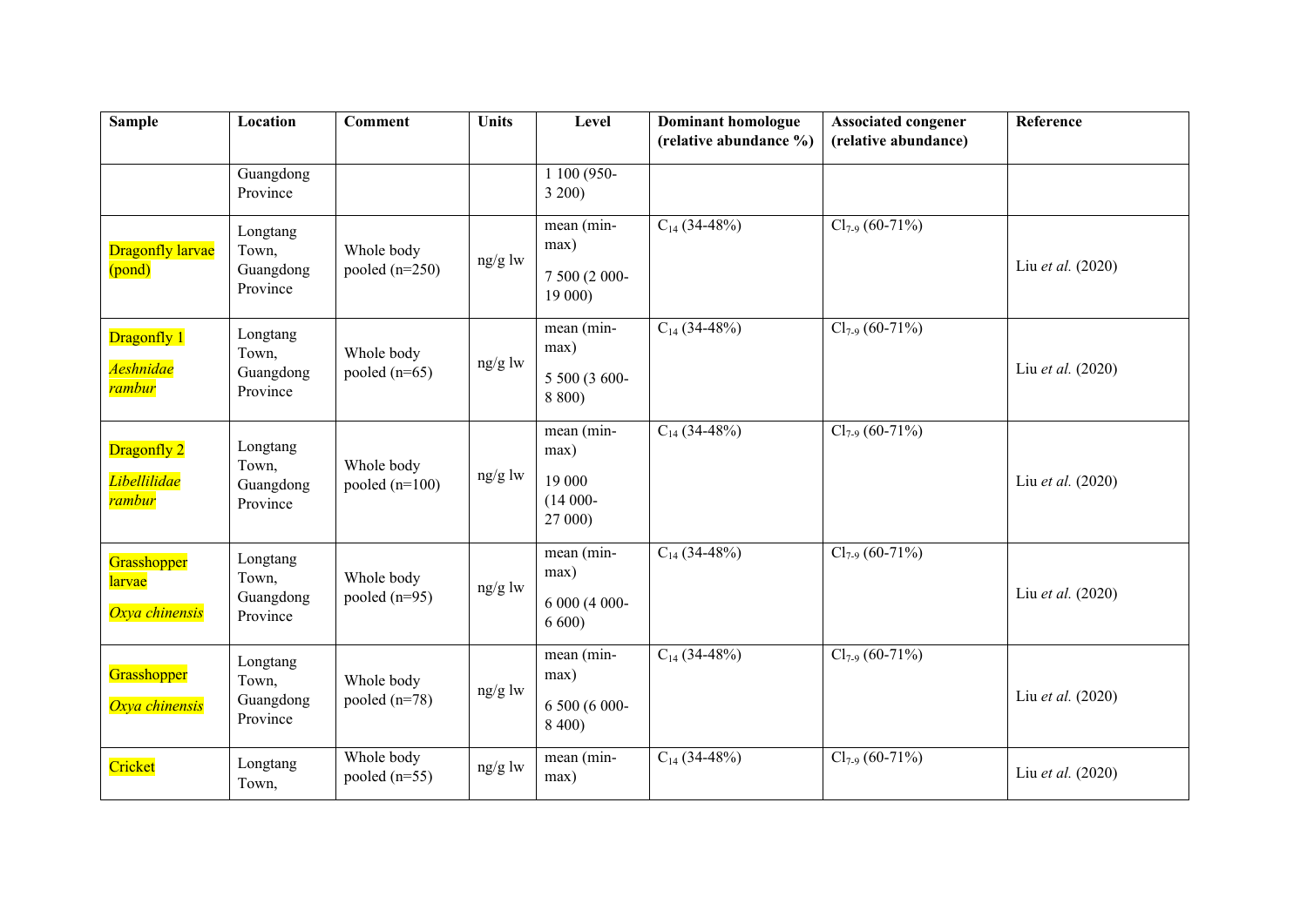| <b>Sample</b>                                                         | Location                                   | <b>Comment</b>                | <b>Units</b> | Level                                                 | <b>Dominant homologue</b><br>(relative abundance %) | <b>Associated congener</b><br>(relative abundance) | Reference         |
|-----------------------------------------------------------------------|--------------------------------------------|-------------------------------|--------------|-------------------------------------------------------|-----------------------------------------------------|----------------------------------------------------|-------------------|
| <b>Gryllulus</b><br>chinensis<br>Mole cricket                         | Guangdong<br>Province<br>Longtang          |                               |              | $3600(1600 -$<br>4600<br>mean (min-                   | $C_{14}$ (34-48%)                                   | $Cl_{7.9}$ (60-71%)                                |                   |
| Grylltopia<br><i>orientalis</i>                                       | Town,<br>Guangdong<br>Province             | Whole body<br>pooled $(n=63)$ | ng/g lw      | max)<br>3 200 (2 600-<br>5400                         |                                                     |                                                    | Liu et al. (2020) |
| Beetle<br><b>Anomola</b><br>corpulenta                                | Longtang<br>Town,<br>Guangdong<br>Province | Whole body<br>pooled $(n=63)$ | ng/g lw      | mean (min-<br>max)<br>990 (110-<br>1100               | $C_{14}$ (34-48%)                                   | $Cl_{7.9}$ (60-71%)                                | Liu et al. (2020) |
| Long-tailed<br>shrike<br>Lanius schach                                | Longtang<br>Town,<br>Guangdong<br>Province | Muscle $(n=2)$                | ng/g lw      | mean (min-<br>max)<br>2 000, 3 000                    |                                                     |                                                    | Liu et al. (2020) |
| Eurasian<br>blackbird<br>Turdus merula                                | Longtang<br>Town,<br>Guangdong<br>Province | Muscle $(n=1)$                | ng/g lw      | mean (min-<br>max)<br>13 000                          |                                                     |                                                    | Liu et al. (2020) |
| Oriental magpie<br>robin<br><b>Copsychus</b><br><mark>saularis</mark> | Longtang<br>Town,<br>Guangdong<br>Province | Muscle $(n=3)$                | $ng/g$ lw    | mean (min-<br>max)<br>18 000<br>$(10000 -$<br>33 000) |                                                     |                                                    | Liu et al. (2020) |
| Oriental garden<br>lizard                                             | Longtang<br>Town,                          | Muscle $(n=9)$                | ng/g lw      | mean (min-<br>max)                                    |                                                     |                                                    | Liu et al. (2020) |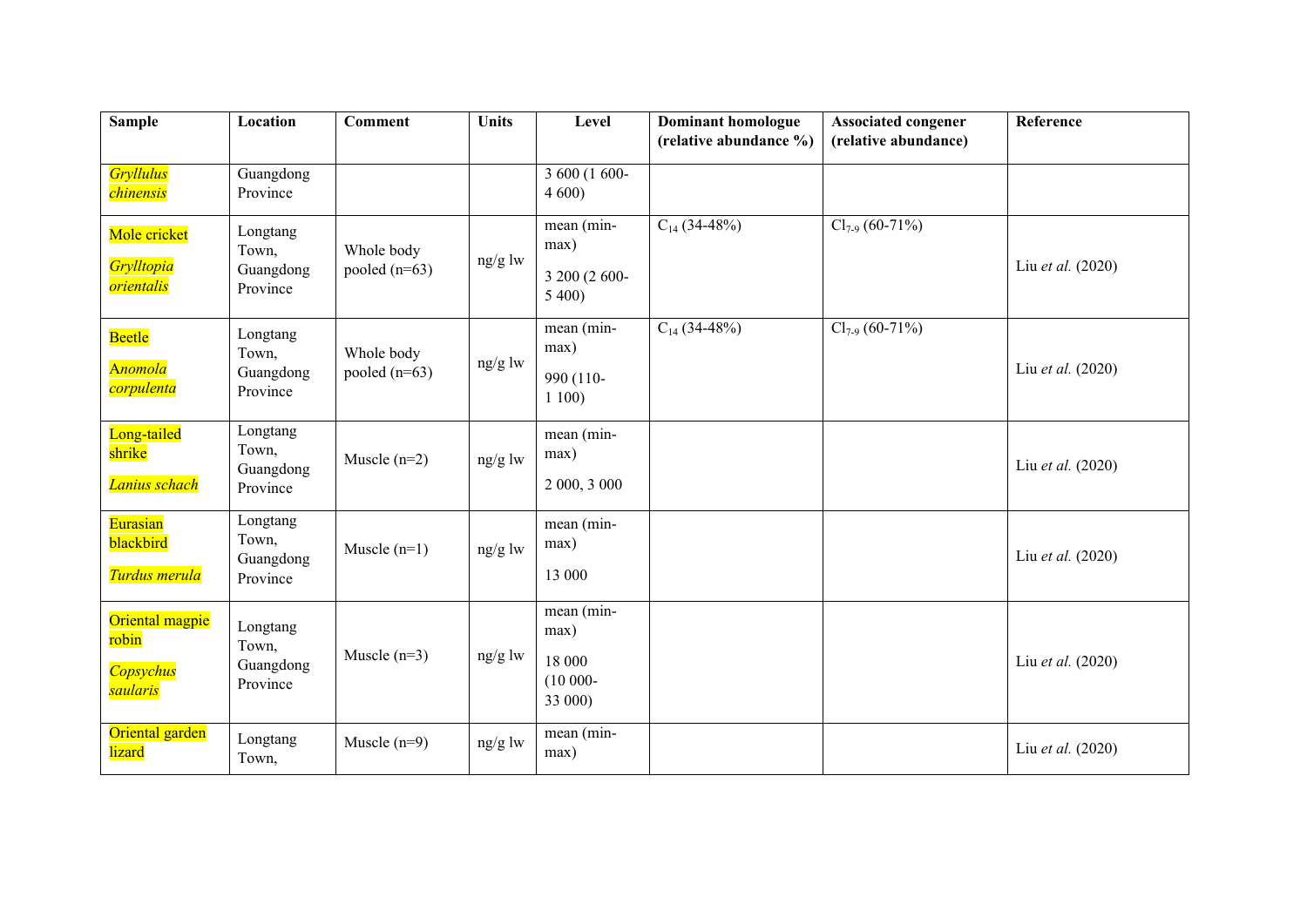| <b>Sample</b>                                                           | Location                                   | <b>Comment</b>                | <b>Units</b> | Level                                                 | <b>Dominant homologue</b><br>(relative abundance %) | <b>Associated congener</b><br>(relative abundance) | Reference         |
|-------------------------------------------------------------------------|--------------------------------------------|-------------------------------|--------------|-------------------------------------------------------|-----------------------------------------------------|----------------------------------------------------|-------------------|
| <b>Calotes</b><br>versicolor                                            | Guangdong<br>Province                      |                               |              | 9 100 (5 400-<br>21 000)                              |                                                     |                                                    |                   |
| Asian painted<br>frog<br>Kaloula pulchra                                | Longtang<br>Town,<br>Guangdong<br>Province | Muscle $(n=9)$                | ng/g lw      | mean (min-<br>max)<br>9 300 (4 600-<br>17 000)        |                                                     |                                                    | Liu et al. (2020) |
| <b>Black spectacled</b><br>toad<br><b>Duttaphyrynus</b><br>elanostictus | Longtang<br>Town,<br>Guangdong<br>Province | Muscle $(n=6)$                | ng/g lw      | mean (min-<br>max)<br>7 200 (5 300-<br>11 000)        |                                                     |                                                    | Liu et al. (2020) |
| Tadpole frog and<br>toad                                                | Longtang<br>Town,<br>Guangdong<br>Province | Whole body<br>pooled $(n=60)$ | ng/g lw      | mean (min-<br>max)<br>20 000<br>$(19000 -$<br>22 000) |                                                     |                                                    | Liu et al. (2020) |
| <b>Grass Leaves</b><br>Gramineae spp                                    | Longtang<br>Town,<br>Guangdong<br>Province | $n=3$                         | ng/g dw      | mean (min-<br>max)<br>450 (430-600)                   |                                                     |                                                    | Liu et al. (2020) |
| Guava Leaves<br>Psidium guajava                                         | Longtang<br>Town,<br>Guangdong<br>Province | $n=3$                         | ng/g dw      | mean (min-<br>max)<br>420 (380-650)                   |                                                     |                                                    | Liu et al. (2020) |
| Soil (corn- and<br>paddy fields)                                        | Longtang<br>Town,                          | $n=6$                         | ng/g dw      | mean (min-<br>max)<br>220 (57-390)                    |                                                     |                                                    | Liu et al. (2020) |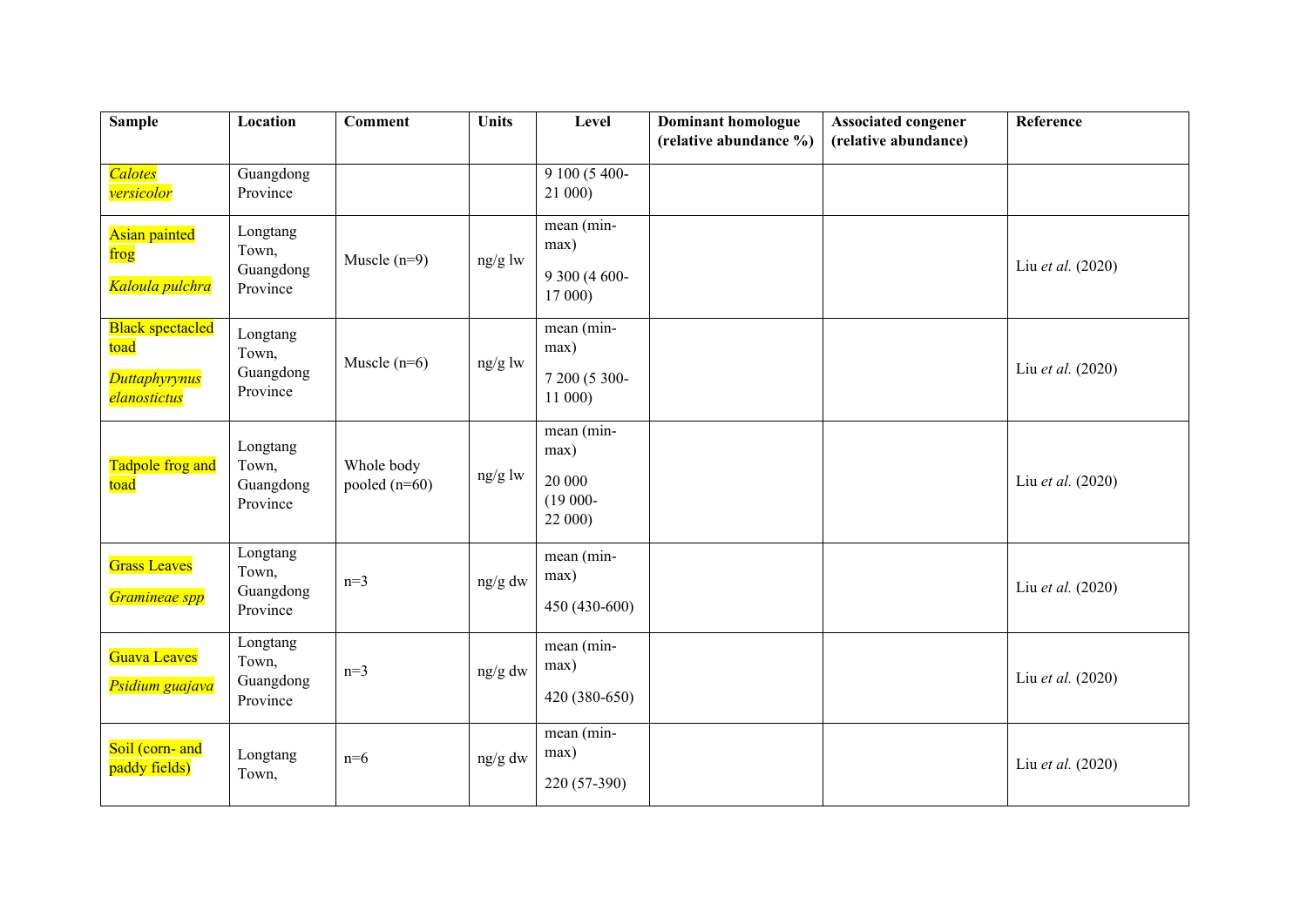| <b>Sample</b>                                                                                                                                                                                                                                                                                                             | Location                                                                    | <b>Comment</b>                               | <b>Units</b> | Level                                                        | Dominant homologue<br>(relative abundance %) | <b>Associated congener</b><br>(relative abundance) | Reference          |
|---------------------------------------------------------------------------------------------------------------------------------------------------------------------------------------------------------------------------------------------------------------------------------------------------------------------------|-----------------------------------------------------------------------------|----------------------------------------------|--------------|--------------------------------------------------------------|----------------------------------------------|----------------------------------------------------|--------------------|
|                                                                                                                                                                                                                                                                                                                           | Guangdong<br>Province                                                       |                                              |              |                                                              |                                              |                                                    |                    |
| Common reed<br>Phragmites<br>australis                                                                                                                                                                                                                                                                                    | Constructed<br>wetland eco-<br>system,<br>Beijing<br>Olympic<br>Forest Park | Emergent plant                               | ng/g dw      | 235-435                                                      |                                              |                                                    | Wang et al. (2021) |
| Common reed<br>Phragmites<br>australis<br>Manchurian wild<br>rice<br><mark>Zizania latifola</mark><br>Acorus calamus<br>Linn.<br>Soft-stem bulrush<br>Scirpus validus<br><b>Lythrum</b><br>salicaria Linn.<br>Pygmy water lily<br><b>Nymphaea</b><br><b>tetragona</b><br>Common<br>duckweed<br>Lemna minor<br>Green algae | Constructed<br>wetland eco-<br>system,<br>Beijing<br>Olympic<br>Forest Park | Emergent,<br>Submerged and<br>Floating plant | ng/g dw      | mean $\pm$ sd<br>$(min-max)$<br>$289 \pm 148$ (21)<br>$-785$ |                                              |                                                    | Wang et al. (2021) |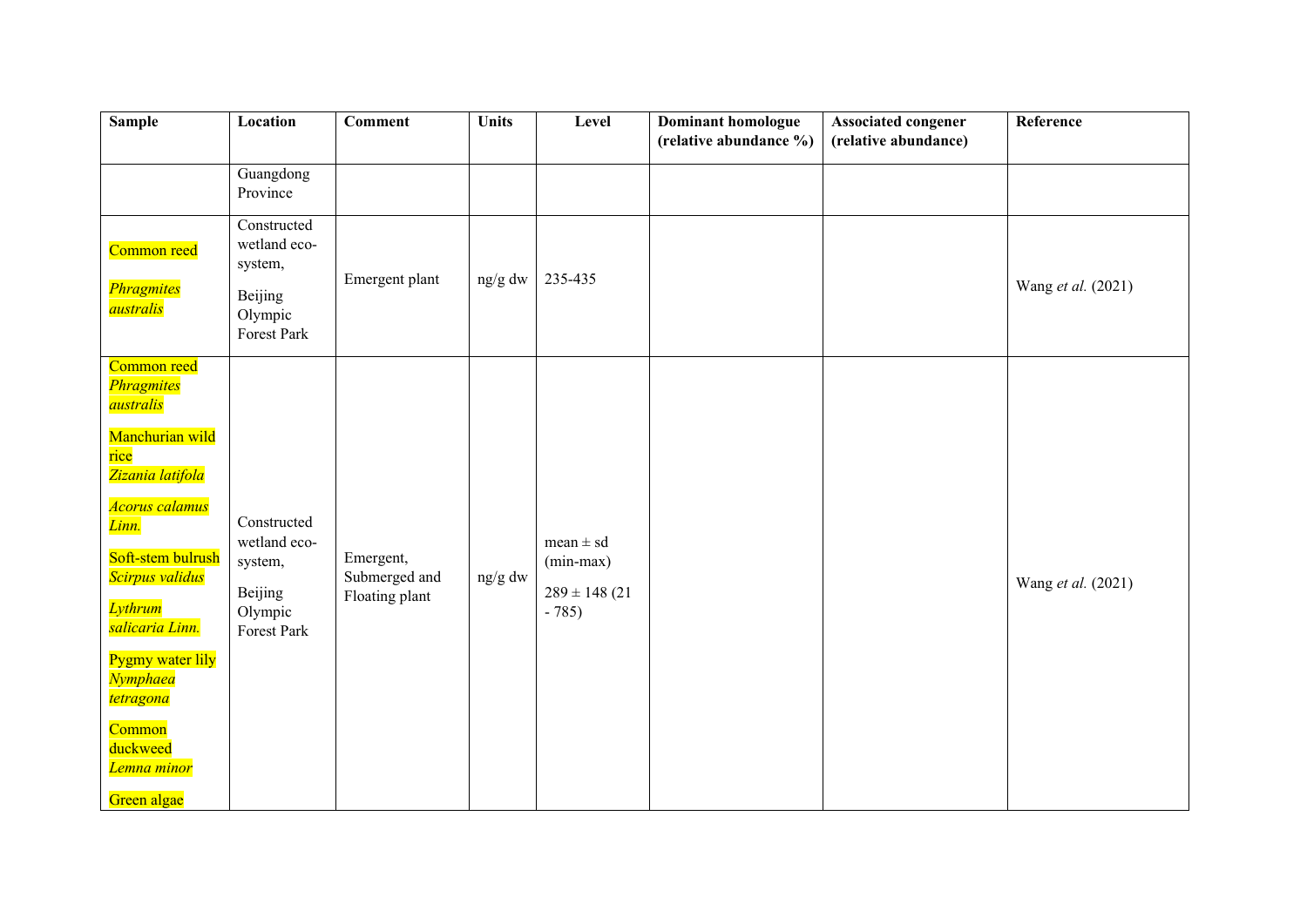| <b>Sample</b>                                                                   | Location                                      | <b>Comment</b>                                        | <b>Units</b> | Level                           | <b>Dominant homologue</b><br>(relative abundance %)                 | <b>Associated congener</b><br>(relative abundance) | Reference          |
|---------------------------------------------------------------------------------|-----------------------------------------------|-------------------------------------------------------|--------------|---------------------------------|---------------------------------------------------------------------|----------------------------------------------------|--------------------|
| <b>Enteromorpha</b><br>prolifera,<br>O.F.Müller                                 |                                               |                                                       |              |                                 |                                                                     |                                                    |                    |
| Water-shield<br><b>Brasenia</b><br>schreberi,<br>J.F.Gmel.                      |                                               |                                                       |              |                                 |                                                                     |                                                    |                    |
| Water thyme<br><b>Hydrilla</b><br>verticillata                                  |                                               |                                                       |              |                                 |                                                                     |                                                    |                    |
| Vallisneria<br>natans (Lour.)<br>Hara                                           |                                               |                                                       |              |                                 |                                                                     |                                                    |                    |
| Southern<br>Hemisphere<br>Humpback<br>Whale<br><b>Megaptera</b><br>novaeangliae | Western and<br>Eastern<br>Australian<br>Coast | <b>Blubber</b> samples<br>$(n=9$ individuals;<br>2 g) | ng           | $>$ 33 ng<br>(absolute<br>mass) |                                                                     |                                                    | Casa et al. (2019) |
| <b>Broad-banded</b><br>Cardinalfish<br><b>Apogon fasciatus</b>                  | South China<br>Sea                            | Pool<br>$(n=3-10)$<br>individuals)                    | ng/g lw      | 3 800                           | $C_{14}$ (41%)<br>$C_{15}$ (28%)<br>$C_{16}(19%)$<br>$C_{17}$ (11%) | $Cl_{6^-7}$                                        | Zeng et al. (2017) |
| Chinese gizzard<br>shad                                                         | South China<br>Sea                            | Pool $(n=13)$                                         | ng/g lw      | $mean \pm sd$<br>$1960 \pm 677$ | $C_{14}$ (50-54%)<br>$C_{15}$ (18-22%)                              | $C_{14}Cl_{6-7}$<br>$C_{15-17}Cl_{5-6}$            | Zeng et al. (2017) |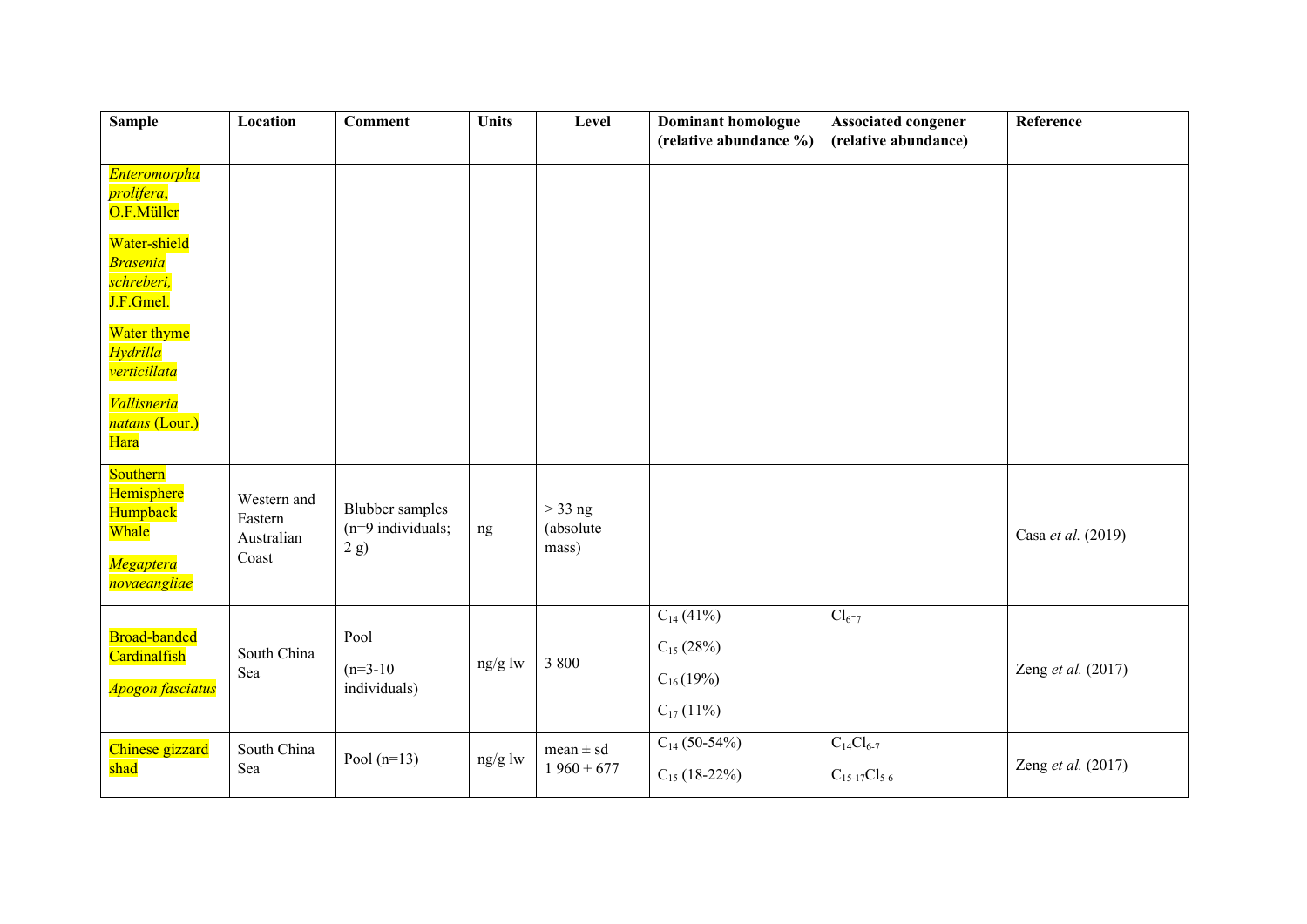| <b>Sample</b>                            | Location    | <b>Comment</b>             | <b>Units</b> | Level          | <b>Dominant homologue</b> | <b>Associated congener</b> | Reference          |
|------------------------------------------|-------------|----------------------------|--------------|----------------|---------------------------|----------------------------|--------------------|
|                                          |             |                            |              |                | (relative abundance %)    | (relative abundance)       |                    |
| Clupanodon<br>thrissa                    |             |                            |              |                | $C_{16}(15-19\%)$         |                            |                    |
|                                          |             |                            |              |                | $C_{17}$ (8-12%)          |                            |                    |
|                                          |             |                            |              |                | $C_{14}$ (43%)            |                            |                    |
| Large-scale<br>tonguesole                | South China | Pool                       |              |                | $C_{15}$ (20%)            |                            |                    |
| Cynoglossus arel                         | Sea         | $(n=3-10)$<br>individuals) | ng/g lw      | 810            | $C_{16}(20\%)$            |                            | Zeng et al. (2017) |
|                                          |             |                            |              |                | $C_{17}$ (18%)            |                            |                    |
|                                          |             |                            |              |                | $C_{14}$ (44%)            |                            |                    |
| Goatee croaker                           | South China | Pool                       |              |                | $C_{15}$ (18%)            |                            |                    |
| <b>Dendrophysa</b><br>russelii           | Sea         | $(n=3-10)$<br>individuals) | $ng/g$ lw    | 2 0 9 0        | $C_{16}(22%)$             |                            | Zeng et al. (2017) |
|                                          |             |                            |              |                | $C_{17}$ (15%)            |                            |                    |
|                                          |             |                            |              |                | $C_{14}$ (38%)            |                            |                    |
| Crimson sea-<br>bream                    | South China | Pool                       |              |                | $C_{15}$ (18%)            |                            |                    |
| Evynnis cardinali                        | Sea         | $(n=3-10)$<br>individuals) | ng/g lw      | 1 000          | $C_{16}(23%)$             |                            | Zeng et al. (2017) |
|                                          |             |                            |              |                | $C_{17}$ (21%)            |                            |                    |
|                                          |             |                            |              |                | $C_{14}$ (43%)            |                            |                    |
| Japanese flathead                        | South China | Pool                       | ng/g lw      | 2 5 9 0        | $C_{15}$ (26%)            |                            |                    |
| <b>Inegocia</b><br><mark>japonica</mark> | Sea         | $(n=3-10)$<br>individuals) |              |                | $C_{16}(19%)$             |                            | Zeng et al. (2017) |
|                                          |             |                            |              |                | $C_{17}$ (12%)            |                            |                    |
| Large-scale                              | South China |                            |              | $mean \pm sd$  | $C_{14}$ (39-41%)         | $Cl5-6$                    |                    |
| croaker                                  | Sea         | Pool $(n=4)$               | ng/g lw      | $1660 \pm 561$ | $C_{15}$ (18-21%)         |                            | Zeng et al. (2017) |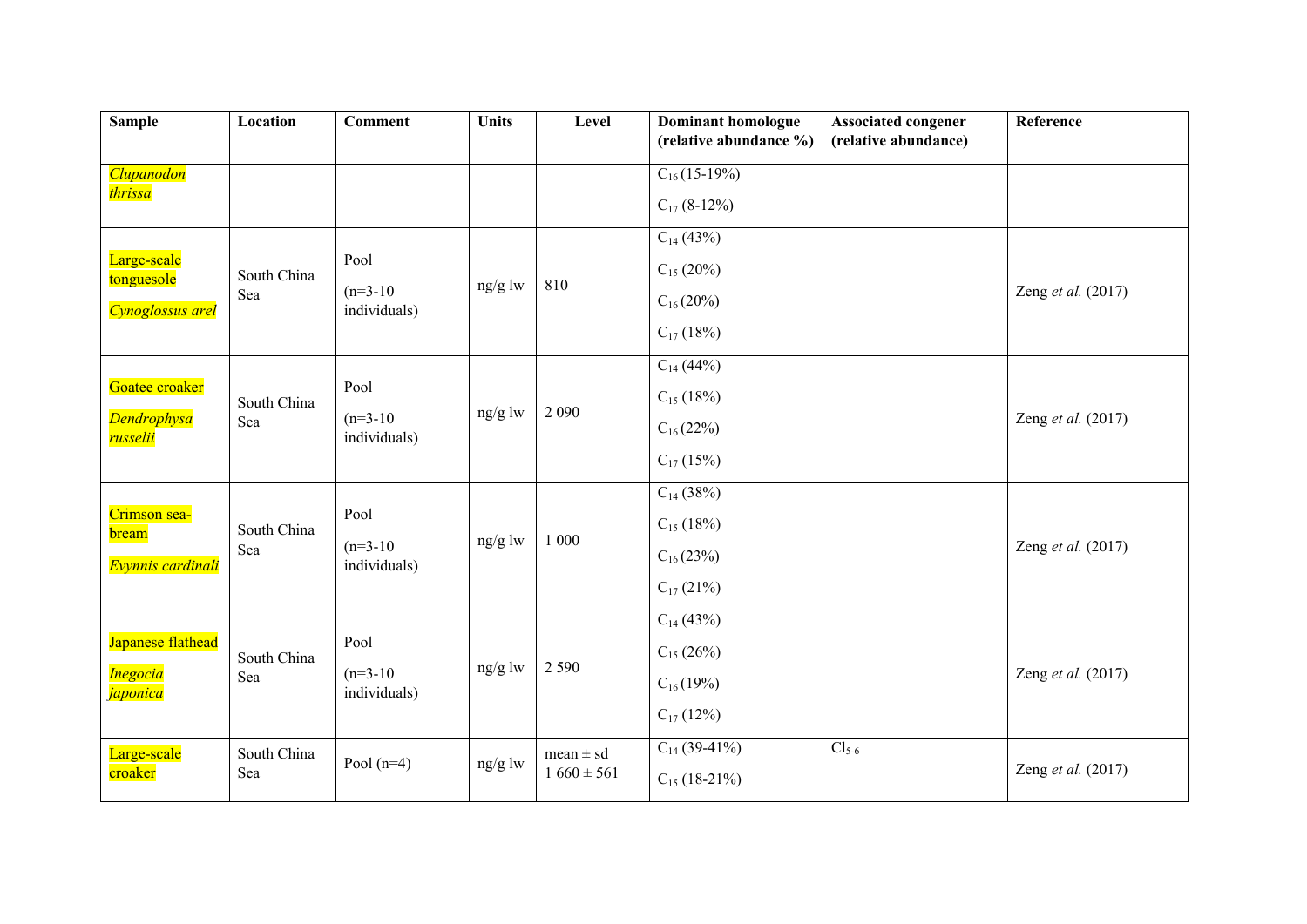| <b>Sample</b>                        | Location    | <b>Comment</b>             | <b>Units</b> | Level          | <b>Dominant homologue</b><br>(relative abundance %) | <b>Associated congener</b><br>(relative abundance) | Reference          |
|--------------------------------------|-------------|----------------------------|--------------|----------------|-----------------------------------------------------|----------------------------------------------------|--------------------|
|                                      |             |                            |              |                |                                                     |                                                    |                    |
| <b>Johnius</b><br><i>heterolepis</i> |             |                            |              |                | $C_{16}(24-27%)$                                    |                                                    |                    |
|                                      |             |                            |              |                | $C_{17}$ (14-16%)                                   |                                                    |                    |
| Shortnose                            |             |                            |              |                | $C_{14}$ (43-46%)                                   | $Cl5-6$                                            |                    |
| ponyfish                             | South China | Pool $(n=6)$               | ng/g lw      | $mean \pm sd$  | $C_{15}$ (21-24%)                                   |                                                    |                    |
| <b>Leiognathus</b>                   | Sea         |                            |              | $1540 \pm 630$ | $C_{16}(18-21\%)$                                   |                                                    | Zeng et al. (2017) |
| <b>brevirostris</b>                  |             |                            |              |                | $C_{17}$ (12-16%)                                   |                                                    |                    |
|                                      |             |                            |              |                | $C_{14}$ (35%)                                      |                                                    |                    |
| Red big-eye                          | South China | Pool                       |              |                | $C_{15}$ (21%)                                      |                                                    |                    |
| <b>Priacanthus</b><br>macracanthus   | Sea         | $(n=3-10)$<br>individuals) | $ng/g$ lw    | 1 2 3 0        | $C_{16}(23%)$                                       |                                                    | Zeng et al. (2017) |
|                                      |             |                            |              |                | $C_{17}$ (21%)                                      |                                                    |                    |
|                                      |             |                            |              |                | $C_{14}$ (42%)                                      |                                                    |                    |
| Silver croaker                       | South China | Pool                       |              |                | $C_{15}$ (22%)                                      |                                                    |                    |
| Pennahia<br>argentata                | Sea         | $(n=3-10)$<br>individuals) | ng/g lw      | 1 260          | $C_{16}(22%)$                                       |                                                    | Zeng et al. (2017) |
|                                      |             |                            |              |                | $C_{17}$ (13%)                                      |                                                    |                    |
| <b>Black-spotted</b>                 |             |                            |              |                | $C_{14}$ (40%)                                      |                                                    |                    |
| threadfin                            | South China | Pool                       |              | 1 470          | $C_{15}$ (23%)                                      |                                                    |                    |
| Polydactylus                         | Sea         | $(n=3-10)$<br>individuals) | $ng/g$ lw    |                | $C_{16}(22%)$                                       |                                                    | Zeng et al. (2017) |
| <b>sextarius</b>                     |             |                            |              |                | $C_{17}$ (15%)                                      |                                                    |                    |
|                                      | South China |                            |              |                | $C_{14}$ (40%)                                      |                                                    |                    |
| <b>Bartail flathead</b>              | Sea         | Pool                       | ng/g lw      | 2 3 7 0        | $C_{15}$ (22%)                                      |                                                    | Zeng et al. (2017) |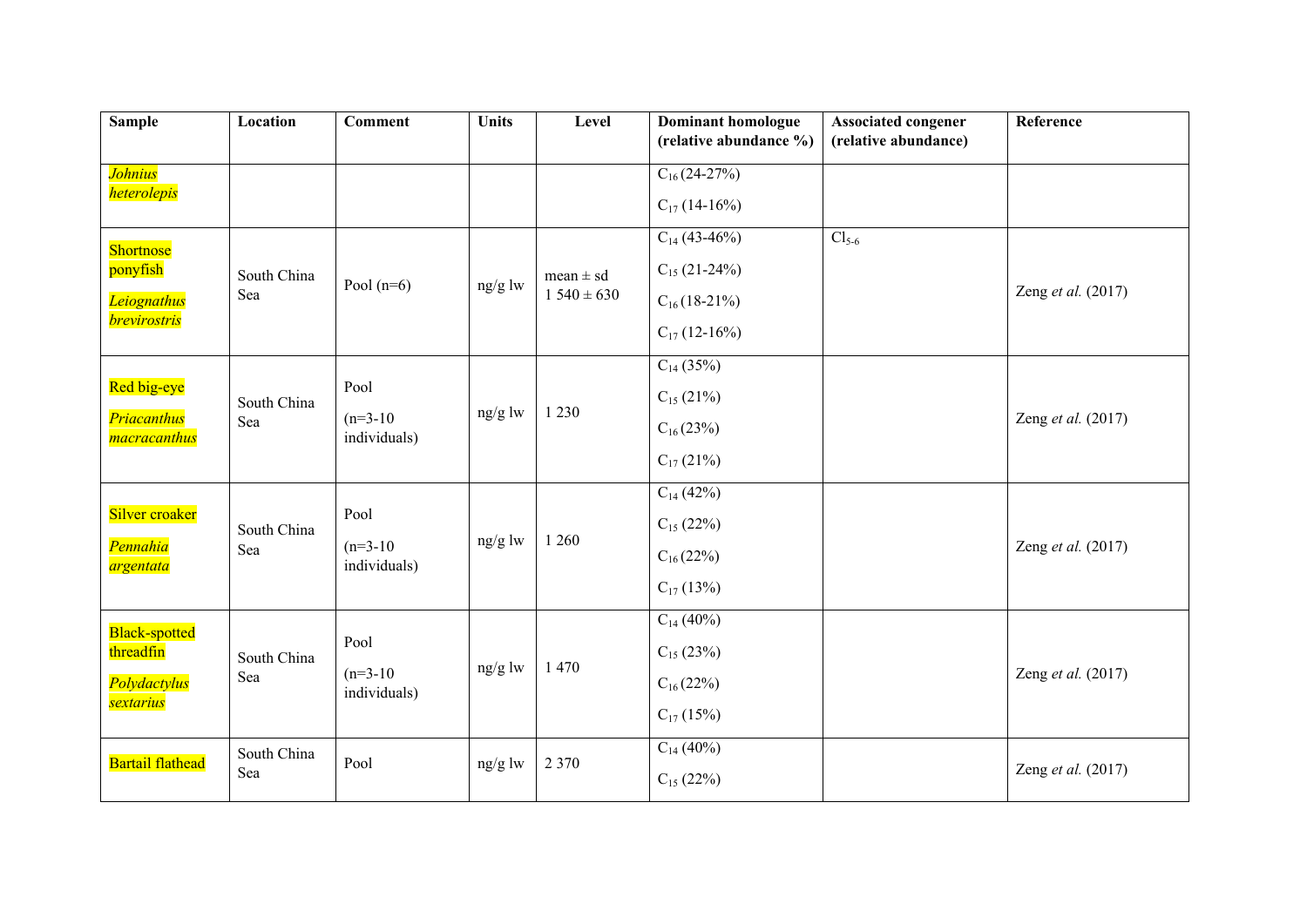| <b>Sample</b>                            | Location    | <b>Comment</b>             | <b>Units</b> | Level             | <b>Dominant homologue</b> | <b>Associated congener</b> | Reference          |
|------------------------------------------|-------------|----------------------------|--------------|-------------------|---------------------------|----------------------------|--------------------|
|                                          |             |                            |              |                   | (relative abundance %)    | (relative abundance)       |                    |
| Platycephalus                            |             | $(n=3-10)$                 |              |                   | $C_{16}(20\%)$            |                            |                    |
| <i>indicus</i>                           |             | individuals)               |              |                   | $C_{17}$ (18%)            |                            |                    |
| Richard's                                |             |                            |              |                   | $C_{14}$ (40%)            |                            |                    |
| dragonet                                 | South China | Pool                       |              |                   | $C_{15}$ (26%)            |                            |                    |
| Repomucenus<br><mark>richardsonii</mark> | Sea         | $(n=3-10)$<br>individuals) | ng/g lw      | 1 3 2 0           | $C_{16}(21%)$             |                            | Zeng et al. (2017) |
|                                          |             |                            |              |                   | $C_{17}$ (13%)            |                            |                    |
| White-spotted                            |             |                            |              |                   | $C_{14}$ (40-43%)         |                            |                    |
| spinefoot                                | South China |                            |              | $mean \pm sd$     | $C_{15}$ (21-25%)         |                            |                    |
| <b>Signaus</b>                           | Sea         | Pool $(n=7)$               | ng/g lw      | $2040 \pm 1320$   | $C_{16}(21-24%)$          |                            | Zeng et al. (2017) |
| canaliculatus                            |             |                            |              |                   | $C_{17}$ (12-16%)         |                            |                    |
|                                          |             |                            |              |                   | $C_{14}$ (41%)            |                            |                    |
| Ovate sole                               | South China | Pool                       |              |                   | $C_{15}$ (18%)            |                            |                    |
| Solea ovata                              | Sea         | $(n=3-10)$<br>individuals) | $ng/g$ lw    | 1 3 2 0           | $C_{16}(25%)$             |                            | Zeng et al. (2017) |
|                                          |             |                            |              |                   | $C_{17}$ (16%)            |                            |                    |
|                                          |             |                            |              |                   | $C_{14}$ (43%)            |                            |                    |
| Redy goby fish                           | South China | Pool                       | ng/g lw      | 1480              | $C_{15}$ (22%)            |                            |                    |
| <b>Trypaucehn</b><br><mark>vagina</mark> | Sea         | $(n=3-10)$<br>individuals) |              |                   | $C_{16}(23%)$             |                            | Zeng et al. (2017) |
|                                          |             |                            |              |                   | $C_{17}$ (11%)            |                            |                    |
| Squillid mantis                          | South China |                            |              | mean $\pm$ sd 975 | $C_{14}$ (43-46%)         | $Cl5-6$                    |                    |
| shrimp                                   | Sea         | Pool $(n=4)$               | ng/g lw      | ± 330             | $C_{15}$ (22-24%)         |                            | Zeng et al. (2017) |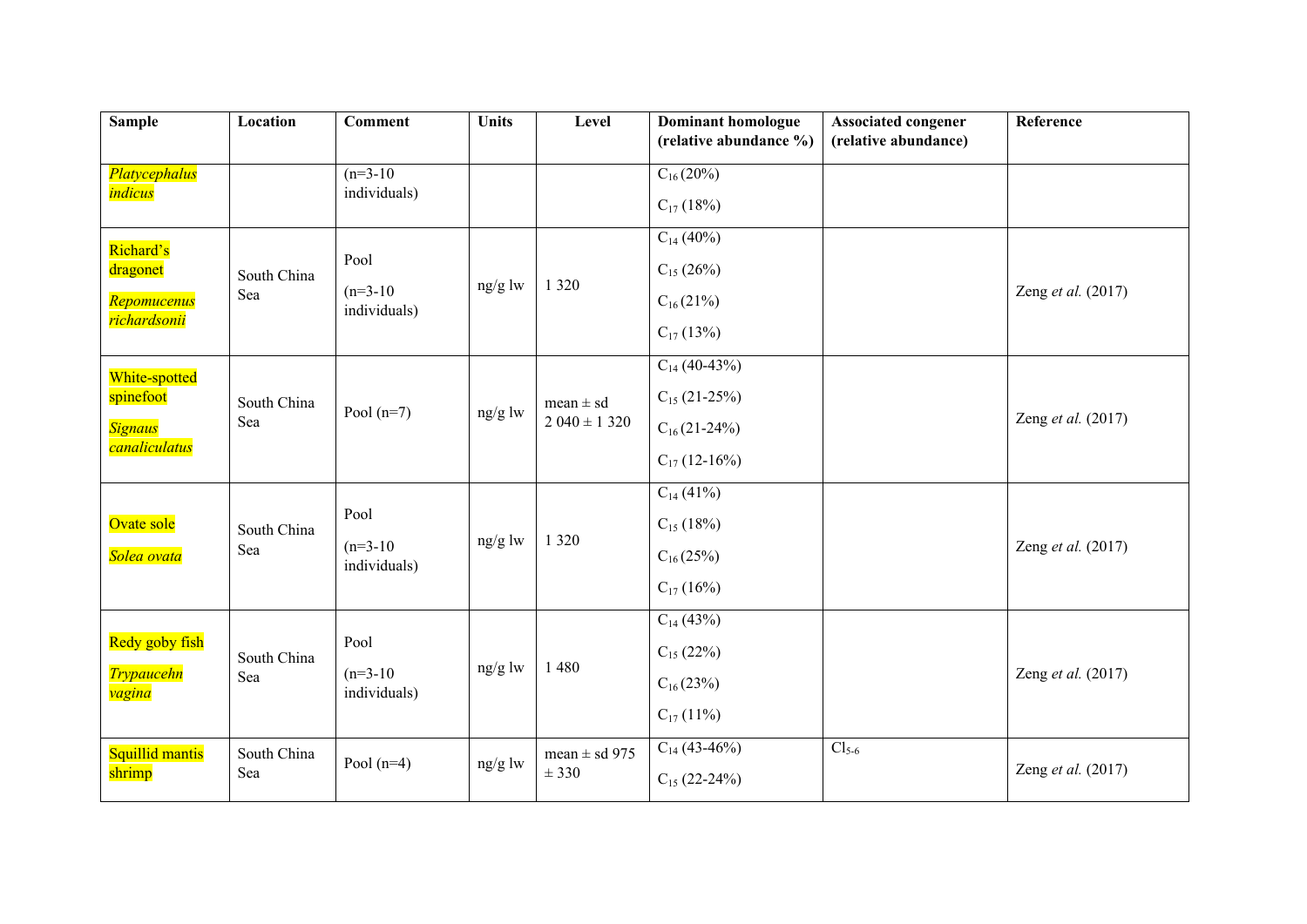| <b>Sample</b>                 | Location    | <b>Comment</b>             | <b>Units</b>                    | Level             | <b>Dominant homologue</b><br>(relative abundance %) | <b>Associated congener</b><br>(relative abundance) | Reference          |
|-------------------------------|-------------|----------------------------|---------------------------------|-------------------|-----------------------------------------------------|----------------------------------------------------|--------------------|
| Harpiosquilla                 |             |                            |                                 |                   | $C_{16}(16-17%)$                                    |                                                    |                    |
| <mark>harpax</mark>           |             |                            |                                 |                   | $C_{17}$ (14-16%)                                   |                                                    |                    |
|                               |             |                            |                                 |                   | $C_{14}$ (39-41%)                                   |                                                    |                    |
| Jinga shrimp                  | South China |                            |                                 | mean $\pm$ sd 503 | $C_{15}$ (22-24%)                                   |                                                    |                    |
| <b>Metapenaeus</b><br>affinis | Sea         | Pool $(n=5)$               | ng/g lw                         | ± 272             | $C_{16}(22-23%)$                                    |                                                    | Zeng et al. (2017) |
|                               |             |                            |                                 |                   | $C_{17}$ (14-15%)                                   |                                                    |                    |
| Small-eyed                    |             |                            |                                 |                   | $C_{14}$ (41%)                                      |                                                    |                    |
| squillid mantis               | South China | Pool                       |                                 |                   | $C_{15}$ (19%)                                      |                                                    |                    |
| shrimp                        | Sea         | $(n=3-10)$<br>individuals) | $ng/g$ lw                       | 471               | $C_{16}(28%)$                                       |                                                    | Zeng et al. (2017) |
| Miyakea nepa                  |             |                            |                                 |                   | $C_{17}$ (12%)                                      |                                                    |                    |
| Greasyback                    |             |                            |                                 |                   | $C_{14}$ (40%)                                      |                                                    |                    |
| shrimp                        | South China | Pool                       |                                 |                   | $C_{15}$ (18%)                                      |                                                    |                    |
| Meapenaeus                    | Sea         | $(n=3-10)$<br>individuals) | ng/g lw                         | 525               | $C_{16}(29%)$                                       |                                                    | Zeng et al. (2017) |
| ensis                         |             |                            |                                 |                   | $C_{17}$ (13%)                                      |                                                    |                    |
| Three-spotted                 |             |                            |                                 |                   | $C_{14}$ (40-42%)                                   |                                                    |                    |
| crab                          | South China | Pool $(n=5)$               | ng/g $\ensuremath{\mathsf{lw}}$ | mean $\pm$ sd 496 | $C_{15}$ (21-23%)                                   |                                                    |                    |
| <b>Portunus</b>               | Sea         |                            |                                 | ± 151             | $C_{16}(24-27%)$                                    |                                                    | Zeng et al. (2017) |
| sanguinolentus                |             |                            |                                 |                   | $C_{17}$ (12-14%)                                   |                                                    |                    |
| Blue swimmer                  | South China | Pool                       |                                 | 855               | $C_{14}$ (47%)                                      |                                                    |                    |
| crab                          | Sea         |                            | ng/g lw                         |                   | $C_{15}$ (23%)                                      |                                                    | Zeng et al. (2017) |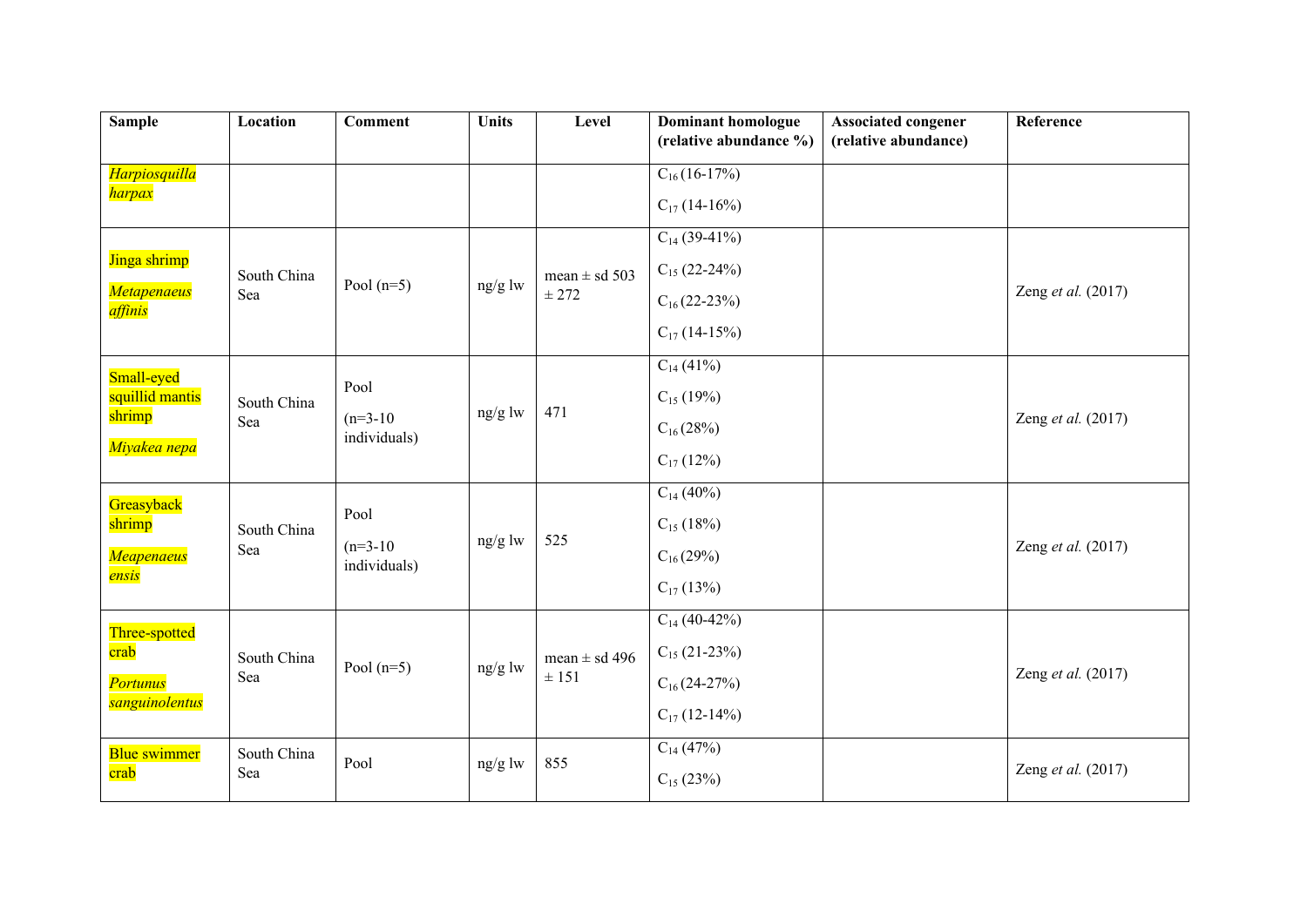| <b>Sample</b>                      | Location    | <b>Comment</b>             | <b>Units</b> | Level | <b>Dominant homologue</b> | <b>Associated congener</b> | Reference          |
|------------------------------------|-------------|----------------------------|--------------|-------|---------------------------|----------------------------|--------------------|
|                                    |             |                            |              |       | (relative abundance %)    | (relative abundance)       |                    |
| <b>Portunus</b>                    |             | $(n=3-10)$                 |              |       | $C_{16}(15%)$             |                            |                    |
| pelagicus                          |             | individuals)               |              |       | $C_{17}$ (15%)            |                            |                    |
|                                    |             |                            |              |       | $C_{14}$ (50%)            |                            |                    |
| <b>Swimming crab</b>               | South China | Pool                       |              |       | $C_{15}$ (18%)            |                            |                    |
| <b>Portunus</b><br>trituberculatus | Sea         | $(n=3-10)$<br>individuals) | ng/g lw      | 392   | $C_{16}(20\%)$            |                            | Zeng et al. (2017) |
|                                    |             |                            |              |       | $C_{17}$ (12%)            |                            |                    |
|                                    |             |                            |              |       | $C_{14}$ (39%)            |                            |                    |
| <b>Rusty</b> ark                   | South China | Pool                       |              |       | $C_{15}$ (23%)            |                            |                    |
| <b>Anadara</b><br>ferruginea       | Sea         | $(n=3-10)$<br>individuals) | $ng/g$ lw    | 596   | $C_{16}(15\%)$            |                            | Zeng et al. (2017) |
|                                    |             |                            |              |       | $C_{17}$ (15%)            |                            |                    |
|                                    |             |                            |              |       | $C_{14}$ (41%)            |                            |                    |
| Common frog                        | South China | Pool                       |              |       | $C_{15}$ (22%)            |                            |                    |
| shell<br><b>Bufonaria rana</b>     | Sea         | $(n=3-10)$<br>individuals) | ng/g lw      | 754   | $C_{16}(23%)$             |                            | Zeng et al. (2017) |
|                                    |             |                            |              |       | $C_{17}$ (14%)            |                            |                    |
|                                    |             |                            |              |       | $C_{14}$ (40%)            | $Cl5-6$                    |                    |
| Rare-spined<br>murex               | South China | Pool                       | ng/g lw      | 563   | $C_{15}$ (18%)            |                            |                    |
| Murex trapa                        | Sea         | $(n=3-10)$<br>individuals) |              |       | $C_{16}(27%)$             |                            | Zeng et al. (2017) |
|                                    |             |                            |              |       | $C_{17}$ (15%)            |                            |                    |
|                                    | South China |                            |              |       | $C_{14}$ (44%)            |                            |                    |
| Turreted sea snail                 | Sea         | Pool                       | ng/g lw      | 515   | $C_{15}$ (16%)            |                            | Zeng et al. (2017) |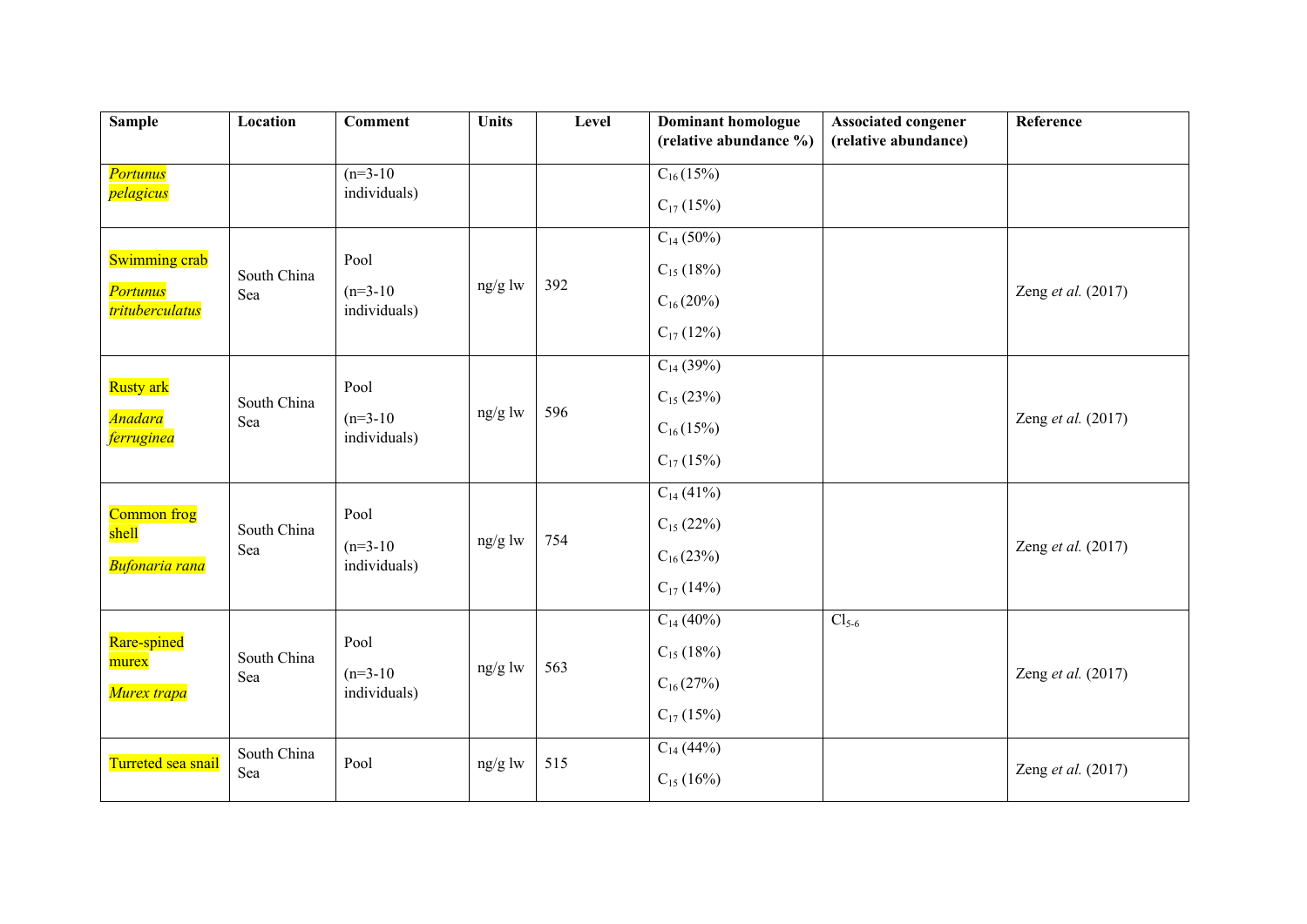| <b>Sample</b>                              | Location                              | <b>Comment</b>         | <b>Units</b> | Level   | <b>Dominant homologue</b> | <b>Associated congener</b> | Reference          |
|--------------------------------------------|---------------------------------------|------------------------|--------------|---------|---------------------------|----------------------------|--------------------|
|                                            |                                       |                        |              |         | (relative abundance %)    | (relative abundance)       |                    |
| Turritella                                 |                                       | $(n=3-10)$             |              |         | $C_{16}(22%)$             |                            |                    |
| <b>bacillum</b>                            |                                       | individuals)           |              |         | $C_{17}$ (18%)            |                            |                    |
| <b>Black tailed gulls</b><br>Larus marinus | Baekryeong-<br>do<br>Korea &<br>China | 2012<br>Egg<br>$(n=5)$ | ng/g lw      | 1 2 8 7 | $C_{14-15}(55%)$          |                            | Choo et al. (2022) |
|                                            | Baekryeong-                           | 2013                   |              |         | $C_{14-15}(55%)$          |                            |                    |
| <b>Black tailed gulls</b>                  | do                                    | Egg                    | ng/g lw      | 1629    |                           |                            | Choo et al. (2022) |
| Larus marinus                              | Korea &                               | $(n=5)$                |              |         |                           |                            |                    |
|                                            | China                                 |                        |              |         |                           |                            |                    |
|                                            | Baekryeong-                           | 2014                   |              |         | $C_{14-15}(55%)$          |                            |                    |
| <b>Black tailed gulls</b>                  | do                                    | Egg                    | ng/g lw      | 2676    |                           |                            | Choo et al. (2022) |
| Larus marinus                              | Korea &<br>China                      | $(n=5)$                |              |         |                           |                            |                    |
| <b>Black tailed gulls</b>                  | Baekryeong-<br>do                     | 2015                   |              |         | $C_{14-15}(55%)$          |                            |                    |
| <b>Larus</b>                               |                                       | Egg                    | ng/g lw      | 2698    |                           |                            | Choo et al. (2022) |
| crassirostris                              | Korea &<br>China                      | $(n=5)$                |              |         |                           |                            |                    |
| <b>Black tailed gulls</b>                  | Baekryeong-                           | 2016                   |              |         | $C_{14-15}(55%)$          |                            |                    |
| <b>Larus</b>                               | do                                    | Egg                    | ng/g lw      | 2984    |                           |                            | Choo et al. (2022) |
| crassirostris                              | Korea &                               | $(n=5)$                |              |         |                           |                            |                    |
|                                            | China                                 |                        |              |         |                           |                            |                    |
| <b>Black tailed gulls</b>                  | Baekryeong-                           | 2017                   | ng/g lw      | 3 5 9 1 | $C_{14-15}(55\sqrt{6})$   |                            |                    |
|                                            | do                                    | Egg                    |              |         |                           |                            | Choo et al. (2022) |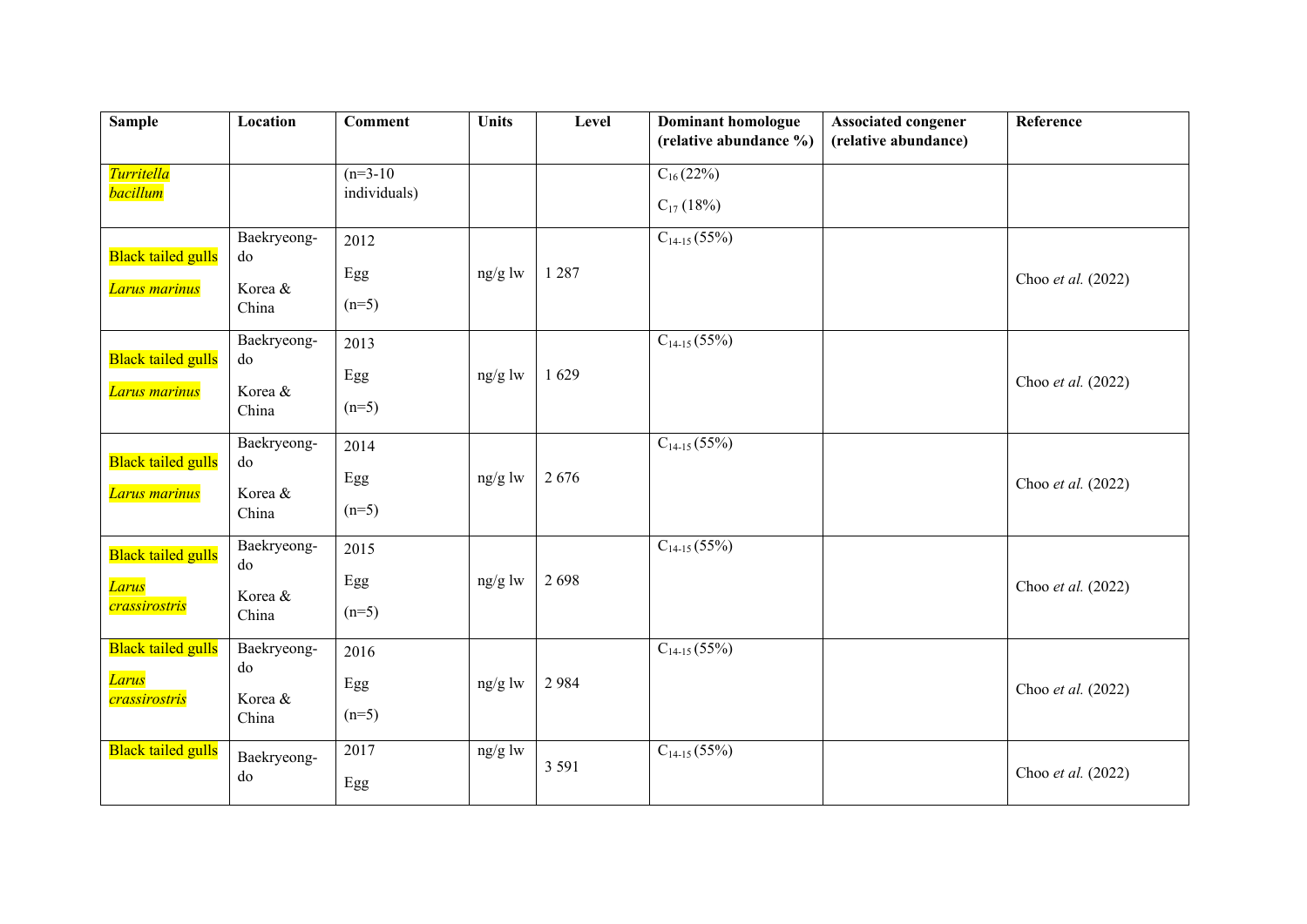| Sample                                                           | Location                              | <b>Comment</b>                      | <b>Units</b> | Level   | <b>Dominant homologue</b><br>(relative abundance %) | <b>Associated congener</b><br>(relative abundance) | Reference          |
|------------------------------------------------------------------|---------------------------------------|-------------------------------------|--------------|---------|-----------------------------------------------------|----------------------------------------------------|--------------------|
| Larus<br>crassirostris                                           | Korea &<br>China                      | $(n=5)$                             |              |         |                                                     |                                                    |                    |
| <b>Black tailed gulls</b><br><mark>Larus</mark><br>crassirostris | Baekryeong-<br>do<br>Korea &<br>China | 2018<br>Egg<br>$(n=5)$              | ng/g lw      | 4898    | $C_{14-15}(55\%)$                                   |                                                    | Choo et al. (2022) |
| <b>Black tailed gulls</b><br>Larus<br>crassirostris              | Hong-do<br>South Korea<br>& Japan     | 2012<br>Egg<br>$(n=5)$              | ng/g lw      | 1 2 6 3 | $C_{14-15}$ (55%)                                   |                                                    | Choo et al. (2022) |
| <b>Black tailed gulls</b><br>Larus<br>crassirostris              | Hong-do<br>South Korea<br>& Japan     | $\overline{2013}$<br>Egg<br>$(n=5)$ | ng/g lw      | 1 0 3 4 | $C_{14-15}(55%)$                                    |                                                    | Choo et al. (2022) |
| <b>Black tailed gulls</b><br><mark>Larus</mark><br>crassirostris | Hong-do<br>South Korea<br>& Japan     | 2014<br>Egg<br>$(n=5)$              | ng/g lw      | 1 3 0 2 | $C_{14-15}(55%)$                                    |                                                    | Choo et al. (2022) |
| <b>Black tailed gulls</b><br>Larus<br>crassirostris              | Hong-do<br>South Korea<br>& Japan     | $\overline{2015}$<br>Egg<br>$(n=5)$ | ng/g lw      | 1 722   | $C_{14-15}$ (55%)                                   |                                                    | Choo et al. (2022) |
| <b>Black tailed gulls</b><br><b>Larus</b><br>crassirostris       | Hong-do<br>South Korea<br>& Japan     | 2016<br>Egg<br>$(n=5)$              | ng/g lw      | 2 2 6 8 | $C_{14-15}$ (55%)                                   |                                                    | Choo et al. (2022) |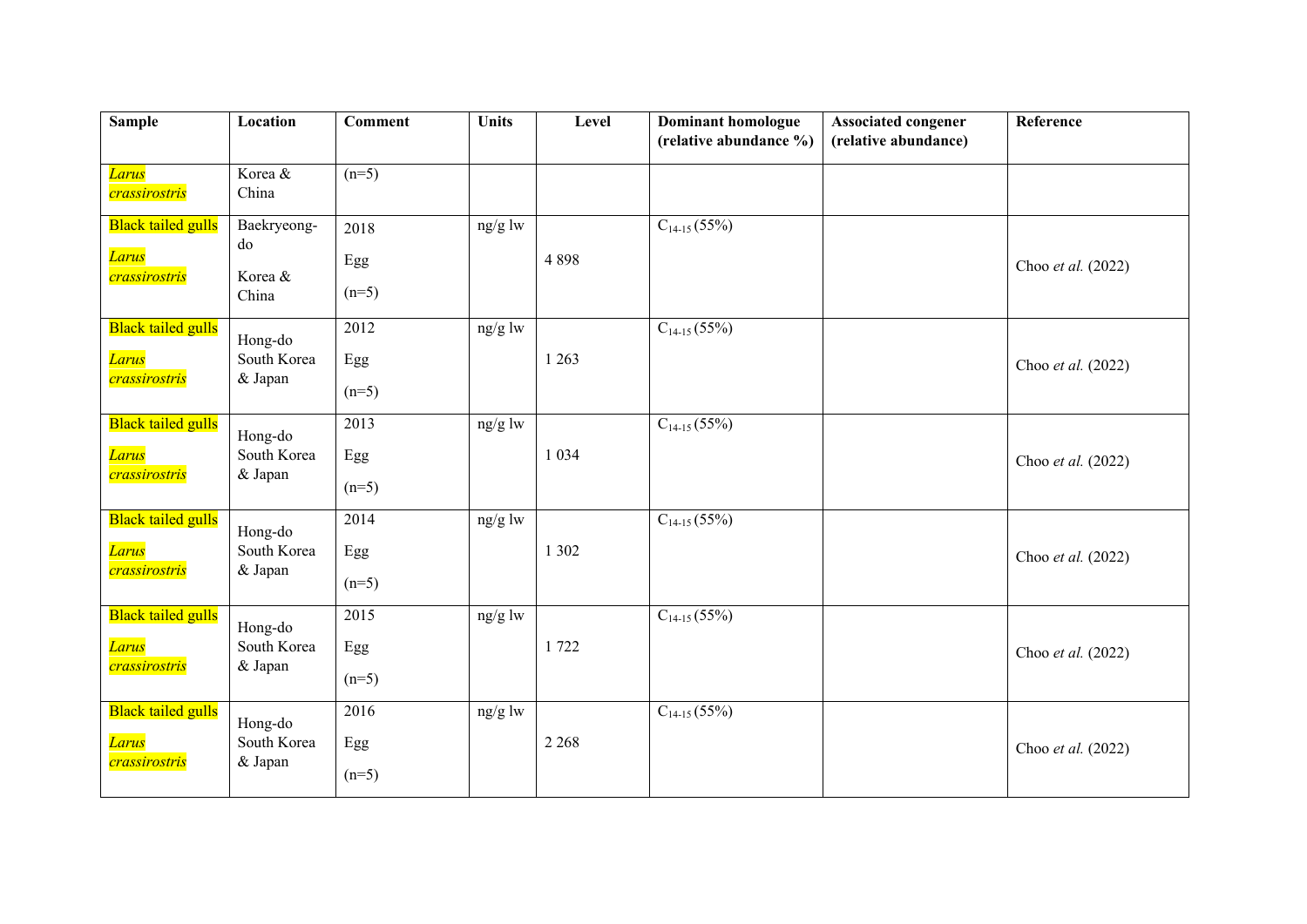| <b>Sample</b>               | Location             | <b>Comment</b>                 | <b>Units</b> | Level            | <b>Dominant homologue</b><br>(relative abundance %) | <b>Associated congener</b><br>(relative abundance) | Reference                                   |
|-----------------------------|----------------------|--------------------------------|--------------|------------------|-----------------------------------------------------|----------------------------------------------------|---------------------------------------------|
|                             |                      |                                |              |                  |                                                     |                                                    |                                             |
| <b>Black tailed gulls</b>   | Hong-do              | 2017                           | ng/g lw      |                  | $C_{14-15}(55%)$                                    |                                                    |                                             |
| Larus                       | South Korea          | Egg                            |              | 3 0 7 5          |                                                     |                                                    | Choo et al. (2022)                          |
| crassirostris               | & Japan              | $(n=5)$                        |              |                  |                                                     |                                                    |                                             |
| <b>Black tailed gulls</b>   | Hong-do              | 2018                           | ng/g lw      |                  | $C_{14-15}(55%)$                                    |                                                    |                                             |
| Larus                       | South Korea          | Egg                            |              | 2 7 3 7          |                                                     |                                                    | Choo et al. (2022)                          |
| crassirostris               | & Japan              | $(n=5)$                        |              |                  |                                                     |                                                    |                                             |
| <b>Herring Gulls</b>        | Inner<br>Oslofjord,  | Female whole                   | ng/g         | $28.3 \pm 23.8$  |                                                     |                                                    | Knudzton (2021)                             |
| Larus argentatus            | Norway               | blood $(n=15)$                 | <b>WW</b>    | 8.0-76.0         |                                                     |                                                    | Data also reported in<br>Ruus et al. (2018) |
| <b>Herring Gulls</b>        | Inner                |                                | ng/g         | $29.1 \pm 19.8$  |                                                     |                                                    | Knudzton (2021)                             |
| Larus argentatus            | Oslofjord,<br>Norway | Egg $(n=15)$                   | <b>WW</b>    | $6.0 - 68.0$     |                                                     |                                                    | Data also reported in<br>Ruus et al. (2018) |
| <b>Herring Gulls</b>        | Outer<br>Oslofjord,  | Female whole                   | ng/g         | $38.9 \pm 64.6$  |                                                     |                                                    | Knudzton (2021)                             |
| Larus argentatus            | Norway               | blood $(n=15)$                 | <b>WW</b>    | $6.0 - 200.0$    |                                                     |                                                    | Data also reported in<br>Ruus et al. (2018) |
| <b>Herring Gulls</b>        | Outer<br>Oslofjord,  | Egg $(n=15)$                   | ng/g         | $69.6 \pm 160.0$ |                                                     |                                                    | Knudzton (2021)                             |
| Larus argentatus            | Norway               |                                | <b>WW</b>    | $3.0 - 630.0$    |                                                     |                                                    | Data also reported in<br>Ruus et al. (2018) |
| Narwhal                     | Melville,            | 2018                           | $ng/g$ lw    |                  |                                                     |                                                    |                                             |
| <b>Monodon</b><br>monoceros | Greenland            | Adult males $(n=2)$<br>Muscle  |              | $<$ MDL          |                                                     |                                                    | Yuan et al. (2021)                          |
| Narwhal                     | Melville,            | 2018                           | $ng/g$ lw    |                  |                                                     |                                                    |                                             |
| <b>Monodon</b><br>monoceros | Greenland            | Adult males $(n=2)$<br>Blubber |              | $<$ MDL          |                                                     |                                                    | Yuan et al. (2021)                          |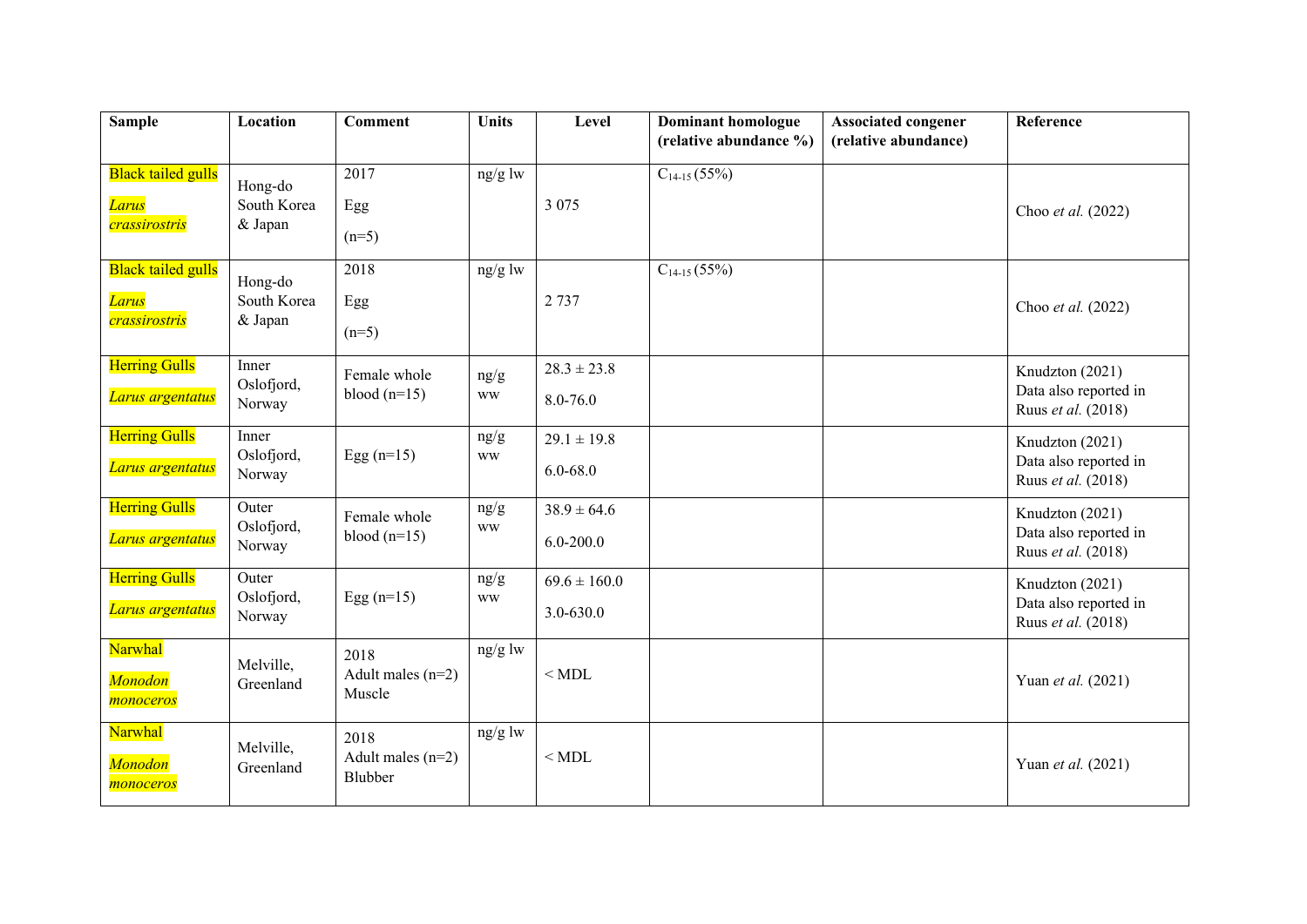| <b>Sample</b>                                         | Location                | <b>Comment</b>                                 | <b>Units</b> | Level    | Dominant homologue<br>(relative abundance %) | <b>Associated congener</b><br>(relative abundance) | Reference          |
|-------------------------------------------------------|-------------------------|------------------------------------------------|--------------|----------|----------------------------------------------|----------------------------------------------------|--------------------|
| Harbour porpoise<br>Phocoena<br><i>phocoena</i>       | Maniitsoq,<br>Greenland | 2018<br>Calf-adult $(n=5)$<br>Blubber          | ng/g lw      | $<$ MDL  | $C_{14} > C_{15} > C_{16} \approx C_{17}$    | $Cl_{5-7}$                                         | Yuan et al. (2021) |
| <b>Blue mussel</b><br>Mytilus edulis                  | Nuuk,<br>Greenland      | 2020<br>Soft tissue pooled<br>$(n=2)$          | ng/g lw      | 87-250   | $C_{14}$ > $C_{15}$ > $C_{16}$ > $C_{17}$    | $Cl_{5-8}$                                         | Yuan et al. (2021) |
| <b>Iceland scallop</b><br><b>Chlamys</b><br>islandica | Nuuk,<br>Greenland      | 2018<br>Soft tissue pooled<br>$(n=1)$          | ng/g lw      | 120      |                                              |                                                    | Yuan et al. (2021) |
| Killer whale<br>Orcinus orca                          | Tasiilaq,<br>Greenland  | 2016<br>Adult female<br>Muscle $(n=1)$         | $ng/g$ lw    | 35       | $C_{14}$ > $C_{15}$ > $C_{16}$ > $C_{17}$    | $Cl5-7$                                            | Yuan et al. (2021) |
| Killer whale<br>Orcinus orca                          | Tasiilaq,<br>Greenland  | 2016<br>Adult female<br>Blubber $(n=1)$        | ng/g lw      | $<$ MDL  | $C_{14} > C_{15} > C_{16} > C_{17}$          | $Cl5-7$                                            | Yuan et al. (2021) |
| Minke whale<br><b>Balaenoptera</b><br>acutorostrata   | Tasiilaq,<br>Greenland  | 2017<br><b>Foetus Female</b><br>Muscle $(n=1)$ | $ng/g$ lw    | 19       | $C_{14} > C_{15} > C_{16} > C_{17}$          | $Cl5-7$                                            | Yuan et al. (2021) |
| Minke whale<br><b>Balaenoptera</b><br>acutorostrata   | Tasiilaq,<br>Greenland  | 2017<br><b>Adult Female</b><br>Muscle $(n=1)$  | ng/g lw      | 85       | $C_{14}$ > $C_{15}$ > $C_{16}$ > $C_{17}$    | $Cl_{5-7}$                                         | Yuan et al. (2021) |
| Pilot whale<br>Globicephala<br>melas                  | Tasiilaq,<br>Greenland  | 2018<br>Calf-adult<br>Muscle $(n=3)$           | $ng/g$ lw    | $8 - 32$ |                                              |                                                    | Yuan et al. (2021) |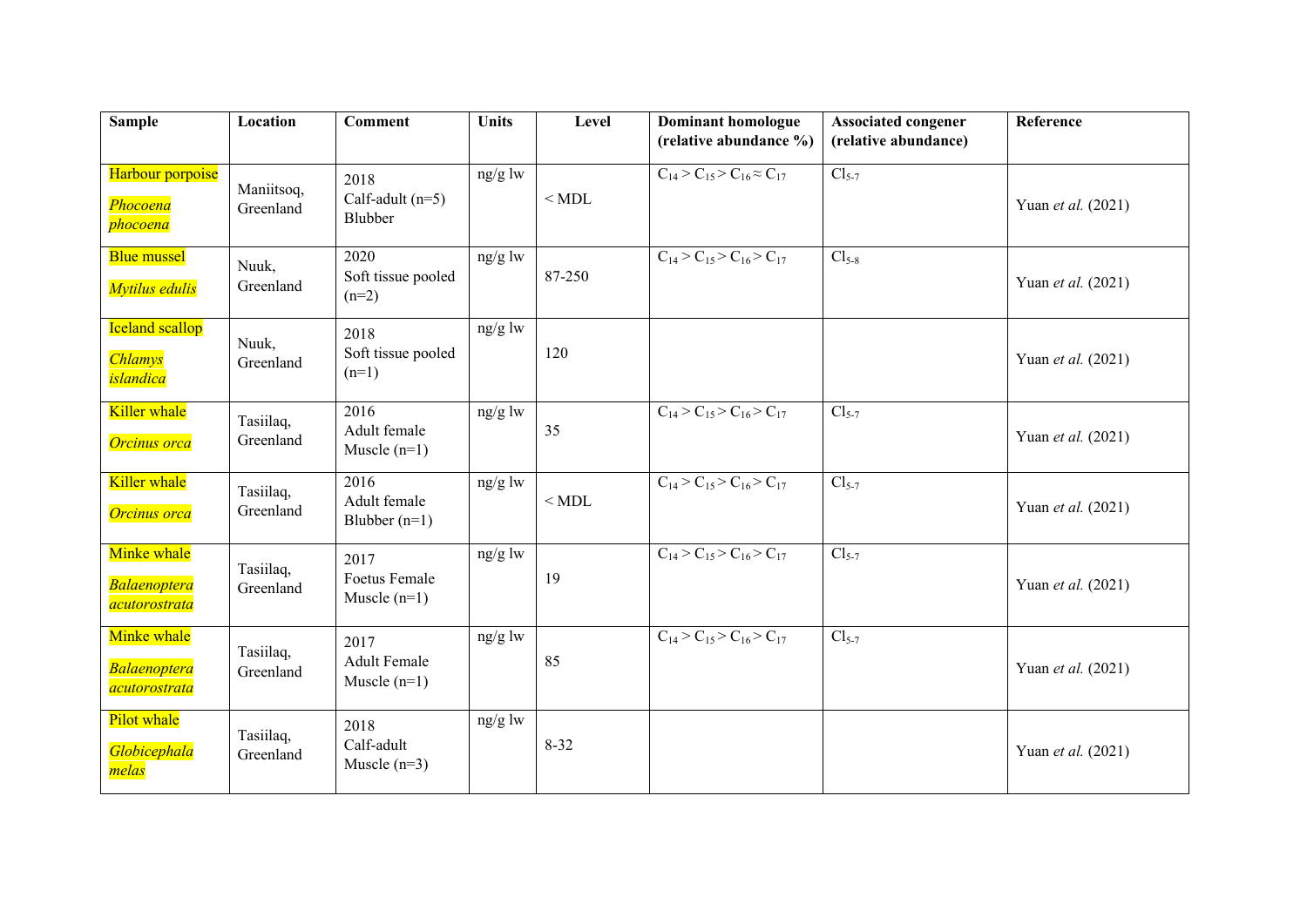| <b>Sample</b>                                        | Location                    | <b>Comment</b>                                            | <b>Units</b>                 | Level         | <b>Dominant homologue</b>                 | <b>Associated congener</b> | Reference          |
|------------------------------------------------------|-----------------------------|-----------------------------------------------------------|------------------------------|---------------|-------------------------------------------|----------------------------|--------------------|
|                                                      |                             |                                                           |                              |               | (relative abundance %)                    | (relative abundance)       |                    |
| Pilot whale<br>Globicephala<br>melas                 | Tasiilaq,<br>Greenland      | 2018<br>Calf-adult<br>Blubber $(n=3)$                     | ng/g lw                      | $<$ MDL - 17  |                                           |                            | Yuan et al. (2021) |
| Greenland shark<br><b>Somniosus</b><br>microcephalus | Waters<br>around<br>Iceland | 2001-2003<br>Adult female<br>Liver $(n=2)$                | ng/g lw                      | 5.0           | $C_{14}$ > $C_{15}$ > $C_{16}$ > $C_{17}$ | $Cl_{4-8}$                 | Yuan et al. (2021) |
| Killer whale<br>Orcinus orca                         | Mollösund,<br>Sweden        | 2018<br>Adult male<br>Muscle $(n=1)$                      | ng/g lw                      | 270           | $C_{14}$ > $C_{15}$ > $C_{16}$ > $C_{17}$ | $Cl_{4-8}$                 | Yuan et al. (2021) |
| Killer whale<br>Orcinus orca                         | Mollösund,<br>Sweden        | 2018<br>Adult male<br>Blubber $(n=1)$                     | ng/g lw                      | 74            | $C_{14}$ > $C_{15}$ > $C_{16}$ > $C_{17}$ | $Cl5-7$                    | Yuan et al. (2021) |
| Harbour porpoise<br>Phocoena<br>phocoena             | Öresund,<br>Sweden          | 2016-2018<br>Adult (both sexes)<br>Blubber $(n=3)$        | $ng/g$ lw                    | $14-18$       | $C_{14}$ > $C_{15}$ > $C_{16}$ > $C_{17}$ | $Cl_{7-9}$                 | Yuan et al. (2021) |
| <b>Ringed Seal</b><br>Pusa hispida                   | Norwegian<br>Arctic         | 2010<br>serum<br>Detected in all<br>samples $(n=10)$      | $\mu g/kg$<br>$\mathbf{w}$ . | $100 - 740$   |                                           |                            | Harju et al., 2013 |
| Polar Bear<br>Ursus maritimus                        | Norwegian<br>Arctic         | 2012<br>serum<br>19 samples<br>$\textdegree$ LOD $(n=20)$ | $\mu g/kg$<br>$1w$ .         | $<$ LOD - 600 |                                           |                            | Harju et al., 2013 |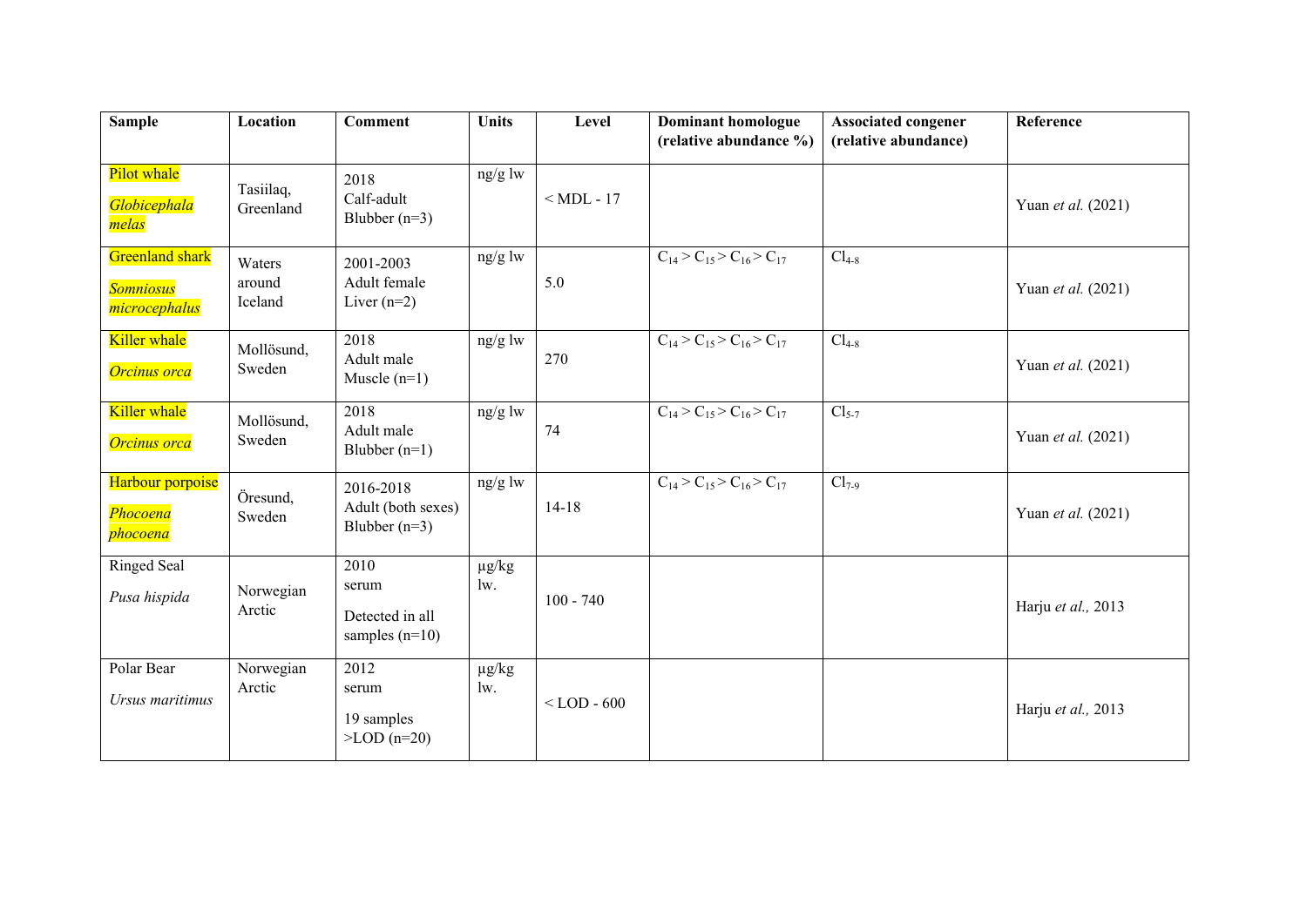| <b>Sample</b>                           | Location            | <b>Comment</b>                                          | <b>Units</b>          | Level                                                 | <b>Dominant homologue</b>  | <b>Associated congener</b> | Reference          |
|-----------------------------------------|---------------------|---------------------------------------------------------|-----------------------|-------------------------------------------------------|----------------------------|----------------------------|--------------------|
|                                         |                     |                                                         |                       |                                                       | (relative abundance %)     | (relative abundance)       |                    |
| Kittiwake<br>Rissa tridactyla           | Norwegian<br>Arctic | 2012<br>egg<br>Detected in all<br>samples $(n=12)$      | ng/g<br><b>WW</b>     | $0.26 - 17.31$<br>Mean: 4.91                          |                            |                            | Harju et al., 2013 |
| Common eider<br>Somateria<br>mollissima | Norwegian<br>Arctic | 2012<br>egg<br>Detected in all<br>samples $(n=12)$      | ng/g<br><b>WW</b>     | $1.10 - 16.62$<br>Mean: 4.24                          |                            |                            | Harju et al., 2013 |
| Glaucous gull<br>Larus<br>hyperboreus   | Norwegian<br>Arctic | 2012<br>plasma<br>8 samples >LOD<br>$(n=12)$            | ng/ml<br>$\mu g/g$ lw | $<$ LOD $-$ 27.02<br>(mean 8.87)<br>$<$ LOD $-$ 1 300 |                            |                            | Harju et al., 2013 |
| Atlantic Cod<br>Gadus morhua            | Norwegian<br>Arctic | $\overline{2012}$<br>liver<br>2 samples>LOD<br>$(n=11)$ | ng/g<br><b>WW</b>     | $<$ LOD $-$ 0.94<br>Mean: 0.94                        |                            |                            | Harju et al., 2013 |
| Polar cod<br><b>Boreogadus</b><br>saida | Norwegian<br>Arctic | 2012<br>$(n=10)$<br>whole pooled fish                   | ng/g<br><b>WW</b>     | Mean: 1.51                                            |                            |                            | Harju et al., 2013 |
| Pine tree bark                          | Tibetan<br>plateau  | $n=17$<br><b>SCCP</b><br><b>MCCP</b>                    | $\mu$ g/g lw          | $2.9 - 7.0$<br>$1.8 - 5.7$                            | $C_{10-11}$<br>$C_{14-15}$ | $Cl_{7-8}$<br>$Cl_{7-8}$   | Wu et al. (2020)   |
| Pine needles                            | Tibetan<br>plateau  | $n=18$<br><b>SCCP</b><br><b>MCCP</b>                    | $\mu g/g$ lw          | $2.4 - 6.4$<br>$1.6 - 5.0$                            | $C_{10-11}$<br>$C_{14-15}$ | $Cl_{7-8}$<br>$Cl_{7-8}$   | Wu et al. (2020)   |
| Lichen<br>Usnea longissimi<br>Ach       | Tibetan<br>plateau  | $n=26$<br><b>SCCP</b><br><b>MCCP</b>                    | $\mu$ g/g lw          | $1.4 - 6.4$<br>$0.7 - 4.0$                            | $C_{10-11}$<br>$C_{14-15}$ | $Cl_{7-8}$<br>$Cl_{7-8}$   | Wu et al. (2020)   |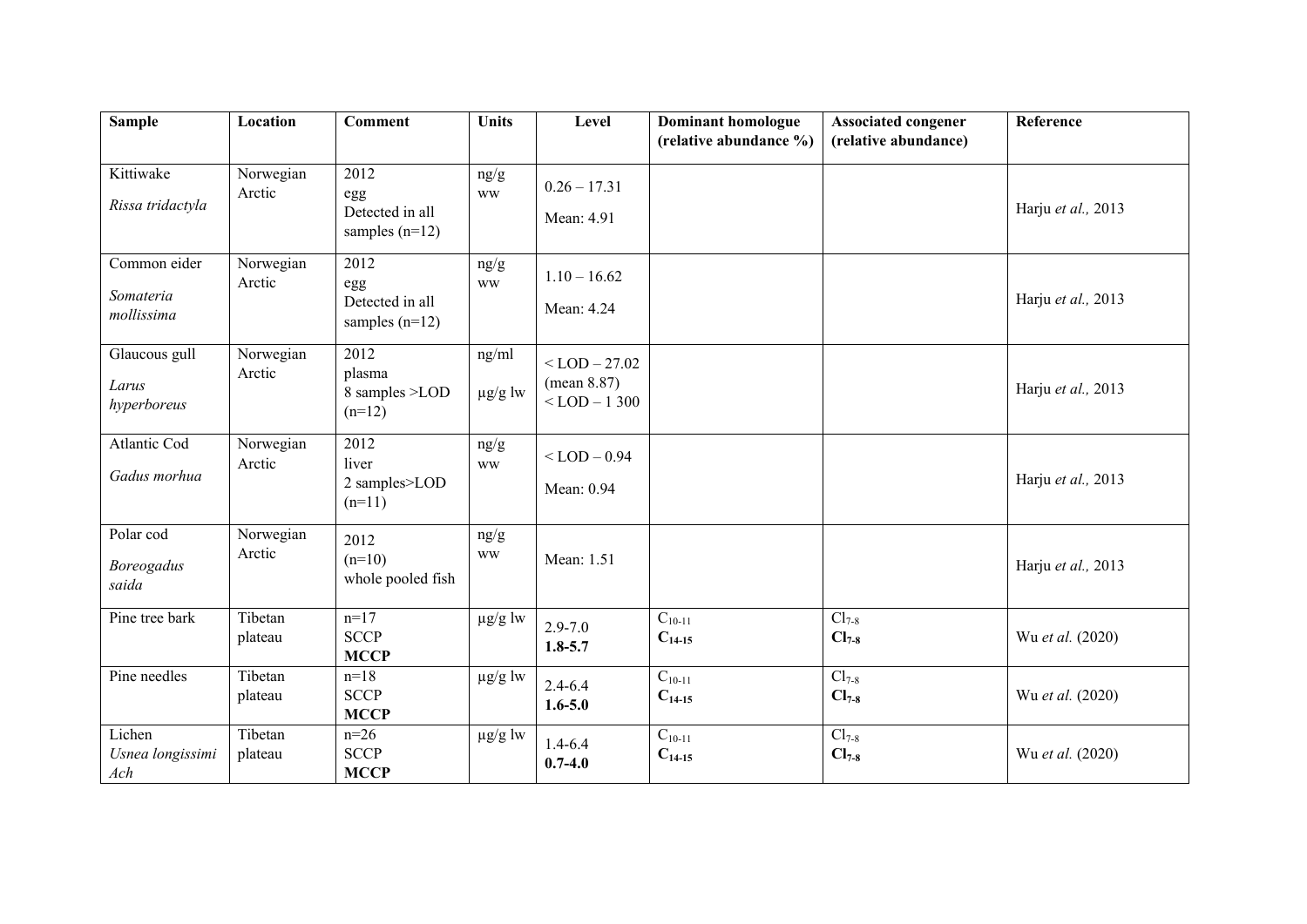| <b>Sample</b>                                 | Location                          | <b>Comment</b>                                                                                                                                                                                                                                                                                                                                                                                                                                          | <b>Units</b>      | Level                                          | <b>Dominant homologue</b><br>(relative abundance %)                       | <b>Associated congener</b><br>(relative abundance) | Reference               |
|-----------------------------------------------|-----------------------------------|---------------------------------------------------------------------------------------------------------------------------------------------------------------------------------------------------------------------------------------------------------------------------------------------------------------------------------------------------------------------------------------------------------------------------------------------------------|-------------------|------------------------------------------------|---------------------------------------------------------------------------|----------------------------------------------------|-------------------------|
| Moss<br>Bryopsida spp                         | Tibetan<br>plateau                | $n=92$<br><b>SCCP</b><br><b>MCCP</b>                                                                                                                                                                                                                                                                                                                                                                                                                    | $\mu g/g$ lw      | $1.5 - 5.3$<br>$0.9 - 4.0$                     | $C_{10-11}$<br>$C_{14-15}$                                                | $Cl_{7-8}$<br>$Cl_{7-8}$                           | Wu et al. (2020)        |
| Spruce needles                                | The Alps                          | Eight samples<br>collected in<br>October 2004.<br>Concentrations<br>refer to "MCCPs".                                                                                                                                                                                                                                                                                                                                                                   | $\mu g/kg$        | $5.2 - 95$                                     |                                                                           |                                                    | Iozza et al. (2009a)    |
| Spruce needles                                | The Alps                          | Samples from<br>various altitudes<br>from 7 locations<br>collected in<br>Autumn 2004.<br>Concentrations<br>refer to total CPs                                                                                                                                                                                                                                                                                                                           | $\mu g/kg$        | $26 - 450$                                     |                                                                           |                                                    | Iozza et al. (2009b)    |
| Masson pine<br>needles                        | Shanghai,<br>China                | 2016                                                                                                                                                                                                                                                                                                                                                                                                                                                    | $\mu g/kg$        | $12.4 - 33500$                                 |                                                                           |                                                    | Wang et al. (2016)      |
| Coniferous<br>leaves                          | China                             | 2013-2014<br>$(n=25)$<br>$\mathbf{g}% _{T}=\mathbf{g}_{T}=\mathbf{g}_{T}=\mathbf{g}_{T}=\mathbf{g}_{T}=\mathbf{g}_{T}=\mathbf{g}_{T}=\mathbf{g}_{T}=\mathbf{g}_{T}=\mathbf{g}_{T}=\mathbf{g}_{T}=\mathbf{g}_{T}=\mathbf{g}_{T}=\mathbf{g}_{T}=\mathbf{g}_{T}=\mathbf{g}_{T}=\mathbf{g}_{T}=\mathbf{g}_{T}=\mathbf{g}_{T}=\mathbf{g}_{T}=\mathbf{g}_{T}=\mathbf{g}_{T}=\mathbf{g}_{T}=\mathbf{g}_{T}=\mathbf{g}_{T}=\mathbf{g}_{T}=\mathbf{g}_{T}=\math$ | ng/g dw           | $337.8 - 4388.4$                               | $\overline{C14}$<br>C15-17 (more abundant<br>than corresponding<br>soils) | Industry Cl7-8<br>Ambient Cl6-7                    | Xu et al. (2016)        |
| Common eider<br>Somateria<br>mollissima       | Svalbard,<br>Norwegian<br>artctic | 2017<br>Egg<br>$(n=5)$                                                                                                                                                                                                                                                                                                                                                                                                                                  | ng/g<br><b>WW</b> | Average<br>$(min-max)$<br>31<br>$(13-59)$      |                                                                           |                                                    | Schlabach et al. (2018) |
| European shag<br>Phalacrocorax<br>aristotelis | Røst<br>Norwegian,<br>arctic      | 2017<br>Egg<br>$(n=5)$                                                                                                                                                                                                                                                                                                                                                                                                                                  | ng/g<br><b>WW</b> | Average<br>$(min-max)$<br>150<br>$(7.8 - 366)$ |                                                                           |                                                    | Schlabach et al. (2018) |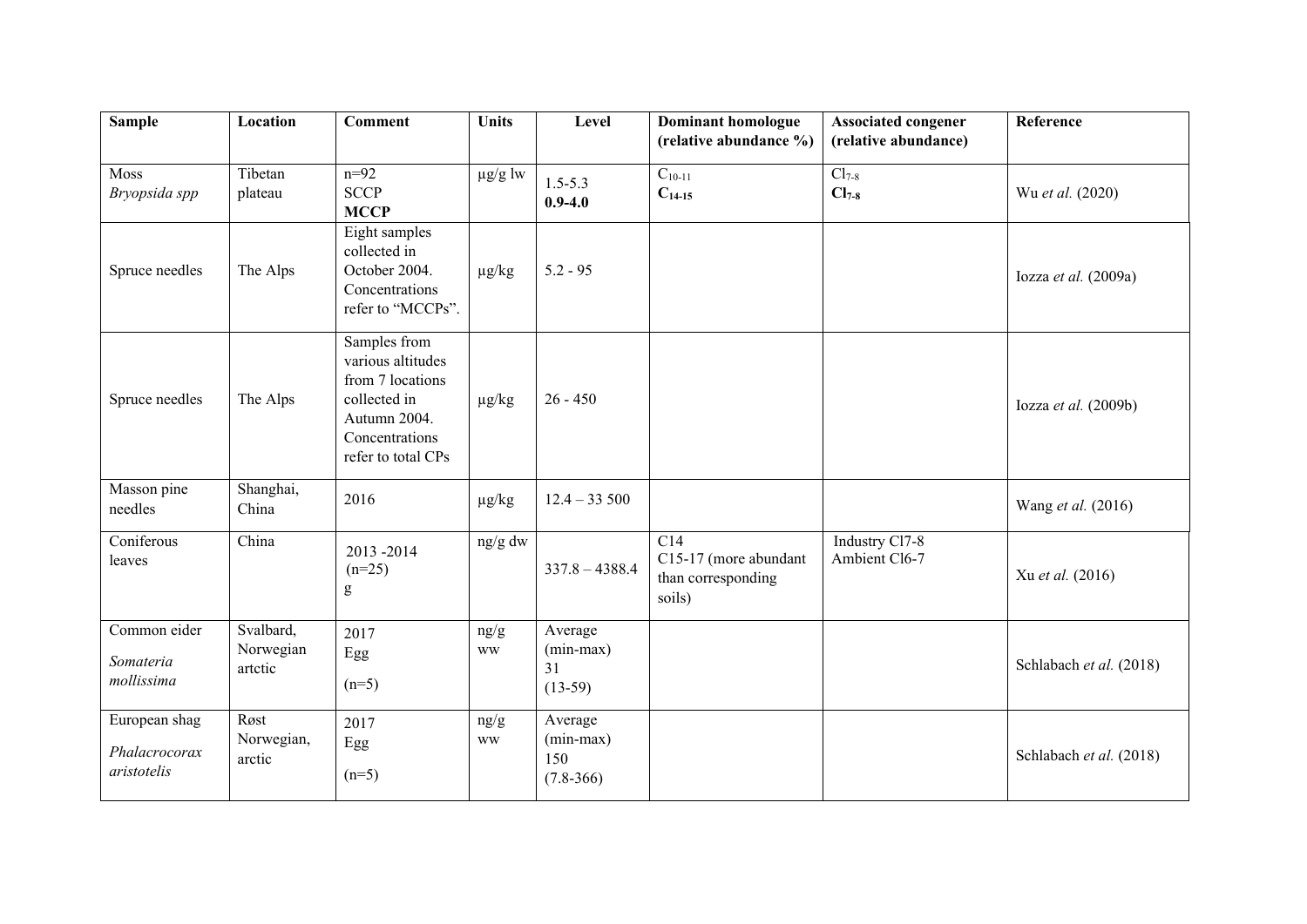| <b>Sample</b>                         | Location                                           | <b>Comment</b>                                         | <b>Units</b>                | Level                                        | <b>Dominant homologue</b><br>(relative abundance %)               | <b>Associated congener</b><br>(relative abundance) | Reference                  |
|---------------------------------------|----------------------------------------------------|--------------------------------------------------------|-----------------------------|----------------------------------------------|-------------------------------------------------------------------|----------------------------------------------------|----------------------------|
| Kittiwake<br>Rissa tridactyla         | Svalbard,<br>Norwegian<br>arctic                   | 2017<br>Egg<br>$(n=5)$                                 | ng/g<br><b>WW</b>           | Average<br>$(min-max)$<br>40<br>$(9.3-96)$   |                                                                   |                                                    | Schlabach et al. (2018)    |
| Glaucous gull<br>Larus<br>hyperboreus | Svalbard,<br>Norwegian<br>arctic                   | 2017<br>Egg<br>$(n=5)$                                 | ng/g<br><b>WW</b>           | Average<br>$(min-max)$<br>36<br>$(8.6-49)$   |                                                                   |                                                    | Schlabach et al. (2018)    |
| Polar bear<br>Ursus maritimus         | Svalbard,<br>Norwegian<br>arctic                   | 2017<br>Blood<br>$(n=10)$                              | ng/g<br><b>WW</b>           | Average<br>$(min-max)$<br>41<br>$(5.1-93)$   |                                                                   |                                                    | Schlabach et al. (2018)    |
| Mink<br>Mustela lutreola              | Hillesøy/Som<br>merøy<br>Troms<br>County<br>Norway | 2017<br>Liver<br>$(n=5)$                               | ng/g<br><b>WW</b>           | Average<br>$(min-max)$<br>41<br>$(5.1-93)$   |                                                                   |                                                    | Schlabach et al. (2018)    |
| Common gull<br>Larus canus            | Tromsø<br>Norway                                   | 2017<br>Egg<br>$(n=5)$                                 | $\rm ng/g$<br>$\mathbf{WW}$ | Average<br>$(min-max)$<br>40<br>$(9.4 - 87)$ |                                                                   |                                                    | Schlabach et al. (2018)    |
| Lake trout<br>Salvelinus<br>namaycush | Lake Kusawa,<br>Canada                             | 2010-2011<br>$(n=10)$<br>Age: $3.2 \pm 1.2$<br>(years) | ng/g<br><b>WW</b>           | $1.1 \pm 0.8$                                | $C_{14}$ (60-85%)<br>$C_{15}$ (14-30%)<br>$C_{17}$ – not detected | $Cl_{6-7}$                                         | Basconcillo et al., (2015) |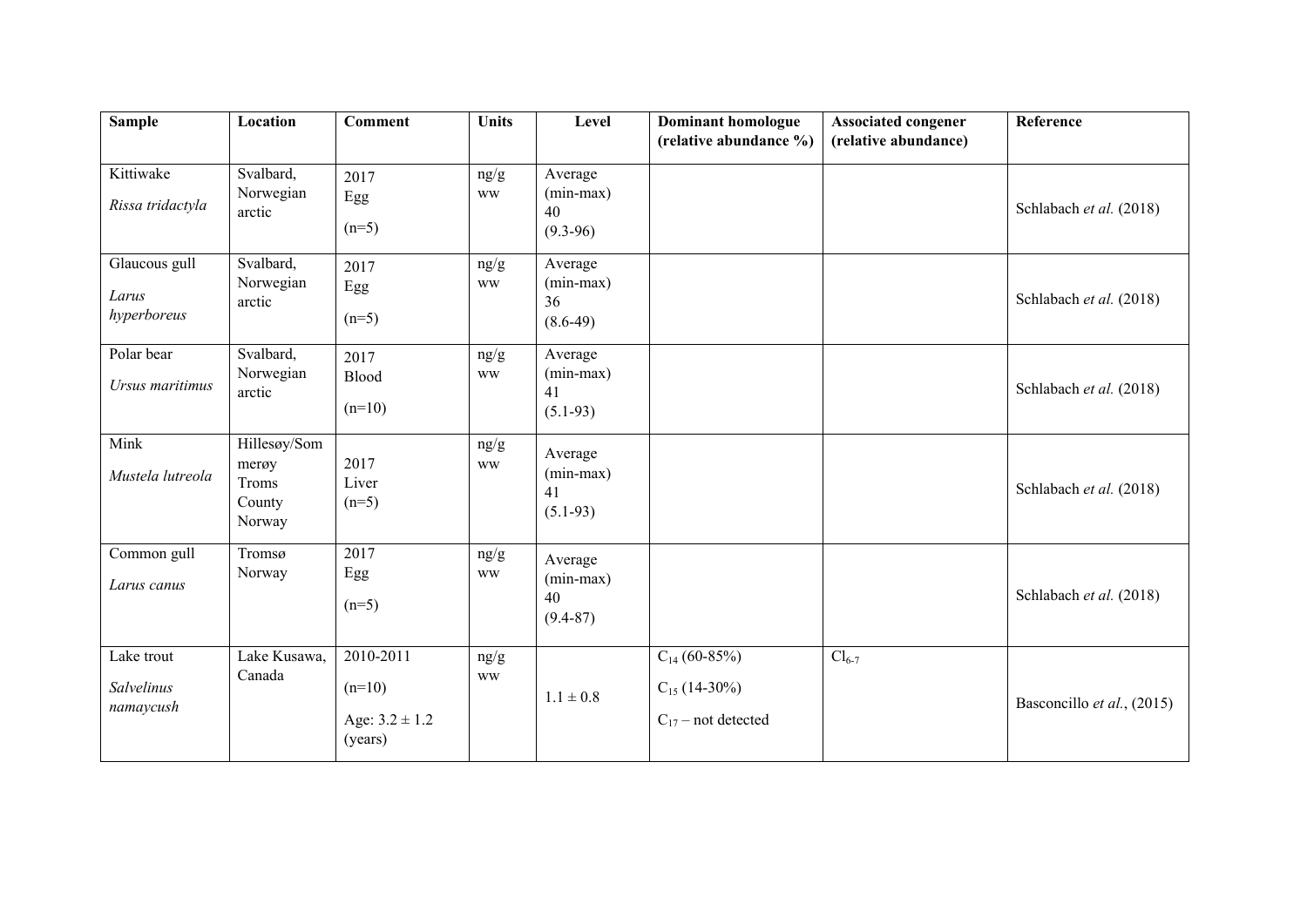| <b>Sample</b>                         | Location                     | <b>Comment</b>                                          | <b>Units</b>      | Level           | <b>Dominant homologue</b><br>(relative abundance %)               | <b>Associated congener</b><br>(relative abundance) | Reference                  |
|---------------------------------------|------------------------------|---------------------------------------------------------|-------------------|-----------------|-------------------------------------------------------------------|----------------------------------------------------|----------------------------|
| Lake trout<br>Salvelinus<br>namaycush | Lake Kusawa,<br>Canada       | 2010-2011<br>$(n=10)$<br>Age: $3.2 \pm 1.2$<br>(years)  | $ng/g$ lw         | $13.4 \pm 11.0$ | $C_{14}$ (60-85%)<br>$C_{15}$ (14-30%)<br>$C_{17}$ – not detected | $Cl_{6-7}$                                         | Basconcillo et al., (2015) |
| Walleye<br>Sander vitreus             | Columbia<br>River, Canada    | 2010-2011<br>$(n=9)$<br>Age: $4.5 \pm 0.8$<br>(years)   | ng/g<br><b>WW</b> | $1.3 \pm 0.8$   | $C_{14}$ (60-85%)<br>$C_{15}$ (14-30%)<br>$C_{17}$ – not detected | $Cl_{6-7}$                                         | Basconcillo et al., (2015) |
| Walleye<br>Sander vitreus             | Columbia<br>River, Canada    | 2010-2011<br>$(n=9)$<br>Age: $4.5 \pm 0.8$<br>(years)   | ng/g lw           | $28.8 \pm 23.5$ | $C_{14}$ (60-85%)<br>$C_{15}$ (14-30%)<br>$C_{17}$ – not detected | $Cl_{6-7}$                                         | Basconcillo et al., (2015) |
| Lake trout<br>Salvelinus<br>namaycush | Lake<br>Athabasca,<br>Canada | 2010-2011<br>$(n=10)$<br>Age: $20.5 \pm 4.9$<br>(years) | ng/g<br><b>WW</b> | $5.2 \pm 2.8$   | $C_{14}$ (60-85%)<br>$C_{15}$ (14-30%)<br>$C_{17}$ – not detected | $Cl_{6-7}$                                         | Basconcillo et al., (2015) |
| Lake trout<br>Salvelinus<br>namaycush | Lake<br>Athabasca,<br>Canada | 2010-2011<br>$(n=10)$<br>Age: $20.5 \pm 4.9$<br>(years) | ng/g lw           | $45.2 \pm 16.6$ | $C_{14}$ (60-85%)<br>$C_{15}$ (14-30%)<br>$C_{17}$ – not detected | $Cl_{6-7}$                                         | Basconcillo et al., (2015) |
| Lake trout                            | Lake<br>Superior,<br>Canada  | 2010-2011<br>$(n=9)$                                    | ng/g<br><b>WW</b> | $3.9 \pm 1.0$   | $C_{14}$ (60-85%)<br>$C_{15}$ (14-30%)                            | $Cl_{6-7}$                                         | Basconcillo et al., (2015) |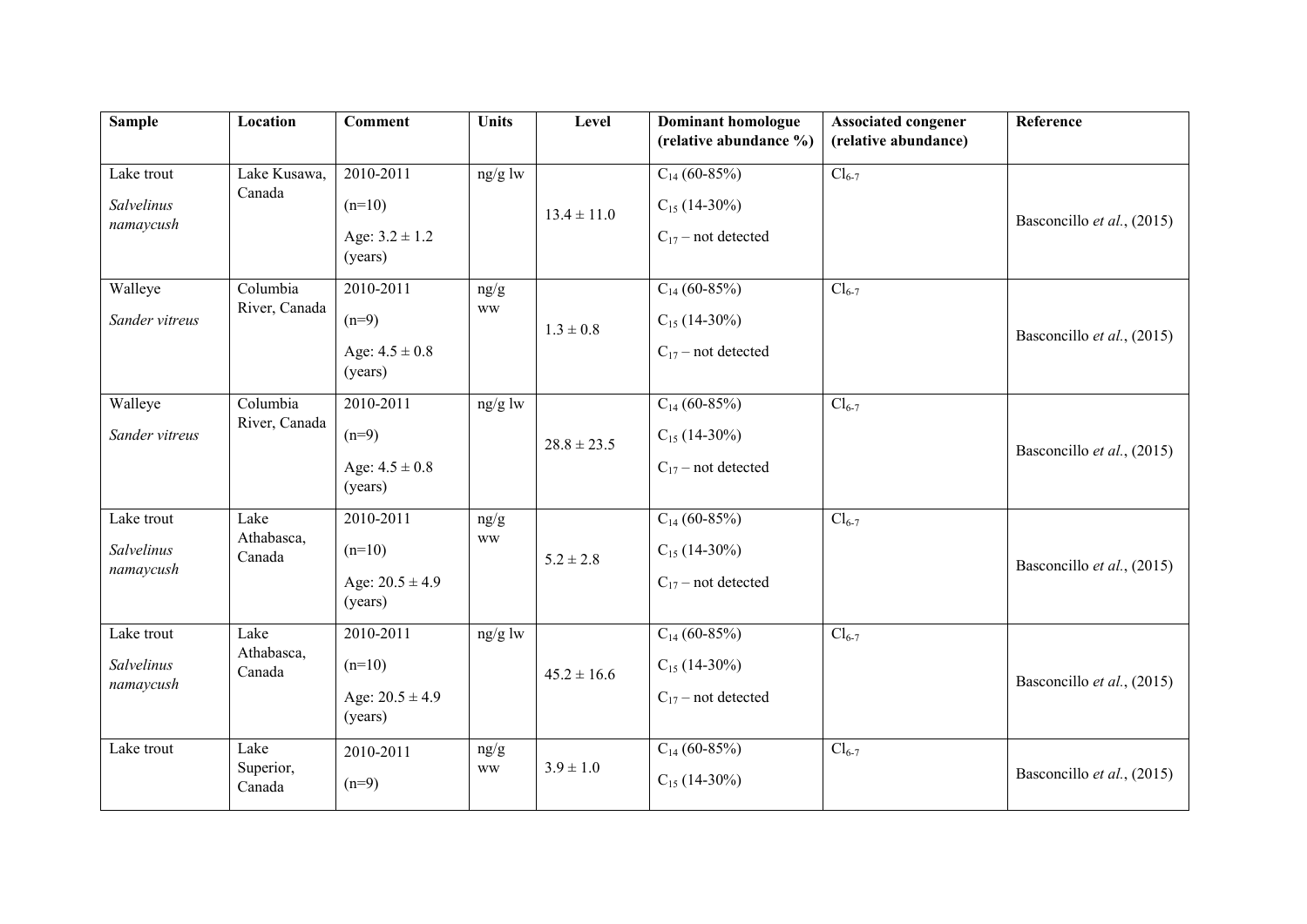| <b>Sample</b>                                | Location                    | <b>Comment</b>                                         | <b>Units</b>      | Level             | <b>Dominant homologue</b><br>(relative abundance %)               | <b>Associated congener</b><br>(relative abundance) | Reference                  |
|----------------------------------------------|-----------------------------|--------------------------------------------------------|-------------------|-------------------|-------------------------------------------------------------------|----------------------------------------------------|----------------------------|
| Salvelinus<br>namaycush                      |                             | Age: $5.6 \pm 0.5$<br>(years)                          |                   |                   | $C_{17}$ – not detected                                           |                                                    |                            |
| Lake trout<br>Salvelinus<br>namaycush        | Lake<br>Superior,<br>Canada | 2010-2011<br>$(n=9)$<br>Age: $5.6 \pm 0.5$<br>(years)  | ng/g lw           | $32.1 \pm 28.8$   | $C_{14}$ (60-85%)<br>$C_{15}$ (14-30%)<br>$C_{17}$ – not detected | $Cl_{6-7}$                                         | Basconcillo et al., (2015) |
| Lake trout<br>Salvelinus<br>namaycush        | Lake Huron,<br>Canada       | 2010-2011<br>$(n=9)$<br>Age: $11.0 \pm 0.9$<br>(years) | ng/g<br><b>WW</b> | $12.2 \pm 15.1$   | $C_{14}$ (60-85%)<br>$C_{15}$ (14-30%)<br>$C_{17}$ – not detected | $Cl_{6-7}$                                         | Basconcillo et al., (2015) |
| Lake trout<br><b>Salvelinus</b><br>namaycush | Lake Huron,<br>Canada       | 2010-2011<br>$(n=9)$<br>Age: $11.0 \pm 0.9$<br>(years) | ng/g lw           | $100.1 \pm 118.8$ | $C_{14}$ (60-85%)<br>$C_{15}$ (14-30%)<br>$C_{17}$ – not detected | $Cl_{6-7}$                                         | Basconcillo et al., (2015) |
| Lake trout<br>Salvelinus<br>namaycush        | Lake Erie,<br>Canada        | 2010-2011<br>$(n=8)$<br>Age: $4.6 \pm 0.5$<br>(years)  | ng/g<br><b>WW</b> | $11.3 \pm 7.7$    | $C_{14}$ (60-85%)<br>$C_{15}$ (14-30%)<br>$C_{17}$ – not detected | $Cl_{7-8}$                                         | Basconcillo et al., (2015) |
| Lake trout<br>Salvelinus<br>namaycush        | Lake Erie,<br>Canada        | 2010-2011<br>$(n=8)$<br>Age: $4.6 \pm 0.5$<br>(years)  | ng/g lw           | $57.1 \pm 39.2$   | $C_{14}$ (60-85%)<br>$C_{15}$ (14-30%)<br>$C_{17}$ – not detected | $Cl_{7-8}$                                         | Basconcillo et al., (2015) |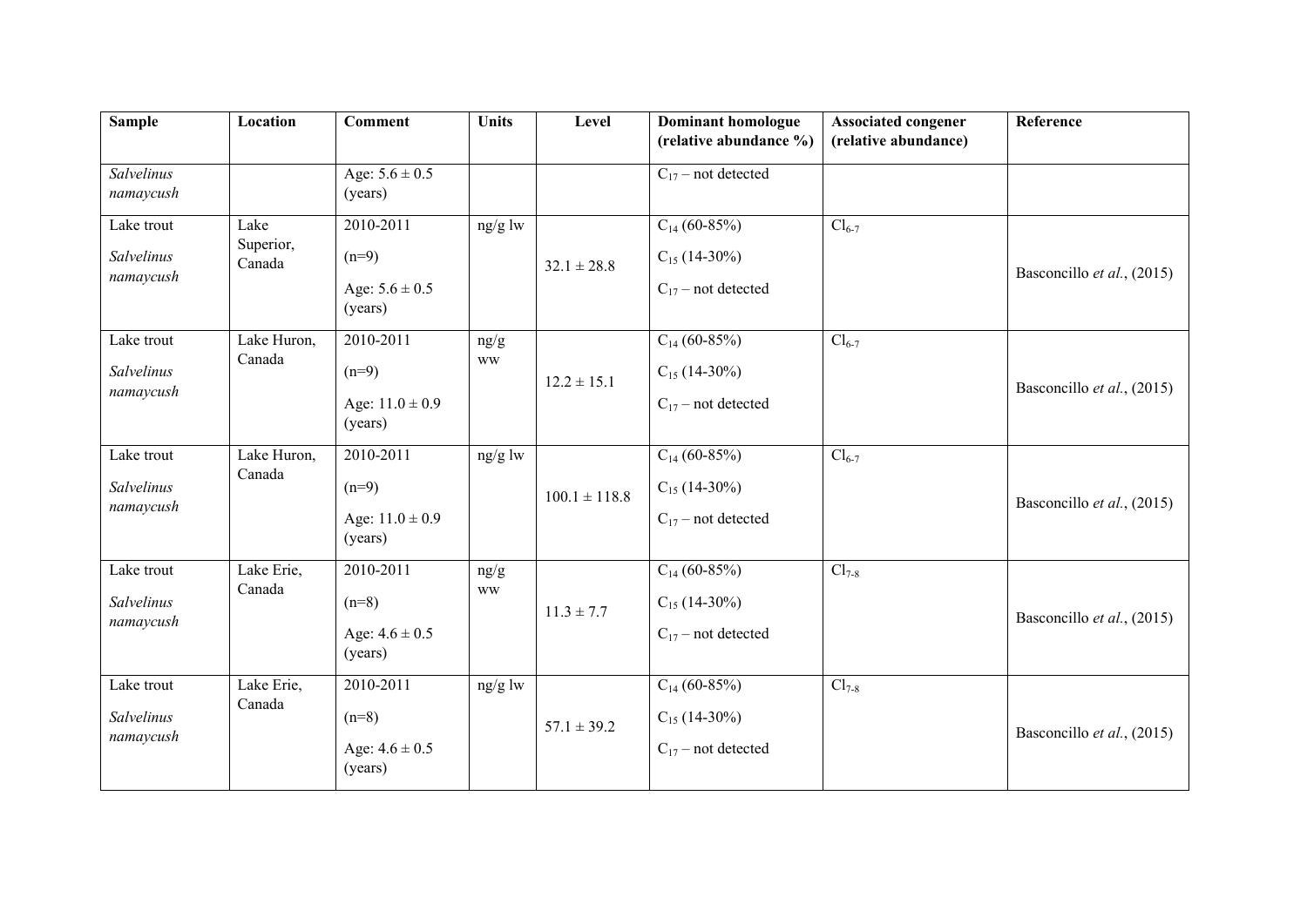| <b>Sample</b>                          | Location                      | <b>Comment</b>                                                     | <b>Units</b>      | Level             | <b>Dominant homologue</b><br>(relative abundance %)               | <b>Associated congener</b><br>(relative abundance) | Reference                  |
|----------------------------------------|-------------------------------|--------------------------------------------------------------------|-------------------|-------------------|-------------------------------------------------------------------|----------------------------------------------------|----------------------------|
| Lake trout<br>Salvelinus<br>namaycush  | Lake Ontario,<br>Canada       | 2010-2011<br>$(n=10)$<br>Age: $4.3 \pm 0.5$<br>(years)             | ng/g<br><b>WW</b> | $11.6 \pm 7.1$    | $C_{14}$ (60-85%)<br>$C_{15}$ (14-30%)<br>$C_{17}$ – not detected | $Cl_{7-8}$                                         | Basconcillo et al., (2015) |
| Lake trout<br>Salvelinus<br>namaycush  | Lake Ontario,<br>Canada       | 2010-2011<br>$(n=10)$<br>Age: $4.3 \pm 0.5$<br>(years)             | ng/g lw           | $91.4 \pm 41.9$   | $C_{14}$ (60-85%)<br>$C_{15}$ (14-30%)<br>$C_{17}$ – not detected | $Cl_{7-8}$                                         | Basconcillo et al., (2015) |
| Walleye<br>Sander vitreus              | St. Lawrence<br>River, Canada | 2010-2011<br>$(n=9)$<br>Age: $2.3 \pm 1.2$<br>(years)              | ng/g<br><b>WW</b> | $6.0 \pm 6.2$     | $C_{14}$ (60-85%)<br>$C_{15}$ (14-30%)<br>$C_{17}$ – not detected | $Cl_{7-8}$                                         | Basconcillo et al., (2015) |
| Walleye<br>Sander vitreus              | St. Lawrence<br>River, Canada | $\overline{2010-2011}$<br>$(n=9)$<br>Age: $2.3 \pm 1.2$<br>(years) | ng/g lw           | $88.4 \pm 79.4$   | $C_{14}$ (60-85%)<br>$C_{15}$ (14-30%)<br>$C_{17}$ – not detected | $Cl_{7-8}$                                         | Basconcillo et al., (2015) |
| <b>Brook</b> trout<br>Salmo fontinalis | Kejimikujik<br>Lake, Canada   | 2010-2011<br>$(n=10)$<br>Age: $3.2 \pm 0.7$<br>(years)             | ng/g<br><b>WW</b> | $4.7 \pm 4.6$     | $C_{14}$ (60-85%)<br>$C_{15}$ (14-30%)<br>$C_{17}$ – not detected | $Cl_{6-7}$                                         | Basconcillo et al., (2015) |
| <b>Brook</b> trout<br>Salmo fontinalis | Kejimikujik<br>Lake, Canada   | 2010-2011<br>$(n=10)$                                              | ng/g lw           | $129.6 \pm 160.5$ | $C_{14}$ (60-85%)<br>$C_{15}$ (14-30%)                            | $Cl_{6-7}$                                         | Basconcillo et al., (2015) |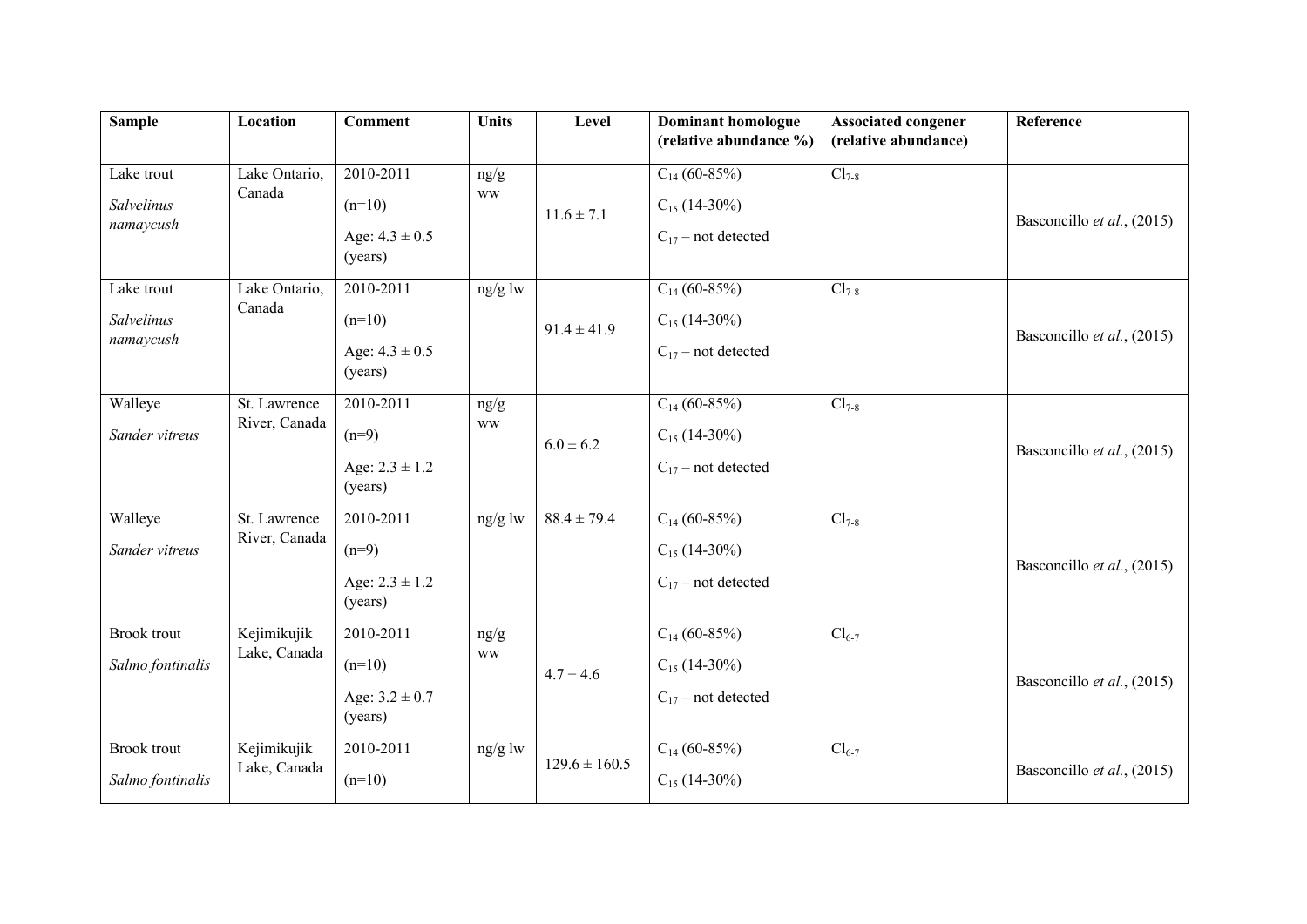| <b>Sample</b>                                 | Location           | <b>Comment</b>                                  | <b>Units</b>      | Level                              | <b>Dominant homologue</b><br>(relative abundance %) | <b>Associated congener</b><br>(relative abundance) | Reference                    |
|-----------------------------------------------|--------------------|-------------------------------------------------|-------------------|------------------------------------|-----------------------------------------------------|----------------------------------------------------|------------------------------|
|                                               |                    | Age: $3.2 \pm 0.7$<br>(years)                   |                   |                                    | $C_{17}$ – not detected                             |                                                    |                              |
| Common eider<br>Somateria<br>mollissima       | Sklinna,<br>Norway | 2012<br>egg<br>$2 \times n=3$ pooled<br>samples | ng/g<br><b>WW</b> | 1.00<br>0.97                       |                                                     |                                                    | Huber et al. (2015)          |
| Common eider<br>Somateria<br>mollissima       | Røst, Norway       | 2012<br>egg<br>$4 \times n=3$ pooled<br>samples | ng/g<br><b>WW</b> | 1.07<br>17.5<br>1.70<br>0.79       |                                                     |                                                    | Huber <i>et al.</i> $(2015)$ |
| European shag<br>Phalacrocorax<br>aristotelis | Sklinna,<br>Norway | 2012<br>egg<br>$2 \times n=3$ pooled<br>samples | ng/g<br><b>WW</b> | < 0.76<br>0.97                     |                                                     |                                                    | Huber et al. (2015)          |
| European shag<br>Phalacrocorax<br>aristotelis | Røst, Norway       | 2012<br>egg<br>$4 \times n=3$ pooled<br>samples | ng/g<br><b>WW</b> | 7.12<br>2.71<br>1.76<br>0.80       |                                                     |                                                    | Huber et al. (2015)          |
| Herring gull<br>Larus argentatus              | Sklinna,<br>Norway | 2012<br>egg<br>$2\times$ n=3 pooled<br>samples  | ng/g<br><b>WW</b> | 1.21<br>1.18                       |                                                     |                                                    | Huber et al. (2015)          |
| Herring gull<br>Larus argentatus              | Røst, Norway       | 2012<br>egg<br>$4 \times n=3$ pooled<br>samples | ng/g<br><b>WW</b> | 1.19<br>< 0.76<br>< 0.76<br>< 0.76 |                                                     |                                                    | Huber et al. (2015)          |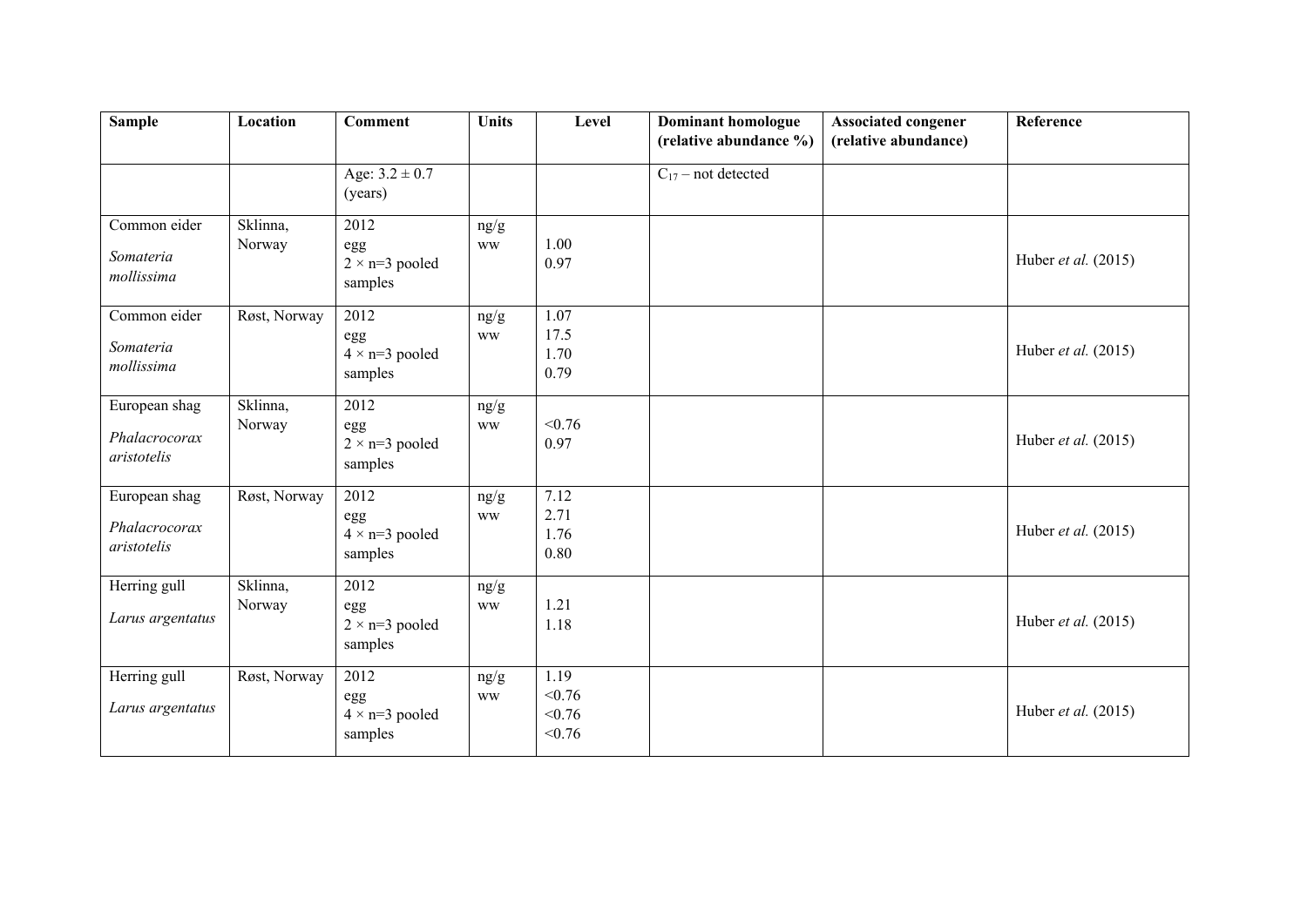| <b>Sample</b>                            | Location                                   | <b>Comment</b>                                            | <b>Units</b>      | Level                                   | <b>Dominant homologue</b>                           | <b>Associated congener</b> | Reference                     |
|------------------------------------------|--------------------------------------------|-----------------------------------------------------------|-------------------|-----------------------------------------|-----------------------------------------------------|----------------------------|-------------------------------|
|                                          |                                            |                                                           |                   |                                         | (relative abundance %)                              | (relative abundance)       |                               |
| Herring gull<br>Larus argentatus         | Skulfjord,<br>Troms,<br>Northern<br>Norway | 2017<br>Liver<br>$(n=10)$<br>five adults of both<br>sexes | ng/g<br><b>WW</b> | Average: 87.8<br>Min: $<63$<br>Max: 372 |                                                     |                            | Herzke <i>et al.</i> $(2019)$ |
| Herring gull<br>Larus argentatus         | German ESB <sup>1</sup>                    | Egg n=2 pooled<br>2018                                    | ng/g lw           | $48 - 61$                               | $C_{14} = C_{15} > C_{16-17}$                       | Mean 52% Cl wt.            | Yuan et al. 2022              |
| Eelpout<br>Zoarces<br>viviparus          | German ESB                                 | Musculature<br>$n=1$ pooled<br>2018                       | ng/g lw           | 59                                      | $\overline{C_{14}}$ = $C_{15}$ > $\geq$ $C_{16-17}$ | Mean 54% Cl wt.            | Yuan et al. 2022              |
| Blue mussel<br>Mytilus edulis<br>complex | German ESB                                 | Soft tissue<br>$n=1$ pooled<br>2018                       | ng/g lw           | 1800                                    | $C_{14}=C_{15}>C_{16-17}$                           | Mean 49% Cl wt.            | Yuan et al. 2022              |
| Spruce<br>Picea abies                    | German ESB                                 | Shoots<br>$n=4$ pooled<br>2017-2018                       | ng/g lw           | $100$ (< MDL-<br>150)                   | $C_{14}=C_{15}>C_{16-17}$                           | Mean 53% Cl wt.            | Yuan et al. 2022              |
| Pine<br>Pinus sylvestris                 | German ESB                                 | Shoots<br>$n=1$ pooled<br>2018                            | ng/g lw           | 140                                     | $C_{14}=C_{15}>C_{16-17}$                           | Mean 49% Cl wt.            | Yuan et al. 2022              |

<sup>1</sup> Environmental specimen bank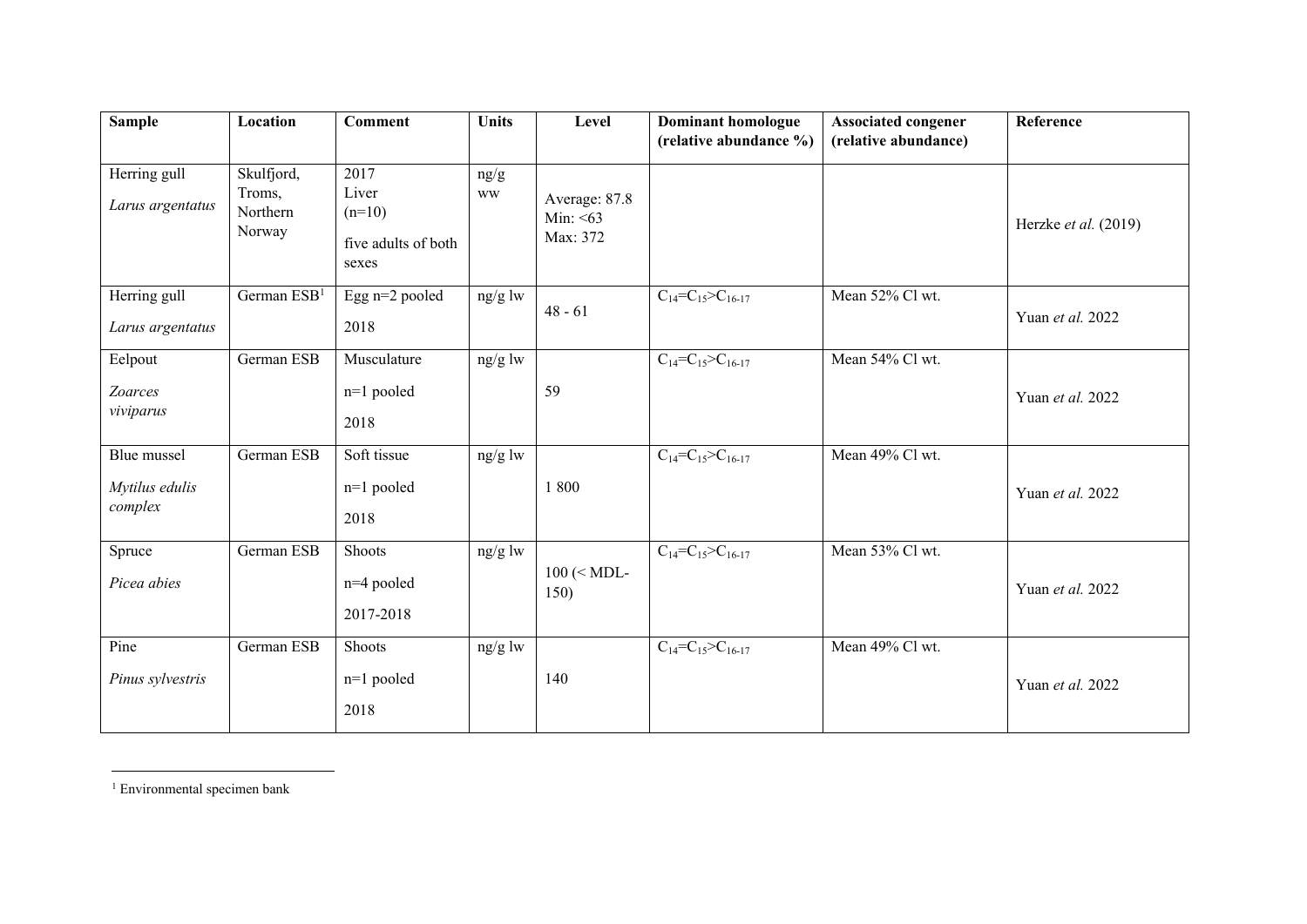| <b>Sample</b>                                     | Location   | <b>Comment</b>                                                   | <b>Units</b> | Level             | <b>Dominant homologue</b><br>(relative abundance %) | <b>Associated congener</b><br>(relative abundance) | Reference        |
|---------------------------------------------------|------------|------------------------------------------------------------------|--------------|-------------------|-----------------------------------------------------|----------------------------------------------------|------------------|
| Lombardy poplar<br>Populus nigra                  | German ESB | Leaves<br>n=2 pooled<br>2018                                     | ng/g lw      | 810-1 000         | $C_{14} = C_{15} > C_{16-17}$                       | Mean 53% Cl wt.                                    | Yuan et al. 2022 |
| Beech<br>Fagus sylvatica                          | German ESB | Leaves<br>n=3 pooled<br>2017-2018                                | ng/g lw      | 310 (220-<br>1500 | $C_{14}=C_{15}>C_{16-17}$                           | Mean 52% Cl wt.                                    | Yuan et al. 2022 |
| Roe deer<br>(yearling);<br>Capreolus<br>capreolus | German ESB | Liver<br>n=4 pooled<br>samples<br>2017-2018                      | $ng/g$ lw    | $45(33-64)$       | $C_{14}=C_{15}>C_{16-17}$                           | Mean 52% Cl wt.                                    | Yuan et al. 2022 |
| Earthworm<br>Aporrectodea<br>longa                | German ESB | Worms without<br>gut content $n=1$<br>pooled sample<br>2017      | ng/g lw      | 67                | $C_{14} = C_{15} > C_{16-17}$                       | Mean 52% Cl wt.                                    | Yuan et al. 2022 |
| Earthworm<br>Aporrectodea<br>longa                | German ESB | Droppings (gut<br>content) $n=1$<br>pooled sample<br>2017        | ng/g dw      | 11                | $C_{14}=C_{15}>C_{16-17}$                           | Mean 56% Cl wt.                                    | Yuan et al. 2022 |
| Earthworm<br>Lumbricus<br>terrestris              | German ESB | Worms without<br>gut content $n=4$<br>pooled sample<br>2017-2018 | $ng/g$ lw    | 200 (130-260)     | $C_{14}=C_{15}>C_{16-17}$                           | Mean 51% Cl wt.                                    | Yuan et al. 2022 |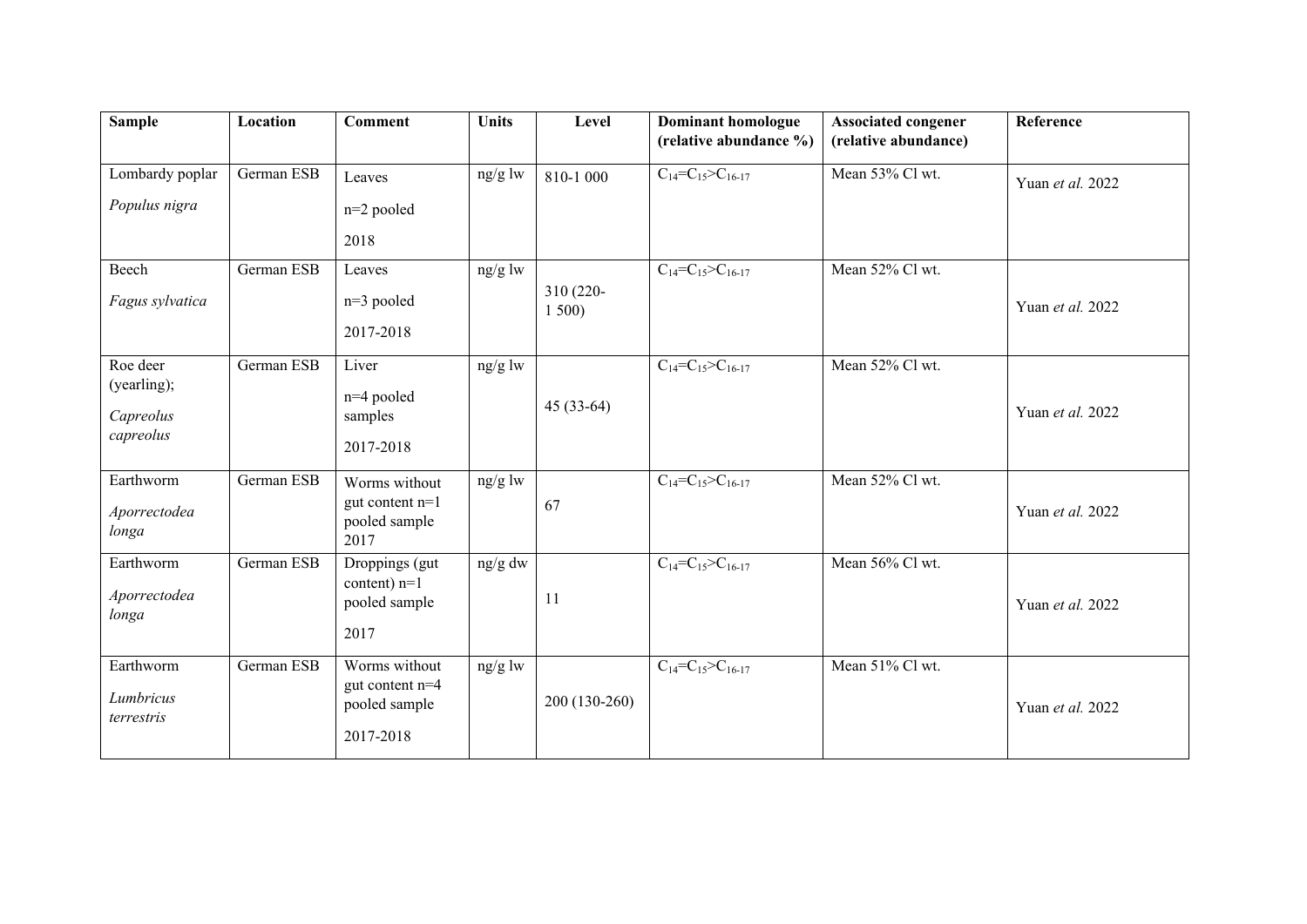| <b>Sample</b>                              | Location   | <b>Comment</b>                                                   | <b>Units</b> | Level             | <b>Dominant homologue</b><br>(relative abundance %) | <b>Associated congener</b><br>(relative abundance) | Reference        |
|--------------------------------------------|------------|------------------------------------------------------------------|--------------|-------------------|-----------------------------------------------------|----------------------------------------------------|------------------|
| Earthworm<br>Lumbricus<br>terrestris       | German ESB | Droppings (gut<br>contents) $n=4$<br>pooled samples<br>2017-2018 | ng/g dw      | $25(10-1000)$     | $C_{14} = C_{15} = C_{16-17}$                       | Mean 56% Cl wt.                                    | Yuan et al. 2022 |
| <b>Bream</b><br>Abramis brama              | German ESB | Musculature<br>n=8 pooled<br>samples<br>2017-2019                | ng/g lw      | 210 (100-<br>3300 | $C_{14}=C_{15}>C_{16-17}$                           | Mean 54% Cl wt.                                    | Yuan et al. 2022 |
| <b>Bream</b><br>Abramis brama              | German ESB | Musculature<br>$n=14$ samples<br>$1995 - 2019$                   | ng/g lw      | 970 (570-<br>4000 | $C_{14} = C_{15} > C_{16-17}$                       | Mean 55% Cl wt.                                    | Yuan et al. 2022 |
| Barbel<br><b>Barbus</b> barbus             | German ESB | Musculature<br>n=1 pooled<br>sample<br>2018                      | ng/g lw      | 160               | $C_{14} = C_{15} > C_{16-17}$                       | Mean 53% Cl wt.                                    | Yuan et al. 2022 |
| Zebra mussel<br>Dreissena<br>polymorpha    | German ESB | Soft tissue<br>n=4 pooled<br>samples<br>2018                     | ng/g lw      | 680 (170-<br>1300 | $\overline{C}_{14} = C_{15} > C_{16-17}$            | Mean 53% Cl wt.                                    | Yuan et al. 2022 |
| Quagga mussel<br>Dreissena<br>rostriformis | German ESB | Soft tissue<br>n=1 pooled<br>sample                              | ng/g lw      | 2 4 0 0           | $C_{14}=C_{15}>C_{16-17}$                           | Mean 55% Cl wt.                                    | Yuan et al. 2022 |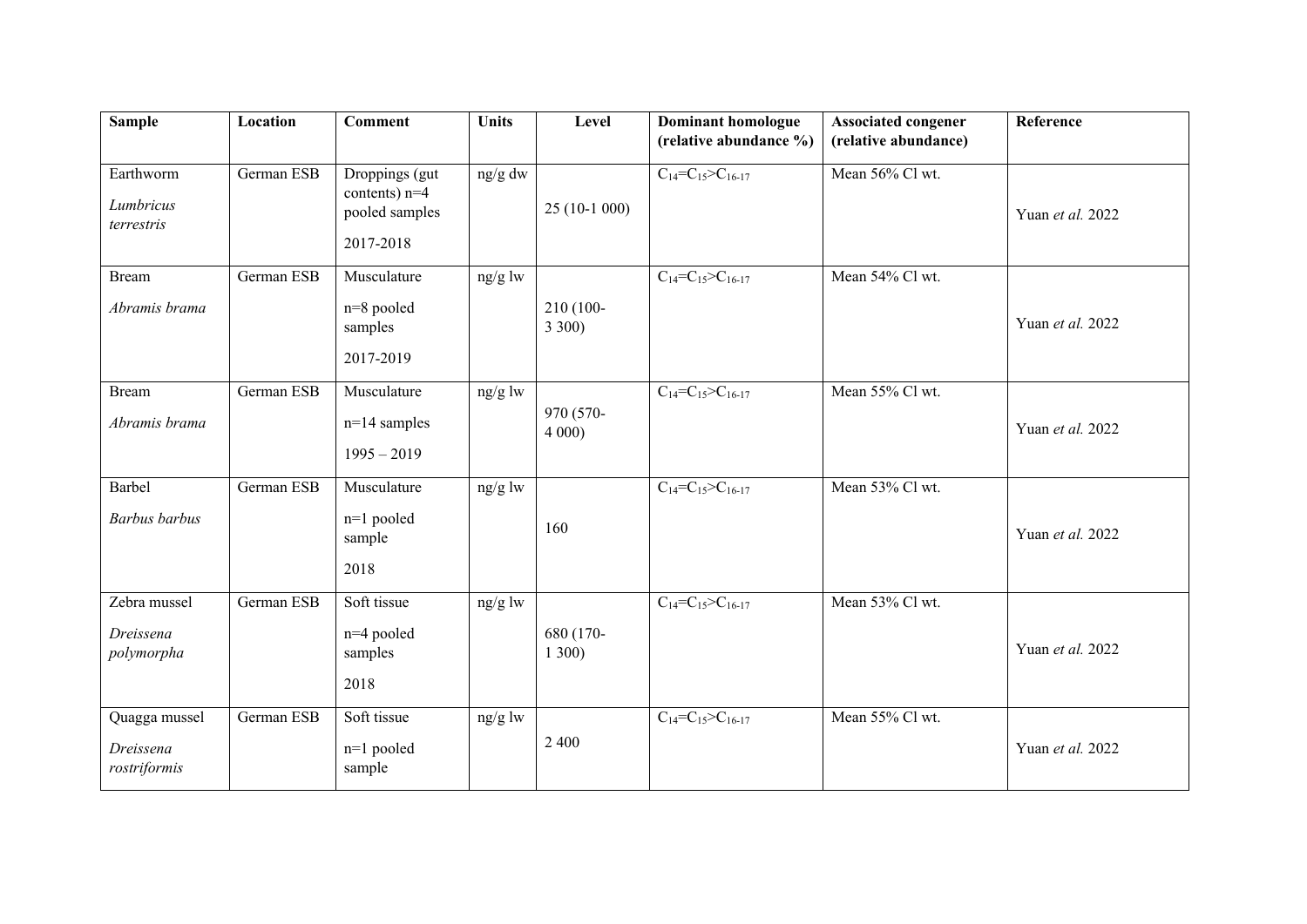| <b>Sample</b>                                            | Location                                                                   | <b>Comment</b>                                           | <b>Units</b>          | Level                                    | <b>Dominant homologue</b><br>(relative abundance %)                 | <b>Associated congener</b><br>(relative abundance) | Reference        |
|----------------------------------------------------------|----------------------------------------------------------------------------|----------------------------------------------------------|-----------------------|------------------------------------------|---------------------------------------------------------------------|----------------------------------------------------|------------------|
|                                                          |                                                                            | 2018                                                     |                       |                                          |                                                                     |                                                    |                  |
| <b>Branched</b> and<br>massive corral<br>species         | South China<br>Sea<br>(Luhuitou,<br>Sanya and<br>Dongjiao,<br>Wengchang)   | $n=55$ samples                                           | ng/g<br>dw<br>ng/g lw | 204 (73-712)<br>1 490 (305-<br>$14\,800$ | $C_{14}$ (59%) > $C_{15}$ (21%) ><br>$C_{16}$ (13%) > $C_{17}$ (7%) | $Cl7$ and $Cl8$ dominant                           | Chen et al. 2021 |
| Tree bark<br>Salix matsudana<br>and Cedrus<br>brevifolia | 33 sites<br>between<br>Zhengzhou<br>city and 31<br>km northwest<br>of city | Sites located<br>within 6 km of CP<br>plant (sites 1-18) | ng/g lw               | 198-21 800                               | $C_{14}$ dominant                                                   | $Cl5-7$ dominant<br>Average Cl = $57.3\%$          | Niu et al. 2022  |
| Tree bark<br>Salix matsudana<br>and Cedrus<br>brevifolia | 33 sites<br>between<br>Zhengzhou<br>city and 31<br>km northwest<br>of city | Urban-rural sites<br>(Sites 19, 20, 24,<br>25, 26)       | $ng/g$ lw             | 1410-7160                                | $C_{14}$ dominant                                                   | $Cl5-7$ dominant<br>Average $Cl = 56.9\%$          | Niu et al. 2022  |
| Tree bark<br>Salix matsudana<br>and Cedrus<br>brevifolia | 33 sites<br>between<br>Zhengzhou<br>city and 31<br>km northwest<br>of city | Urban sites<br>(Sites 29, 30, 31,<br>32, 33)             | ng/g lw               | 1 480-4 490                              | $C_{14}$ dominant                                                   | $Cl5-7$ dominant<br>Average $Cl = 56.3\%$          | Niu et al. 2022  |
| Tree bark                                                | 33 sites<br>between<br>Zhengzhou<br>city and 31                            | Rural sites<br>(Sites 21, 22, 23,<br>27, 28              | ng/g lw               | 195-2 750                                | $C_{14}$ dominant                                                   | $Cl5-7$ dominant<br>Average $Cl = 56.8\%$          | Niu et al. 2022  |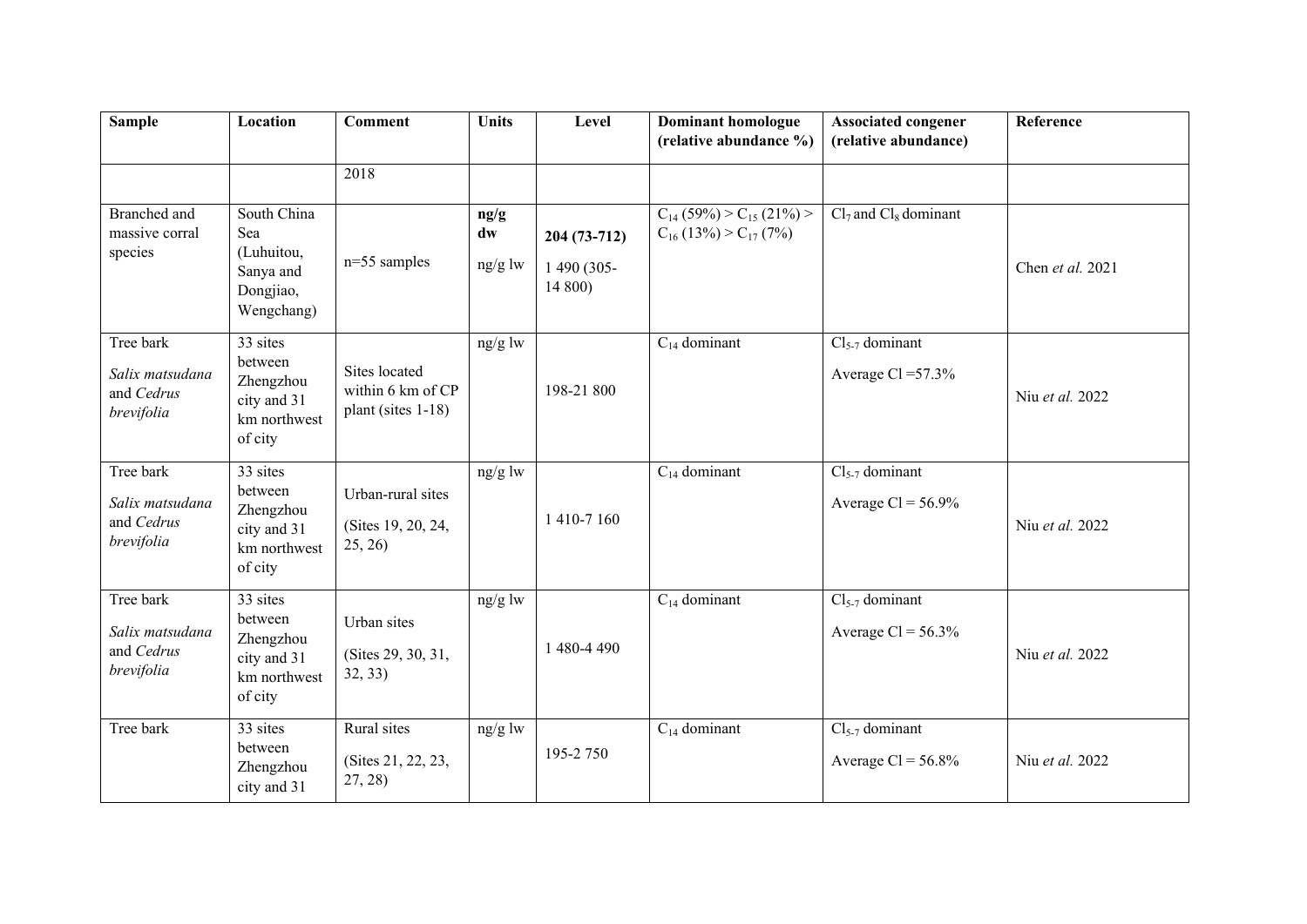| <b>Sample</b>                               | Location                       | <b>Comment</b>                                          | <b>Units</b>      | Level                             | <b>Dominant homologue</b><br>(relative abundance %) | <b>Associated congener</b><br>(relative abundance) | Reference             |
|---------------------------------------------|--------------------------------|---------------------------------------------------------|-------------------|-----------------------------------|-----------------------------------------------------|----------------------------------------------------|-----------------------|
| Salix matsudana<br>and Cedrus<br>brevifolia | km northwest<br>of city        |                                                         |                   |                                   |                                                     |                                                    |                       |
| Atlantic Cod<br>Gadus morhua                | Inner Oslo<br>Fjord,<br>Norway | 2020<br>$(n=40)$<br>$15 \times$ pooled liver<br>samples | ng/g<br><b>WW</b> | Mean 30.9<br>( <b>62.1</b> – 365) |                                                     |                                                    | Grung, et al., (2021) |
| Herring Gull<br>Larus argentatus            | Inner Oslo<br>Fjord,<br>Norway | 2020<br>blood<br>15 individuals                         | ng/g<br><b>WW</b> | Mean: 3.57<br>$(<2.68-29.5)$      |                                                     |                                                    | Grung, et al., (2021) |
| Herring Gull<br>Larus argentatus            | Inner Oslo<br>Fjord,<br>Norway | 2020<br>$egg(n=14)$                                     | ng/g<br><b>WW</b> | Mean: 28.9<br>$(6.64 - 107)$      |                                                     |                                                    | Grung, et al., (2021) |
| Herring Gull<br>Larus argentatus            | Inner Oslo<br>Fjord,<br>Norway | 2018<br>blood<br>15 individuals                         | ng/g<br><b>WW</b> | Mean: 35.30<br>$(15.26 - 128.91)$ |                                                     |                                                    | Ruus, 2019            |
| Herring Gull<br>Larus argentatus            | Inner Oslo<br>Fjord,<br>Norway | 2018<br>egg<br>$(n=15)$                                 | ng/g<br><b>WW</b> | Mean 231.29<br>$(15.81 - 1111)$   |                                                     |                                                    | Ruus, 2019            |
| <b>Atlantic Cod</b><br>(Gadus morhua)       | Inner Oslo<br>Fjord,<br>Norway | 2017<br>$(n=40)$                                        | ng/g<br><b>WW</b> | Mean: 216<br>$(51.0 - 1050)$      |                                                     |                                                    | Ruus, 2018            |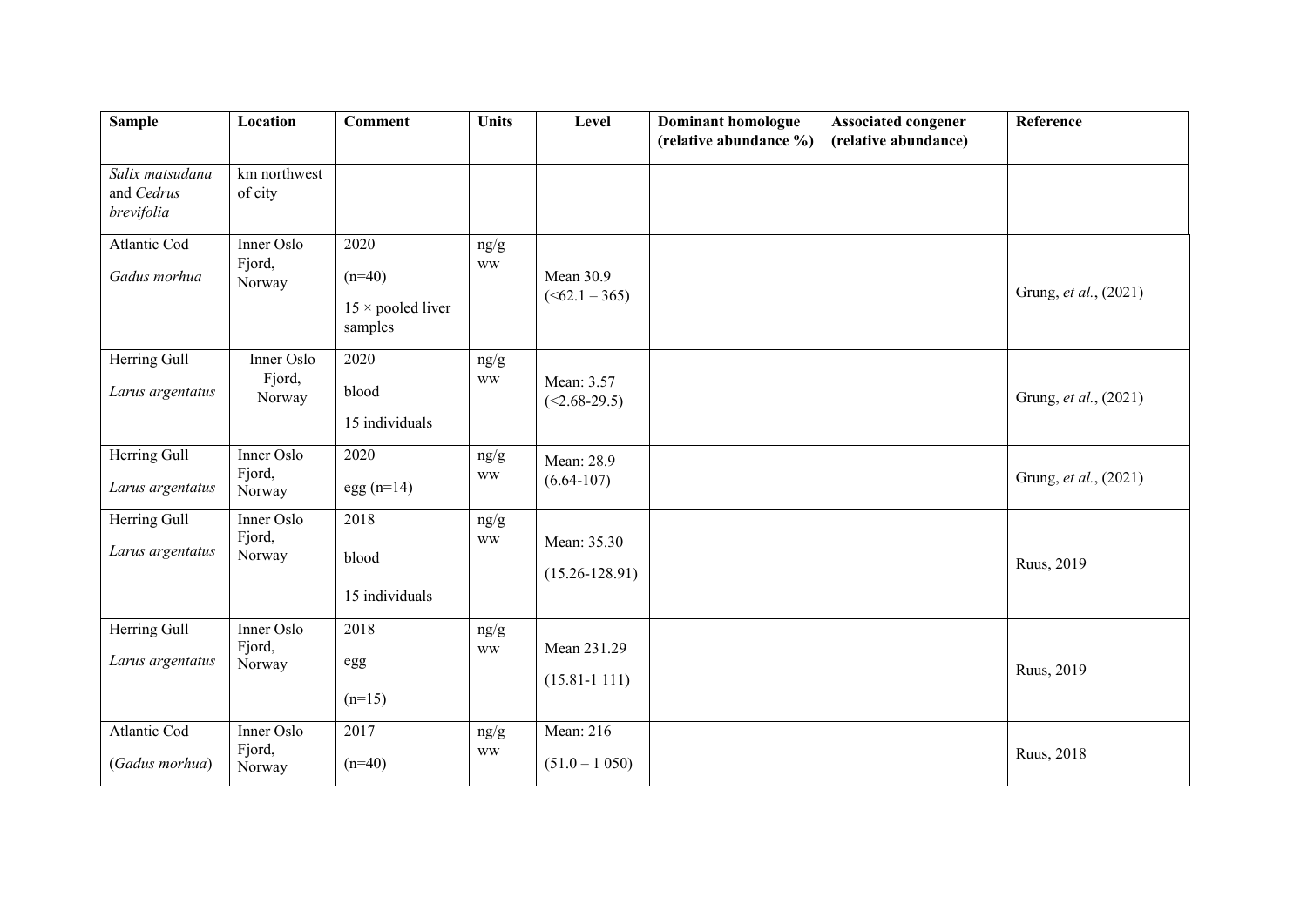| <b>Sample</b>                    | Location                       | <b>Comment</b>                                                       | <b>Units</b>            | Level                          | <b>Dominant homologue</b><br>(relative abundance %) | <b>Associated congener</b><br>(relative abundance) | Reference        |
|----------------------------------|--------------------------------|----------------------------------------------------------------------|-------------------------|--------------------------------|-----------------------------------------------------|----------------------------------------------------|------------------|
|                                  |                                | $15 \times$ pooled liver<br>samples                                  |                         |                                |                                                     |                                                    |                  |
| Herring Gull<br>Larus argentatus | Inner Oslo<br>Fjord,<br>Norway | 2017<br>blood<br>15 individuals                                      | ng/g<br><b>WW</b>       | Mean: 28.23<br>$(8.2 - 76.0)$  |                                                     |                                                    | Ruus, 2018       |
| Herring Gull<br>Larus argentatus | Inner Oslo<br>Fjord,<br>Norway | 2017<br>egg<br>$(n=15)$                                              | ng/g<br><b>WW</b>       | Mean 29.14<br>$(6.10 - 68.0)$  |                                                     |                                                    | Ruus, 2018       |
| Herring Gull<br>Larus argentatus | Outer Oslo<br>Fjord,<br>Norway | 2017<br>blood<br>15 individuals                                      | ng/g<br><b>WW</b>       | Mean: 38.87<br>$(5.8 - 200.0)$ |                                                     |                                                    | Ruus, 2018       |
| Herring Gull<br>Larus argentatus | Outer Oslo<br>Fjord,<br>Norway | 2017<br>egg<br>$(n=15)$                                              | ng/g<br><b>WW</b>       | Mean 69.58<br>$(3.10-630)$     |                                                     |                                                    | Ruus, 2018       |
| Blue mussel<br>Mytilus edulis    | Norway<br>coastal waters       | Soft tissue 3<br>pooled samples<br>$(n=20)$ per site $(8)$<br>sites) | $\mu g/kg$<br><b>WW</b> | 2.4-17.9                       |                                                     |                                                    | Green et al 2013 |
| Atlantic cod<br>Gadus morhua     | Norway<br>coastal waters       | 15 individual cod<br>liver samples<br>(occasionally<br>pooled if too | $\mu g/kg$<br><b>WW</b> | 32.3-931.5                     |                                                     |                                                    | Green et al 2013 |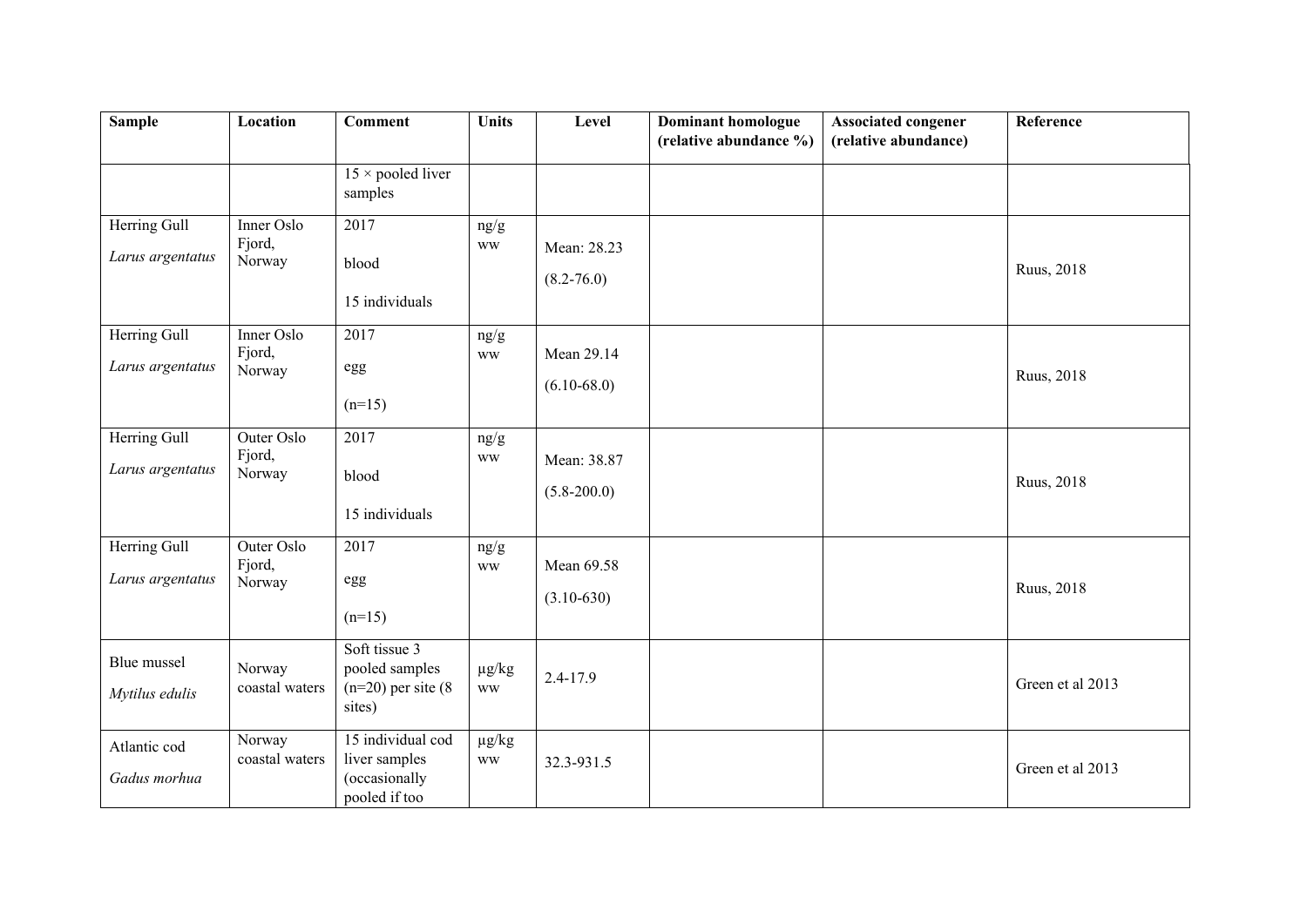| <b>Sample</b>                 | Location                 | <b>Comment</b>                                                                                                | <b>Units</b>            | Level         | <b>Dominant homologue</b><br>(relative abundance %) | <b>Associated congener</b><br>(relative abundance) | Reference        |
|-------------------------------|--------------------------|---------------------------------------------------------------------------------------------------------------|-------------------------|---------------|-----------------------------------------------------|----------------------------------------------------|------------------|
|                               |                          | small) samples per<br>site (11 sites)                                                                         |                         |               |                                                     |                                                    |                  |
| Blue mussel<br>Mytilus edulis | Norway<br>coastal waters | Soft tissue 3<br>pooled samples<br>$(n=20)$ per site $(8)$<br>sites)                                          | $\mu g/kg$<br><b>WW</b> | $1.3 - 104.0$ |                                                     |                                                    | Green et al 2014 |
| Atlantic cod<br>Gadus morhua  | Norway<br>coastal waters | 15 individual cod<br>liver samples<br>(occasionally<br>pooled if too<br>small) samples per<br>site (11 sites) | $\mu g/kg$<br><b>WW</b> | 12.1-187      |                                                     |                                                    | Green et al 2014 |
| Blue mussel<br>Mytilus edulis | Norway<br>coastal waters | Soft tissue 3<br>pooled samples<br>$(n=20)$ per site $(10)$<br>sites)                                         | $\mu g/kg$<br><b>WW</b> | $3.3 - 54.8$  |                                                     |                                                    | Green et al 2015 |
| Atlantic cod<br>Gadus morhua  | Norway<br>coastal waters | 15 individual cod<br>liver samples<br>(occasionally<br>pooled if too<br>small) samples per<br>site (10 sites) | $\mu g/kg$<br><b>WW</b> | 40.2-262.5    |                                                     |                                                    | Green et al 2015 |
| Blue mussel<br>Mytilus edulis | Norway<br>coastal waters | Soft tissue 3<br>pooled samples<br>$(n=20)$ per site $(10)$<br>sites)                                         | $\mu g/kg$<br><b>WW</b> | 13.0-62.0     |                                                     |                                                    | Green et al 2020 |
| Atlantic cod<br>Gadus morhua  | Norway<br>coastal waters | 15 individual cod<br>liver samples<br>(occasionally                                                           | $\mu g/kg$<br><b>WW</b> | 98.0-320      |                                                     |                                                    | Green et al 2020 |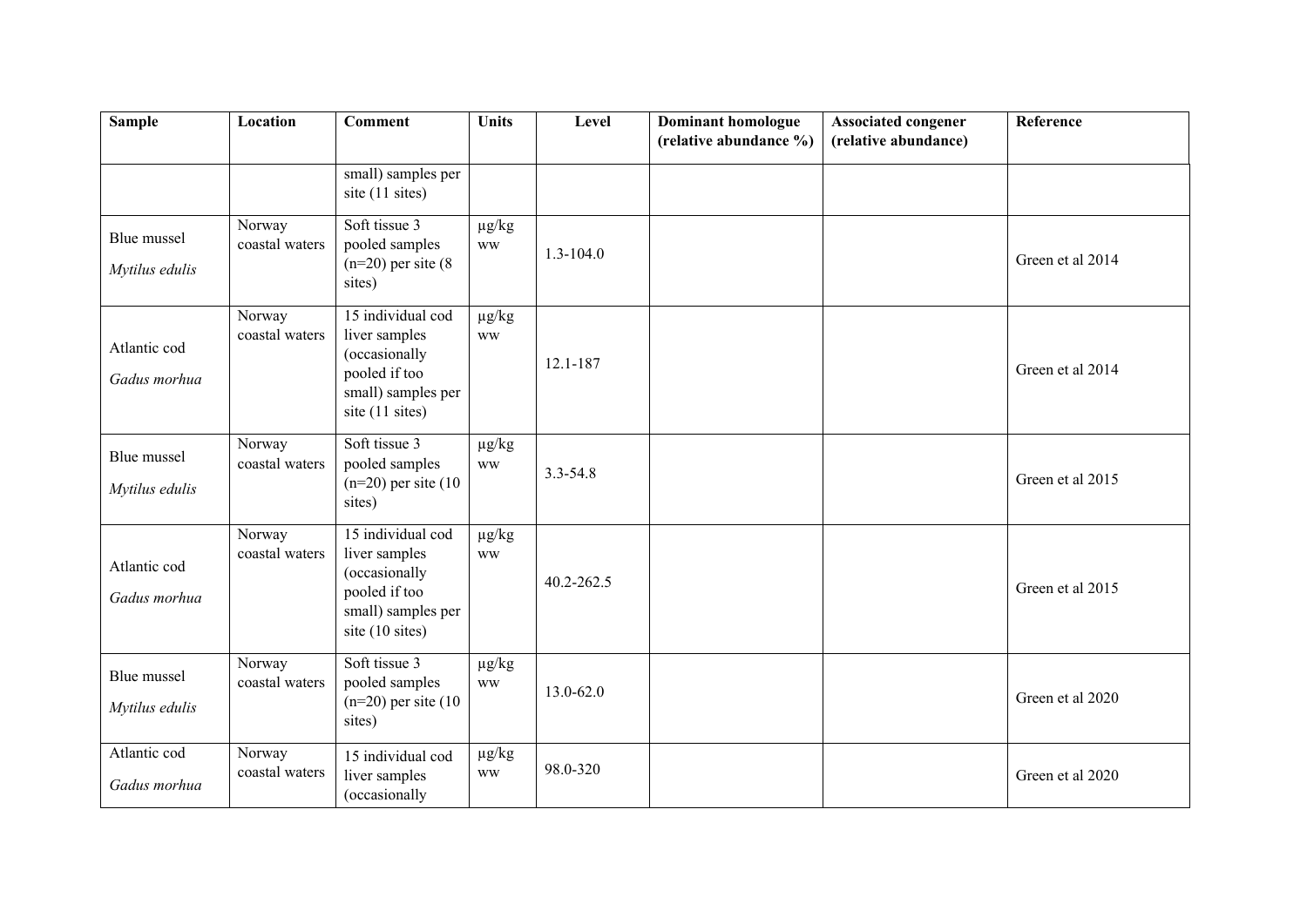| <b>Sample</b>                     | Location                      | <b>Comment</b>                                                       | <b>Units</b>                     | Level                                      | <b>Dominant homologue</b><br>(relative abundance %) | <b>Associated congener</b><br>(relative abundance) | Reference           |
|-----------------------------------|-------------------------------|----------------------------------------------------------------------|----------------------------------|--------------------------------------------|-----------------------------------------------------|----------------------------------------------------|---------------------|
|                                   |                               | pooled if too<br>small) samples per<br>site (13 sites)               |                                  |                                            |                                                     |                                                    |                     |
| Eider blood                       | Svalbard                      | Whole blood 14<br>samples                                            | $\mu g/kg$<br>$\mathbf{WW}$      | 22.2-55.5                                  |                                                     |                                                    | Green et al 2020    |
| Eider egg                         | Svalbard                      | 15 individual<br>homogenised<br>whole egg<br>samples                 | $\mu g/kg$<br><b>WW</b>          | 19.49-98.02                                |                                                     |                                                    | Green et al 2020    |
| Fieldfare<br>Turdus pilaris       | Norway<br>NILU report<br>2020 | 8 Pooled egg<br>samples                                              | ng/g<br><b>WW</b><br>ng/g lw     | $21 - 132$<br>671-4218                     |                                                     |                                                    | Heimstad et al 2021 |
| Tawny Owl<br>Strix aluco          | Norway<br>NILU report<br>2020 | eggs $n=10$<br>MCCP detected in<br>50%                               | ng/g<br>$\mathbf{WW}$<br>ng/g lw | $\overline{\text{ 230 (544)$               |                                                     |                                                    | Heimstad et al 2021 |
| Red fox<br>Vulpes vulpes          | Norway<br>NILU report<br>2020 | Liver $n=10$<br>MCCP detected in<br>50%                              | ng/g<br><b>WW</b><br>ng/g lw     | $<$ LOD-9<br>293 ( <lod-<br>573)</lod-<br> |                                                     |                                                    | Heimstad et al 2021 |
| Brown rat<br>Rattus<br>norvegicus | Norway<br>NILU report<br>2020 | Liver $n=7$<br>individual and 3<br>pooled<br>MCCP detected in<br>60% | ng/g<br><b>WW</b>                | $\overline{\text{$                         |                                                     |                                                    | Heimstad et al 2021 |
| Human milk                        |                               |                                                                      | $\mu g/kg$<br>$\mathbf{w}$       | $\overline{7}$                             |                                                     |                                                    | Greenpeace (1995)   |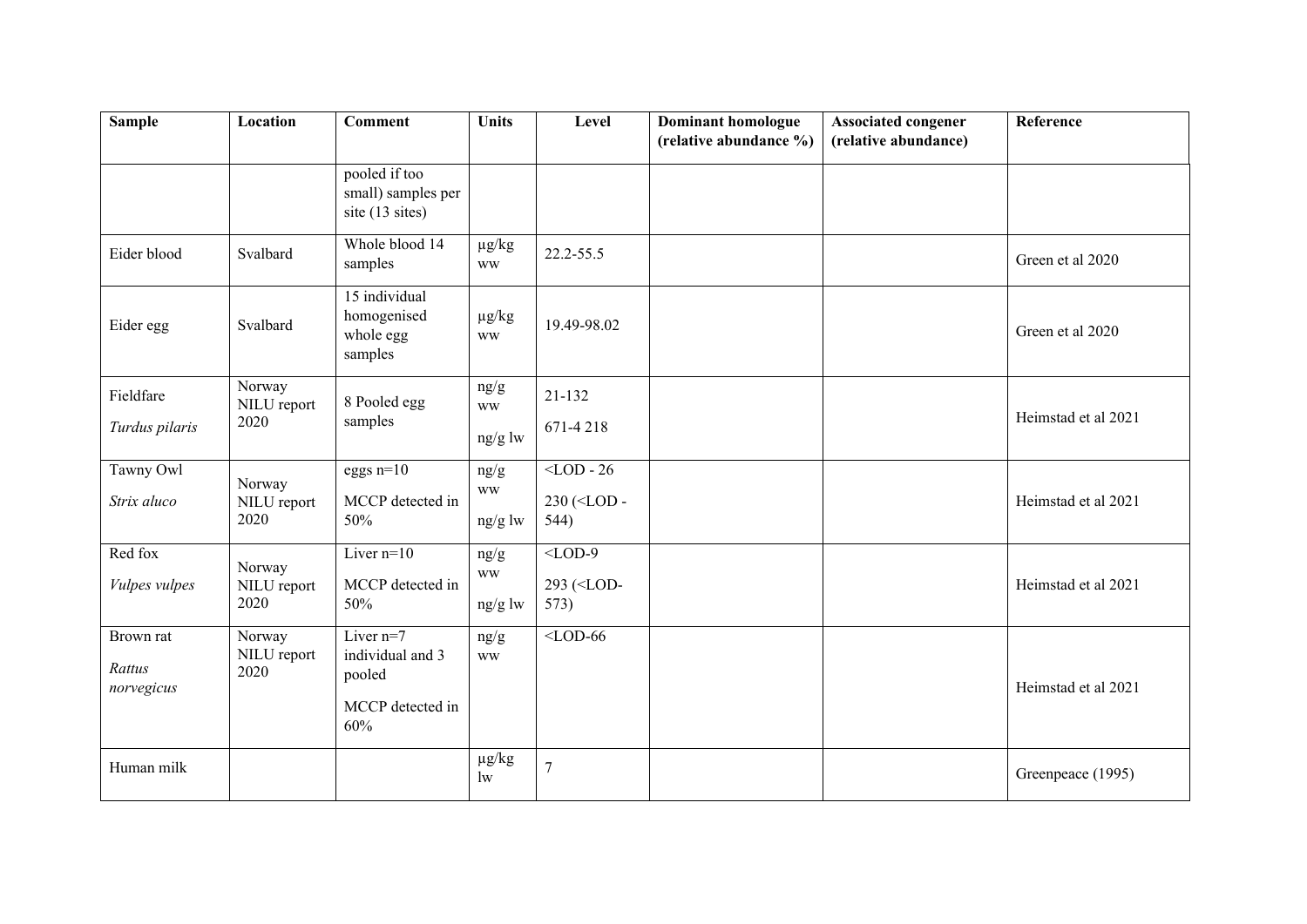| <b>Sample</b> | Location                    | <b>Comment</b>                                                                                           | <b>Units</b>               | Level                            | <b>Dominant homologue</b><br>(relative abundance %) | <b>Associated congener</b><br>(relative abundance) | Reference                                 |
|---------------|-----------------------------|----------------------------------------------------------------------------------------------------------|----------------------------|----------------------------------|-----------------------------------------------------|----------------------------------------------------|-------------------------------------------|
|               |                             |                                                                                                          |                            |                                  |                                                     |                                                    |                                           |
| Human milk    | Lancaster and<br>London, UK | Highest<br>concentration                                                                                 | $\mu g/kg$<br>1w           | 61                               |                                                     |                                                    | Thomas and Jones (2002)                   |
| Human milk    | Lancaster and<br>London, UK | 95th percentile                                                                                          | $\mu g/kg$<br>$\mathbf{w}$ | 127.5                            |                                                     |                                                    | Thomas et al. (2006)                      |
| Human milk    | Bavaria                     | 60 Samples.<br>"MCCPs"<br>detected in 58%<br>of the samples.<br>Range reflects the<br>quantified levels. | $\mu g/kg$<br>$\mathbf{w}$ | $9.6 - 903$<br>[median $115.4$ ] |                                                     |                                                    | Hilger et al. (2011b)<br>Conference paper |
| Human milk    | China                       | 2007 (median<br>value)                                                                                   | $\mu g/kg$<br>$\mathbf{w}$ | 60.4                             |                                                     |                                                    | Xia et al. (2017)                         |
| Human milk    | China                       | 2011 (median<br>value)                                                                                   | $\mu g/kg$<br>$\mathbf{w}$ | 64.3                             |                                                     |                                                    | Xia et al. (2017)                         |
|               |                             |                                                                                                          |                            | Norway                           |                                                     |                                                    |                                           |
|               |                             |                                                                                                          |                            | 48.1                             |                                                     |                                                    |                                           |
|               | Norway,                     |                                                                                                          |                            | China                            |                                                     |                                                    |                                           |
| Human milk    | China and<br>Sweden         |                                                                                                          | ng/g fat                   | 78.8                             |                                                     |                                                    | Yihui Zhou et al 2022                     |
|               |                             |                                                                                                          |                            | Sweden                           |                                                     |                                                    |                                           |
|               |                             |                                                                                                          |                            | 27.4                             |                                                     |                                                    |                                           |
| Human milk    | China                       |                                                                                                          | ng/g<br>lipid              | 94-1714                          | $C_{14}$ (60.5%)                                    | $Cl7$ and $Cl8$<br>$(26.5 \text{ and } 31.2\%)$    | Chi Xu et al (2021)                       |
| Human milk    | China                       |                                                                                                          | ng/g<br>lipid              | 22.3-1501                        | $C_{14}$ (70%)                                      | $Cl7$ and $Cl8$                                    | Dan Xia et al (2022)                      |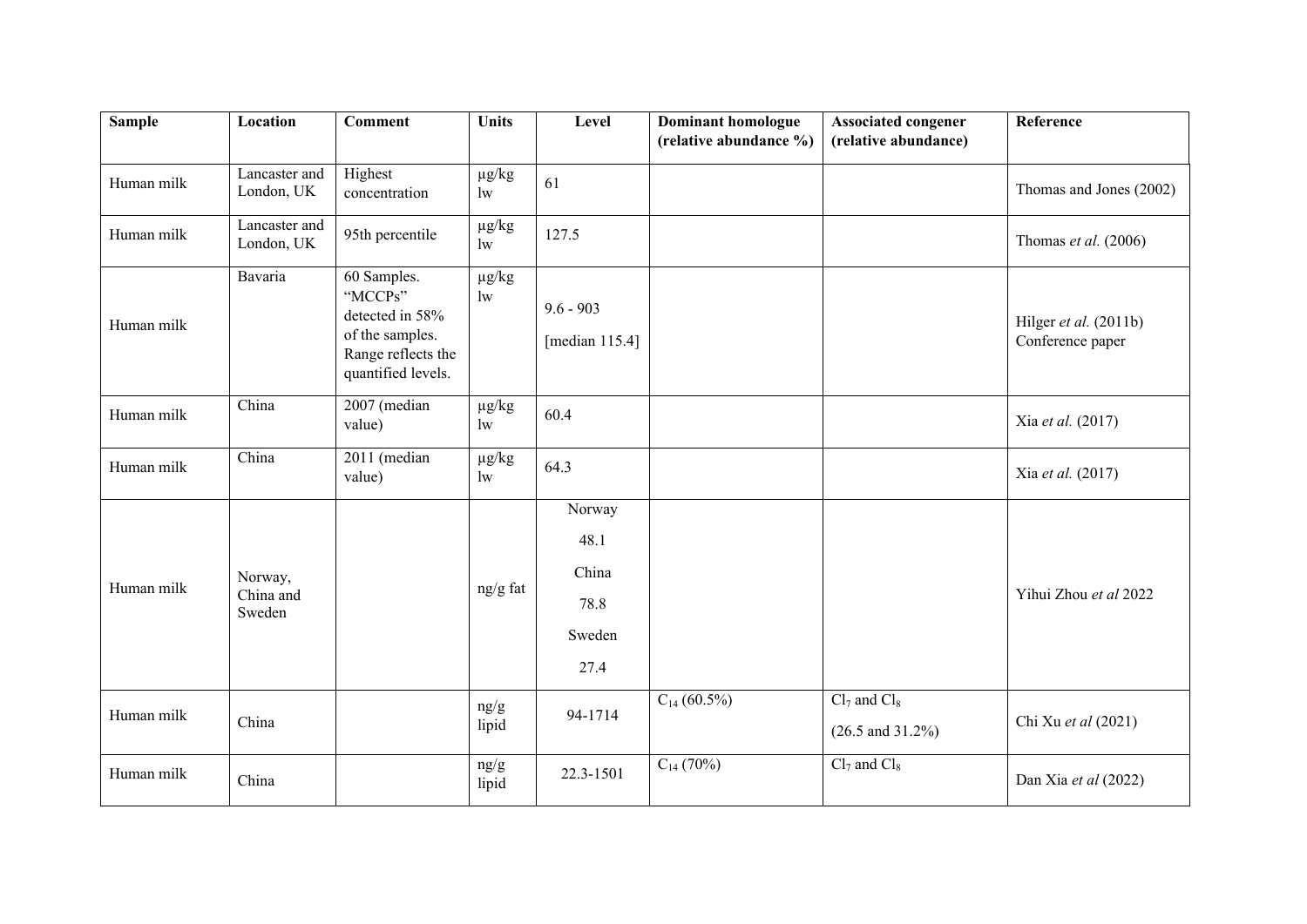| <b>Sample</b>                                     | Location | <b>Comment</b>                 | <b>Units</b>               | Level                                                                             | <b>Dominant homologue</b><br>(relative abundance %) | <b>Associated congener</b><br>(relative abundance)    | Reference                      |
|---------------------------------------------------|----------|--------------------------------|----------------------------|-----------------------------------------------------------------------------------|-----------------------------------------------------|-------------------------------------------------------|--------------------------------|
|                                                   |          |                                |                            |                                                                                   |                                                     | $(34$ and $40\%)$                                     |                                |
| Paired human<br>milk and serum                    | Sweden   | $n=25$ women<br>median<br>2020 | ng/g lw                    | <b>SCCP/MCCP</b><br>$/$ LCCP<br>serum: 790/<br>520/16<br>Milk: 36/63/<br>6.0      |                                                     |                                                       | Bergman et al. (2022)          |
| Human blood                                       | China    | 2017                           | $\mu g/kg$<br>1w           | $130 - 3200$                                                                      |                                                     |                                                       | Li et al. (2017)               |
| Human placenta                                    | China    | 2018                           | $\mu g/kg$<br>1w           | $80.8 - 954$                                                                      |                                                     |                                                       | Wang et al. (2018)             |
| Human serum                                       | China    |                                | $\rm ng/g$<br>ww.          | $3.76 - 31.8$                                                                     | $C_{14}$ (54.1%-62.4% of<br>MCCP)                   | $Cl7$ and $Cl8$                                       | Lin Quio et al $(2018)$        |
| Human<br>Maternal serum<br>Cord serum<br>Placenta | China    |                                | ng/mL<br>ng/g<br><b>WW</b> | maternal serum<br>29.33-1006<br>cord serum<br>13.6-90.2<br>placenta<br>24.8-642.3 | $C_{14}/C_{15}$<br>69%<br>80%<br>65%                | $Cl_4$ - $Cl_7$<br>Cl <sub>4</sub><br>$Cl_4$ - $Cl_6$ | Muhammad Aamir et al<br>(2019) |
| Human serum                                       | Norway   |                                | $\mu g/L$<br>wet<br>weight | $0.15 - 0.36$                                                                     | $C_{14}$                                            |                                                       | Shanshan Xu et al (2022)       |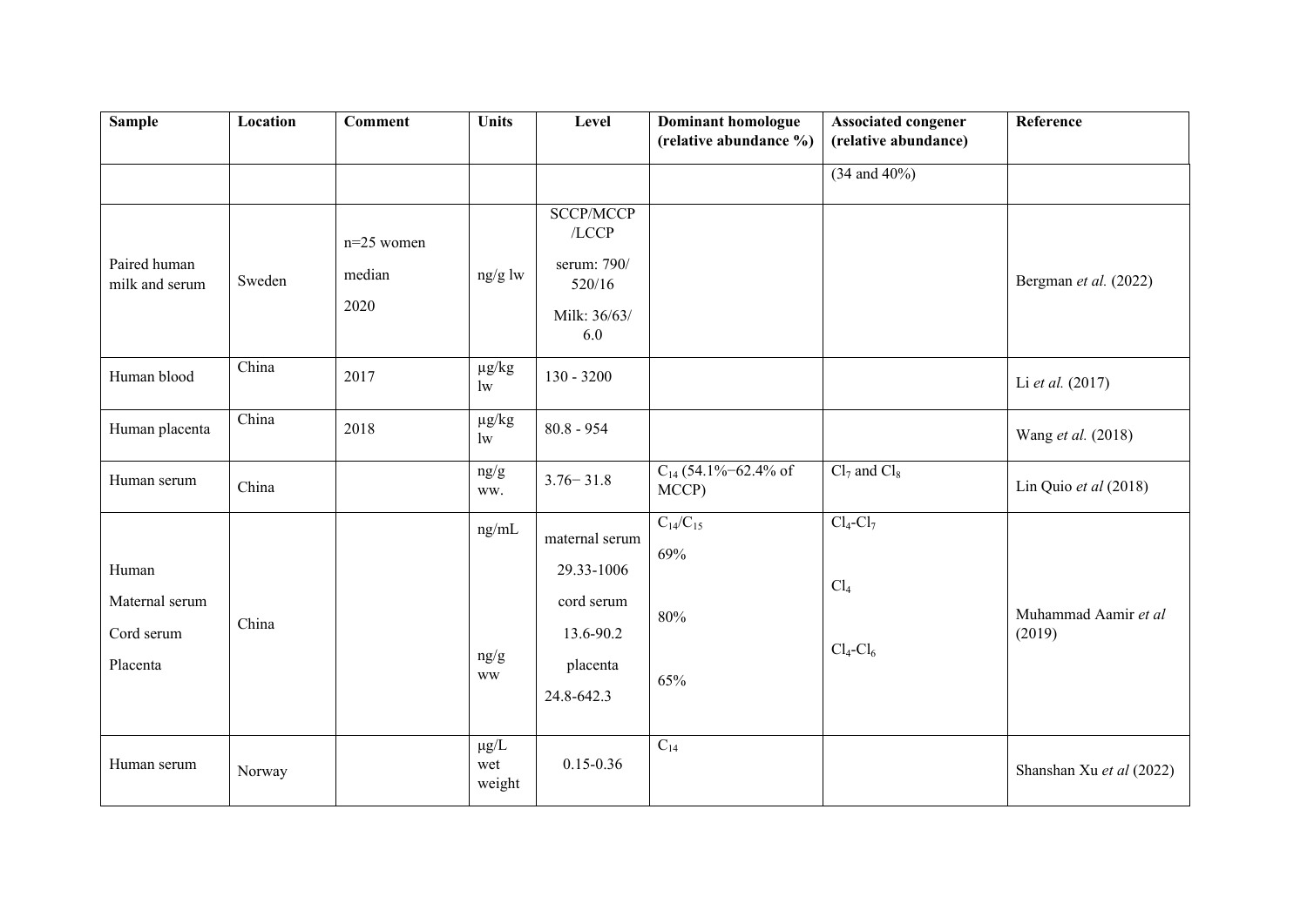| <b>Sample</b>                                 | Location          | <b>Comment</b> | <b>Units</b>                       | Level                                      | <b>Dominant homologue</b>                       | <b>Associated congener</b>                                            | Reference                            |
|-----------------------------------------------|-------------------|----------------|------------------------------------|--------------------------------------------|-------------------------------------------------|-----------------------------------------------------------------------|--------------------------------------|
|                                               |                   |                |                                    |                                            | (relative abundance %)                          | (relative abundance)                                                  |                                      |
| Human serum                                   | Czech<br>Republic |                | ng/g<br>lipid<br>wet<br>weight     | $<$ 200-2600                               | C14                                             |                                                                       | Tomasko et al (2021)                 |
| Human blood                                   | China             |                | ng/g<br><b>WW</b>                  | $6.3 - 320$                                |                                                 |                                                                       | Tong Li et al 2022                   |
| Human serum                                   | Australia         |                | ng/g<br><b>WW</b>                  | $1 - 1.3$                                  |                                                 |                                                                       | Louise M. van Mourik et<br>al (2020) |
| Human serum<br>Cord serum<br>Milk<br>Placenta | China             |                | ng/mL<br>ng/g<br>(ww)              | 38.9<br>25.6<br>26.1<br>19.0               | C1 <sub>4</sub><br>44 %<br>44 %<br>46 %<br>36 % | $Cl5$ , with around 49%<br>reported in maternal<br>serum and placenta | Yingxue Liua et al (2020)            |
| Human blood<br>Cord blood<br>Placenta         | China             |                | $ng/\overline{mL}$<br>ng/g<br>(ww) | $1.26 - 4.2$<br>$1.13 - 2.15$<br>1.46-4.02 | $C_{14}$ in all samples<br>$($ >64%)            |                                                                       | Hui Chen et al 2020                  |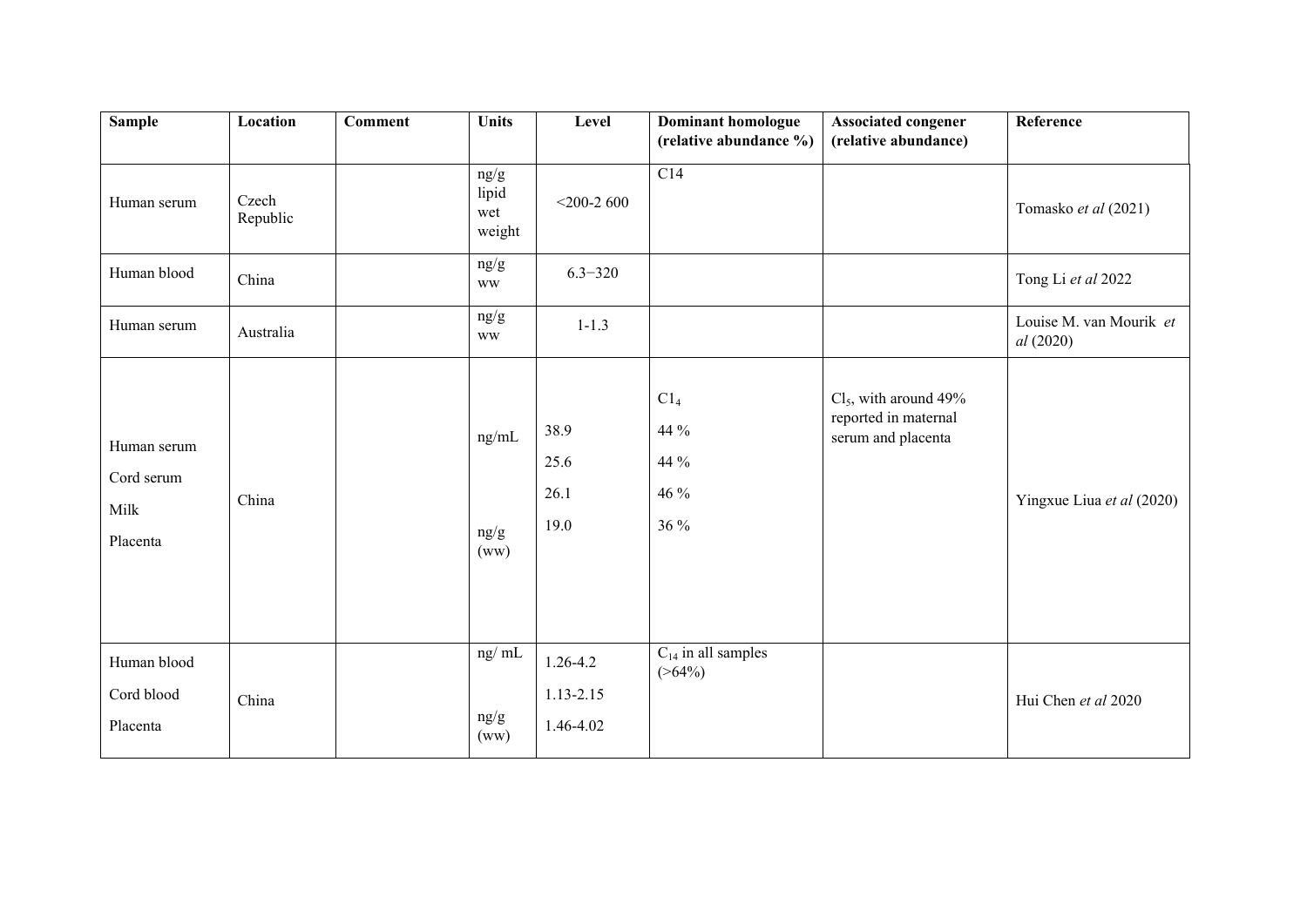| <b>Sample</b>           | Location     | <b>Comment</b>                                                                                                                                              | <b>Units</b>            | Level                                                                                                             | <b>Dominant homologue</b> | <b>Associated congener</b>               | Reference               |
|-------------------------|--------------|-------------------------------------------------------------------------------------------------------------------------------------------------------------|-------------------------|-------------------------------------------------------------------------------------------------------------------|---------------------------|------------------------------------------|-------------------------|
|                         |              |                                                                                                                                                             |                         |                                                                                                                   | (relative abundance %)    | (relative abundance)                     |                         |
| Human hair and<br>nails | China        |                                                                                                                                                             | ng/g<br>dry<br>weight   | Hair<br>16.9-893<br>Nails<br>61.0-47                                                                              |                           |                                          | Xu Han et al (2021)     |
| <b>Baby Food</b>        | Germany      | MCCPs could<br>only be quantified<br>in two samples                                                                                                         | ng/g<br>lipids          | 26 and 32                                                                                                         |                           |                                          | Kratschmer et al (2021) |
| <b>Baby Food</b>        | 22 countries | dry cereal and<br>porridge samples<br>showed the<br>highest MCCPs<br>$(C14 C16-7)$ and<br>pentadecanes<br>$(C15 Cl6-7)$ were<br>the most dominant<br>MCCPs. | ng/g                    | 2.3                                                                                                               |                           |                                          | Perkons et al (2022)    |
| <b>Baby Food</b>        | China        |                                                                                                                                                             | ng/g<br>fresh<br>weight | skimmed milk,<br>1.67-3.45<br>whole milk<br>3.04-20.9<br>pure cereal<br>$1.21 - 8$<br>pure cereal<br>1.21-8.24.24 | $C_{14}$ (27 %)           | $Cl_{6-8}$ (no abundance<br>information) | Xu Han et al (2021)     |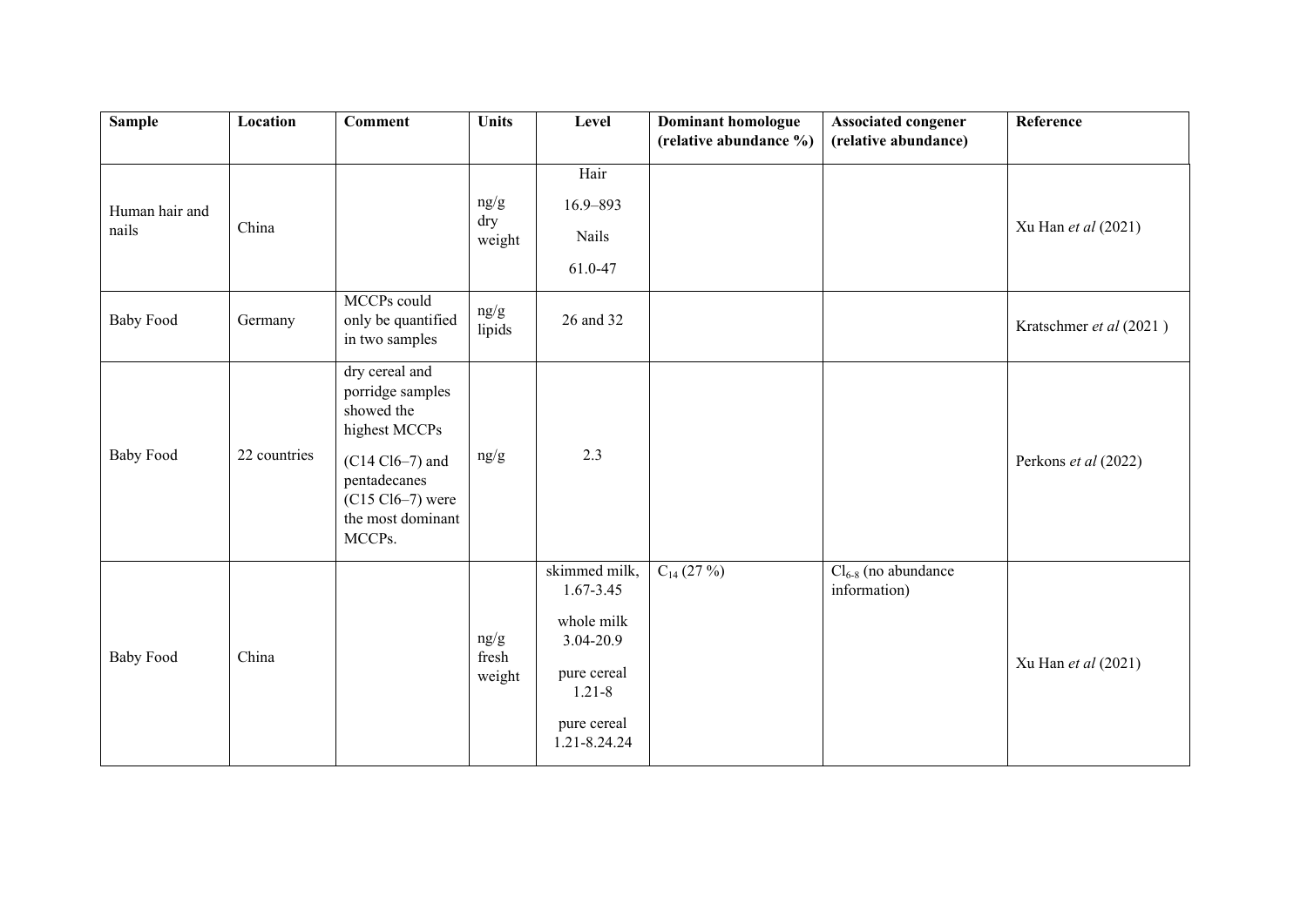| <b>Sample</b>                               | Location            | <b>Comment</b>                                              | <b>Units</b>               | Level                        | <b>Dominant homologue</b><br>(relative abundance %) | <b>Associated congener</b><br>(relative abundance) | Reference                |  |
|---------------------------------------------|---------------------|-------------------------------------------------------------|----------------------------|------------------------------|-----------------------------------------------------|----------------------------------------------------|--------------------------|--|
|                                             |                     |                                                             |                            | meat puree<br>1.24-5.41      |                                                     |                                                    |                          |  |
|                                             |                     |                                                             |                            | vegetable<br>puree 0.53-1.2  |                                                     |                                                    |                          |  |
|                                             |                     |                                                             |                            | fruit puree<br>$0.53 - 3.31$ |                                                     |                                                    |                          |  |
|                                             | 19 Chinese          | 1 710 cereal                                                | $\mu g/kg$                 |                              | $C_{14}$ (67%)                                      | $Cl_6(26\%)$                                       |                          |  |
| Cereal                                      | provinces           | samples giving 19<br>pooled samples                         | <b>WW</b>                  | Mean: 213                    | $C_{15}(15%)$                                       | $Cl_7(33\%)$                                       | Wang et al. (2019)       |  |
|                                             | 19 Chinese          | 1 710 legume                                                | $\mu g/kg$                 |                              | $C_{14}$ (54%)                                      | $Cl_6(27%)$                                        |                          |  |
| Legume                                      | provinces           | samples giving 19<br>pooled samples                         | <b>WW</b>                  | Mean: 184                    | $C_{15}(20\%)$                                      | $Cl_7(27%)$                                        | Wang et al. (2019)       |  |
| Margarine<br>containing fish<br>oil         |                     |                                                             | $\mu$ g/kg<br>$\mathbf{w}$ | 28                           |                                                     |                                                    | Greenpeace (1995)        |  |
| Pork                                        |                     |                                                             | $\mu g/kg$<br>$\mathbf{w}$ | 11                           |                                                     |                                                    | Greenpeace (1995)        |  |
| Cow's milk                                  |                     |                                                             | $\mu g/kg$<br>$\mathbf{w}$ | 16                           |                                                     |                                                    | Greenpeace (1995)        |  |
| Salmon (caught<br>for human<br>consumption) | Southern<br>Germany | 2014 - 2017, 122<br>farmed and 11<br>wild salmon<br>samples | $\mu g/kg$<br><b>WW</b>    | $1.1 - 79$                   | $C_{14}$ > $C_{15}$ > $C_{16}$ > $C_{17}$           |                                                    | Krätschmer et al. (2019) |  |
| Cows' milk                                  | Lancaster,<br>UK    |                                                             | $\mu g/kg$<br>$\mathbf{w}$ | 63                           |                                                     |                                                    | Thomas and Jones (2002)  |  |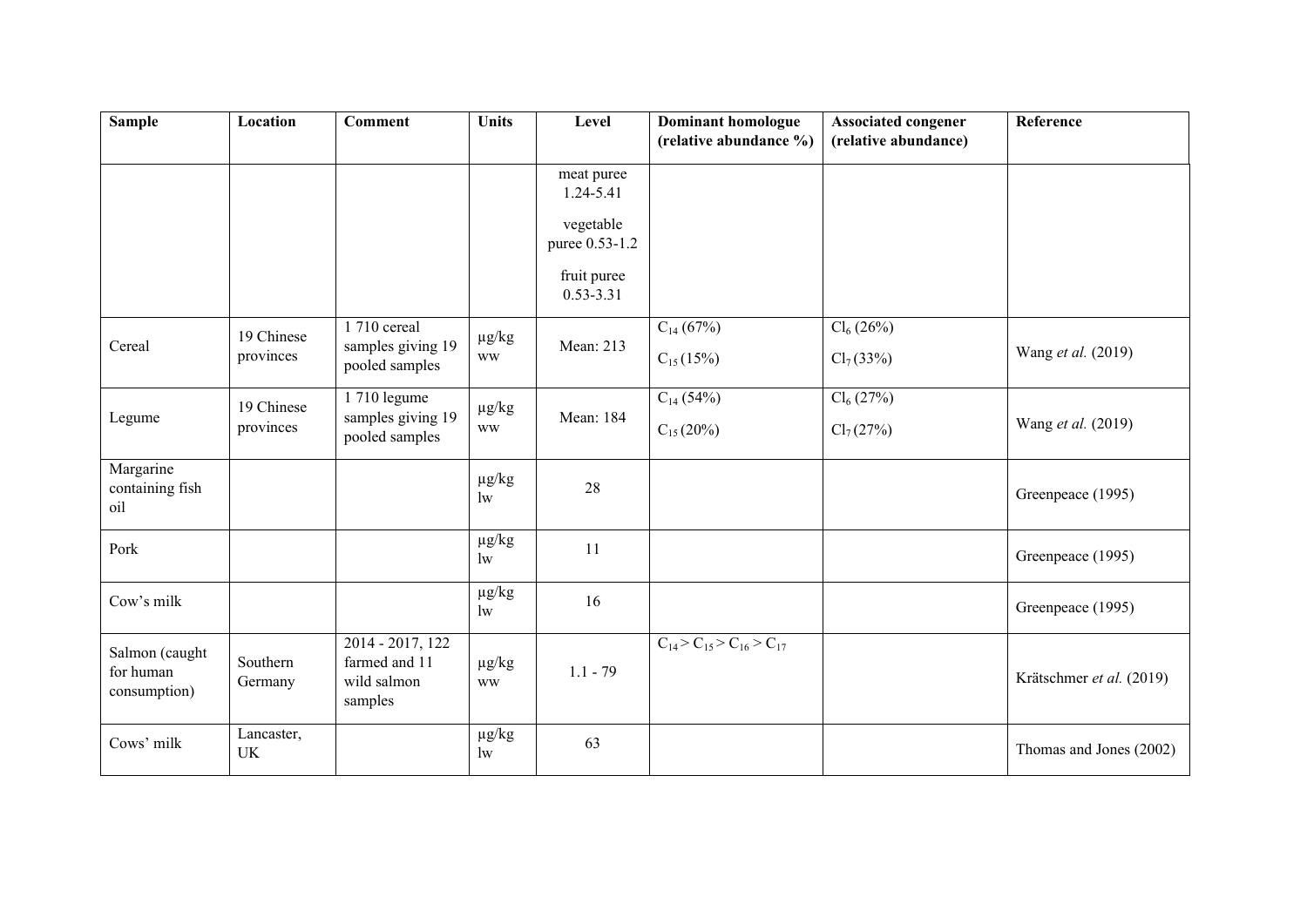| <b>Sample</b>                     | Location          | <b>Comment</b>                                      | <b>Units</b>               | Level        | Dominant homologue<br>(relative abundance %) | <b>Associated congener</b><br>(relative abundance) | Reference                        |
|-----------------------------------|-------------------|-----------------------------------------------------|----------------------------|--------------|----------------------------------------------|----------------------------------------------------|----------------------------------|
| <b>Butter</b>                     | Denmark           |                                                     | $\mu g/kg$<br>$\mathbf{w}$ | 11           |                                              |                                                    | Thomas and Jones (2002)          |
| <b>Butter</b>                     | Wales             |                                                     | $\mu g/kg$<br>$\rm lw$     | 8.8          |                                              |                                                    | Thomas and Jones (2002)          |
| <b>Butter</b>                     | Ireland           |                                                     | $\mu g/kg$<br>$\mathbf{w}$ | 52           |                                              |                                                    | Thomas and Jones (2002)          |
| Dairy products                    | United<br>Kingdom | Mean<br>$concentration -$<br>relates to $C_{10-20}$ | $\mu$ g/kg                 | 300          |                                              |                                                    | Campbell and McConnell<br>(1980) |
| Vegetable oils<br>and derivatives | United<br>Kingdom | Mean<br>$concentration -$<br>relates to $C_{10-20}$ | $\mu$ g/kg                 | 150          |                                              |                                                    | Campbell and McConnell<br>(1980) |
| Fruit and<br>vegetables           | United<br>Kingdom | Mean<br>concentration-<br>relates to $C_{10-20}$    | $\mu$ g/kg                 | 5            |                                              |                                                    | Campbell and McConnell<br>(1980) |
| Beverages                         | United<br>Kingdom | Mean<br>$concentration -$<br>relates to $C_{10-20}$ | $\mu$ g/kg                 | not detected |                                              |                                                    | Campbell and McConnell<br>(1980) |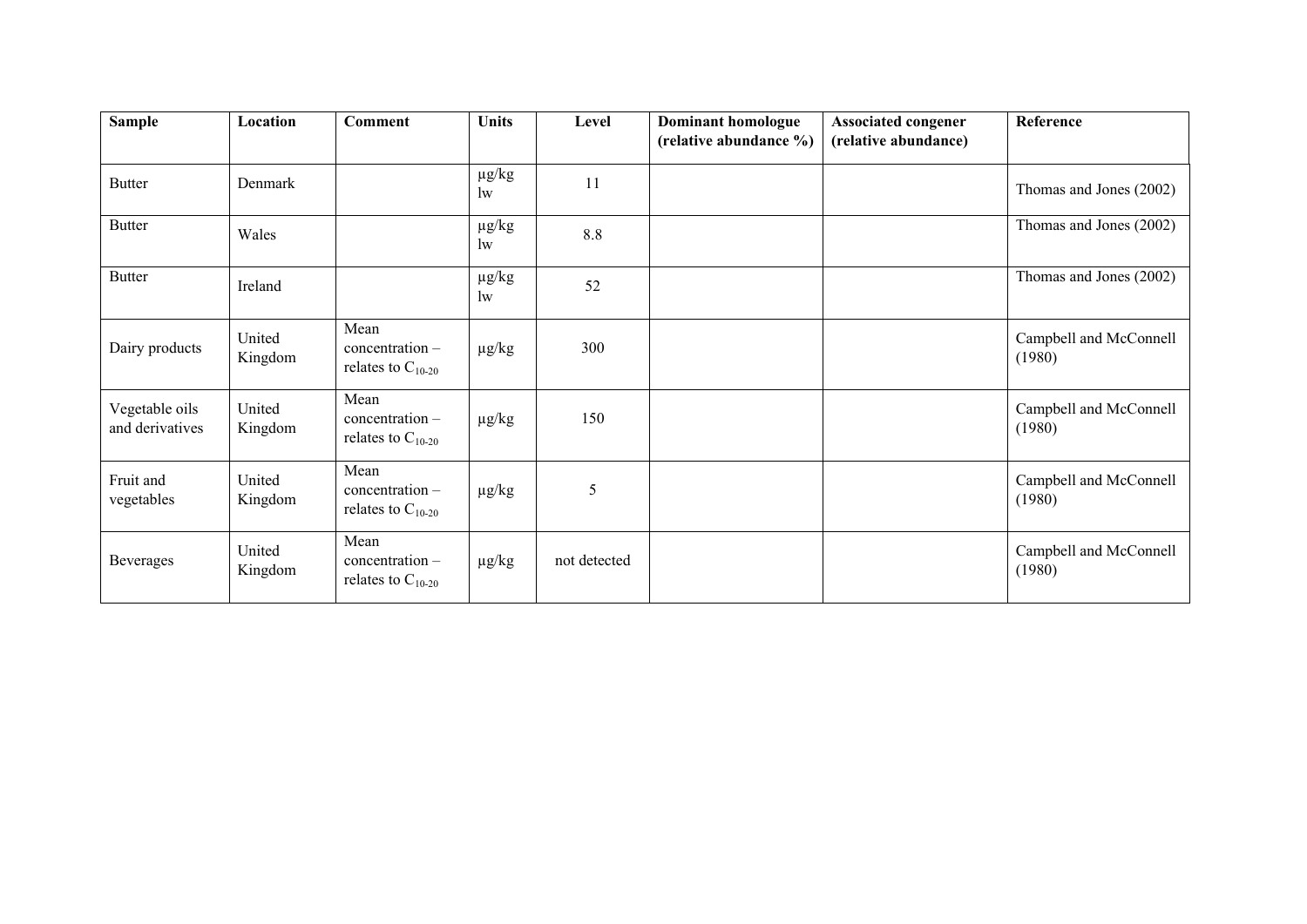## **Table 25: Summary of levels of "MCCPs" in sediment and soil**

| Location                                                  | Year/   | <b>Units</b>  | Concentration | <b>Dominant homologue</b><br>(carbon chain) (relative | <b>Associated congener</b><br>(chlorination) (relative | Reference                                                   |
|-----------------------------------------------------------|---------|---------------|---------------|-------------------------------------------------------|--------------------------------------------------------|-------------------------------------------------------------|
|                                                           | Comment |               |               | abundance %)                                          | abundance)                                             |                                                             |
| River Lech,<br>upstream from<br>chlorinated paraffin      | 1987    | $\mu$ g/kg dw | 2200          |                                                       |                                                        | Unpublished (1987)<br>[reference no longer<br>attributable] |
| production plant                                          | 1994    | $\mu$ g/kg dw | <10           |                                                       |                                                        | Ballschmiter (1994)                                         |
| River Lech,<br>downstream from<br>chlorinated paraffin    | 1987    | $\mu$ g/kg dw | 1700          |                                                       |                                                        | Unpublished (1987)<br>[reference no longer<br>attributable] |
| production plant                                          | 1994    | $\mu$ g/kg dw | 325           |                                                       |                                                        | Ballschmiter (1994)                                         |
| Bodensee (middle)<br>$-0$ to 5 cm depth                   | 1994    | $\mu$ g/kg dw | 70            |                                                       |                                                        | Ballschmiter (1994)                                         |
| River Rhein (141<br>km) at Rheinfelden                    | 1994    | $\mu$ g/kg dw | 60            |                                                       |                                                        | Ballschmiter (1994)                                         |
| River Rhein (152<br>km) at<br>Rheinfelden, upper<br>layer | 1994    | $\mu$ g/kg dw | 140           |                                                       |                                                        | Ballschmiter (1994)                                         |
| River Rhein (152<br>km) at<br>Rheinfelden, lower<br>layer | 1994    | $\mu$ g/kg dw | 85            |                                                       |                                                        | Ballschmiter (1994)                                         |
| River Rhein (853.8<br>km), near German-<br>Dutch border   | 1994    | $\mu$ g/kg dw | 205           |                                                       |                                                        | Ballschmiter (1994)                                         |
| River Rhein (863.8<br>km), near German-<br>Dutch border   | 1994    | $\mu$ g/kg dw | 145           |                                                       |                                                        | Ballschmiter (1994)                                         |
| River Main (16.2<br>km)                                   | 1994    | $\mu$ g/kg dw | 260           |                                                       |                                                        | Ballschmiter (1994)                                         |
| River Main (at<br>Griesheim)                              | 1994    | $\mu$ g/kg dw | 190           |                                                       |                                                        | Ballschmiter (1994)                                         |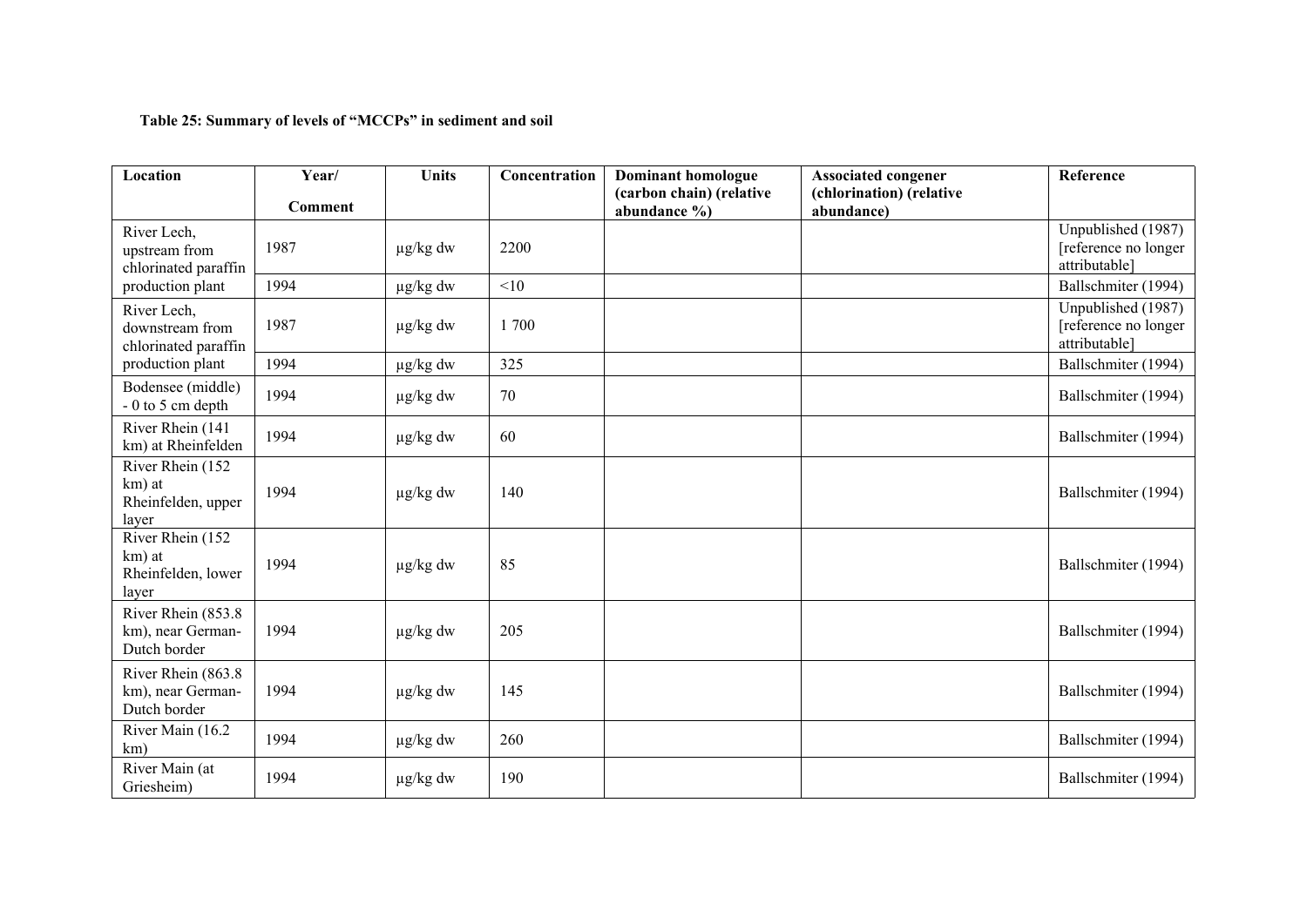| Location                                                                | Year/                  | <b>Units</b>  | Concentration | <b>Dominant homologue</b>                    | <b>Associated congener</b>             | Reference                        |
|-------------------------------------------------------------------------|------------------------|---------------|---------------|----------------------------------------------|----------------------------------------|----------------------------------|
|                                                                         | <b>Comment</b>         |               |               | (carbon chain) (relative<br>abundance $\%$ ) | (chlorination) (relative<br>abundance) |                                  |
| River Main (55<br>km)                                                   | 1994                   | $\mu$ g/kg dw | 160           |                                              |                                        | Ballschmiter (1994)              |
| Outer Alster,<br>Hamburg                                                | 1994                   | $\mu$ g/kg dw | 370           |                                              |                                        | Ballschmiter (1994)              |
| River Elbe,<br>Hamburg (610 km)                                         | 1994                   | µg/kg dw      | 130           |                                              |                                        | Ballschmiter (1994)              |
| River Elbe,<br>Hamburg (629.9<br>km)                                    | 1994                   | $\mu$ g/kg dw | 230           |                                              |                                        | Ballschmiter (1994)              |
| River Danube,<br>downstream of the<br>confluence with the<br>River Lech |                        | $\mu$ g/kg dw | 1800          |                                              |                                        | <b>BUA</b> (1992)                |
| Irish Sea: Site a                                                       | Relates to $C_{10-20}$ | $\mu g/kg$    | 100           |                                              |                                        | Campbell and<br>McConnell (1980) |
| Irish Sea: Site b                                                       | Relates to $C_{10-20}$ | $\mu g/kg$    | not detected  |                                              |                                        | Campbell and<br>McConnell (1980) |
| Irish Sea: Site c                                                       | Relates to $C_{10-20}$ | $\mu$ g/kg    | not measured  |                                              |                                        | Campbell and<br>McConnell (1980) |
| Irish Sea: Site d                                                       | Relates to $C_{10-20}$ | $\mu$ g/kg    | 100           |                                              |                                        | Campbell and<br>McConnell (1980) |
| Irish Sea: Site e                                                       | Relates to $C_{10-20}$ | $\mu$ g/kg    | not detected  |                                              |                                        | Campbell and<br>McConnell (1980) |
| Irish Sea: Site f                                                       | Relates to $C_{10-20}$ | $\mu g/kg$    | not detected  |                                              |                                        | Campbell and<br>McConnell (1980) |
| <b>Barmouth Harbour</b>                                                 | Relates to $C_{10-20}$ | $\mu$ g/kg    | 500           |                                              |                                        | Campbell and<br>McConnell (1980) |
| Menai Straights<br>(Caernarvon)                                         | Relates to $C_{10-20}$ | $\mu$ g/kg    | not detected  |                                              |                                        | Campbell and<br>McConnell (1980) |
| Tremadoc Bay<br>(Llandanwg)                                             | Relates to $C_{10-20}$ | $\mu g/kg$    | not detected  |                                              |                                        | Campbell and<br>McConnell (1980) |
| North Minch:<br>Ardmair                                                 | Relates to $C_{10-20}$ | $\mu$ g/kg    | not detected  |                                              |                                        | Campbell and<br>McConnell (1980) |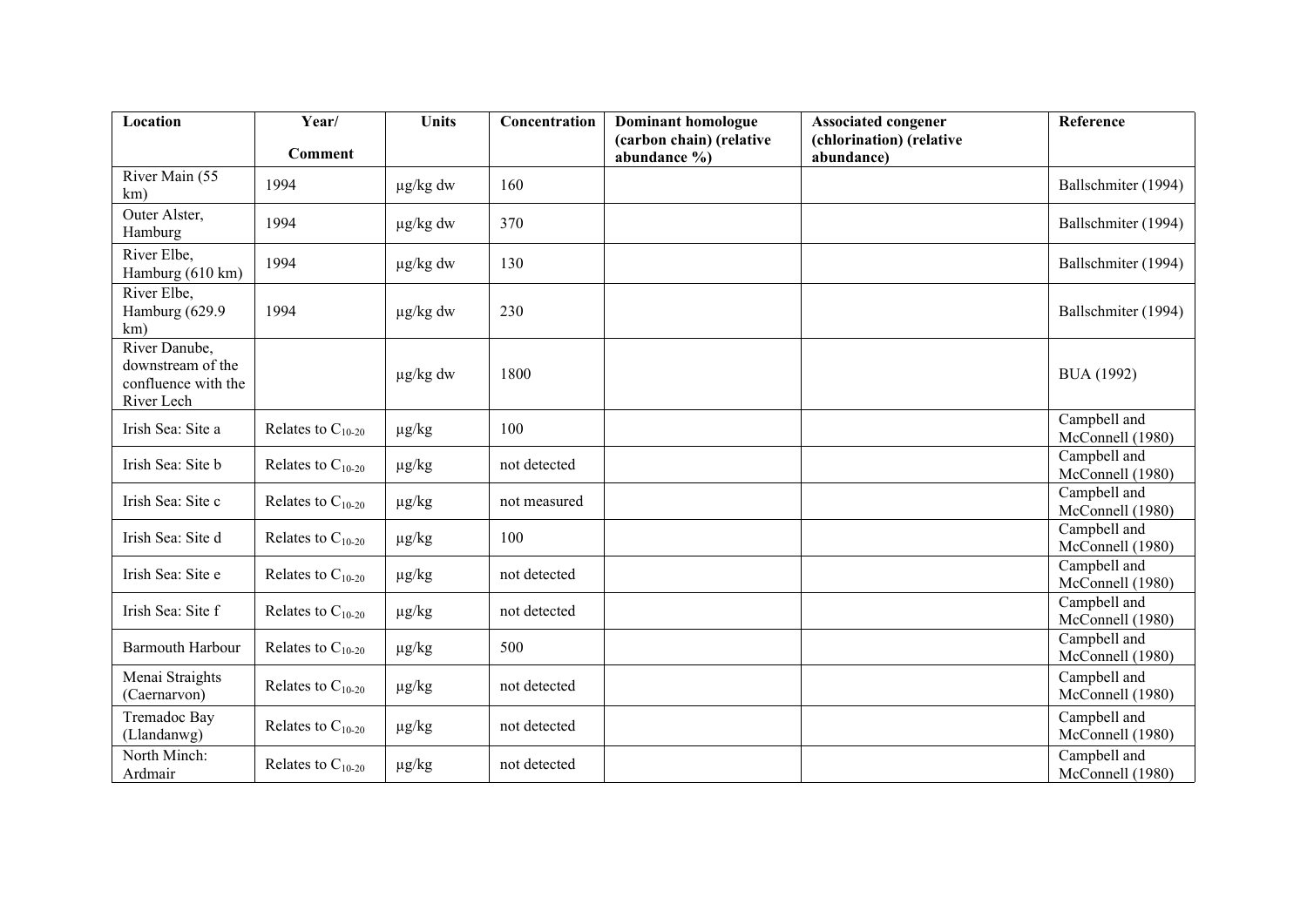| Location                                                   | Year/                  | <b>Units</b> | Concentration | <b>Dominant homologue</b>                    | <b>Associated congener</b>             | Reference                        |
|------------------------------------------------------------|------------------------|--------------|---------------|----------------------------------------------|----------------------------------------|----------------------------------|
|                                                            | <b>Comment</b>         |              |               | (carbon chain) (relative<br>abundance $\%$ ) | (chlorination) (relative<br>abundance) |                                  |
| North Minch: Port<br>Bùn á Ghlinne                         | Relates to $C_{10-20}$ | $\mu$ g/kg   | not detected  |                                              |                                        | Campbell and<br>McConnell (1980) |
| North Minch: Port<br>of Ness                               | Relates to $C_{10-20}$ | $\mu$ g/kg   | not detected  |                                              |                                        | Campbell and<br>McConnell (1980) |
| Goile Chròic<br>(Lewis)                                    | Relates to $C_{10-20}$ | $\mu$ g/kg   | not detected  |                                              |                                        | Campbell and<br>McConnell (1980) |
| Sound of Taransay<br>(Harris)                              | Relates to $C_{10-20}$ | $\mu g/kg$   | not detected  |                                              |                                        | Campbell and<br>McConnell (1980) |
| Sound of Arisaig                                           | Relates to $C_{10-20}$ | $\mu$ g/kg   | not detected  |                                              |                                        | Campbell and<br>McConnell (1980) |
| North Sea: N55°<br>5.7' W1º 9.3'                           | Relates to $C_{10-20}$ | $\mu$ g/kg   | not detected  |                                              |                                        | Campbell and<br>McConnell (1980) |
| North Sea: N57 <sup>o</sup><br>26.2' W1 <sup>o</sup> 17.0' | Relates to $C_{10-20}$ | $\mu$ g/kg   | not detected  |                                              |                                        | Campbell and<br>McConnell (1980) |
| North Sea: N57 <sup>o</sup><br>56.5' W1° 22.0'             | Relates to $C_{10-20}$ | $\mu$ g/kg   | 50            |                                              |                                        | Campbell and<br>McConnell (1980) |
| River Banwy,<br>Llangadfan                                 | Relates to $C_{10-20}$ | $\mu g/kg$   | not detected  |                                              |                                        | Campbell and<br>McConnell (1980) |
| River Lea, Batford                                         | Relates to $C_{10-20}$ | $\mu g/kg$   | 1 000         |                                              |                                        | Campbell and<br>McConnell (1980) |
| River Clwyd,<br>Ruthin                                     | Relates to $C_{10-20}$ | $\mu$ g/kg   | not detected  |                                              |                                        | Campbell and<br>McConnell (1980) |
| River Dee, Corwen                                          | Relates to $C_{10-20}$ | $\mu g/kg$   | 300           |                                              |                                        | Campbell and<br>McConnell (1980) |
| River Wnion,<br>Merioneth                                  | Relates to $C_{10-20}$ | $\mu$ g/kg   | not detected  |                                              |                                        | Campbell and<br>McConnell (1980) |
| Five drinking water<br>reservoirs,<br>Manchester area      | Relates to $C_{10-20}$ | $\mu$ g/kg   | not detected  |                                              |                                        | Campbell and<br>McConnell (1980) |
| River Aire, Leeds                                          | Relates to $C_{10-20}$ | $\mu$ g/kg   | 10 000        |                                              |                                        | Campbell and<br>McConnell (1980) |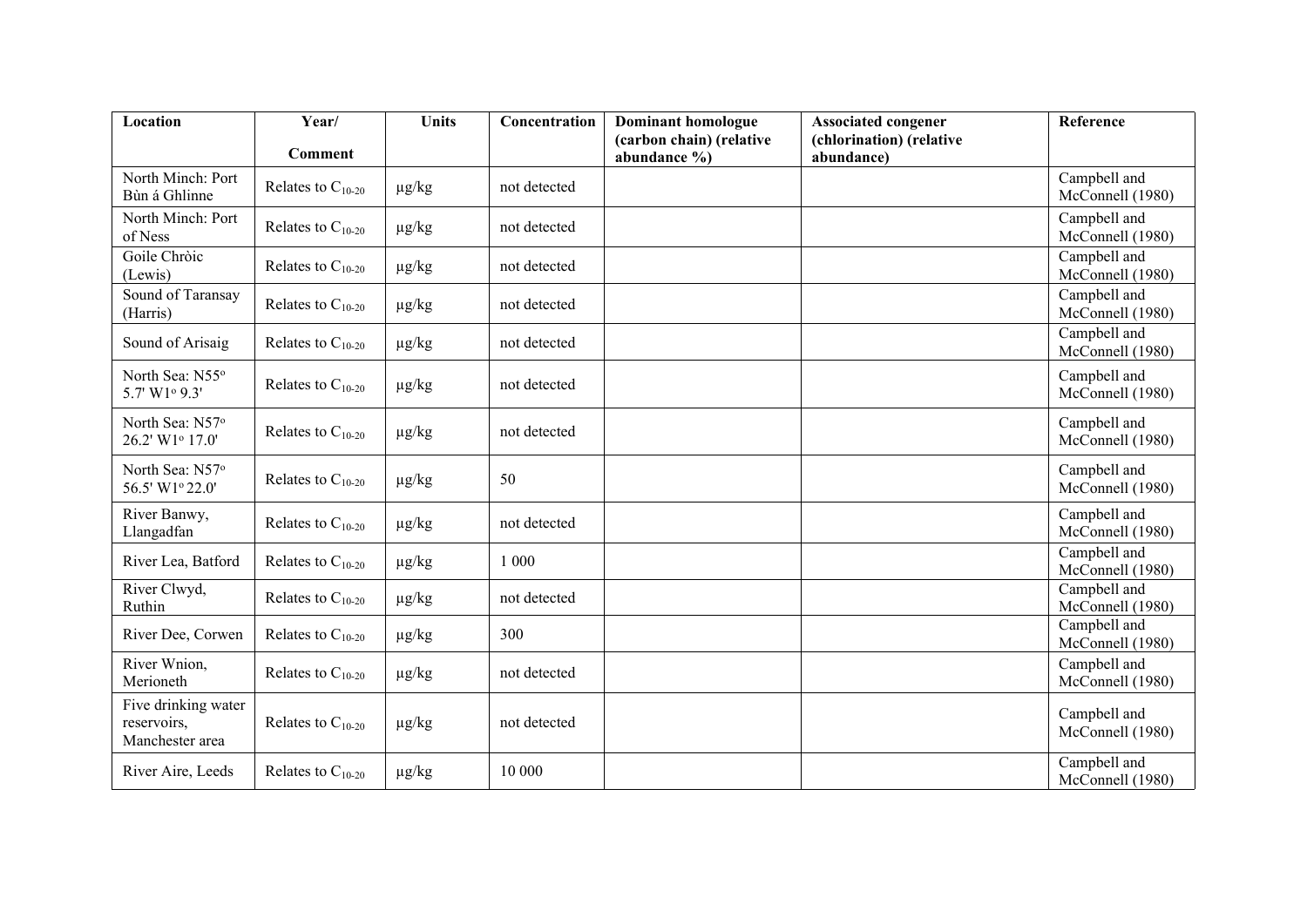| Location                                  | Year/                  | <b>Units</b> | Concentration          | <b>Dominant homologue</b>                | <b>Associated congener</b>             | Reference                        |
|-------------------------------------------|------------------------|--------------|------------------------|------------------------------------------|----------------------------------------|----------------------------------|
|                                           | <b>Comment</b>         |              |                        | (carbon chain) (relative<br>abundance %) | (chlorination) (relative<br>abundance) |                                  |
| River Ouse, Goole                         | Relates to $C_{10-20}$ | $\mu$ g/kg   | 2 0 0 0                |                                          |                                        | Campbell and<br>McConnell (1980) |
| River Trent, West<br>Bromwich             | Relates to $C_{10-20}$ | $\mu$ g/kg   | 6 0 0 0                |                                          |                                        | Campbell and<br>McConnell (1980) |
| River Trent,<br>Walton-upon-Trent         | Relates to $C_{10-20}$ | $\mu$ g/kg   | 1 000                  |                                          |                                        | Campbell and<br>McConnell (1980) |
| River Trent,<br>Swarkestone               | Relates to $C_{10-20}$ | $\mu g/kg$   | 14 000                 |                                          |                                        | Campbell and<br>McConnell (1980) |
| River Trent,<br>Newark                    | Relates to $C_{10-20}$ | $\mu$ g/kg   | 8 0 0 0                |                                          |                                        | Campbell and<br>McConnell (1980) |
| River Trent,<br>Gainsborough              | Relates to $C_{10-20}$ | $\mu$ g/kg   | 3 000                  |                                          |                                        | Campbell and<br>McConnell (1980) |
| Humber Estuary,<br>Hull                   | Relates to $C_{10-20}$ | $\mu$ g/kg   | 2 0 0 0                |                                          |                                        | Campbell and<br>McConnell (1980) |
| Humber Estuary,<br><b>Stone Creek</b>     | Relates to $C_{10-20}$ | $\mu$ g/kg   | 2 0 0 0                |                                          |                                        | Campbell and<br>McConnell (1980) |
| Mersey Estuary,<br>New Brighton           | Relates to $C_{10-20}$ | $\mu$ g/kg   | 3 000                  |                                          |                                        | Campbell and<br>McConnell (1980) |
| Mersey Estuary,<br>Liverpool Pier<br>Head | Relates to $C_{10-20}$ | $\mu$ g/kg   | 8 0 0 0                |                                          |                                        | Campbell and<br>McConnell (1980) |
| River Thames,<br>Sanford                  | Relates to $C_{10-20}$ | $\mu g/kg$   | 1 000                  |                                          |                                        | Campbell and<br>McConnell (1980) |
| Wyre Estuary                              | Relates to $C_{10-20}$ | $\mu$ g/kg   | not detected -<br>1600 |                                          |                                        | Campbell and<br>McConnell (1980) |
| Mersey Estuary, 14<br>sediment samples    | Relates to $C_{10-20}$ | $\mu g/kg$   | not detected           |                                          |                                        | Campbell and<br>McConnell (1980) |
| River Tees, Low<br>Dinsdale               | Relates to $C_{10-20}$ | $\mu$ g/kg   | 300                    |                                          |                                        | Campbell and<br>McConnell (1980) |
| River Tees, North<br>Gare breakwater      | Relates to $C_{10-20}$ | $\mu$ g/kg   | 50                     |                                          |                                        | Campbell and<br>McConnell (1980) |
| River Tees,<br>Middlesbrough              | Relates to $C_{10-20}$ | $\mu g/kg$   | 15 000                 |                                          |                                        | Campbell and<br>McConnell (1980) |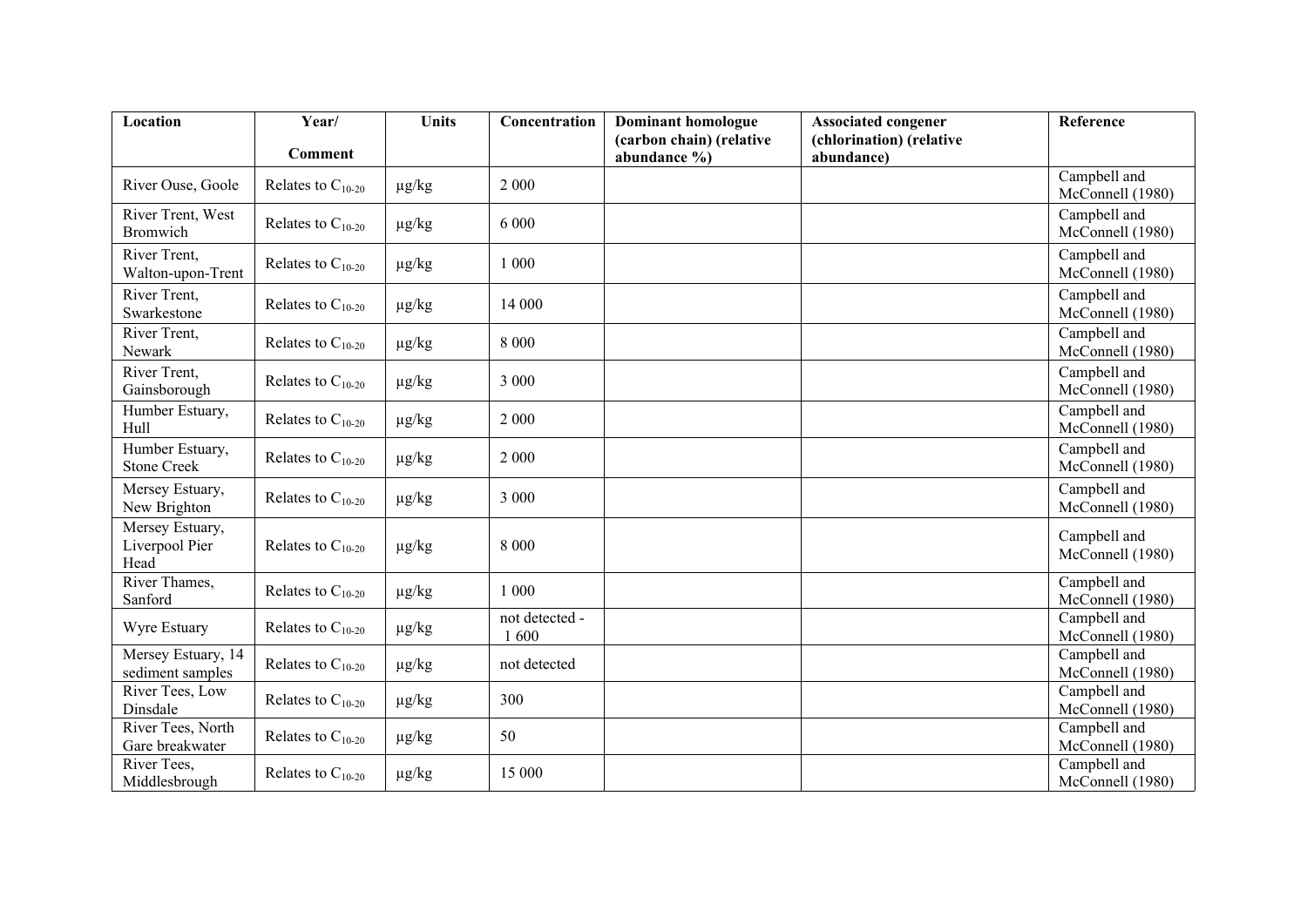| Location                                                                                            | Year/                                                                                                                               | <b>Units</b>  | Concentration | <b>Dominant homologue</b><br>(carbon chain) (relative | <b>Associated congener</b><br>(chlorination) (relative | Reference                             |
|-----------------------------------------------------------------------------------------------------|-------------------------------------------------------------------------------------------------------------------------------------|---------------|---------------|-------------------------------------------------------|--------------------------------------------------------|---------------------------------------|
|                                                                                                     | Comment                                                                                                                             |               |               | abundance $\%$ )                                      | abundance)                                             |                                       |
| Japan                                                                                               | $1979 - no$<br>information on<br>type                                                                                               | $\mu g/kg$    | $600 - 10000$ |                                                       |                                                        | Environment<br>Agency Japan<br>(1991) |
| Japan                                                                                               | $1980 - no$<br>information on<br>type                                                                                               | $\mu$ g/kg    | $500 - 8500$  |                                                       |                                                        | Environment<br>Agency Japan<br>(1991) |
| Downstream of<br>production site, US                                                                |                                                                                                                                     | $\mu$ g/kg dw | $6.8 - 8.2$   |                                                       |                                                        | Murray et al.<br>(1987a and 1987b)    |
| Rotterdam harbour<br>mud                                                                            |                                                                                                                                     | $\mu g/kg$    | $7 - 10$      |                                                       |                                                        | Greenpeace (1995)                     |
| Hamburg harbour<br>mud                                                                              |                                                                                                                                     | $\mu g/kg$    | 8             |                                                       |                                                        | Greenpeace (1995)                     |
| Mud flats, Kaiser<br>Wilhelm Koog                                                                   |                                                                                                                                     | $\mu g/kg$    | 98            |                                                       |                                                        | Greenpeace (1995)                     |
| Mud flats, Den<br>Helder                                                                            |                                                                                                                                     | $\mu g/kg$    | 3             |                                                       |                                                        | Greenpeace (1995)                     |
| St. Lawrence<br>River, Canada,<br>downstream of a<br>chlorinated paraffin<br>manufacturing<br>plant |                                                                                                                                     | $\mu$ g/kg dw | $<$ 3 500     |                                                       |                                                        | Tomy et al. (1998)                    |
| Industrial areas of<br>the UK                                                                       | A total of 77<br>samples from<br>1998. Highest<br>concentration,<br>downstream of a<br>lubricant<br>blending/metal<br>working site. | $\mu g/kg$ dw | 65 000        |                                                       |                                                        | Cefas (1999)                          |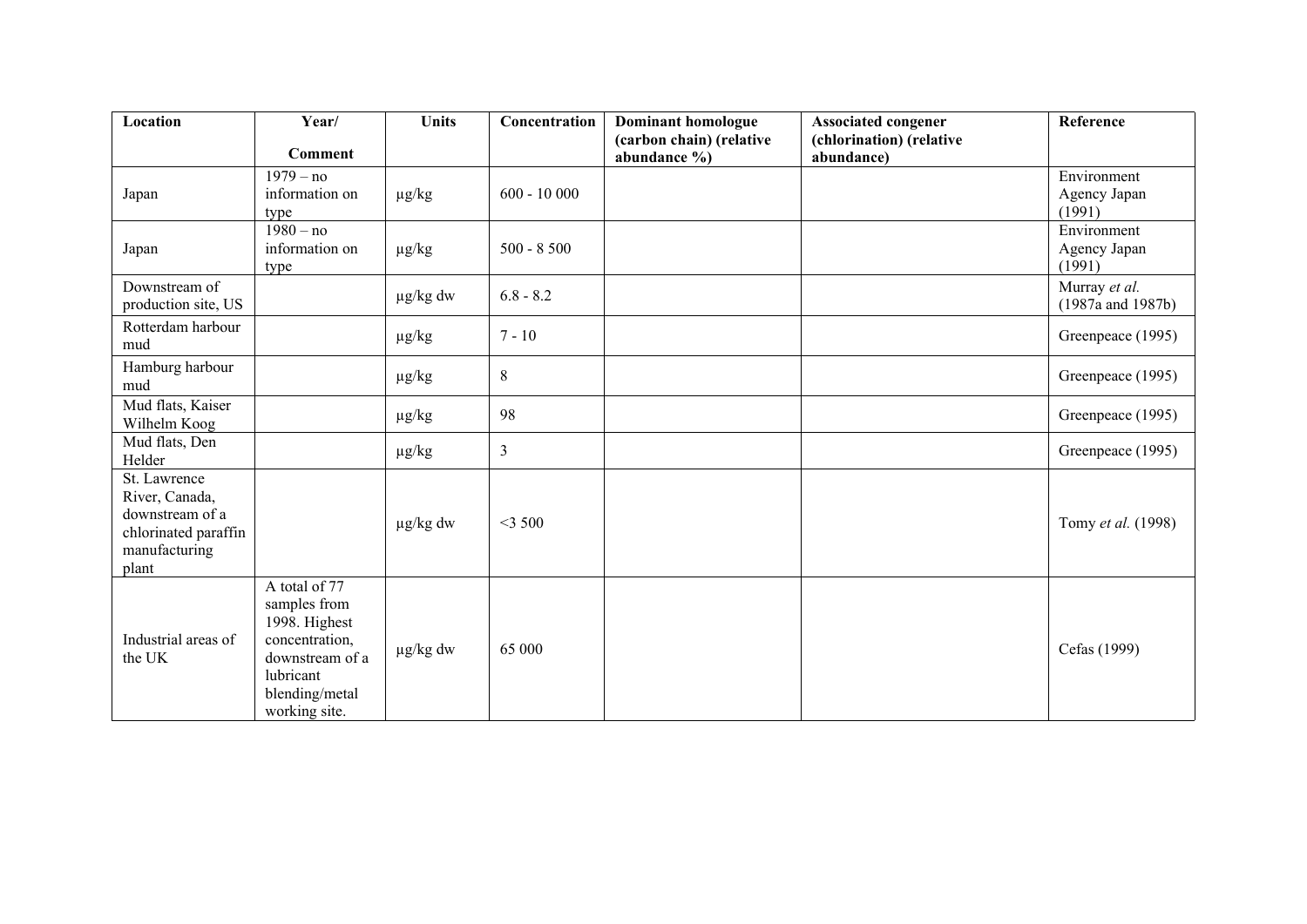| Location                      | Year/                                                                                             | <b>Units</b>  | Concentration | <b>Dominant homologue</b>                | <b>Associated congener</b>             | Reference        |
|-------------------------------|---------------------------------------------------------------------------------------------------|---------------|---------------|------------------------------------------|----------------------------------------|------------------|
|                               | <b>Comment</b>                                                                                    |               |               | (carbon chain) (relative<br>abundance %) | (chlorination) (relative<br>abundance) |                  |
| Mersey and Seine<br>estuaries | Mean levels of<br>total CPs -<br>predominantly<br>LCCPs (only<br>traces of<br>"MCCPs"<br>present) | $\mu$ g/kg dw | 10.5          |                                          |                                        | van Zeijl (1997) |
| Schelde estuary               | Mean levels of<br>total CPs -<br>predominantly<br>LCCPs (only<br>traces of<br>"MCCPs"<br>present) | $\mu$ g/kg dw | 5.5           |                                          |                                        | van Zeijl (1997) |
| Liffey River<br>estuary       | Mean levels of<br>total CPs -<br>predominantly<br>LCCPs (only<br>traces of<br>"MCCPs"<br>present) | $\mu$ g/kg dw | 4.8           |                                          |                                        | van Zeijl (1997) |
| Forth estuary                 | Mean levels of<br>total CPs -<br>predominantly<br>LCCPs (only<br>traces of<br>"MCCPs"<br>present) | $\mu$ g/kg dw | 3.3           |                                          |                                        | van Zeijl (1997) |
| Humber estuary                | Mean levels of<br>total CPs -<br>predominantly<br>LCCPs (only<br>traces of<br>"MCCPs"<br>present) | $\mu$ g/kg dw | 1.2           |                                          |                                        | van Zeijl (1997) |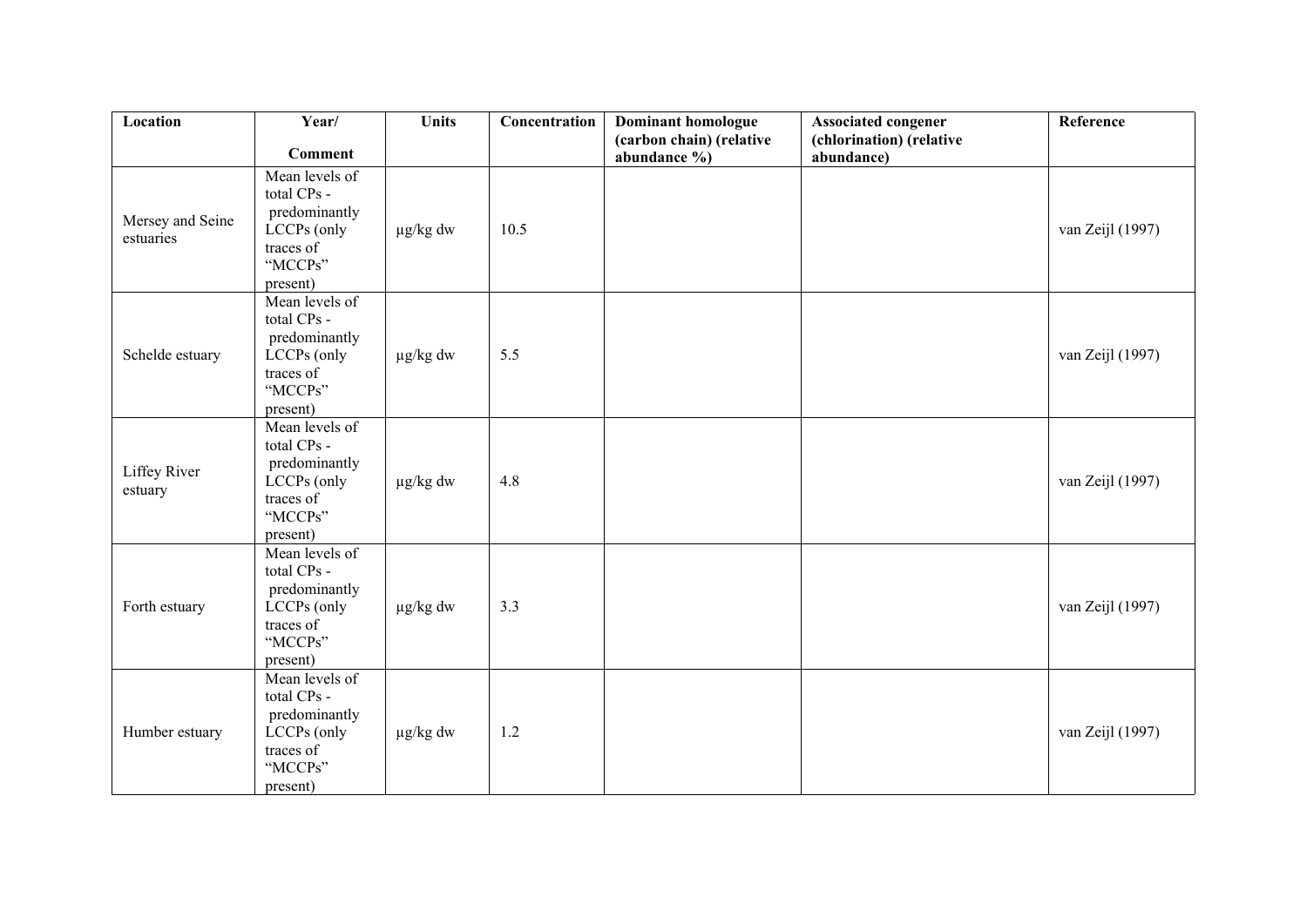| Location                                                             | Year/          | <b>Units</b>  | Concentration | <b>Dominant homologue</b>                    | <b>Associated congener</b>             | Reference                   |
|----------------------------------------------------------------------|----------------|---------------|---------------|----------------------------------------------|----------------------------------------|-----------------------------|
|                                                                      | <b>Comment</b> |               |               | (carbon chain) (relative<br>abundance $\%$ ) | (chlorination) (relative<br>abundance) |                             |
| Sediment core,<br>Lake St. Francois,<br>St. Lawrence River           | 1972           | $\mu$ g/kg dw | 1 200         |                                              |                                        | Muir et al. (2002)          |
| Sediment core,<br>Lake St. Francois,<br>St. Lawrence River           | 1976           | $\mu$ g/kg dw | 1 000         |                                              |                                        | Muir et al. (2002)          |
| Sediment core,<br>Lake St. Francois,<br>St. Lawrence River           | 1981           | $\mu$ g/kg dw | 700           |                                              |                                        | Muir et al. (2002)          |
| Sediment core,<br>Lake St. Francois,<br>St. Lawrence River           | 1986           | $\mu$ g/kg dw | 750           |                                              |                                        | Muir et al. (2002)          |
| Sediment core,<br>Lake St. Francois,<br>St. Lawrence River           | 1990           | $\mu$ g/kg dw | 400           |                                              |                                        | Muir et al. (2002)          |
| Sediment core,<br>Lake St. Francois,<br>St. Lawrence River           | 1995           | $\mu$ g/kg dw | 700           |                                              |                                        | Muir et al. (2002)          |
| Lake Zürich                                                          |                | $\mu$ g/kg    | 5             |                                              |                                        | Schmid and Müller<br>(1985) |
| Close to<br>chlorinated paraffin<br>manufacturing site,<br>Australia | Sample I       | $\mu$ g/kg dw | 1 1 0 8       |                                              |                                        | Kemmlein et al.<br>(2002)   |
| Close to<br>chlorinated paraffin<br>manufacturing site,<br>Australia | Sample II      | $\mu$ g/kg dw | 1 1 6 8       |                                              |                                        | Kemmlein et al.<br>(2002)   |
| Close to<br>chlorinated paraffin<br>manufacturing site,<br>Australia | Sample II      | $\mu$ g/kg dw | 3 1 0 8       |                                              |                                        | Kemmlein et al.<br>(2002)   |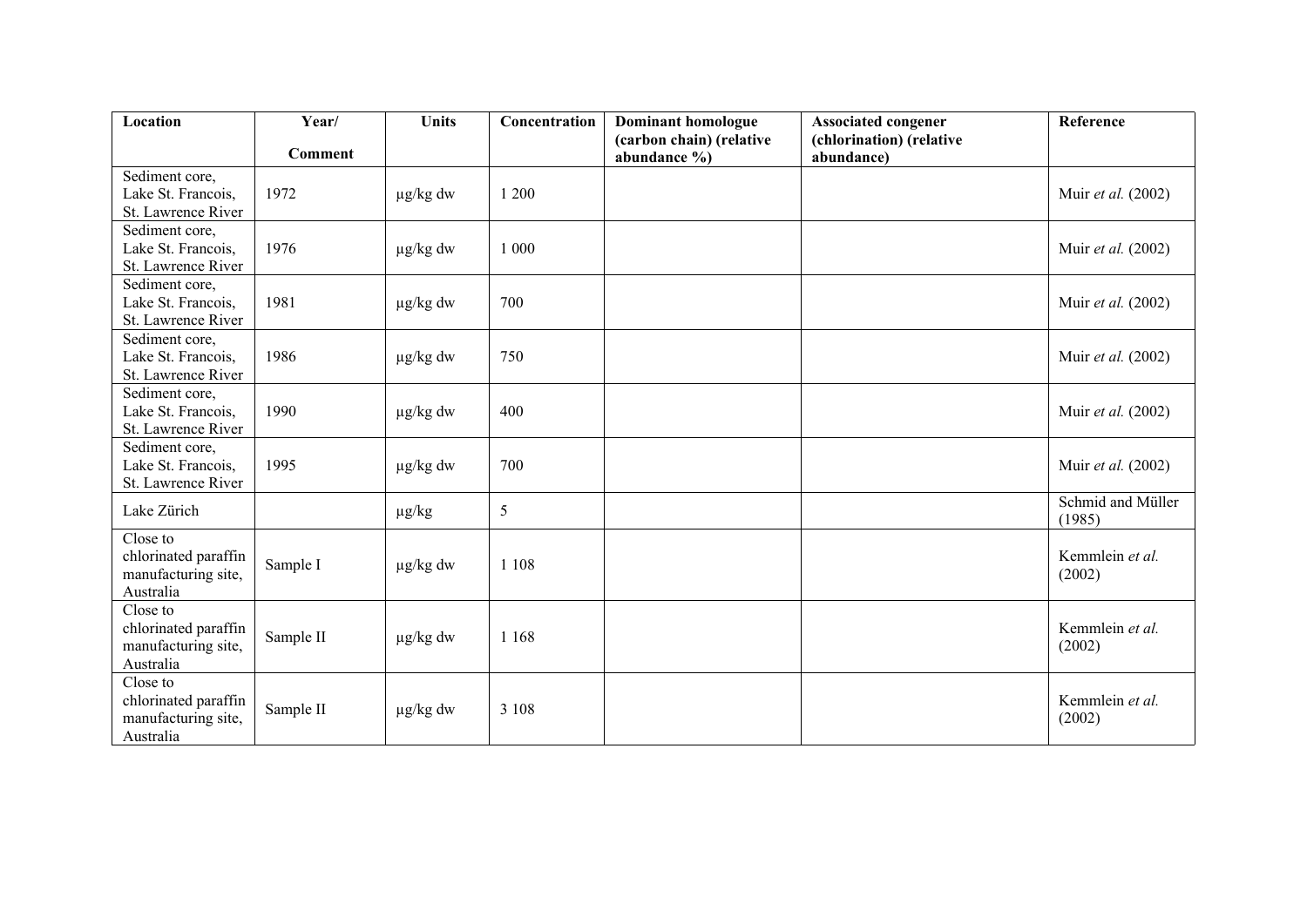| Location                                                             | Year/                                                              | <b>Units</b>  | Concentration | <b>Dominant homologue</b>                | <b>Associated congener</b>             | Reference                   |
|----------------------------------------------------------------------|--------------------------------------------------------------------|---------------|---------------|------------------------------------------|----------------------------------------|-----------------------------|
|                                                                      | <b>Comment</b>                                                     |               |               | (carbon chain) (relative<br>abundance %) | (chlorination) (relative<br>abundance) |                             |
| Close to<br>chlorinated paraffin<br>manufacturing site,<br>Australia | Sample IV                                                          | $\mu$ g/kg dw | 16 403        |                                          |                                        | Kemmlein et al.<br>(2002)   |
| Lake Thun,<br>Switzerland                                            | Sediment core,<br>surface layer<br>corresponding to<br>around 2004 | $\mu$ g/kg dw | 26            |                                          |                                        | Iozza et al. $(2008)$       |
| Czech Republic                                                       | Highest<br>concentration                                           | $\mu$ g/kg    | 5 5 7 5       |                                          |                                        | Pribylová et al.<br>(2006)  |
| North and Baltic<br>Sea                                              | Sample 1 (relates<br>to $C_{14-15}$ CPs)                           | $\mu$ g/kg dw | 87            |                                          |                                        | Hüttig and Oehme,<br>(2006) |
| North and Baltic<br>Sea                                              | Sample 2 (MCCP<br>relates to $C_{14-15}$<br>CPs)                   | $\mu$ g/kg dw | 48            |                                          |                                        | Hüttig and Oehme,<br>(2006) |
| North and Baltic<br>Sea                                              | Sample 3 (MCCP<br>relates to $C_{14-15}$<br>CPs)                   | $\mu g/kg$ dw | 34            |                                          |                                        | Hüttig and Oehme,<br>(2006) |
| North and Baltic<br>Sea                                              | Sample 4 (MCCP<br>relates to $C_{14}$ .<br>15CPs                   | $\mu$ g/kg dw | 149           |                                          |                                        | Hüttig and Oehme,<br>(2006) |
| North and Baltic<br>Sea                                              | Sample 5 (MCCP<br>relates to $C_{14-15}$<br>CPs)                   | $\mu$ g/kg dw | 23            |                                          |                                        | Hüttig and Oehme,<br>(2006) |
| North and Baltic<br>Sea                                              | Sample 6 (MCCP<br>relates to $C_{14-15}$<br>CPs)                   | $\mu$ g/kg dw | 43            |                                          |                                        | Hüttig and Oehme,<br>(2006) |
| North and Baltic<br>Sea                                              | Sample 7 (MCCP<br>relates to $C_{14-15}$<br>$CPs$ )                | $\mu$ g/kg dw | 85            |                                          |                                        | Hüttig and Oehme,<br>(2006) |
| North and Baltic<br>Sea                                              | Sample 8 (MCCP<br>relates to $C_{14-15}$<br>CPs)                   | $\mu$ g/kg dw | $72\,$        |                                          |                                        | Hüttig and Oehme,<br>(2006) |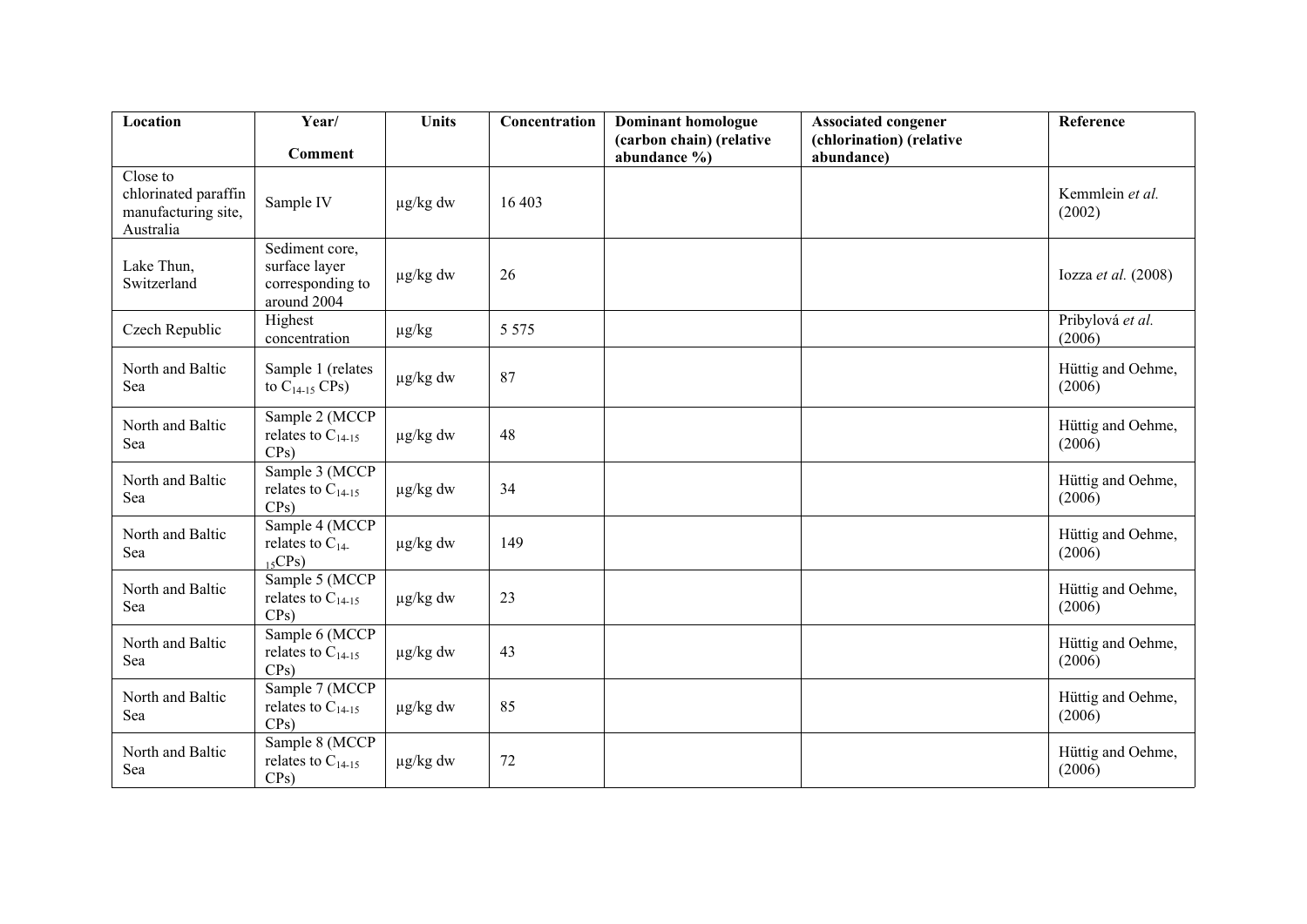| Location                                                                                                            | Year/                                                                                   | <b>Units</b>  | Concentration | <b>Dominant homologue</b>                    | <b>Associated congener</b>             | Reference                   |
|---------------------------------------------------------------------------------------------------------------------|-----------------------------------------------------------------------------------------|---------------|---------------|----------------------------------------------|----------------------------------------|-----------------------------|
|                                                                                                                     | Comment                                                                                 |               |               | (carbon chain) (relative<br>abundance $\%$ ) | (chlorination) (relative<br>abundance) |                             |
| North and Baltic<br>Sea                                                                                             | Sample 9 (MCCP<br>relates to $C_{14-15}$<br>$CPs$ )                                     | $\mu$ g/kg dw | 39            |                                              |                                        | Hüttig and Oehme,<br>(2006) |
| North and Baltic<br>Sea                                                                                             | Sample 10<br>(MCCP relates to<br>$C_{14-15}$ CPs)                                       | $\mu$ g/kg dw | 22            |                                              |                                        | Hüttig and Oehme,<br>(2006) |
| North and Baltic<br>Sea                                                                                             | Sample 11<br>(MCCP relates to<br>$C_{14-15 \text{ CPs}}$                                | $\mu$ g/kg dw | 33            |                                              |                                        | Hüttig and Oehme,<br>(2006) |
| North and Baltic<br>Sea                                                                                             | Highest<br>concentration -<br>relates to<br>SCCP+MCCP<br>(MCCP/SCCP<br>ratio 1.7 - 2.4) | $\mu$ g/kg dw | 499           |                                              |                                        | Hüttig and Oehme,<br>(2005) |
| Firth of Clyde,<br>Scotland                                                                                         | "MCCPs"<br>detected but not<br>quantified                                               |               | detected      |                                              |                                        | Hussy et al. (2012)         |
| Sediments from<br>Norway                                                                                            | Twenty<br>sediments<br>analysed                                                         | $\mu$ g/kg dw | $50 - 3240$   |                                              |                                        | Petersen et al.<br>(2006)   |
| Pearl River Delta,<br>South China                                                                                   | Range                                                                                   | $\mu$ g/kg dw | 880 to 38 000 |                                              |                                        | Chen et al. (2011)          |
| Pearl River Delta,<br>South China. Pond<br>sediments in the<br>vicinity of an<br>electronic waste<br>recycling area | Mean                                                                                    | $\mu$ g/kg dw | 21 000        |                                              |                                        | Chen et al. (2011)          |
| Pearl River Delta,<br>South China. River<br>sediments from<br>industrialised areas.                                 | Mean                                                                                    | $\mu$ g/kg dw | 3 900         |                                              |                                        | Chen et al. (2011)          |
| Yellow River,<br>China                                                                                              | 2018 (mean,<br>normal season)                                                           | ng/g          | 35            |                                              |                                        | Li et al. (2018a)           |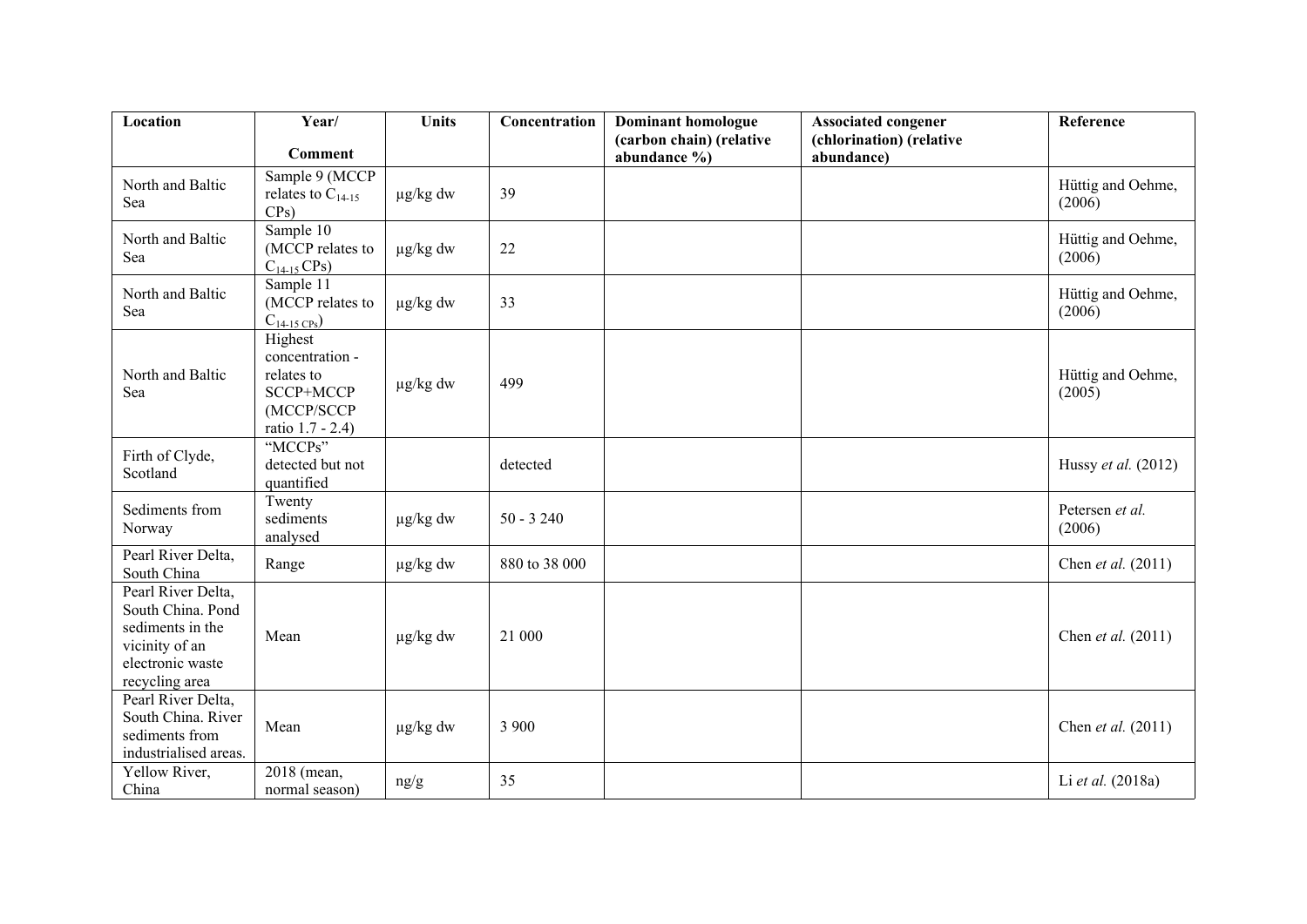| Location                                                            | Year/                                                                                | <b>Units</b> | Concentration                       | Dominant homologue                                                           | <b>Associated congener</b>                                                                                                                                                                          | Reference                 |
|---------------------------------------------------------------------|--------------------------------------------------------------------------------------|--------------|-------------------------------------|------------------------------------------------------------------------------|-----------------------------------------------------------------------------------------------------------------------------------------------------------------------------------------------------|---------------------------|
|                                                                     | <b>Comment</b>                                                                       |              |                                     | (carbon chain) (relative<br>abundance $\%$ )                                 | (chlorination) (relative<br>abundance)                                                                                                                                                              |                           |
| Yellow River,<br>China                                              | 2018 (mean, wet<br>season)                                                           | ng/g         | 89                                  |                                                                              |                                                                                                                                                                                                     | Li et al. (2018a)         |
| Yellow River,<br>China                                              | 2018 (mean, dry<br>season)                                                           | ng/g         | 167                                 |                                                                              |                                                                                                                                                                                                     | Li et al. (2018a)         |
| Yellow River,<br>China                                              | 2016                                                                                 | ng/g dw      | $8.33 - 168$                        | $C_{14}$ (85.8-97.4%)                                                        | $Cl_{7-8}$ (65.6 – 87.6%)                                                                                                                                                                           | Qiao et al. (2016)        |
| Mid-lower reach of<br>the Yellow River<br>and tributaries,<br>China | 2014<br>$(n = 69)$<br>surface sediment<br>mean $\pm$ sd (min-<br>max)                | ng/g         | $97.1 \pm 227$<br>$(1.56 - 1.558)$  | $C_{14}$ (59.2%)<br>$C_{15}$ (20.3%)<br>$C_{16}$ (15.3%)<br>$C_{17}$ (5.26%) | $Cl_{6-7}$ (74% of congeners)<br>$Cl_7 > Cl_6 > Cl_8 > Cl_9 > Cl_{10}$<br>$Cl_7 > Cl_6 > Cl_9 > Cl_{10} > Cl_8$<br>$Cl_6 > Cl_7 > Cl_9 > Cl_8 > Cl_{10}$<br>$Cl_6 > Cl_7 > Cl_8 > Cl_9 > Cl_{10}$   | Li et al. (2018a)         |
| Mid-lower reach of<br>the Yellow River<br>and tributaries,<br>China | 2014<br>$(n = 68)$<br>suspended<br>particulate matter<br>mean $\pm$ sd (min-<br>max) | ng/g         | $2573 \pm 3250$<br>$(28.6 - 14428)$ | $C_{14}$ (63.5%)<br>$C_{15}$ (18.9%)<br>$C_{16}$ (11.9%)<br>$C_{17}$ (5.73%) | $Cl_{6-7}$ (76.7% of congeners)<br>$Cl_7 > Cl_6 > Cl_8 > Cl_9 > Cl_{10}$<br>$Cl_6 > Cl_7 > Cl_8 > Cl_9 > Cl_{10}$<br>$Cl_6 > Cl_7 > Cl_9 > Cl_8 > Cl_{10}$<br>$Cl_6 > Cl_8 > Cl_7 > Cl_9 > Cl_{10}$ | Li et al. (2018a)         |
| Pearl River Delta,<br>China                                         | 2017<br>$(n=16)$                                                                     | ng/g dw      | $1720 \pm 2050$<br>$102 - 6650$     | $C_{14}$ (66.8%)<br>$C_{15}$ (15.3%)<br>$C_{16}$ (9.2%)<br>$C_{17}$ (8.7%)   | $\overline{Cl_8 > Cl_7 > Cl_9 > Cl_{10} > Cl_6 > Cl_5}$<br>$Cl_8 > Cl_9 > Cl_7 > Cl_6 > Cl_{10} > Cl_5$<br>$Cl_8 > Cl_7 > Cl_6 > Cl_5 > Cl_9 > Cl_{10}$<br>$Cl_8 > Cl_6 > Cl_7 > Cl_5 > Cl_9$       | Zeng et al. (2017)        |
| Shenzhen, China                                                     | 2017<br>$(n=8)$                                                                      | ng/g dw      | $960 \pm 955$<br>$10.9 - 2500$      | $C_{14}$ (57.2%)<br>$C_{15}$ (19.6%)<br>$C_{16}$ (14.4%)<br>$C_{17}$ (10.8%) | $Cl_8 > Cl_7 > Cl_9 > Cl_{10} > Cl_6 > Cl_5$<br>$Cl_8 > Cl_7 > Cl_9 > Cl_6 > Cl_5 > Cl_{10}$<br>$Cl_7 > Cl_8 > Cl_5 > Cl_6 > Cl_9 > Cl_{10}$<br>$Cl_5 > Cl_6 > Cl_7 > Cl_5 > Cl_9$                  | Zeng <i>et al.</i> (2017) |
| Hong Kong, China                                                    | 2017<br>$(n=35)$                                                                     | ng/g dw      | $58.7 \pm 84.7$<br>$<$ LOD - 286    | $C_{14}$ (49.0%)<br>$C_{15}$ (24.9%)<br>$C_{16}$ (15.7%)<br>$C_{17}$ (10.4%) | $Cl_7 > Cl_8 > Cl_6 > Cl_9 > Cl_5 > Cl_{10}$<br>$Cl_7 > Cl_8 > Cl_6 > Cl_9 > Cl_5 > Cl_{10}$<br>$Cl_7 > Cl_8 > Cl_6 > Cl_9 > Cl_5$<br>$Cl_7 > Cl_8 > Cl_6 > Cl_9 > Cl_5$                            | Zeng et al. (2017)        |
| Tokyo Bay. Japan                                                    | 2017<br>$(n=8)$                                                                      | ng/g dw      | $19.2 \pm 17.2$<br>$3.2 - 56.8$     | $C_{14}$ (52.6%)<br>$C_{15}$ (28.1%)<br>$C_{16}$ (12.3%)<br>$C_{17}$ (7.0%)  | $Cl_7 > Cl_6 > Cl_8 > Cl_5 > Cl_9 > Cl_{10}$<br>$Cl_7 > Cl_8 > Cl_6 > Cl_5 > Cl_9$<br>$Cl_7 > Cl_5 > Cl_8 > Cl_9 > Cl_6$<br>$Cl_5 > Cl_7 > Cl_6 > Cl_8$                                             | Zeng et al. (2017)        |
| Hong Kong, China                                                    | 2004<br>sediment core                                                                | ng/g dw      | $<$ LOD - 20.3<br>(SY 2004)         |                                                                              |                                                                                                                                                                                                     | Zeng et al. (2017)        |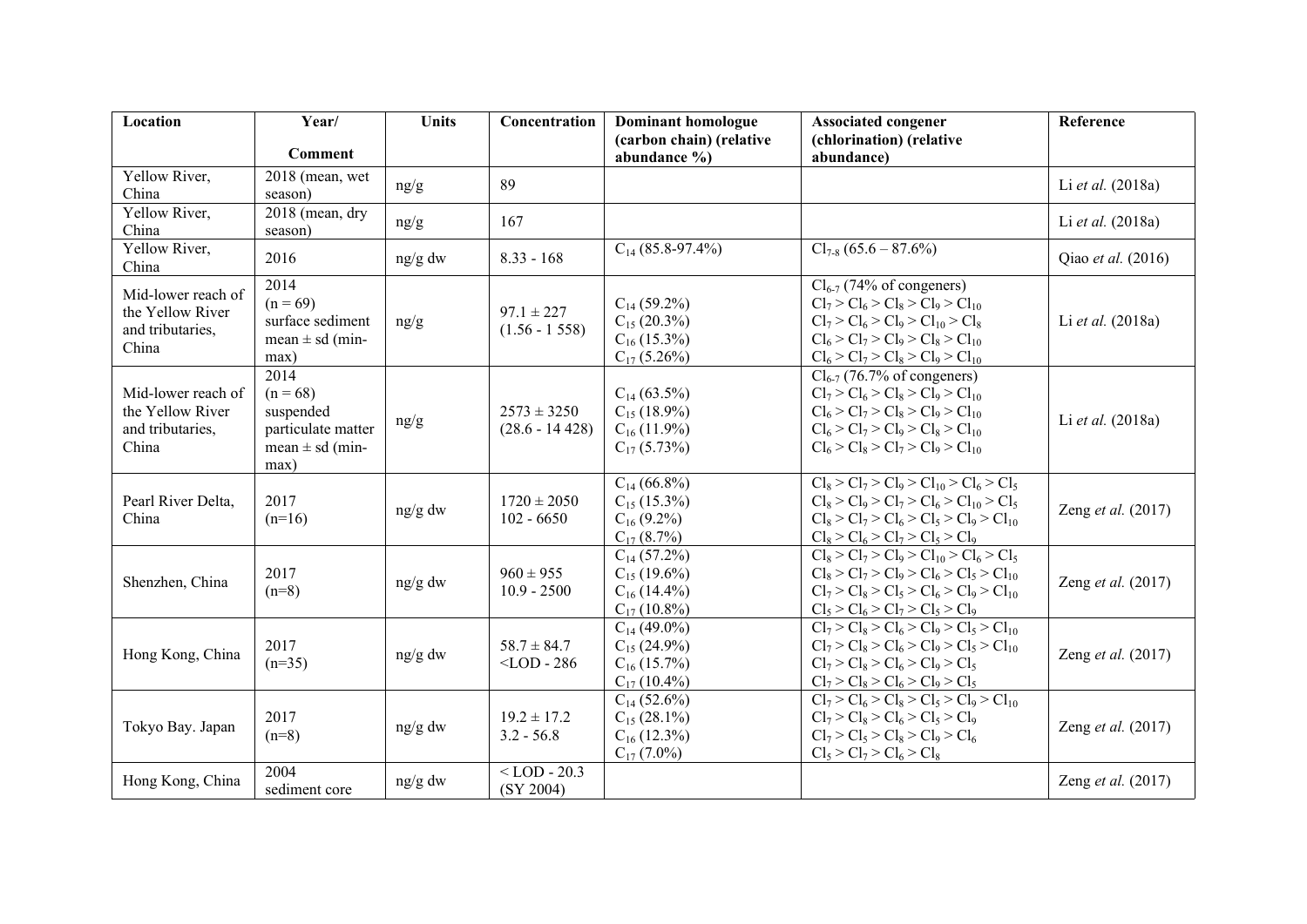| Location                               | Year/                                              | <b>Units</b> | Concentration                                                          | <b>Dominant homologue</b>                                                                                    | <b>Associated congener</b>             | Reference                 |
|----------------------------------------|----------------------------------------------------|--------------|------------------------------------------------------------------------|--------------------------------------------------------------------------------------------------------------|----------------------------------------|---------------------------|
|                                        | Comment                                            |              |                                                                        | (carbon chain) (relative<br>abundance $\%$ )                                                                 | (chlorination) (relative<br>abundance) |                           |
| Tokyo Bay. Japan                       | 2012<br>sediment core                              | ng/g dw      | 8.0 (SY 1959)<br>$-29.3$ (SY<br>2010) max -<br>61.3 (SY<br>1991)       |                                                                                                              |                                        | Zeng et al. (2017)        |
| Tokyo Bay. Japan                       | 2012<br>sediment core                              | ng/g dw      | 11.0(SY)<br>$1940 - 7.9$<br>(SY 2010) max<br>$-180(SY)$<br>1989)       |                                                                                                              |                                        | Zeng <i>et al.</i> (2017) |
| Laizhou Bay,<br>China                  | 2009<br>$(n = 26)$                                 | ng/g dw      | $6 - 63$                                                               | $C_{14}$ (69.6 ± 4.5%)<br>$C_{15}$ (17.5 ± 1.9%)<br>$C_{16}$ (8.1 $\pm$ 2.1%)<br>$C_{17}(4.9 \pm 1.5\%)$     | $Cl_{6-8}$                             | Pan <i>et al.</i> (2018)  |
| Rivers around<br>Laizhou Bay,<br>China | 2009<br>$(n = 14)$                                 | ng/g dw      | $1.8 - 3200$                                                           | $C_{14}$ (61.6 ± 11.1%)<br>$C_{15}$ (20.3 ± 4.4%)<br>$C_{16}$ (11.1 $\pm$ 4.7%)<br>$C_{17}$ (7.0 $\pm$ 3.3%) | $Cl_{6-8}$                             | Pan et al. (2018)         |
| Xiaoqing River,<br>China               | $2014(n=22)$<br>surface sediment<br>mean (min-max) | ng/g dw      | 6 0 20<br>$(130 - 27000)$                                              | $C_{14}$ (46.2%±6.3%)                                                                                        | $Cl_{7-8} > Cl_6 > Cl_9$               | Pan et al. (2021)         |
| Laizhou Bay,<br>China                  | $2014(n=22)$<br>surface sediment<br>mean (min-max) | ng/g dw      | 13<br>$(2.4 - 9.0)$                                                    | $C_{14}$ (46.2%±6.3%)                                                                                        | $Cl_{7-8} > Cl_6 > Cl_9$               | Pan et al. (2021)         |
| Inner Oslofjord,<br>Norway             | 2017                                               | mg/kg dw     | 0.14                                                                   |                                                                                                              |                                        | Ruus et al. (2018)        |
| Oslo, Norway                           | Soil                                               | ng/g dw      | $Mean = 183$<br>$Median = 193$<br>Minimum $= 57$<br>$Maximum =$<br>282 |                                                                                                              |                                        | Heimstad et al.<br>(2018) |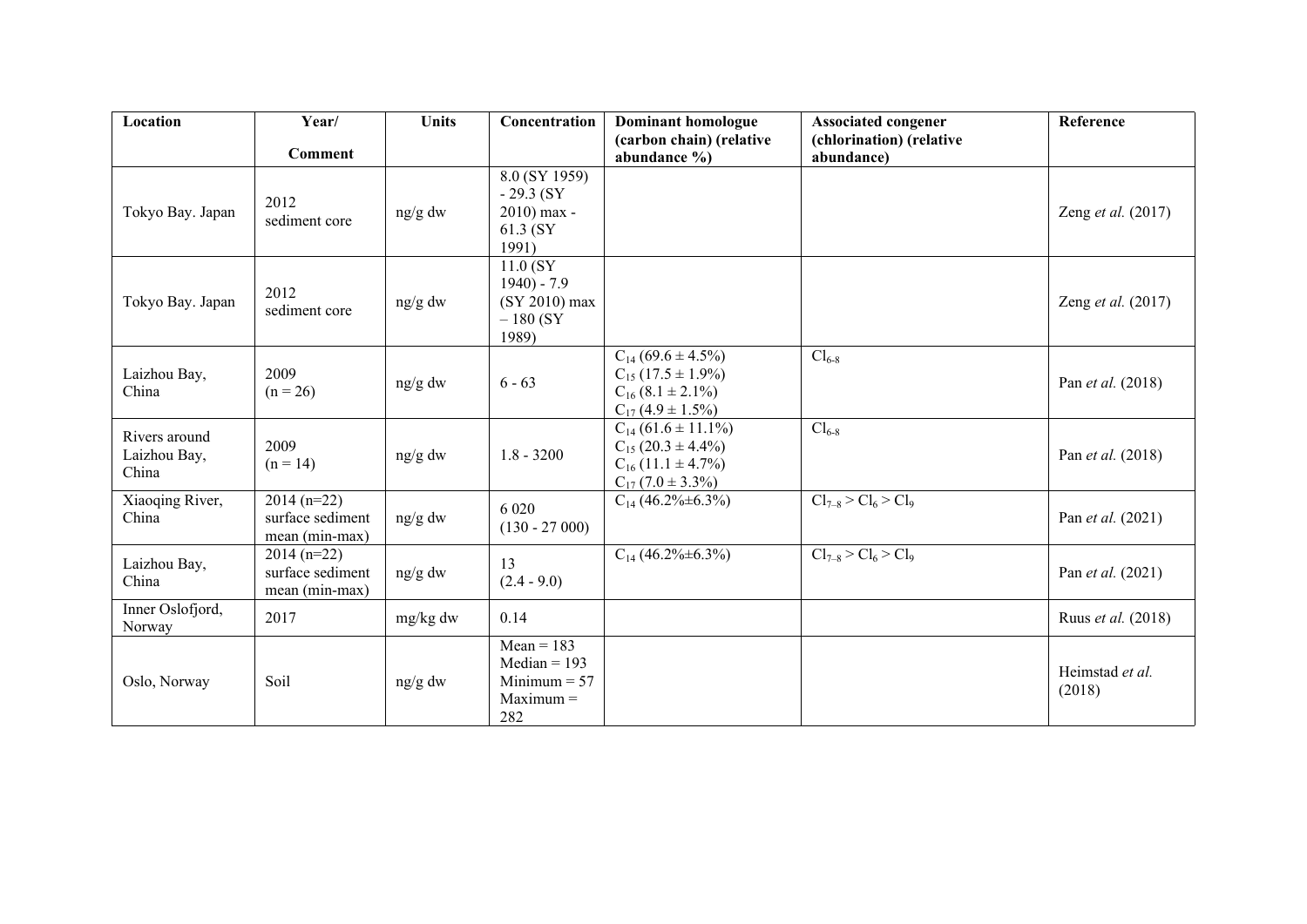| Location                        | Year/                                                                            | <b>Units</b> | Concentration                                                 | <b>Dominant homologue</b>                                                                                | <b>Associated congener</b>                                                                                | Reference             |
|---------------------------------|----------------------------------------------------------------------------------|--------------|---------------------------------------------------------------|----------------------------------------------------------------------------------------------------------|-----------------------------------------------------------------------------------------------------------|-----------------------|
|                                 | Comment                                                                          |              |                                                               | (carbon chain) (relative<br>abundance $\%$ )                                                             | (chlorination) (relative<br>abundance)                                                                    |                       |
| Chongming Island,<br>China      | Soil                                                                             | ng/g         | $Minimum =$<br>2.56<br>$Maximum =$<br>96.3<br>$Median = 7.32$ |                                                                                                          | a                                                                                                         | Sun et al. (2013).    |
| Jiaojiang River,<br>China       | Soil samples<br>within 5 km of<br>the e-waste<br>dismantling<br>centres          | ng/g dw      | 507 to<br>$4.40 \times 106$                                   | $C_{14}$ (50.8 - 70.7%)<br>$C_{15}$ (17.4 - 22.7%)<br>$C_{16}$ (7.32 - 14.2%)<br>$C_{17}$ (2.98 - 13.2%) | $Cl_{7-8}$ (43.4 - 71.0% of $\sum MCCPs$ )                                                                | Xu et al. (2019)      |
| Jiaojiang River,<br>China       | Sediment<br>samples from the<br>surrounding area                                 | ng/g dw      | $271 -$<br>$2.72 \times 104$                                  | $C_{14}$ (35.6 - 85.9%)<br>$C_{15}$ (9.6 - 26.8%)<br>$C_{16}$ (3.58 - 21.2%)<br>$C_{17}$ (0.97 - 18.4%)  | $Cl_{6-7}$ (47.0 - 69.5% of $\sum MCCPs$ )                                                                | Xu et al. (2019)      |
| Yangtze River,<br>China         | Sediments from<br>the middle<br>reaches of the<br>Yangtze River                  | ng/g dw      | Not detected to<br>14.6 ng/g dw                               | $C_{14}$ (57.3 – 88.8%)<br>$C_{15}$ (8.13 – 21.0%)<br>$C_{16}$ (1.52 – 14.6%)<br>$C_{17}$ (1.17 – 12.9%) | $Cl_{7-8}$ (44.6 – 79.2% of $\sum MCCPs$ )                                                                | Qiao et al. (2017)    |
| Yellow River,<br>China          | $(n=5)$<br>Sediment<br>samples from the<br>middle reaches of<br>the Yellow River | ng/g dw      | $20.5 - 93.7$                                                 | $C_{14}$ (87.0 – 93.4%)<br>$C_{15}$ (5.2 – 9.5%)<br>$C_{16}$ (1.0 – 2.5%)<br>$C_{17} (0.4 - 1.0\%)$      | $Cl_{7-8}$                                                                                                | Xia et al. (2016)     |
| Shanghai river<br>system, China | $2016(n=74)$<br>sediment<br>mean (min-max)                                       | ng/g         | 947<br>$(10.1 - 10)$<br>8000)                                 | $C_{14}Cl_{6-8}$                                                                                         | Two defined clusters of chlorination<br>identified:<br>$Cl_7$ and $Cl_8$ ; and $Cl_5$ , $Cl_6$ and $Cl_7$ | Wang et al. (2019)    |
| Lake Bosten, China              | 2014<br>surface sediment<br>$(min - max)$                                        | ng/g dw      | $35 - 76$                                                     | $C_{14}$ (44-55%)<br>$C_{15}$ (23-28%)<br>$C_{17}$ (9-17%)                                               | $Cl_7$ (24-33%) and $Cl_8$ (26-31%)                                                                       | Zhang et al. $(2019)$ |
| Lake Quinghai,<br>China         | 2014<br>surface sediment                                                         | ng/g dw      | 120                                                           | $C_{14}$ (44-55%)<br>$C_{15}$ (23-28%)<br>$C_{17}$ (9-17%)                                               | $Cl_7$ (24-33%) and $Cl_8$ (26-31%)                                                                       | Zhang et al. $(2019)$ |
| Lake Hongfeng,<br>China         | 2018<br>surface sediment<br>$(min - max)$                                        | ng/g dw      | $420 - 430$                                                   | $C_{14}$ (44-55%)<br>$C_{15}$ (23-28%)<br>$C_{17}$ (9-17%)                                               | $Cl_7$ (24-33%) and $Cl_8$ (26-31%)                                                                       | Zhang et al. (2019)   |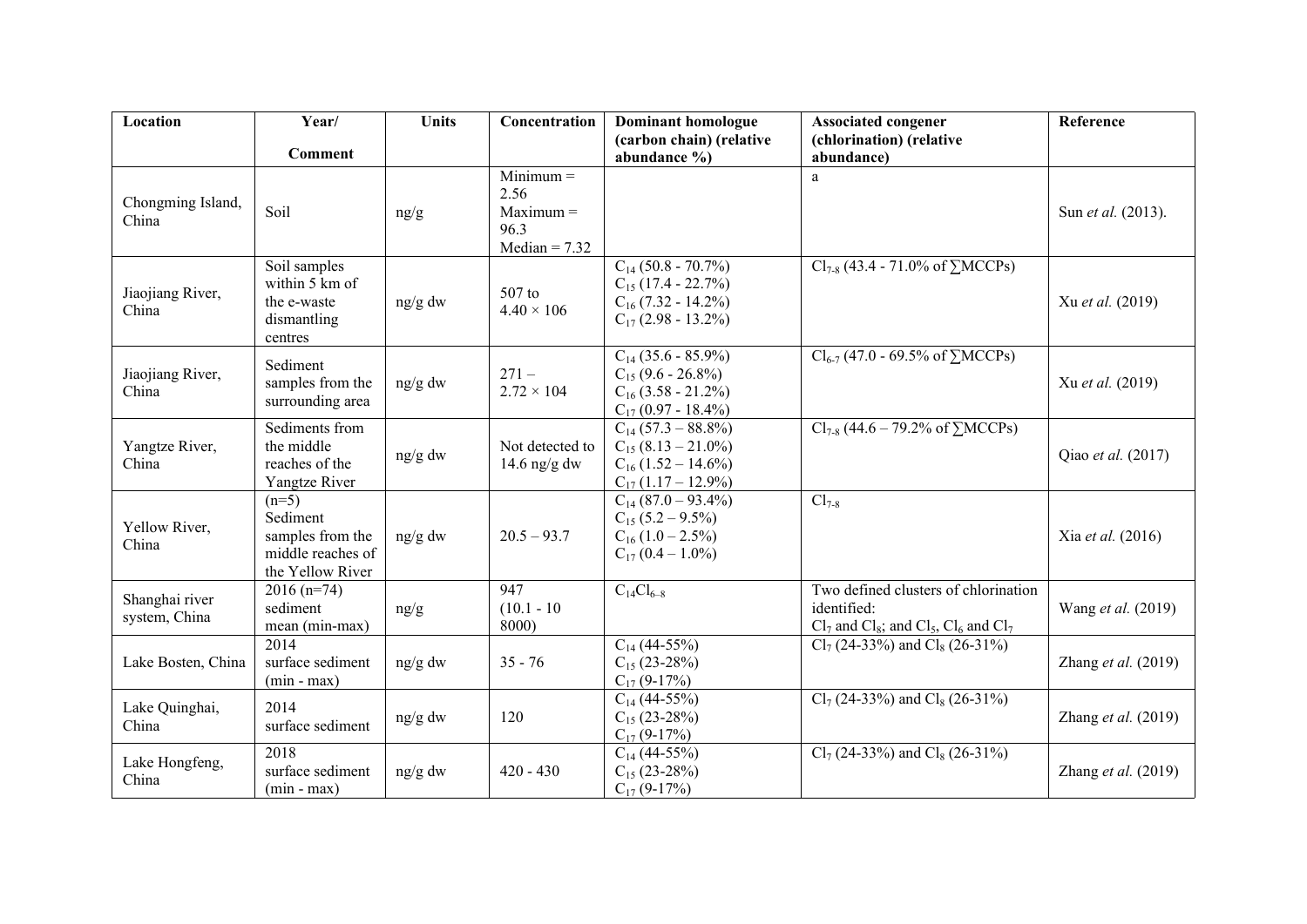| Location                       | Year/                                     | <b>Units</b> | Concentration                                                  | <b>Dominant homologue</b>                                  | <b>Associated congener</b>             | Reference             |
|--------------------------------|-------------------------------------------|--------------|----------------------------------------------------------------|------------------------------------------------------------|----------------------------------------|-----------------------|
|                                | Comment                                   |              |                                                                | (carbon chain) (relative<br>abundance %)                   | (chlorination) (relative<br>abundance) |                       |
| Lake Chaohu,<br>China          | 2011 & 2014<br>surface sediment           | ng/g dw      | 12 (SY 2011)<br>& 30 (SY)<br>2014)                             | $C_{14}$ (44-55%)<br>$C_{15}$ (23-28%)<br>$C_{17}$ (9-17%) | $Cl_7$ (24-33%) and $Cl_8$ (26-31%)    | Zhang et al. $(2019)$ |
| Lake Taihu, China              | 2014<br>surface sediment<br>$(min - max)$ | ng/g dw      | $260 - 690$                                                    | $C_{14}$ (44-55%)<br>$C_{15}$ (23-28%)<br>$C_{17}$ (9-17%) | $Cl_7$ (24-33%) and $Cl_8$ (26-31%)    | Zhang et al. $(2019)$ |
| Lake Dianchi,<br>China         | 2014<br>surface sediment<br>$(min - max)$ | $ng/g$ dw    | $360 - 450$                                                    | $C_{14}$ (44-55%)<br>$C_{15}$ (23-28%)<br>$C_{17}$ (9-17%) | $Cl_7$ (24-33%) and $Cl_8$ (26-31%)    | Zhang et al. $(2019)$ |
| Lake Erhai, China              | 2014<br>surface sediment<br>$(min - max)$ | ng/g dw      | $230 - 1500$                                                   | $C_{14}$ (44-55%)<br>$C_{15}$ (23-28%)<br>$C_{17}$ (9-17%) | $Cl_7$ (24-33%) and $Cl_8$ (26-31%)    | Zhang et al. (2019)   |
| Lake Chengai,<br>China         | 2006<br>surface sediment                  | ng/g dw      | 2 700                                                          | $C_{17}$ (36%)<br>$C_{14-16}$                              |                                        | Zhang et al. $(2019)$ |
| Lake Bosten, China             | 2006 (100 years)<br>sediment core         | ng/g dw      | 20 (SY 1935)<br>$-$ max 40<br>(sedimentation<br>year 2006)     |                                                            |                                        | Zhang et al. $(2019)$ |
| Lake Quinghai,<br>China        | 2006 (151 years)<br>sediment core         | ng/g dw      | 20 (SY 1869)<br>$-$ max 86 (SY<br>2006)                        |                                                            |                                        | Zhang et al. $(2019)$ |
| Lake Hongfeng,<br>China        | 2006 (37 years)<br>sediment core          | ng/g dw      | 38 (SY 1969)<br>$-$ max 430 (SY<br>2006)                       |                                                            |                                        | Zhang et al. $(2019)$ |
| Lake Hongfeng,<br>China        | 2019 (25 years)<br>sediment core          | ng/g dw      | 280 (SY 1994)<br>$-$ max 430 (SY<br>2019)                      |                                                            |                                        | Zhang et al. (2019)   |
| Lake<br>Sihailongwan,<br>China | 2006 (241 years)<br>sediment core         | ng/g dw      | 23 (SY 1841) -<br>max 270 (SY<br>2006)                         |                                                            |                                        | Zhang et al. $(2019)$ |
| Lake Chaohu,<br>China          | 2006 (100 years)<br>sediment core         | ng/g dw      | $16 (SY 1965)$ -<br>25 (SY 2006)<br>max - 31 (SY<br>year 1991) |                                                            |                                        | Zhang et al. $(2019)$ |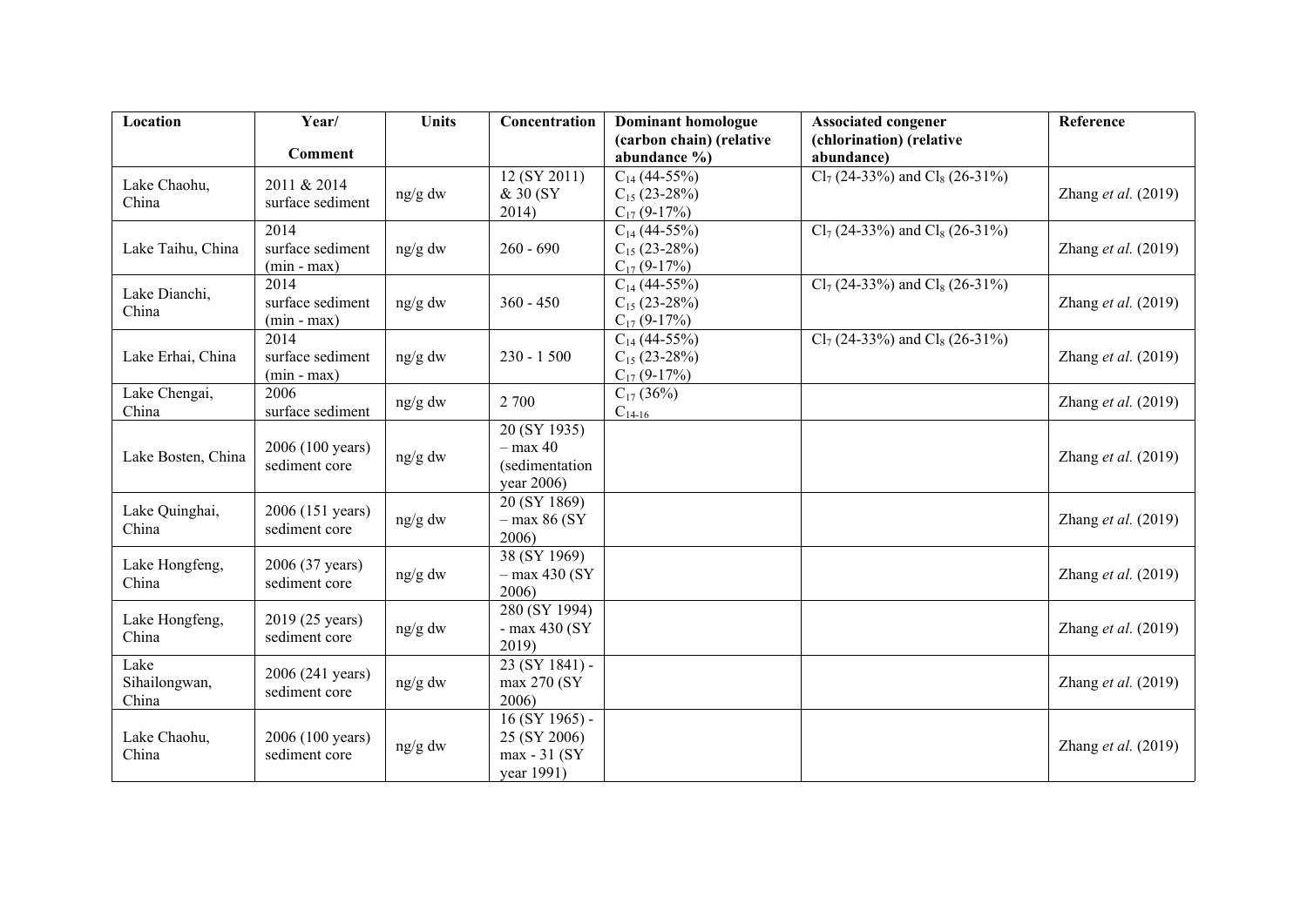| Location              | Year/                            | <b>Units</b> | Concentration         | <b>Dominant homologue</b>                 | <b>Associated congener</b>  | Reference             |
|-----------------------|----------------------------------|--------------|-----------------------|-------------------------------------------|-----------------------------|-----------------------|
|                       | Comment                          |              |                       | (carbon chain) (relative                  | (chlorination) (relative    |                       |
|                       |                                  |              |                       | abundance $\%$ )                          | abundance)                  |                       |
|                       |                                  |              | 11 (SY 1978) -        |                                           |                             |                       |
| Lake Chaohu,<br>China | 2011 (70 years)<br>sediment core | ng/g dw      | 20 (SY 2011)          |                                           |                             | Zhang et al. $(2019)$ |
|                       |                                  |              | max - 44 (SY<br>2000) |                                           |                             |                       |
|                       |                                  |              | 15 (SY 1972) -        |                                           |                             |                       |
|                       | 2006 (56 years)                  |              | 200 (SY 2006)         |                                           |                             |                       |
| Lake Taihu, China     | sediment core                    | ng/g dw      | max - 230 (SY)        |                                           |                             | Zhang et al. $(2019)$ |
|                       |                                  |              | 1986)                 |                                           |                             |                       |
|                       |                                  |              | 110 (SY 1980)         |                                           |                             |                       |
| Lake Taihu, China     | 2017                             | ng/g dw      | $-$ max 850 (SY       |                                           |                             | Zhang et al. $(2019)$ |
|                       | sediment core                    |              | 2017)                 |                                           |                             |                       |
|                       |                                  |              | 23 (SY 1970) -        |                                           |                             |                       |
| Lake Chengai,         | 2006                             | ng/g dw      | max 2 700 (SY         |                                           |                             | Zhang et al. $(2019)$ |
| China                 | sediment core                    |              | 2006)                 |                                           |                             |                       |
|                       |                                  |              | $30 (SY 1927) -$      |                                           |                             |                       |
| Lake Dianchi,         | 2006                             | ng/g dw      | max 280 (SY           |                                           |                             | Zhang et al. $(2019)$ |
| China                 | sediment core                    |              | 2006)                 |                                           |                             |                       |
| Lake Dianchi.         | 2018                             |              | $12 (SY 1961) -$      |                                           |                             |                       |
| China                 | sediment core                    | ng/g dw      | max 350 (SY           |                                           |                             | Zhang et al. (2019)   |
|                       |                                  |              | 2018)                 |                                           |                             |                       |
|                       | 2012                             |              | $30(SY1863)$ -        |                                           |                             |                       |
| Lake Erhai, China     | sediment core                    | $ng/g$ dw    | max 470 (SY           |                                           |                             | Zhang et al. (2019)   |
|                       |                                  |              | 2006)                 |                                           |                             |                       |
|                       | 2015 (135 years)                 |              | $<$ LOQ (SY           | $C_{14}$ > $C_{15}$ > $C_{16}$ > $C_{17}$ | $Cl_6$ (51% Cl wt. average) |                       |
| Himmerfjärden,        | sediment core -                  |              | $1881 - 10(SY)$       |                                           |                             |                       |
| Sweden                | emission source                  | ng/g dw      | 2015) max -           |                                           |                             | Yuan et al. (2017)    |
|                       | sewage treatment                 |              | 15.0 (SY              |                                           |                             |                       |
|                       | plant                            |              | 1991)                 |                                           |                             |                       |
|                       | 2015 (61 years)                  |              | $<$ LOQ (SY           | $C_{14} > C_{15} > C_{16} > C_{17}$       | $Cl_6$ (51% Cl wt. average) |                       |
| Umeå, Sweden          | sediment core -                  | ng/g dw      | 1954) - max 93        |                                           |                             | Yuan et al. (2017)    |
|                       | emission source                  |              | (SY 2015)             |                                           |                             |                       |
|                       | wood industry                    |              |                       |                                           |                             |                       |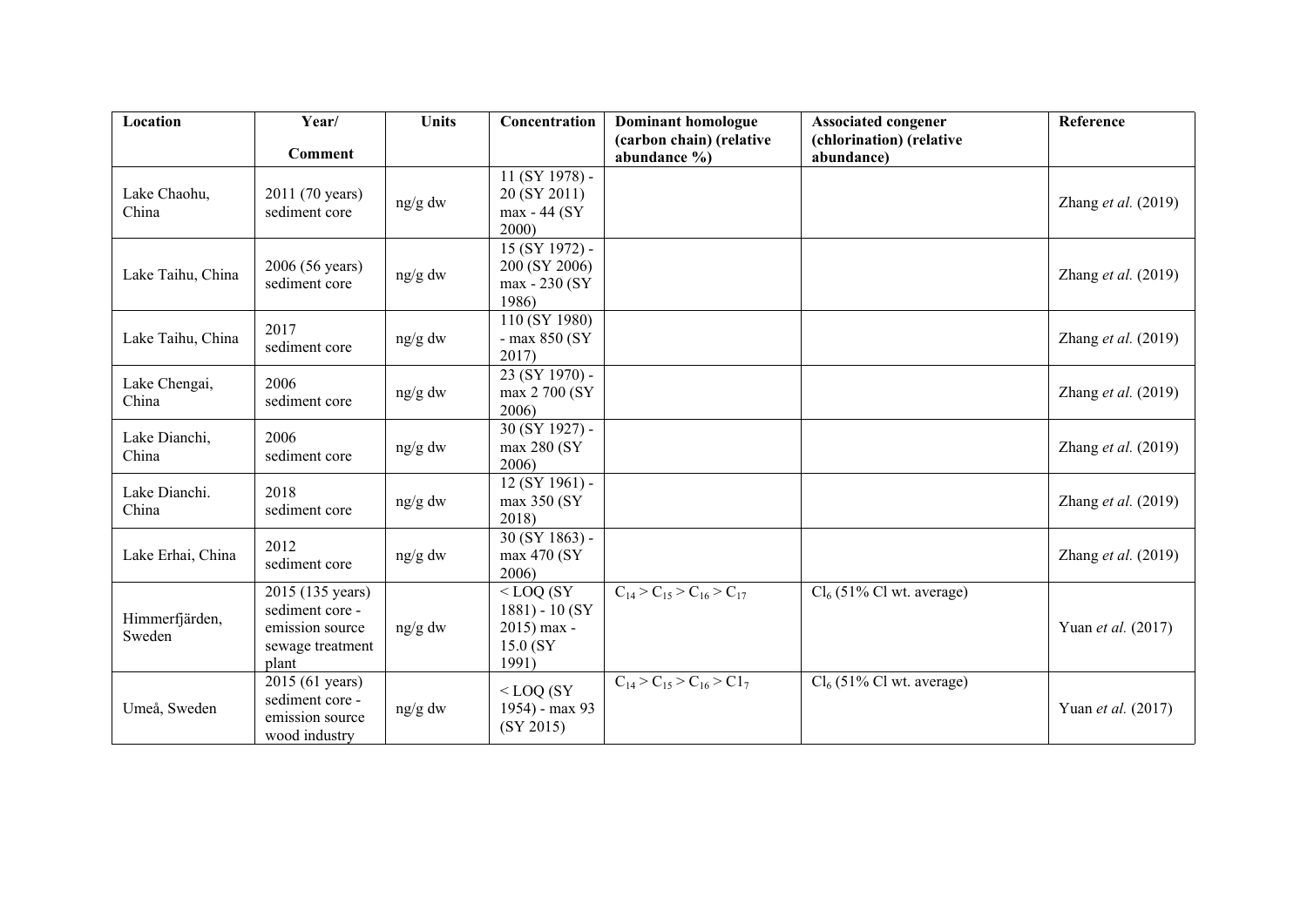| Location                                                                                     | Year/                                                                               | <b>Units</b> | Concentration                                                                                                                | <b>Dominant homologue</b>                                                  | <b>Associated congener</b>             | Reference                      |
|----------------------------------------------------------------------------------------------|-------------------------------------------------------------------------------------|--------------|------------------------------------------------------------------------------------------------------------------------------|----------------------------------------------------------------------------|----------------------------------------|--------------------------------|
|                                                                                              | <b>Comment</b>                                                                      |              |                                                                                                                              | (carbon chain) (relative<br>abundance %)                                   | (chlorination) (relative<br>abundance) |                                |
| Nyköping, Sweden                                                                             | 2008 (126 years)<br>sediment core -<br>emission source<br>steel factory             | ng/g dw      | $<$ LOQ (SY<br>1917) - max<br>1200 (SY)<br>2008)                                                                             | $C_{14}$ > $C_{15}$ > $C_{16}$ > $C_{17}$                                  | $Cl_6$ (51% Cl wt. average)            | Yuan et al. (2017)             |
| Dongguan City,<br>Pearl River Delta                                                          | $2011(n=17)$<br>reservoir<br>sediment samples<br>industrial zones<br>mean (min-max) | ng/g         | 206<br>$(29.1 - 601)$                                                                                                        | $C_{14}$ (64.2%)<br>$C_{15}$ (21.2%)<br>$C_{16}$ (9.0%)<br>$C_{17}$ (5.5%) | $Cl_{7-8}$ (62.0% of congeners)        | Wu et al. 2020                 |
| Dongguan City,<br>Pearl River Delta                                                          | $2011(n=17)$<br>river sediment<br>samples<br>industrial zones<br>mean (min-max)     | ng/g         | 694<br>$(14.0 - 1581)$                                                                                                       | $C_{14}$ (64.2%)<br>$C_{15}$ (21.2%)<br>$C_{16}$ (9.0%)<br>$C_{17}$ (5.5%) | $Cl_{7-8}$ (62.0% of congeners)        | Wu et al. 2020                 |
| Oceanic marine<br>sediments<br><b>MAREANO</b><br>programme:<br>Svalbard                      | $2009 - 2015$<br>10 samples<br>LOD 19 $\mu$ g/kg<br>$\mathrm{d}\mathrm{w}$          | $\mu g/kg$   | $<$ LOD                                                                                                                      |                                                                            |                                        | Boitsov et al., 2016           |
| Oceanic marine<br>sediments<br><b>MAREANO</b><br>programme:<br><b>Eastern Barents</b><br>Sea | $2017(n=5)$<br>1 of 5 samples<br>contained<br>MCCPs > LOD<br>$(655 \mu g/kg)$       | mg/kg        | 2.8                                                                                                                          |                                                                            |                                        | Boitsov and<br>Klungsøyr, 2018 |
| Oceanic marine<br>sediments<br><b>MAREANO</b><br>programme:<br>Svalbard                      | $2018(n=8)$<br>2 of 8 samples<br>contained MCCP<br>$>$ LOD (334)<br>$\mu$ g/kg)     | ng/g         | 1.410<br>Kongsfjorden<br>2.536<br>Rijpfjorden<br>3.1376<br>Svalbard (2017<br>samples)<br>4.655<br>Svalbard (2017<br>samples) |                                                                            |                                        | Boitsov et al. 2019            |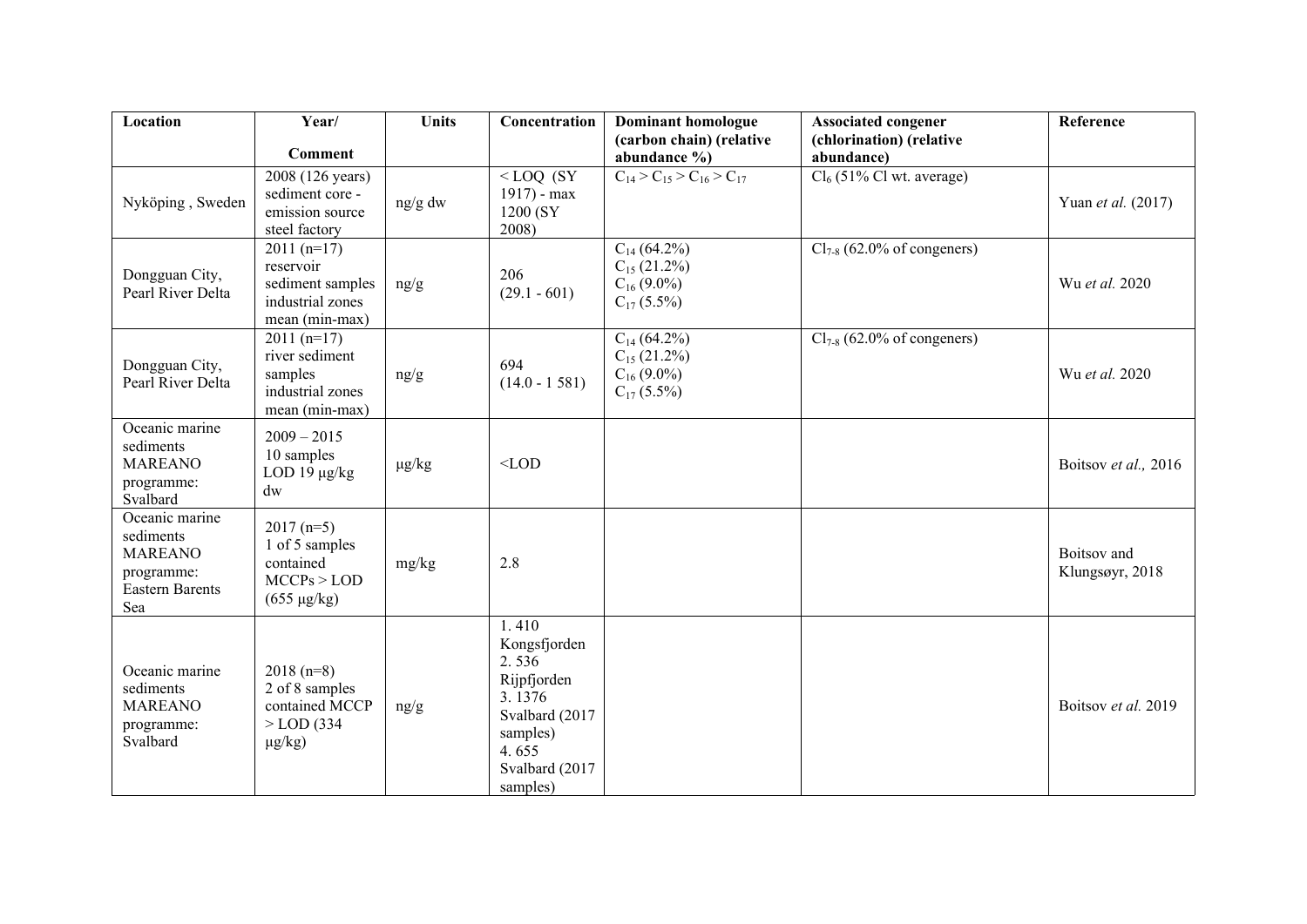| Location                                                                                | Year/                                                                                                    | <b>Units</b>  | Concentration                                                | <b>Dominant homologue</b>                                                    | <b>Associated congener</b>                                                                           | Reference                   |
|-----------------------------------------------------------------------------------------|----------------------------------------------------------------------------------------------------------|---------------|--------------------------------------------------------------|------------------------------------------------------------------------------|------------------------------------------------------------------------------------------------------|-----------------------------|
|                                                                                         | <b>Comment</b>                                                                                           |               |                                                              | (carbon chain) (relative<br>abundance %)                                     | (chlorination) (relative<br>abundance)                                                               |                             |
| Oceanic marine<br>sediments<br><b>MAREANO</b><br>programme:<br>Bjørnøya and<br>Svalbard | $2019(n=10)$<br>$LOD = 6.9 \mu g/kg$<br>dw                                                               | ng/g          | <lod all<br="" in="">sediments</lod>                         |                                                                              |                                                                                                      | Boitsov and<br>Sanden, 2020 |
| Akvaplan-NIVA<br>project<br><b>Barents</b> Sea                                          | $2006 - 7(n=11)$<br>marine surface<br>samples<br>$\geq$ LOD in 1<br>sample                               | $\mu$ g/kg dw | 4.8                                                          |                                                                              |                                                                                                      | Bakke et al. (2008)         |
| Pearl River Delta,<br>South China                                                       | Soil                                                                                                     | ng/g          | $Minimum =$<br>1.95<br>$Maximum =$<br>188<br>$Median = 7.98$ |                                                                              |                                                                                                      | Wang et al. (2014)          |
| Switzerland                                                                             | Soil<br>Six sites $(n=25)$<br>pooled sub-<br>samples)<br>1989-2014 (5<br>sites)<br>1988-2013 (1<br>site) | ng/g          | $5.1 - 160$                                                  |                                                                              |                                                                                                      | Bogdal et al. (2017)        |
| China                                                                                   | $(n=121)$<br>Surface soils<br>from Chinese<br>nation-wide<br>agricultural lands                          | ng/g dw       | $127 - 1969$<br>$(50.2% -$<br>57.3% Cl wt.)                  | $C_{14}$ (33.1%)<br>$C_{15}$ (27.1%)<br>$C_{16}$ (21.2%)<br>$C_{17}$ (18.6%) | $Cl_5(27.8\%) > Cl_7(22.2\%) > Cl_6$<br>$(18.6\%) > Cl_8(17.8\%) > Cl_9(9.9\%)$<br>$>Cl_{10}$ (3.5%) | Aamir et al. (2019)         |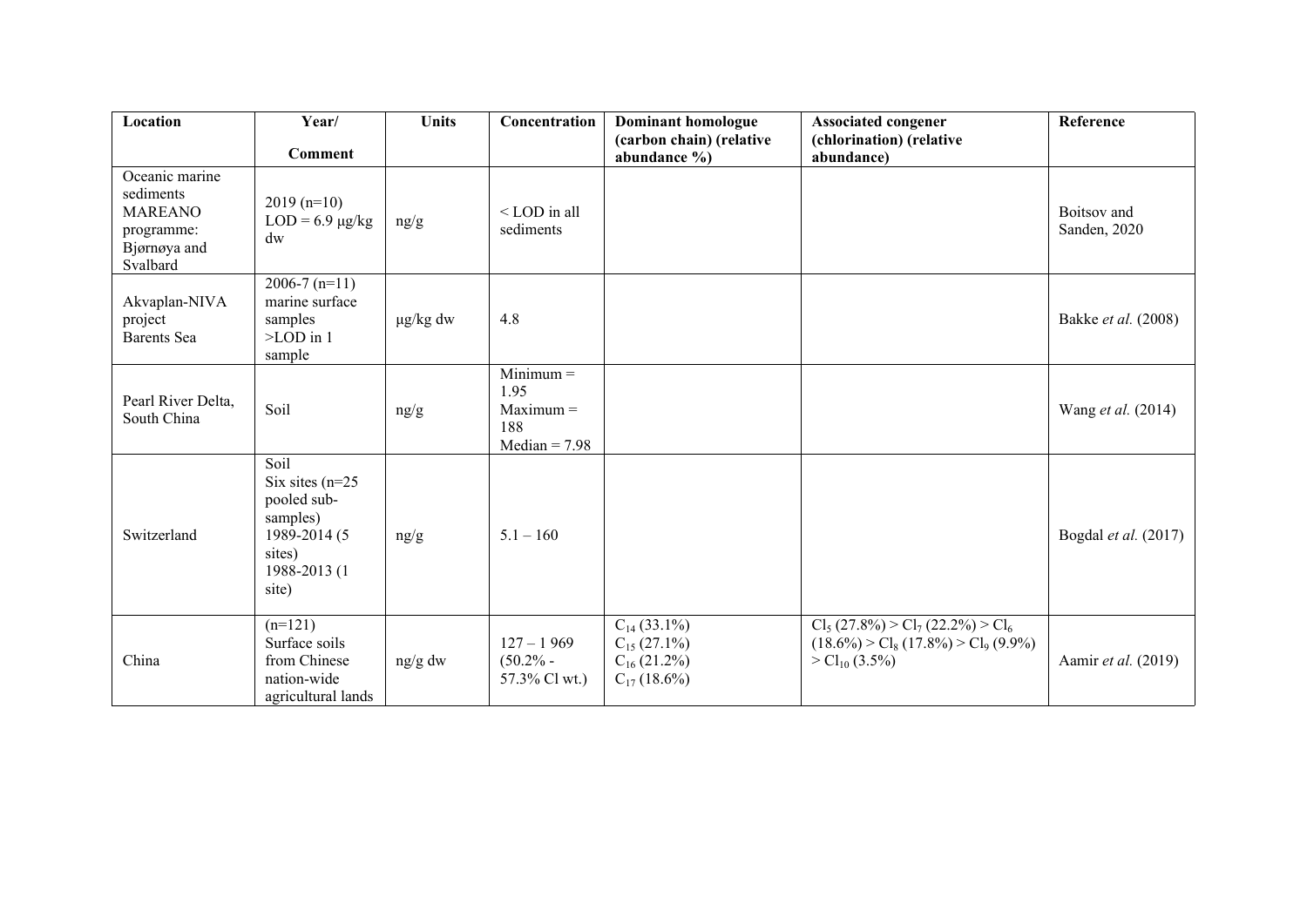| Location                  | Year/                                                                        | <b>Units</b>             | Concentration                                    | <b>Dominant homologue</b>                                                                                                                                                                                                                                                | <b>Associated congener</b>                                                                                                                                                                                                                                                                                                                   | Reference                 |
|---------------------------|------------------------------------------------------------------------------|--------------------------|--------------------------------------------------|--------------------------------------------------------------------------------------------------------------------------------------------------------------------------------------------------------------------------------------------------------------------------|----------------------------------------------------------------------------------------------------------------------------------------------------------------------------------------------------------------------------------------------------------------------------------------------------------------------------------------------|---------------------------|
|                           | <b>Comment</b>                                                               |                          |                                                  | (carbon chain) (relative<br>abundance %)                                                                                                                                                                                                                                 | (chlorination) (relative<br>abundance)                                                                                                                                                                                                                                                                                                       |                           |
| China                     | $(n=24)$<br>Soil cores from<br>Chinese nation-<br>wide agricultural<br>lands | $\Sigma$ MCCPs<br>$(\%)$ | Top 69.2%<br>Middle 19.5%<br><b>Bottom 11.3%</b> |                                                                                                                                                                                                                                                                          | [the medium chain congener groups]<br>$(C_{14-17}Cl_{5-10})$ are more restricted in<br>penetrating deeper into the soil<br>column due to their lower water<br>solubility and higher KOW values.<br>Similarly, the proportion of higher<br>chlorinated congeners $(Cl_{8-10})$<br>exponentially decreased with the<br>increase of soil depth] | Aamir et al. (2019)       |
| Dongjiang River,<br>China | Topsoils $(0-5)$<br>cm) at 60 sites                                          | ng/g                     | 59.3                                             |                                                                                                                                                                                                                                                                          |                                                                                                                                                                                                                                                                                                                                              | Wang et al. (2013)        |
| China                     | $2013 - 2014$<br>$(n=25)$<br>Surface soils<br>(uncultivated<br>land)         | $ng/g$ dw                | $19.3 - 2074.8$                                  | $C_{14}$                                                                                                                                                                                                                                                                 | Industry Cl <sub>8-9</sub><br>Ambient $Cl_{6-7}$                                                                                                                                                                                                                                                                                             | Xu et al. (2016)          |
| Shanghai, China           | Suburb soils,<br>2017                                                        | ng/g dw                  | $ND - 666$                                       |                                                                                                                                                                                                                                                                          |                                                                                                                                                                                                                                                                                                                                              | Wang <i>et al.</i> (2017) |
| Shanghai, China           | $2011(n=42)$<br>farmland soil<br>median                                      | ng/g                     | 15.0                                             | Two clusters identified<br>relating to the source of the<br>CP<br>Cluster $1(n=30)$<br>$C_{14}$ (54.0%)<br>$C_{15}$ (16.5%)<br>$C_{16}$ (15.2%)<br>$C_{17}$ (14.3%)<br>Cluster $2(n=71)$<br>$C_{14}$ (30.2%)<br>$C_{15}$ (27.5%)<br>$C_{16}$ (19.3%)<br>$C_{17}$ (23.0%) | $Cl_{7-9}$                                                                                                                                                                                                                                                                                                                                   | Wang et al. 2017          |
| Shanghai, China           | $2011(n=16)$<br>wasteland soil<br>median                                     | ng/g                     | 13.8                                             |                                                                                                                                                                                                                                                                          | $Cl_{7-9}$                                                                                                                                                                                                                                                                                                                                   | Wang et al. 2017          |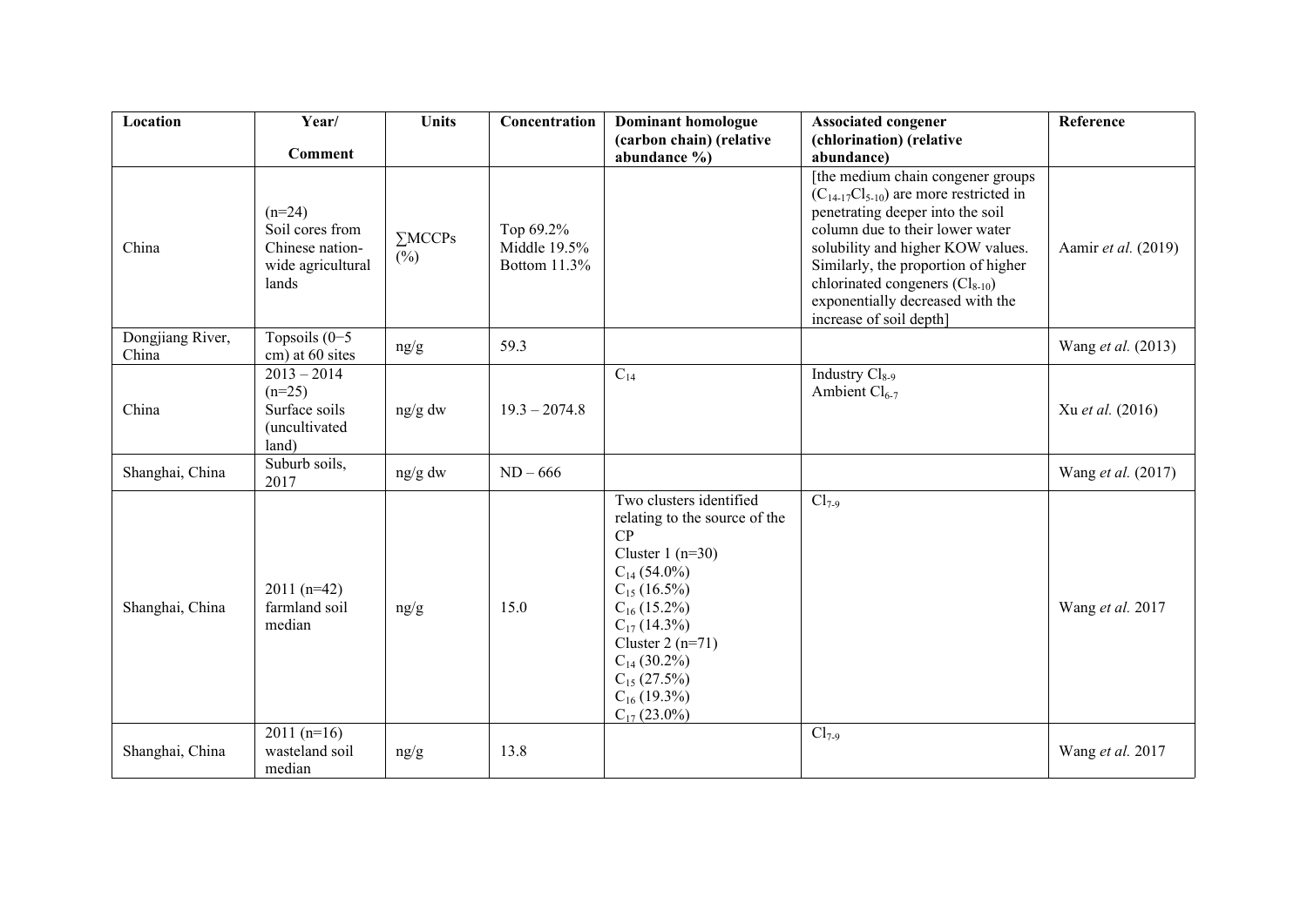| Location                                                           | Year/                                                                         | <b>Units</b>  | Concentration                   | Dominant homologue                                                           | <b>Associated congener</b>                                                         | Reference         |
|--------------------------------------------------------------------|-------------------------------------------------------------------------------|---------------|---------------------------------|------------------------------------------------------------------------------|------------------------------------------------------------------------------------|-------------------|
|                                                                    | <b>Comment</b>                                                                |               |                                 | (carbon chain) (relative<br>abundance %)                                     | (chlorination) (relative<br>abundance)                                             |                   |
| Shanghai, China                                                    | $2011(n=27)$<br>green-land soil<br>median                                     | ng/g          | 20.4                            |                                                                              | $Cl_{7-9}$                                                                         | Wang et al. 2017  |
| Shanghai, China                                                    | 2011 $(n=16)$<br>wetland soil<br>median                                       | ng/g          | 15.4                            |                                                                              | $Cl_{7-9}$                                                                         | Wang et al. 2017  |
| Yangkou Chemical<br>Industrial Park,<br>Jiangsu Province,<br>China | $2018(n=20)$<br>Total soil<br>$(min-max)$                                     | ng/g          | $15.1 - 739.6$                  | $C14(53-73.8%)$<br>$C15(16-29.1\%)$<br>$C16(4.7-13.0\%)$<br>$C17(1.5-5.5\%)$ | $\overline{\text{Cl}_7(17.4-44.5\%)}$<br>$Cl_8(31.1-46.3\%)$<br>$Cl9$ (11.0-28.6%) | Huang et al. 2020 |
| Yangkou Chemical<br>Industrial Park,<br>Jiangsu Province,<br>China | $2018(n=4)$<br>STP soil<br>mean (min-max)                                     | ng/g          | 282<br>$(83.1 - 591)$           | $C14(64.6\%)$<br>C15(23.3%)<br>C16(8.7%)<br>$C17(3.4\%)$                     | $Cl_7(17.4-44.5\%)$<br>$Cl8(31.1-46.3%)$<br>$Cl9(11.0-28.6%)$                      | Huang et al. 2020 |
| Yangkou Chemical<br>Industrial Park,<br>Jiangsu Province,<br>China | $2018(n=3)$<br>Canal soil<br>$(min-max)$                                      | ng/g          | $100 - 740$                     | $C14(59.8\%)$<br>C15(26.2%)<br>$C16(10.1\%)$<br>$C17(3.9\%)$                 | $\overline{CI7}$ (17.4-44.5%)<br>$Cl8(31.1-46.3%)$<br>$Cl9(11.0-28.6%)$            | Huang et al. 2020 |
| Yangkou Chemical<br>Industrial Park,<br>Jiangsu Province,<br>China | $2018(n=13)$<br>Road soil<br>mean (min-max)                                   | ng/g          | $133(15.1 -$<br>295)            | $C14(66.6\%)$<br>C15(21.8%)<br>C16(7.8%)<br>$C17(3.8\%)$                     | $Cl7(17.4-44.5%)$<br>$C18(31.1-46.3%)$<br>$Cl9(11.0-28.6%)$                        | Huang et al. 2020 |
| Dongguan City,<br>Pearl River Delta,<br>China                      | $2011(n=49)$<br>surface soil<br>samples<br>industrial zones<br>mean (min-max) | ng/g          | 369<br>$(23.9 - 2427)$          | $C14(70.1\%)$<br>$C15(18.0\%)$<br>C16(7.6%)<br>C17(4.3%)                     | $Cl6-8$ (78.7% of congeners)                                                       | Wu et al. 2020    |
| Tibetan plateau<br>soil                                            | $n = 83$<br><b>SCCP</b><br><b>MCCP</b>                                        | $\mu$ g/g TOC | $1.0 - 4.3(2.4)$<br>$0.8 - 3.3$ | $C_{10-11}C_{14-15}$                                                         | $Cl_{7-8}$<br>$Cl_{7-8}$                                                           | Wu et al. (2020)  |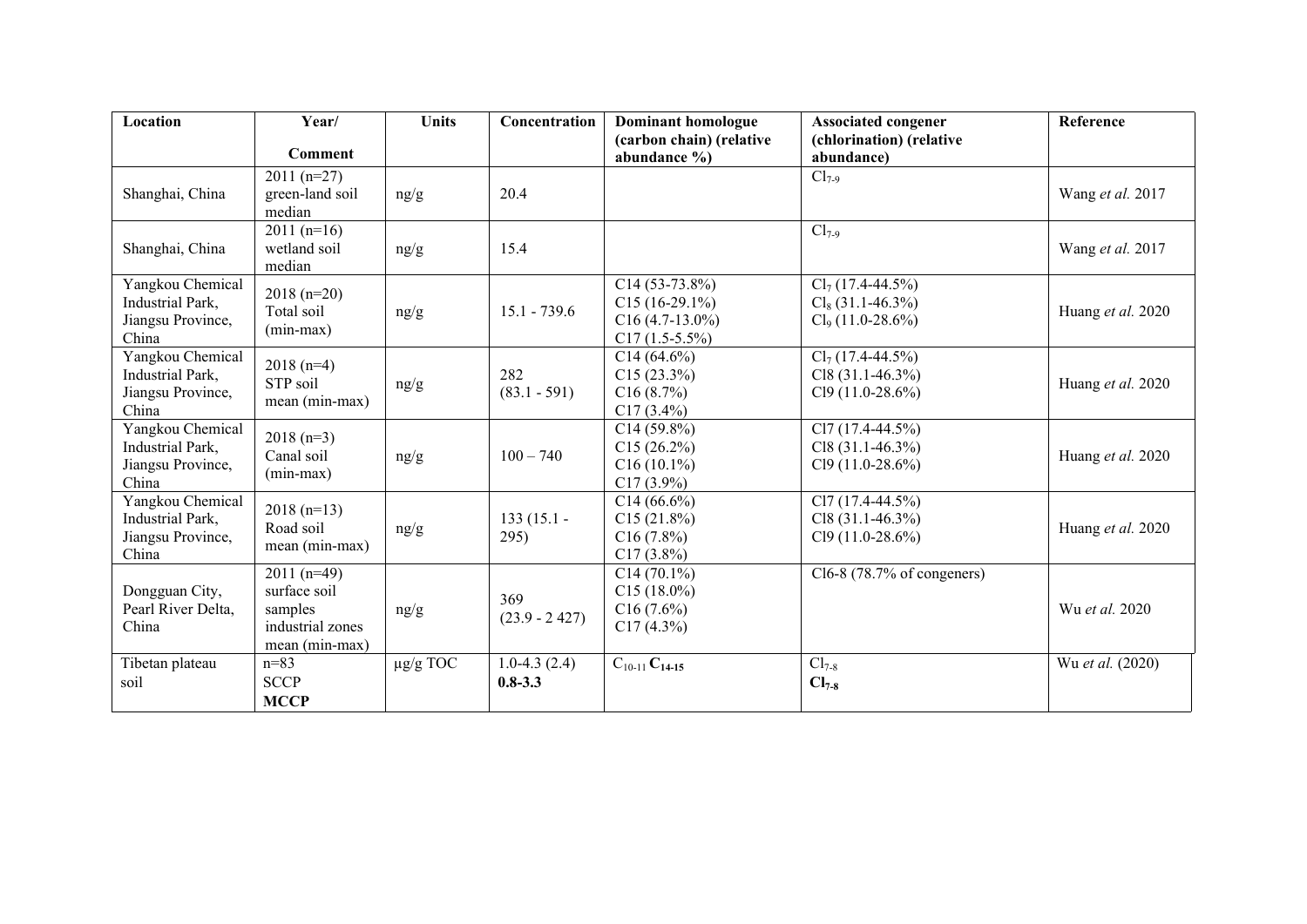| Location                                      | Year/<br>Comment                                                       | <b>Units</b>  | Concentration                   | Dominant homologue<br>(carbon chain) (relative<br>abundance $\%$ ) | <b>Associated congener</b><br>(chlorination) (relative<br>abundance) | Reference           |
|-----------------------------------------------|------------------------------------------------------------------------|---------------|---------------------------------|--------------------------------------------------------------------|----------------------------------------------------------------------|---------------------|
| German ESB<br>Soil                            | Root felt, overlay<br>or topsoil $n=8$<br>pooled samples<br>2018-2019  | ng/g dw       | $18(11-49)$                     | $C_{14} = C_{15} > C_{16-17}$                                      | Mean 57% Cl wt.                                                      | Yuan et al. 2022    |
| Norway NILU<br>report 2020                    | Soil                                                                   | ng/g dw       | $<$ LOD                         |                                                                    |                                                                      | Heimstad et al 2021 |
| German ESB<br>Suspended<br>particulate matter | $n=8$ pooled<br>samples<br>2018                                        | ng/g dw       | $170(110-520)$                  | $C_{14}=C_{15}>C_{16-17}$                                          | Mean 54% Cl wt.                                                      | Yuan et al. 2022    |
| German ESB<br>Soil                            | Root felt, overlay,<br>or topsoil $n=8$<br>pooled samples<br>2018-2019 | ng/g dw       | $18(11-49)$                     | $C_{14} = C_{15} > C_{16-17}$                                      | Mean 57% Cl wt.                                                      | Yuan et al. 2022    |
| Tibetan plateau<br>Soil                       | $n = 83$<br><b>SCCP</b><br><b>MCCP</b>                                 | $\mu$ g/g TOC | $1.0 - 4.3(2.4)$<br>$0.8 - 3.3$ | $C_{10-11}$<br>$C_{14-15}$                                         | $Cl_{7-8}$<br>$Cl_{7-8}$                                             | Wu et al. (2020)    |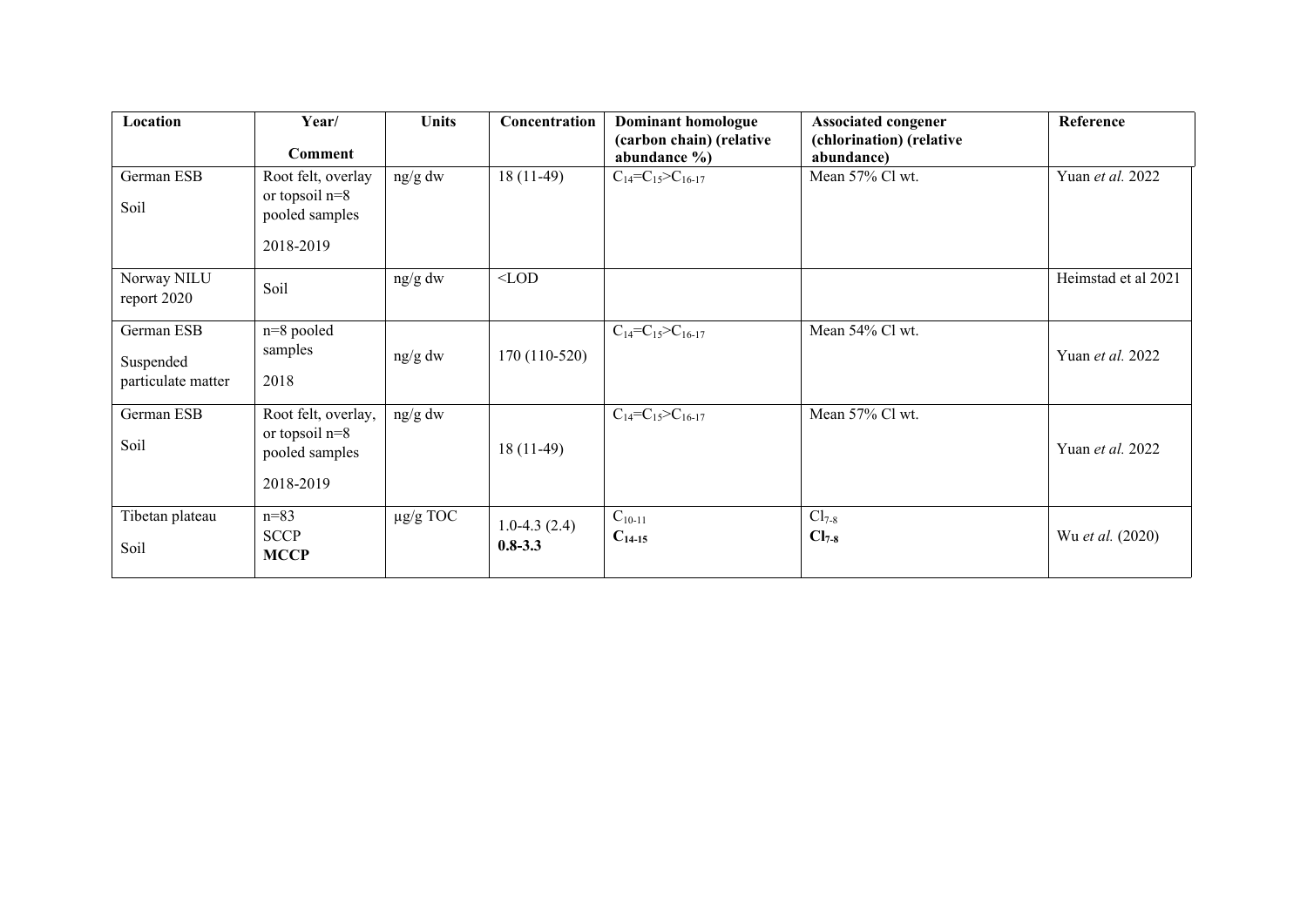| <b>Sample</b>                            | Location     | <b>Comment</b>                     | <b>Units</b>      | Level | <b>Dominant homologue</b>                              | <b>Associated congener</b> | Reference                 |
|------------------------------------------|--------------|------------------------------------|-------------------|-------|--------------------------------------------------------|----------------------------|---------------------------|
|                                          |              |                                    |                   |       | (relative abundance %)                                 | (relative abundance)       |                           |
| Baby food                                | 22 countries | Median<br>concentrations           | ng/g<br><b>WW</b> | 1.6   | $C_{14}Cl_{6-7}$ and $C_{15}Cl_{6-7}$<br>most abundant | $Cl_{6-7}$                 | Perkons et al. $(2022)^*$ |
|                                          |              | $n=86$                             | ng/g lw           | 64    |                                                        |                            |                           |
| Baby food<br>Fruit or<br>Vegetable puree | 22 countries | Median<br>concentrations<br>$n=23$ | ng/g<br><b>WW</b> | 1.8   | $C_{14}Cl_{6-7}$ and $C_{15}Cl_{6-7}$<br>most abundant | $Cl_{6-7}$                 | Perkons et al. $(2022)^*$ |
|                                          |              | Detection<br>$frequency=100\%$     | $ng/g$ lw         | 438   |                                                        |                            |                           |
| Baby food<br>Ready to eat                | 22 countries | Median<br>concentrations<br>$n=8$  | ng/g<br><b>WW</b> | 1.2   | $C_{14}Cl_{6-7}$ and $C_{15}Cl_{6-7}$<br>most abundant | $Cl_{6-7}$                 | Perkons et al. $(2022)^*$ |
| cereal and<br>porridge                   |              | Detection<br>$frequency=100\%$     | ng/g lw           | 120   |                                                        |                            |                           |
| Baby food<br>Pureed dessert              | 22 countries | Median<br>concentrations<br>$n=11$ | ng/g<br><b>WW</b> | 0.6   | $C_{14}Cl_{6-7}$ and $C_{15}Cl_{6-7}$<br>most abundant | $Cl_{6-7}$                 | Perkons et al. (2022)*    |
|                                          |              | Detection<br>$frequency = 82%$     | $ng/g$ lw         | 2.2   |                                                        |                            |                           |
| Baby food<br>Meat or fish<br>based meal  | 22 countries | Median<br>concentrations<br>$n=8$  | ng/g<br><b>WW</b> | 1.6   | $C_{14}Cl_{6-7}$ and $C_{15}Cl_{6-7}$<br>most abundant | $Cl_{6-7}$                 | Perkons et al. $(2022)^*$ |
|                                          |              | Detection<br>$frequency = 87%$     | $ng/g$ lw         | 48    |                                                        |                            |                           |

## **Table 26: MCCPs detected in sources of human exposure of concern, not included in EFSA 2020**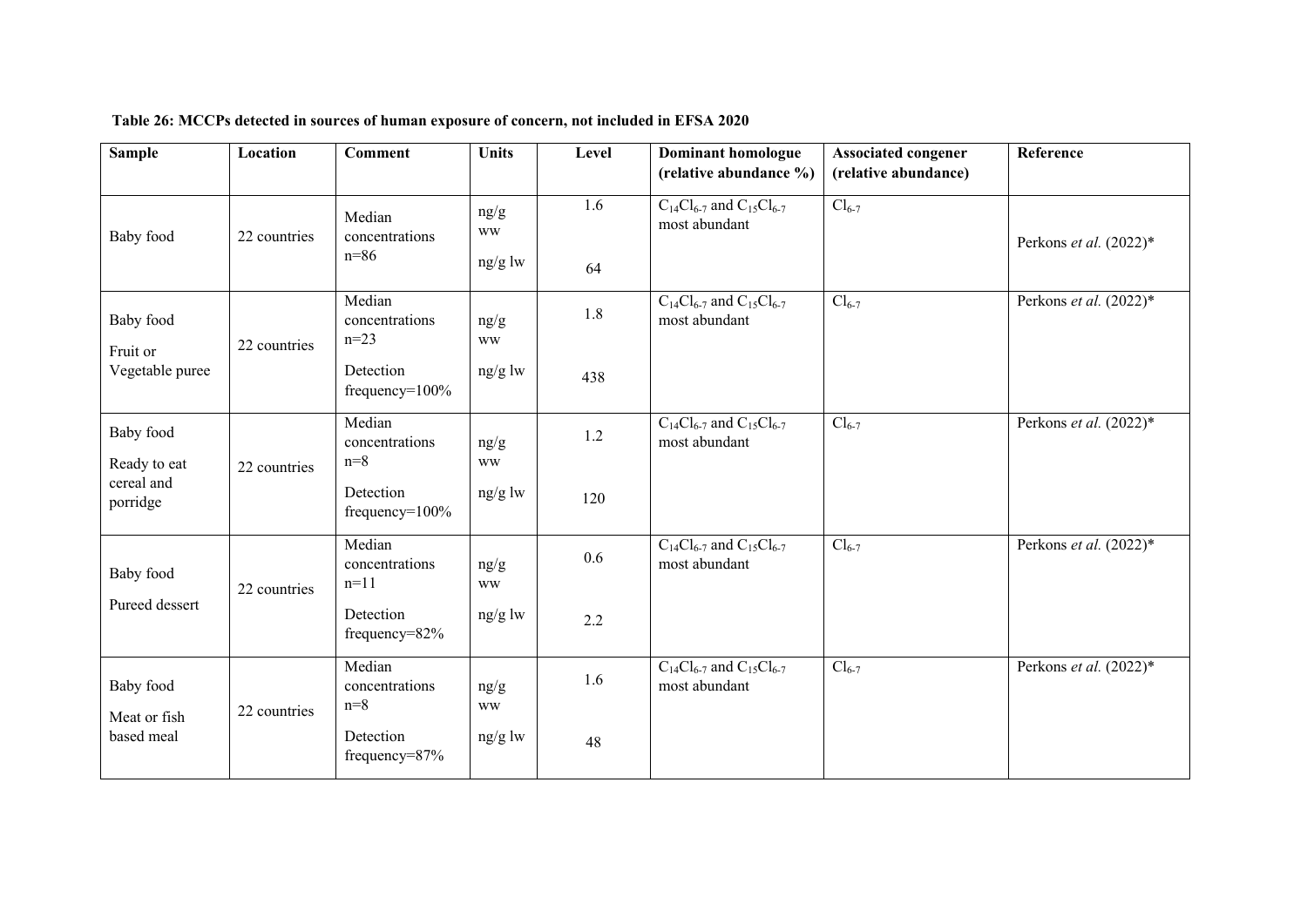| <b>Sample</b>                                     | Location     | <b>Comment</b>                                                                                              | <b>Units</b>                       | Level                            | <b>Dominant homologue</b><br>(relative abundance %)    | <b>Associated congener</b><br>(relative abundance) | Reference                 |
|---------------------------------------------------|--------------|-------------------------------------------------------------------------------------------------------------|------------------------------------|----------------------------------|--------------------------------------------------------|----------------------------------------------------|---------------------------|
| <b>Baby</b> food<br>Dry cereal and<br>porridge    | 22 countries | Median<br>concentrations<br>$n=19$                                                                          | ng/g<br><b>WW</b>                  | 2.1                              | $C_{14}Cl_{6-7}$ and $C_{15}Cl_{6-7}$<br>most abundant | $Cl_{6-7}$                                         | Perkons et al. (2022)*    |
|                                                   |              | Detection<br>frequency=95%                                                                                  | ng/g lw                            | 32                               |                                                        |                                                    |                           |
| Baby food<br>Biscuits, wafers<br>and crisps       | 22 countries | Median<br>concentrations<br>$n=9$                                                                           | ng/g<br><b>WW</b>                  | 1.9                              | $C_{14}Cl_{6-7}$ and $C_{15}Cl_{6-7}$<br>most abundant | $Cl_{6-7}$                                         | Perkons et al. (2022)*    |
|                                                   |              | Detection<br>frequency=89%                                                                                  | ng/g lw                            | 13                               |                                                        |                                                    |                           |
| <b>Baby</b> food<br>Infant formula                | 22 countries | Median<br>concentrations<br>$n=2$                                                                           | ng/g<br><b>WW</b>                  | 2.3                              | $C_{14}Cl_{6-7}$ and $C_{15}Cl_{6-7}$<br>most abundant | $Cl_{6-7}$                                         | Perkons et al. (2022)*    |
|                                                   |              | Detection<br>frequency= $100\%$                                                                             | ng/g lw                            | 20                               |                                                        |                                                    |                           |
| <b>Baby</b> food<br>Yoghurt or<br>yoghurt-related | 22 countries | Median<br>concentrations<br>$n=6$                                                                           | ng/g<br><b>WW</b>                  | 0.9                              | $C_{14}Cl_{6-7}$ and $C_{15}Cl_{6-7}$<br>most abundant | $Cl_{6-7}$                                         | Perkons et al. $(2022)^*$ |
|                                                   |              | Detection<br>frequency= $100\%$                                                                             | ng/g lw                            | 21                               |                                                        |                                                    |                           |
| Hand blender<br>leachate in foods                 | N/A          | $n=16$ hand<br>blenders<br><b>Blended</b> cooking<br>oil/water mixture<br>1mL oil mixed<br>with 100mL water | $\mu$ g/g oil<br>median<br>(range) | 0.972 ( <lod-<br>40.89</lod-<br> | $C_{14}$ most abundant                                 | 52-56% Cl wt.                                      | Yuan et al. 2017*         |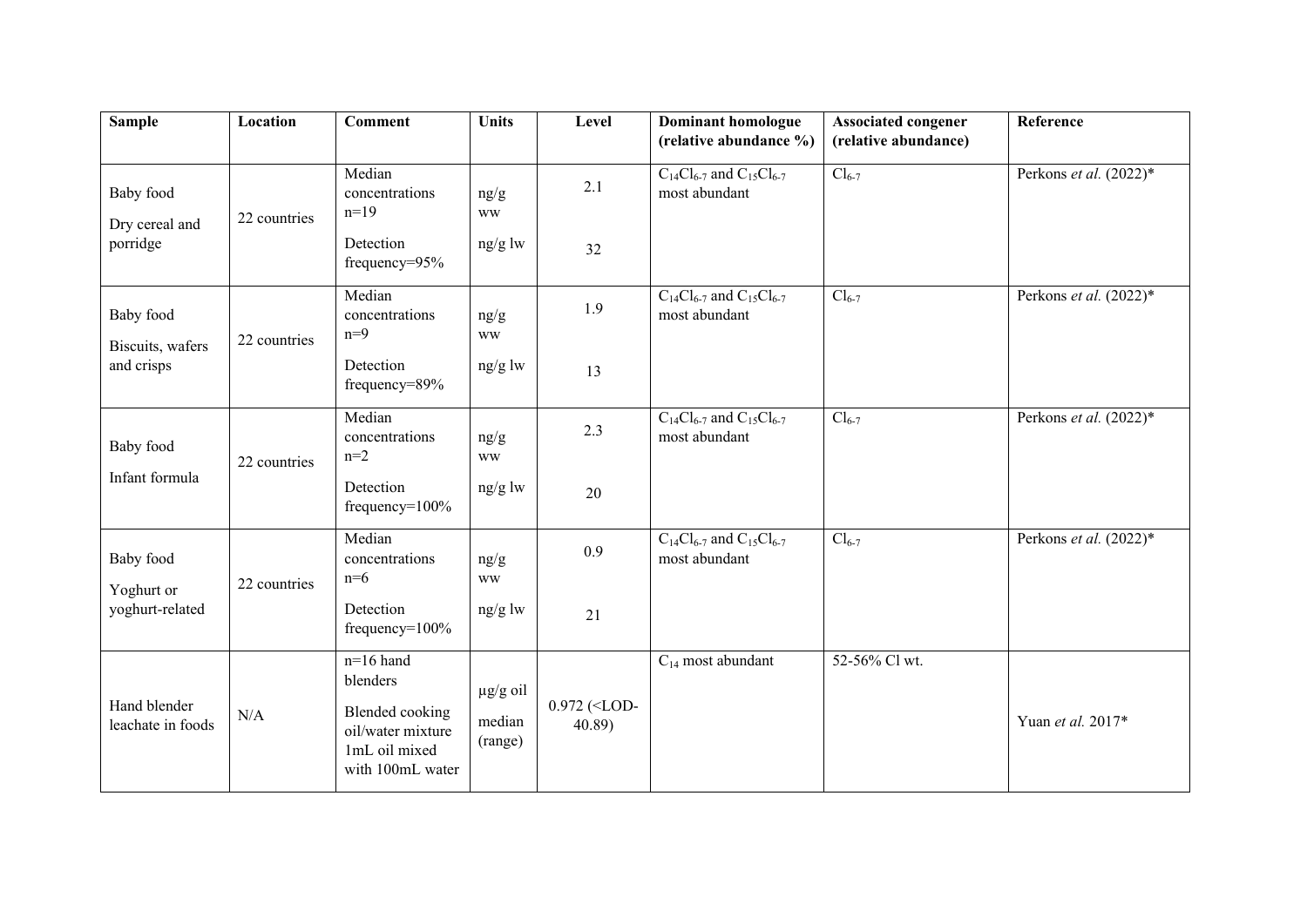| <b>Sample</b>                     | Location                              | <b>Comment</b>                                             | <b>Units</b> | Level                                  | Dominant homologue<br>(relative abundance %) | Associated congener<br>(relative abundance) | Reference            |
|-----------------------------------|---------------------------------------|------------------------------------------------------------|--------------|----------------------------------------|----------------------------------------------|---------------------------------------------|----------------------|
|                                   |                                       | 12/16 CPs above<br>LOQ<br>MCCPs dominant<br>in $8/12$      |              |                                        |                                              |                                             |                      |
|                                   |                                       | 25 dietary<br>supplements                                  |              |                                        |                                              |                                             |                      |
|                                   |                                       | CPs detected in<br>12/25                                   |              |                                        |                                              |                                             |                      |
| Vitamin<br>supplements            | Germany                               | MCCPs detection<br>frequency 44%                           | ng/g lw      | 310-151 000<br>$(<100 \text{ in } 13)$ |                                              |                                             | Sprengel et al. 2019 |
|                                   |                                       | $>35000$ in all 6<br>supplements<br>containing palm<br>oil |              |                                        |                                              |                                             |                      |
| Home-produced<br>chicken eggs     | South-China<br>(near e-waste<br>site) | 2013 and 2016<br>samples                                   | ng/g lw      | 125-91100<br>(1030; 999)               | $C_{14}$ 41% of MCCPs                        | $Cl_{7.9}$ dominant                         |                      |
|                                   |                                       | Range<br>median 2013;<br>median 2016                       |              |                                        |                                              |                                             | Zeng et al. 2018     |
|                                   |                                       | 21 ovens                                                   |              |                                        | $C_{14}$ 59-70%                              | $Cl_{6-7}$ dominant                         |                      |
| Household<br>baking oven<br>doors | Germany                               | CPs detected in<br>10/21 of samples.                       | $\mu g/g$    | 100 000; 1100<br>$(2200 - 93299)$      | $C_{15}$ 26-33%                              |                                             | Gallistl et al. 2018 |
|                                   |                                       | Either very high<br>concentrations or<br>$<$ LOD           |              |                                        |                                              |                                             |                      |